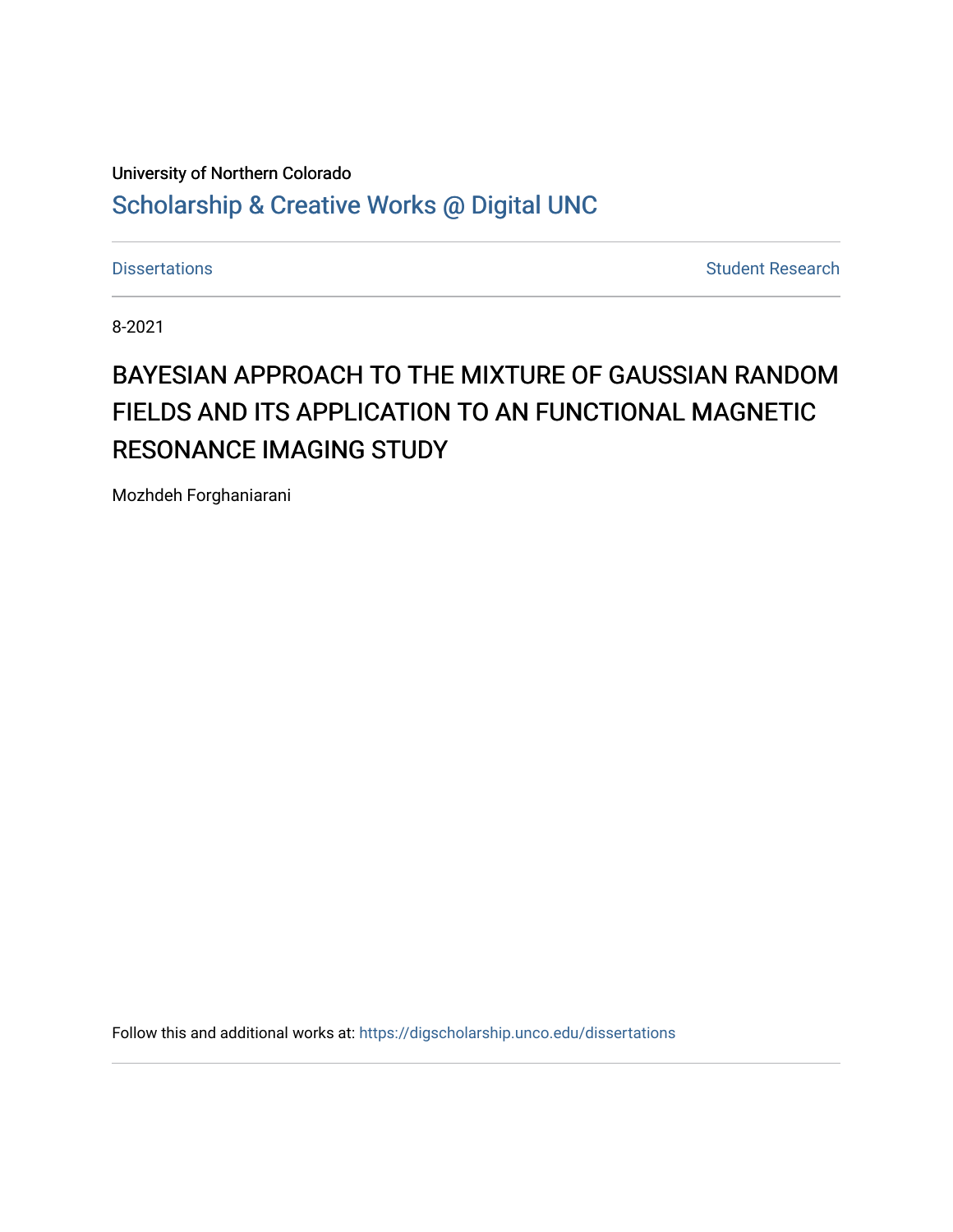©2021

Mozhdeh Forghaniarani

ALL RIGHTS RESERVED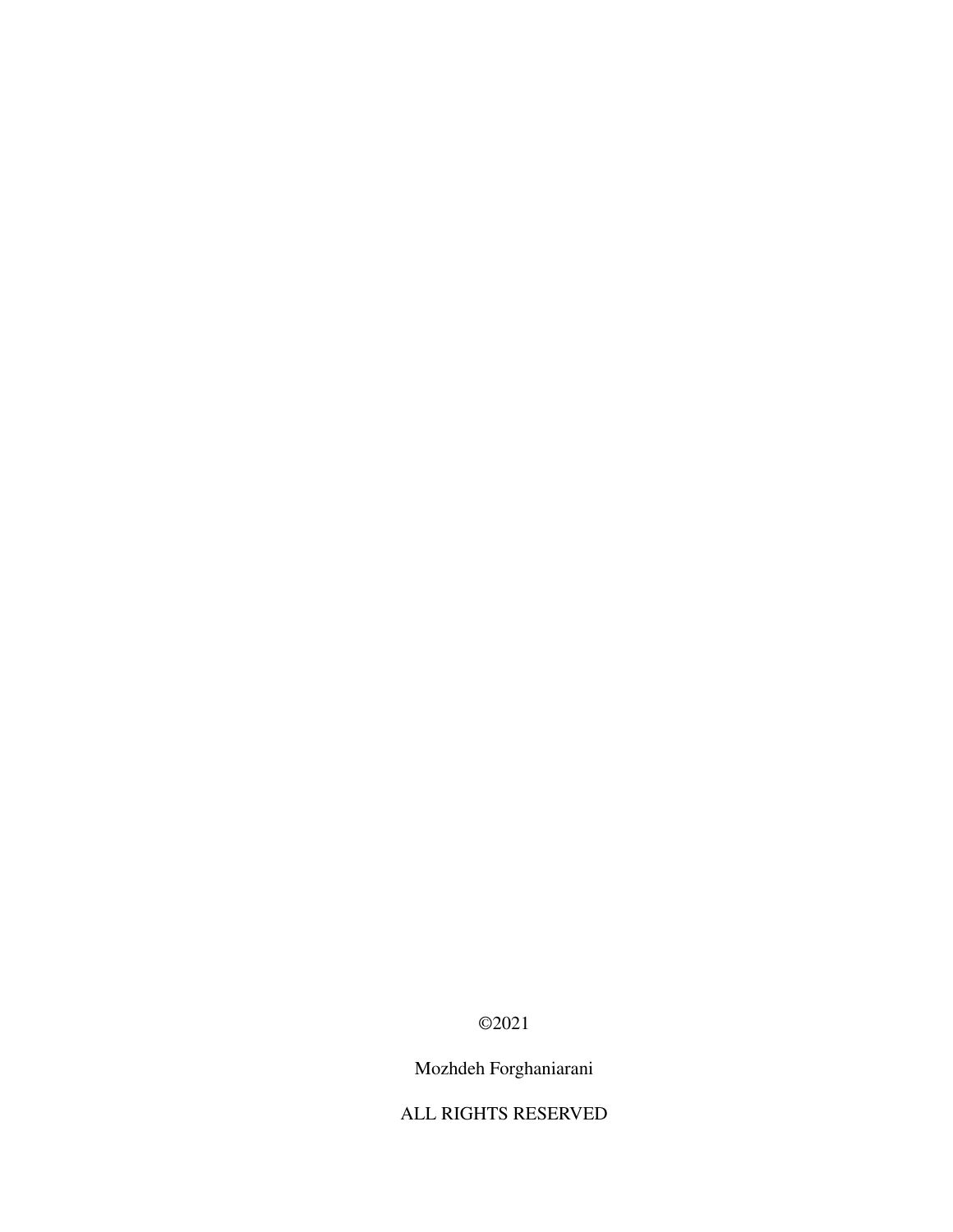### UNIVERSITY OF NORTHERN COLORADO

Greeley, Colorado

The Graduate School

### BAYESIAN APPROACH TO THE MIXTURE OF GAUSSIAN RANDOM FIELDS AND ITS APPLICATION TO AN FUNCTIONAL MAGNETIC RESONANCE IMAGING STUDY

A Dissertation Submitted in Partial Fulfillment of the Requirements for the Degree of Doctor of Philosophy

Mozhdeh Forghaniarani

College of Education and Behavioral Sciences School of Educational Research Leadership and Technology Department of Applied Statistics and Research Methods

August, 2021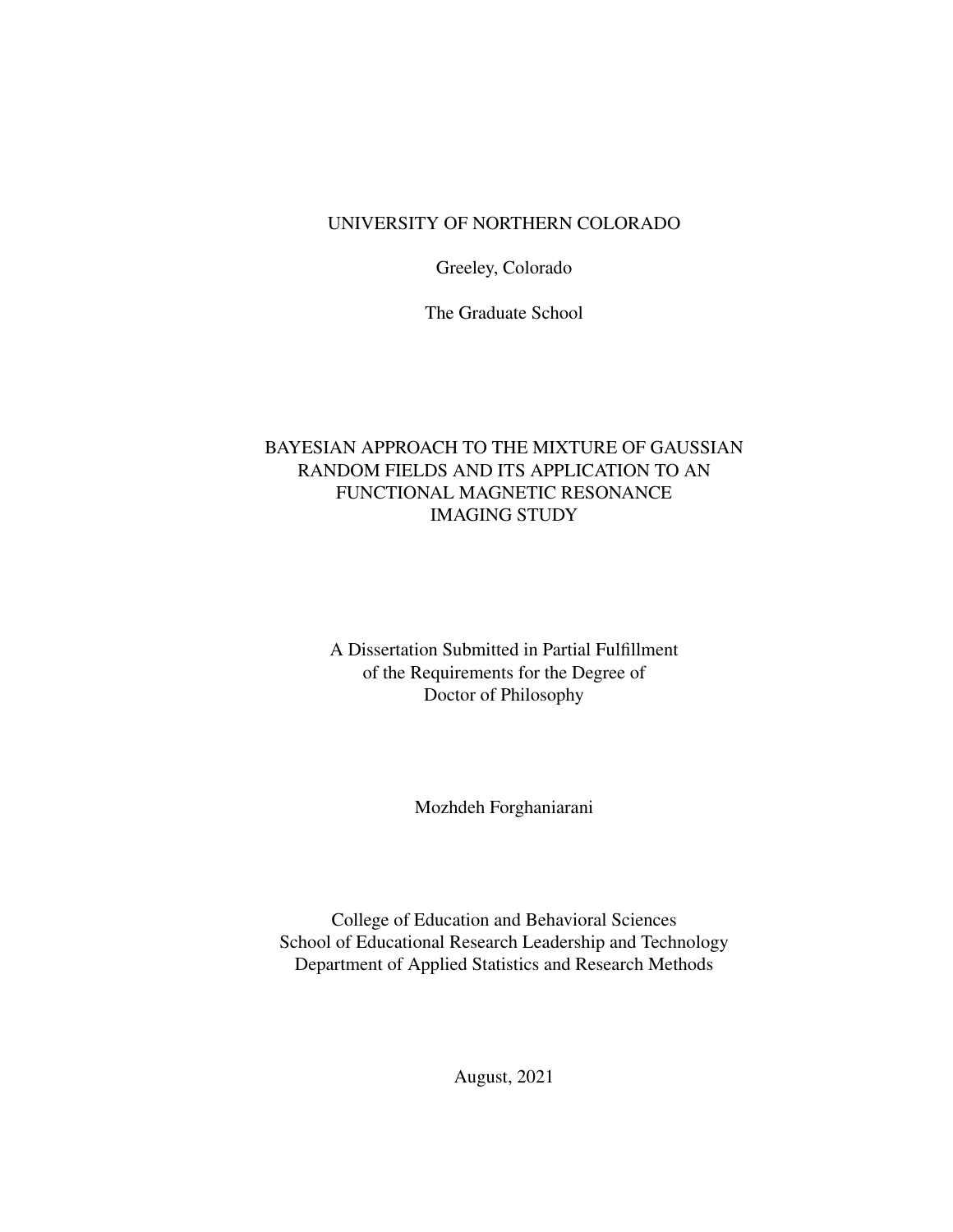This dissertation by: Mozhdeh Forghaniarani

Entitled: *Bayesian Approach to the Mixture of Gaussian Random Fields and its Application to an Functional Magnetic Resonance Imaging Study*

has been approved as meeting the requirement for the Degree of Doctor of Philosophy in College of Education and Behavioral Sciences in Department of Applied Statistics and Research Methods

Accepted by the Doctoral Committee

Khalil Shafie, Ph.D., Research Advisor

William Merchant, Ph.D., Committee Member

Chia-Lin Tsai, Ph.D., Committee Member

Nathaniel Eldredge, Ph.D., Faculty Representative

Date of Dissertation Defense

Accepted by the Graduate School

Jeri-Anne Lyons, Ph.D. Dean of the Graduate School Associate Vice President for Research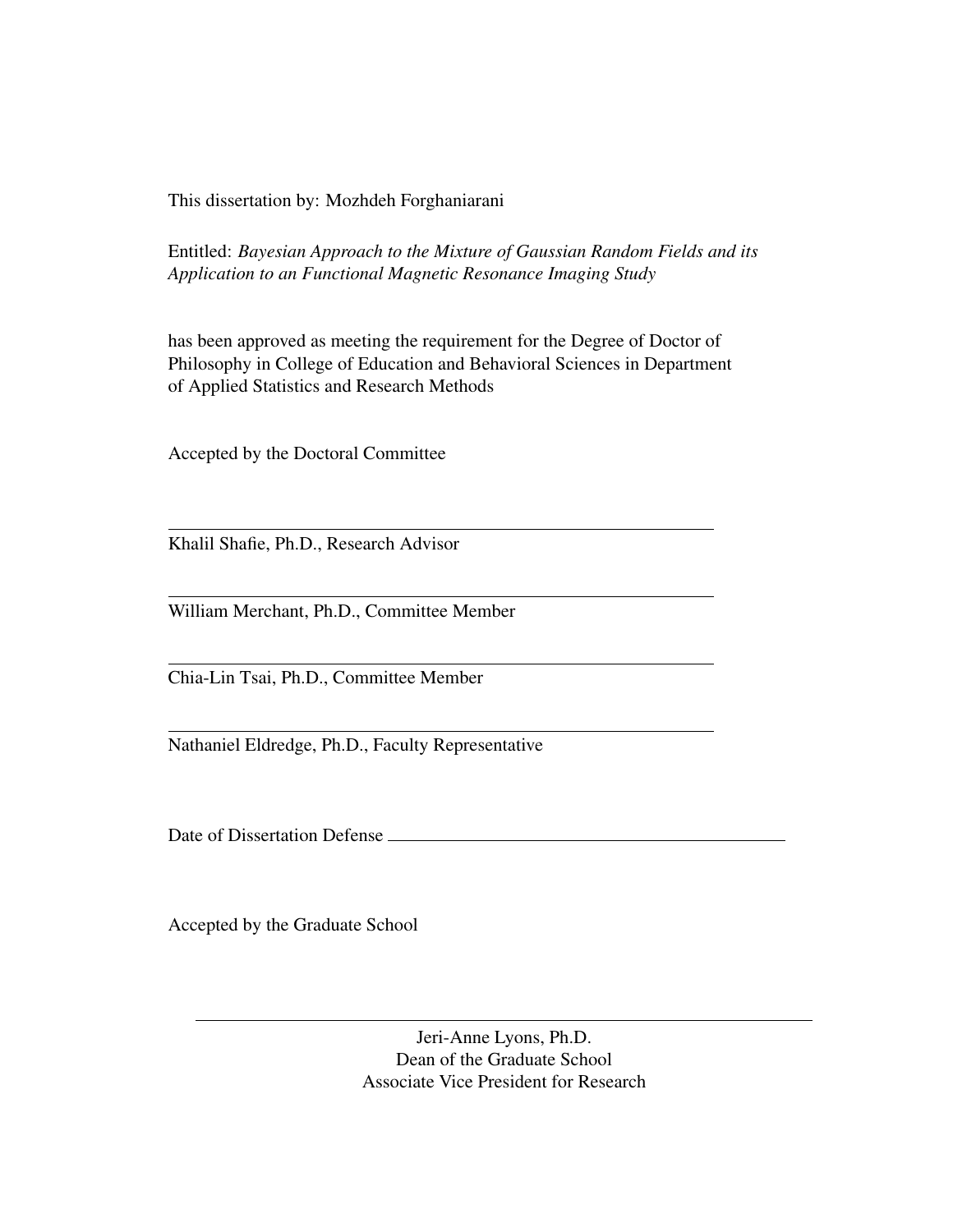#### ABSTRACT

### Forghaniarani, Mozhdeh. *Bayesian Approach to the Mixture of Gaussian Random Fields and its Application to an fMRI Study.* Published Doctor of Philosophy dissertation, University of Northern Colorado, 2021.

Due to the functional nature of fMRI data, random field theory is used as a remedy to the multiple comparisons problem in brain signal detection. Traditionally, a Gaussian random field model is fitted to the functional data using this approach. However, fMRI data are not homogeneous, and there exist multiple underlying classes in functional data, so traditional inferential methods may fail. Here, we proposed a new model for signal detection in fMRI data in which we addressed the heterogeneity in such data. The proposed model is a mixture of two Gaussian random fields. We developed a Bayesian approach for hypothesis testing by using the notion of Bayes factor in infinite-dimensional parameter spaces. For such spaces, the Bayes factor is defined based on the concept of the Radon-Nikodym derivative. In our model, the Bayes factor is interpreted as the inverse of the expected value of a likelihood ratio with respect to the prior density of the model parameters. Obtaining the Bayes factor in infinite-dimensional parameter spaces is not analytically tractable, and we needed to compute it through numerical methods. Our methodology is empirically justified by Monte Carlo simulations and illustrated by an analysis of the simulated dataset.

iii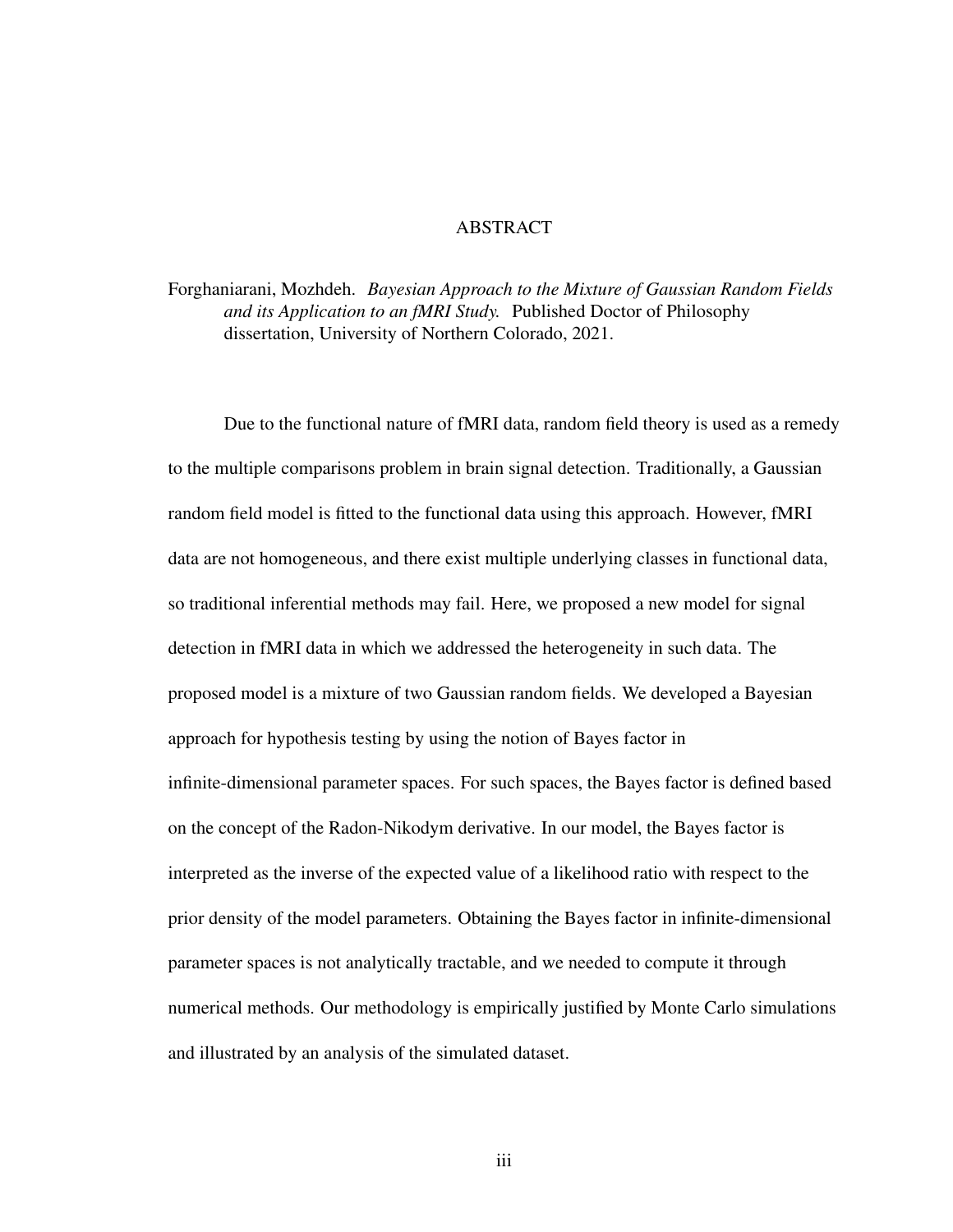To Farhang, Farnoosh, Jyoti and my Mom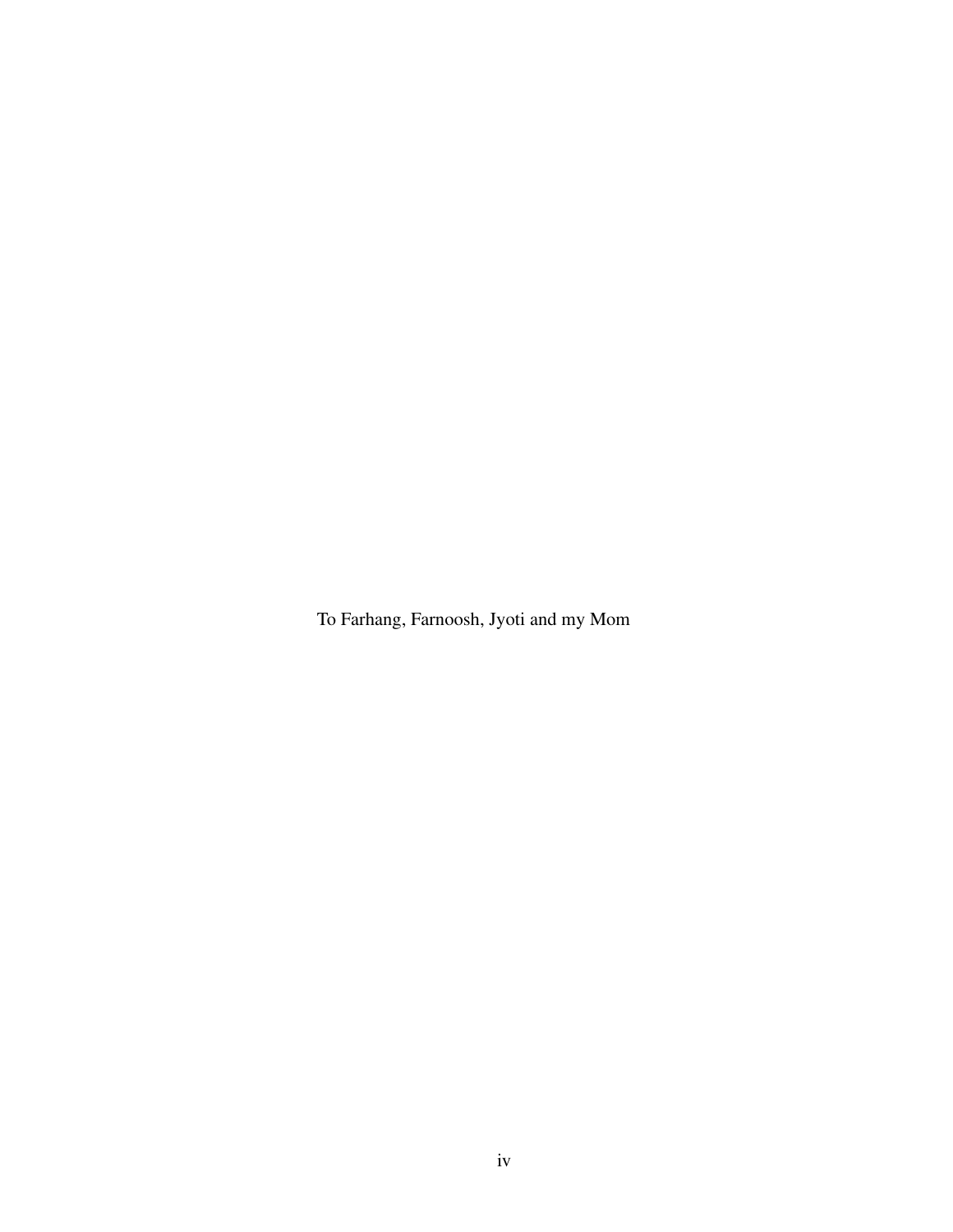#### ACKNOWLEDGEMENTS

I would like to express my sincere gratitude and appreciation to my great advisor Dr. Khalil Shafie for his excellent guidance, encouragement, caring, and support. I have learned a lot from him during my academic journey.

I am also grateful to the rest of my supervisory committee, Dr. William Merchant, Dr. Chia-Lin Tsai, and Dr. Nathaniel Eldredge for their helpful suggestions, flexibility, and inspiration.

My sincere appreciation also goes to Dr. Babak Shahbaba, Dr. Hernando Ombao, and Dr. Siamak Noorbaloochi who have provided me with their support and encouragement specifically during the journey of the dissertation. Also, I would like to thank Dr. Ali Sharifi for his invaluable help in carrying out the computational part of this work.

I would also like to express my thanks to all those who have helped, guided, or encouraged me in any way during my years of graduate study in the department of Applied Statistics and Research Methods. Among them, I should specifically thank Keyleigh Gurney, the department's secretary.

Also, I would like to thank Carol Steward for her time and help with revising my thesis.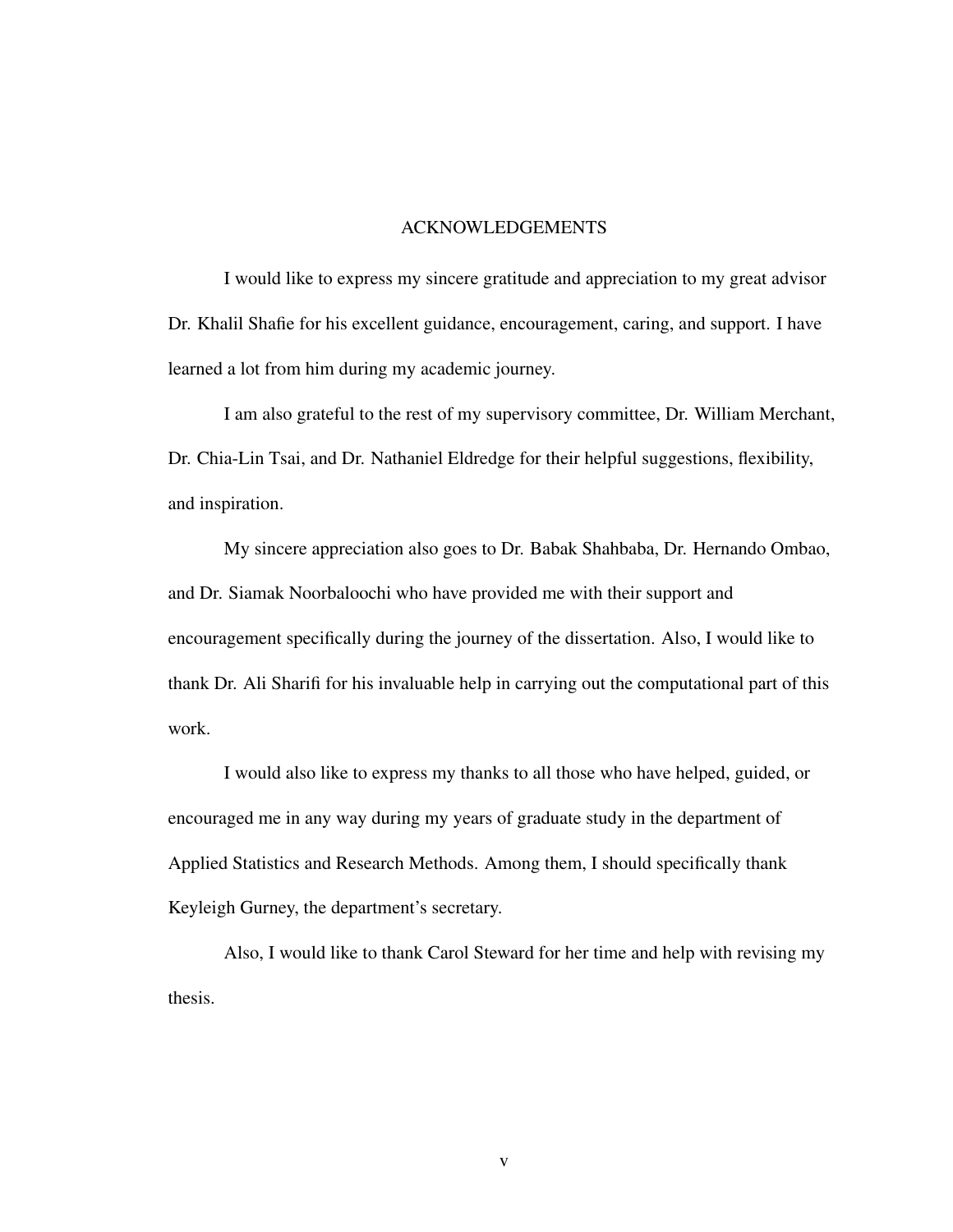I also wish to express my thankfulness to my son, Farhang, my sister, Farnoosh, my brother, Jyoti, my nephew, Shayan, and my lovely nieces Neela and Ella. I am grateful for having them and their support.

The last but not least person that I would like to thank is my mother, Toloo. I should present my thankfulness to my mother for her support. I am sure that her prayers for me empowered me during this journey.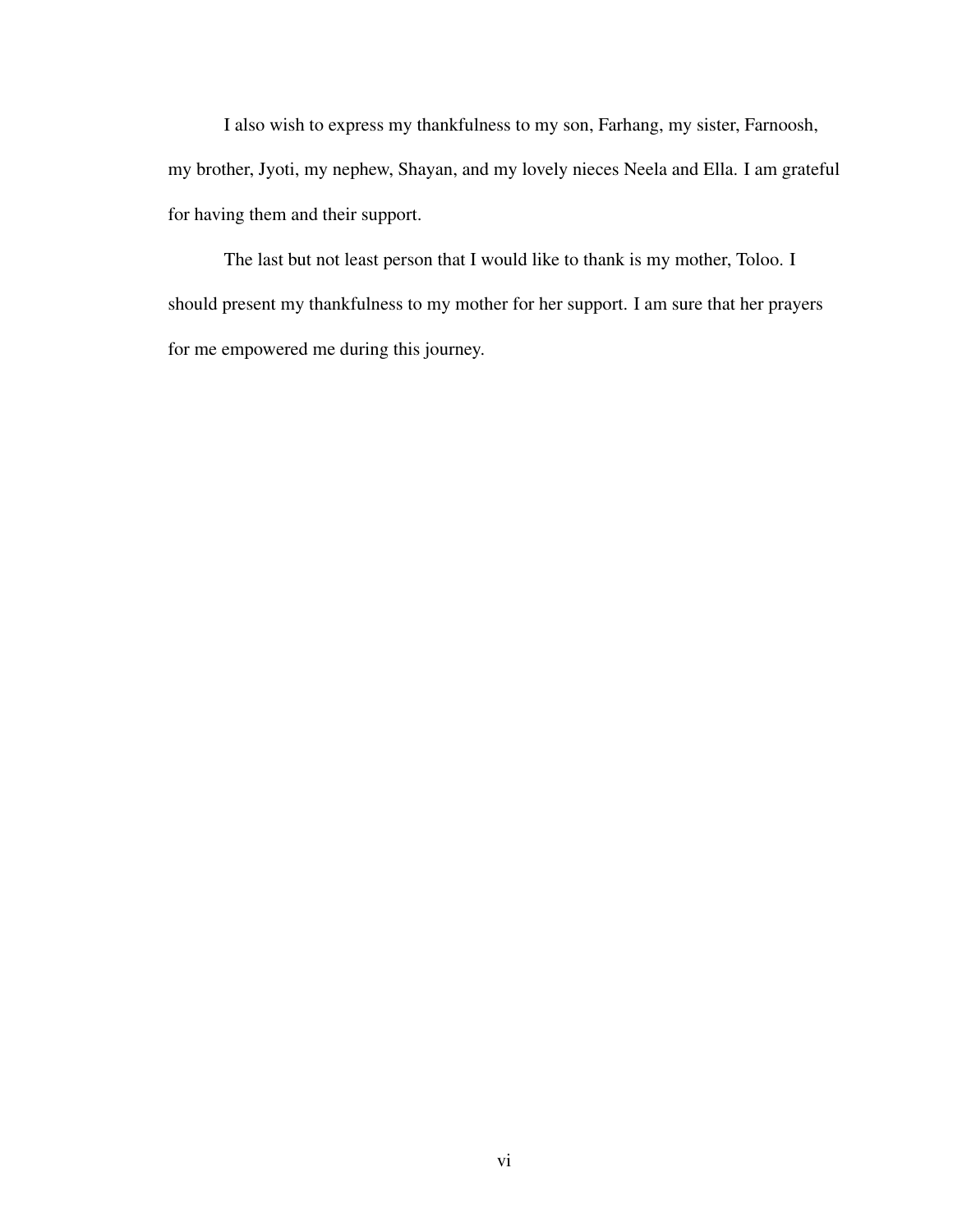# TABLE OF CONTENTS

| <b>CHAPTER</b>      |                                                                     | Page           |
|---------------------|---------------------------------------------------------------------|----------------|
| I                   | <b>INTRODUCTION</b>                                                 | $\mathbf{1}$   |
|                     | Statistical Analysis of Functional Magnetic Resonance Imaging Data. | 2              |
|                     |                                                                     | $\overline{4}$ |
|                     |                                                                     | 5              |
|                     |                                                                     | 6              |
|                     |                                                                     | $\tau$         |
|                     |                                                                     |                |
| $\overline{\rm II}$ | <b>REVIEW OF LITERATURE</b>                                         | 9              |
|                     |                                                                     |                |
|                     |                                                                     |                |
|                     |                                                                     |                |
|                     | Radon-Nikodym Derivative and Hypothesis Testing                     | 24             |
|                     | Signal Detection in the Gaussian Random Fields                      | 33             |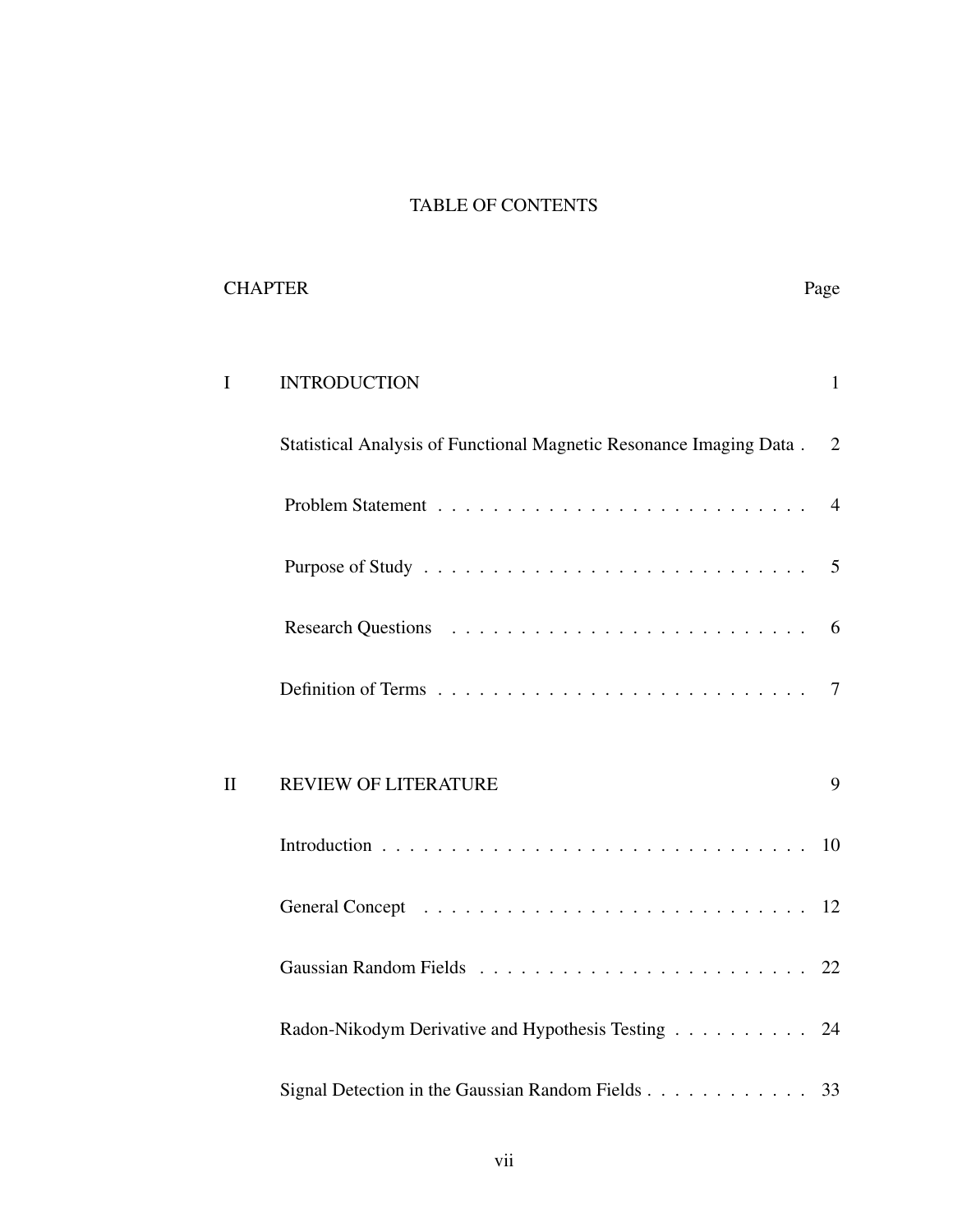|    | Finite Mixture Models and Identifiability 40                   |    |
|----|----------------------------------------------------------------|----|
| Ш  | METHODOLOGY                                                    | 44 |
|    | Gaussian Random Field Mixture Model and its Identifiability 46 |    |
|    | Radon-Nikodym Derivative in Gaussian Mixture Models 47         |    |
|    | Likelihood Approach for Gaussian Mixture Models 49             |    |
|    | Bayes Factor for Mixture of Gaussian Random Fields 51          |    |
|    | Estimating $\pi$ through Gibbs Sampling 53                     |    |
|    |                                                                |    |
|    |                                                                |    |
| IV | <b>RESULTS</b>                                                 | 61 |
|    |                                                                |    |
|    |                                                                |    |
|    |                                                                |    |
| V  | <b>CONCLUSIONS</b>                                             | 72 |
|    |                                                                | 73 |
|    | Limitations and Suggestions for Future Research 74             |    |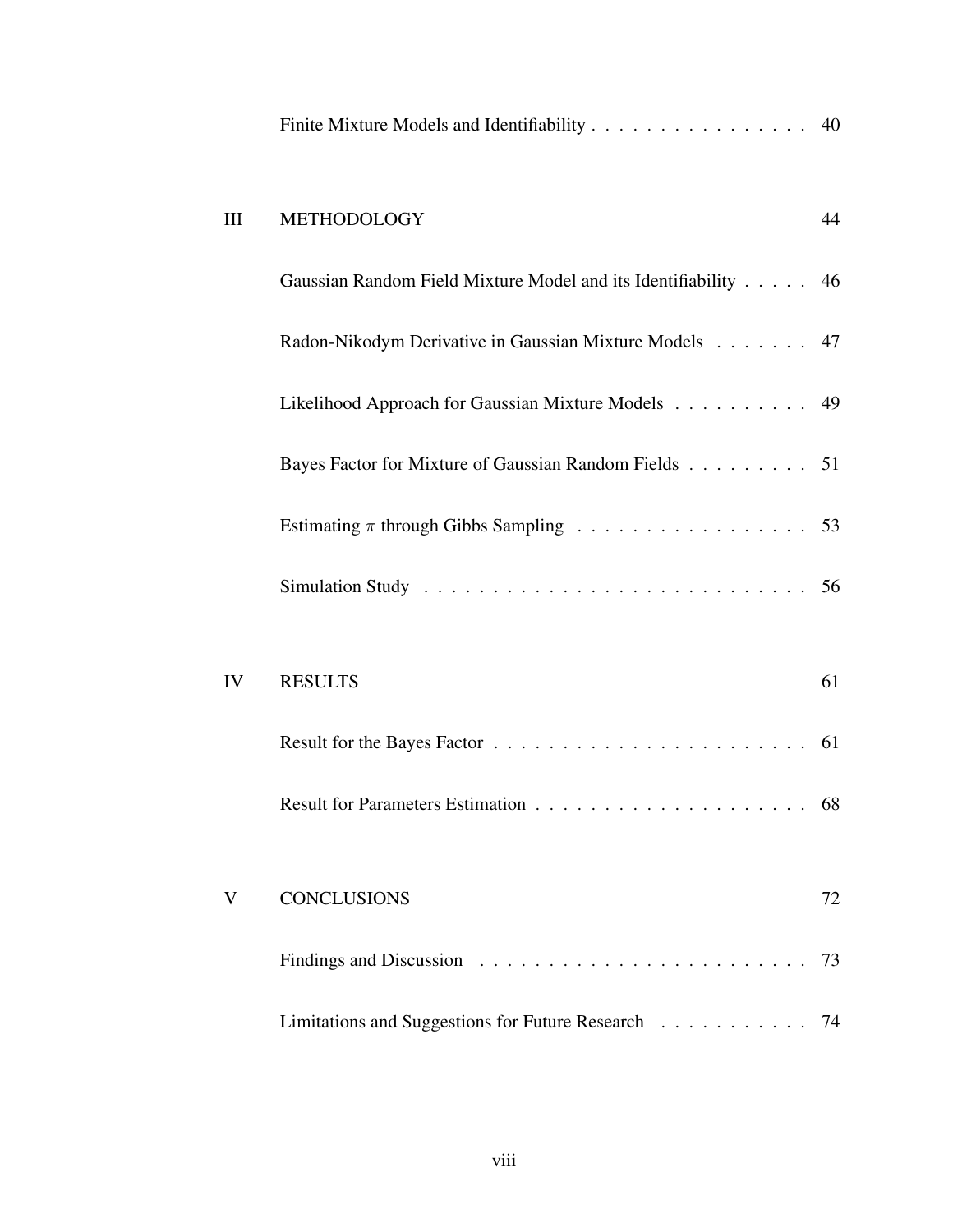# APPENDIX A R CODE FOR MONTE CARLO SIMULATION 79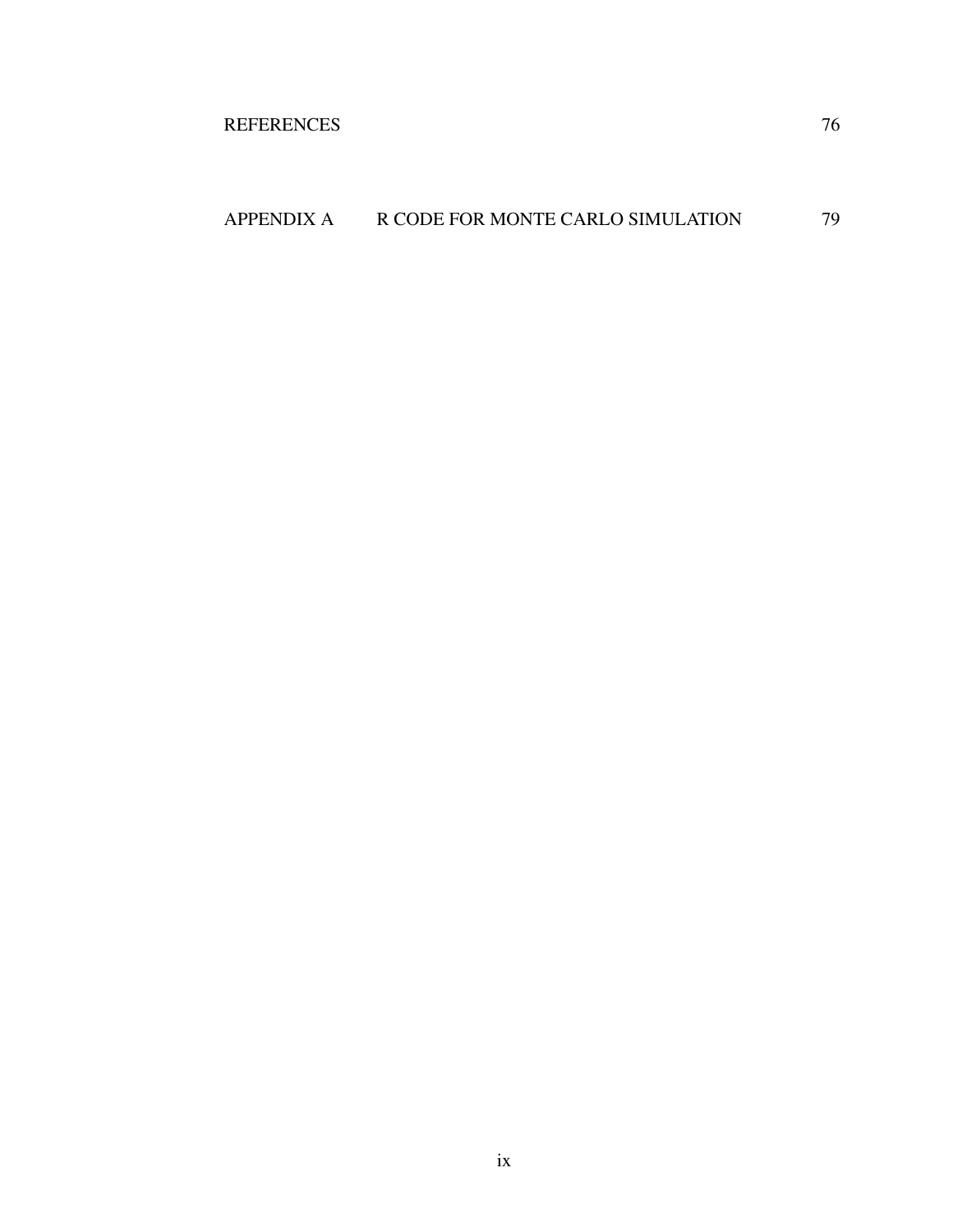# LIST OF TABLES

| $\mathbf{1}$   |                                                                                              |  |
|----------------|----------------------------------------------------------------------------------------------|--|
| $\overline{2}$ | Schemes of the Parameters where $\sigma_{01} = 0.2$ , $\sigma_{02} = 0.4$ ,  60              |  |
| 3 <sup>1</sup> | The Bayes Factor and its power where $\sigma_{01} = 0.2$ , $\sigma_{02} = 0.4$ , $n = 10$ 64 |  |
| $\overline{4}$ | The Bayes Factor and its power where $\sigma_{01} = 0.2$ , $\sigma_{02} = 0.4$ , $n = 20$ 65 |  |
| 5 <sup>5</sup> | Five-Number Summary of Bayes Factor For Schemes 1-4 67                                       |  |
| 6              | Five-Number Summary of Bayes Factors For Schemes 5-8 67                                      |  |
| 7 <sup>1</sup> | Five-Number Summary of Bayes Factors For Schemes 9-12 69                                     |  |
| 8              |                                                                                              |  |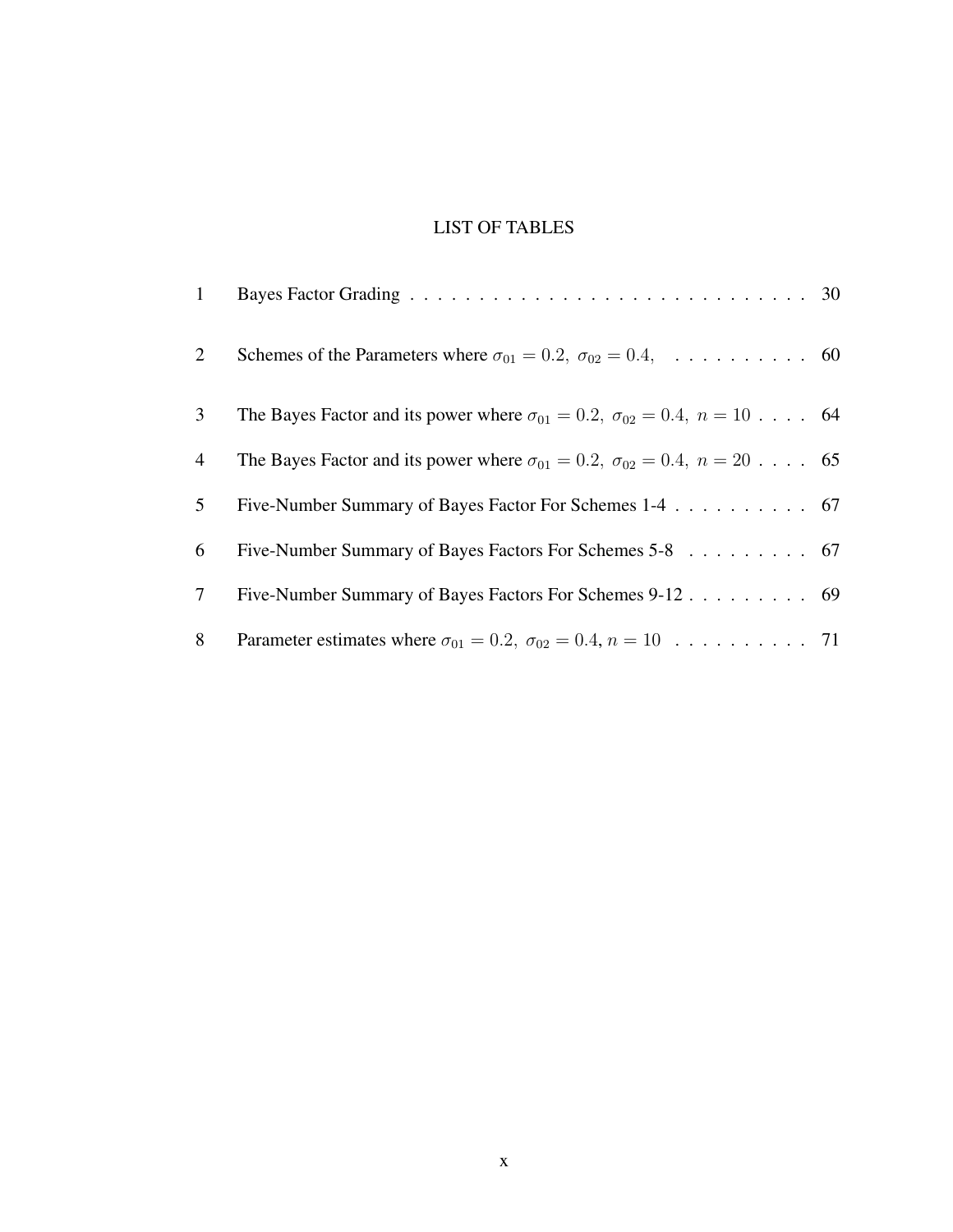# LIST OF FIGURES

| $\mathbf{1}$   | A sample path of spherical Gaussian random field 34            |  |
|----------------|----------------------------------------------------------------|--|
| 2              | A sample path of a smoothed spherical Gaussian random field 36 |  |
| $\mathfrak{Z}$ | A mixture of two bi-variate Normal densities 41                |  |
| $\overline{4}$ | Boxplots of Bayes Factor with respect to Parameter Scheme 63   |  |
| $\mathfrak{S}$ | Empirical Bayes Factor Distribution for Scheme 1-4 66          |  |
| 6              | Empirical Bayes Factor Distribution for Scheme 5-8 68          |  |
| $\tau$         | Empirical Bayes Factor Distribution for Scheme 9-12 69         |  |
| 8              | Empirical Bayes Factor Distribution for Scheme 13-16 70        |  |
| 9              | Empirical Bayes Factor Distribution for Scheme17-20 70         |  |
| 10             | Empirical Bayes Factor Distribution for Scheme 21-24 71        |  |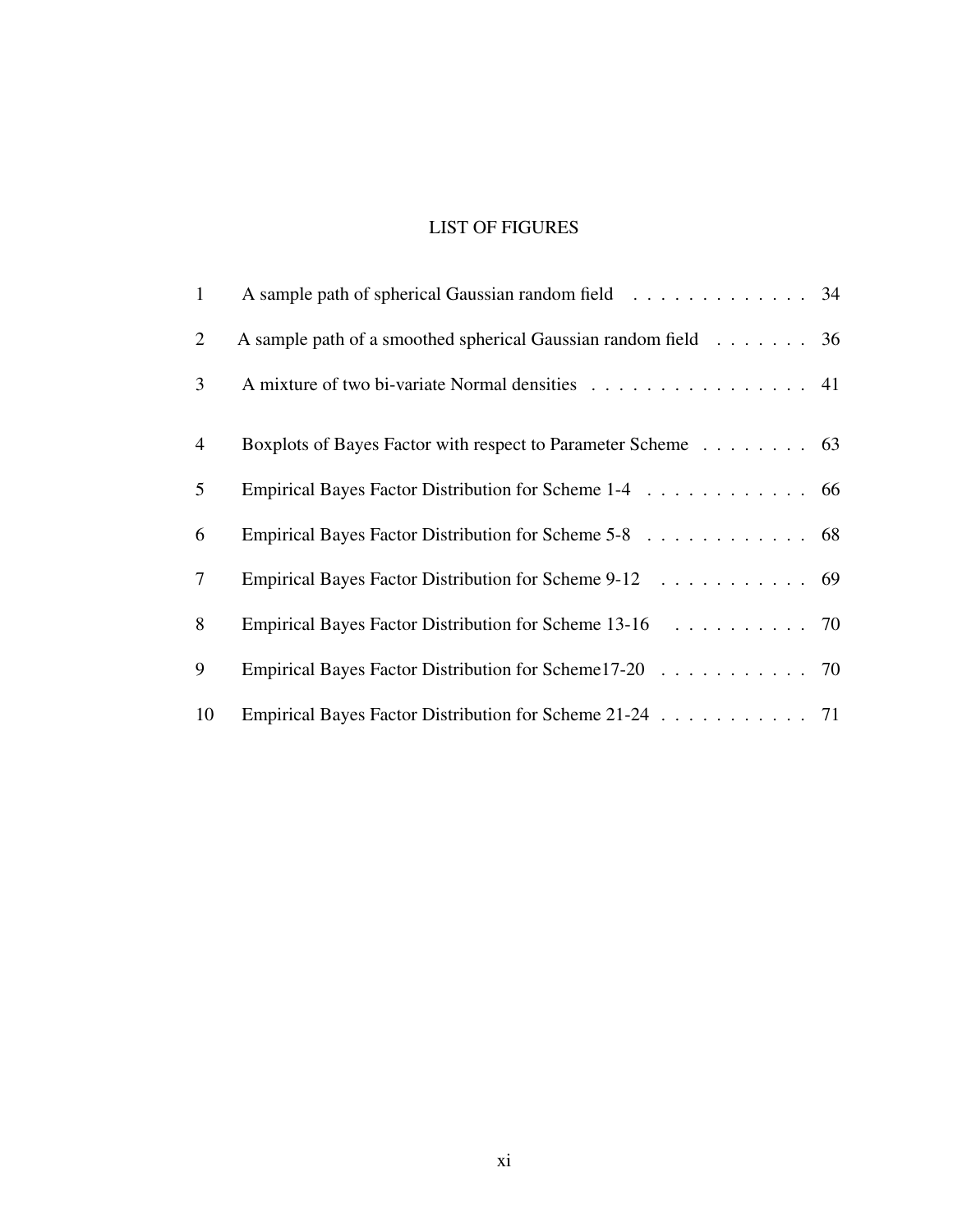#### CHAPTER I

#### INTRODUCTION

Modern and advanced technologies of data collections, in recent years have produced very detailed and informative images, many extremely complex. Some of these advanced technologies of collecting data are positron emission tomography (PET), magnetic resonance imaging (MRI), functional magnetic resonance imaging (fMRI), and satellite imaging methods. The imaging technique used in a medical setting to produce images of the inside of the human body is known as Magnetic resonance imaging (*MRI*). *MRI* is based on the principles of nuclear magnetic resonance, a spectroscopic technique used by scientists to obtain microscopic chemical and physical information about molecules. An *MRI* scanner consists of a large and very strong magnet in which the patient lies. A radio wave antenna is used to send signals to the body and then receive signals back. These returning signals are converted into images by a computer attached to the scanner. Images of almost any part of the body can be obtained using *MRI* technique, although *MRI* Scanners are more suitable for looking at the non-bony parts or soft tissues of the body like the brain and nerves. These tissues are seen much more clearly with *MRI* than with regular x-rays and CAT scans. A disadvantage of *MRI* is its higher cost compared to a regular x-ray or CAT scan. Also, CAT scans are frequently superior for looking at the bones to *MRI*.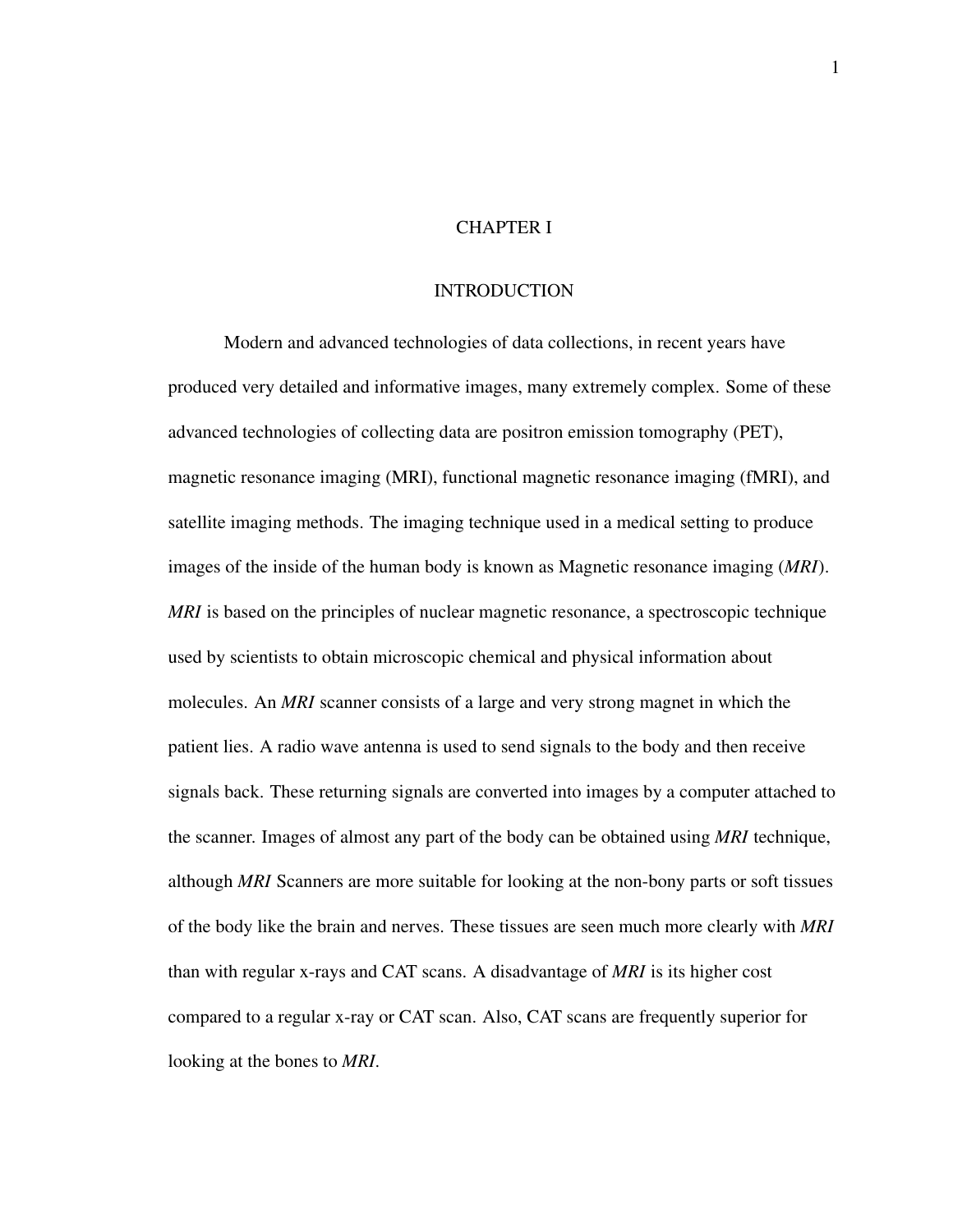While *MRI* concentrates on the structure of the brain, functional *MRI*(*fMRI*) is a technique introduced to obtain functional information from the central nervous system. This technique extends anatomical imaging of *MRI* to include localization of the active brain areas during perceptions, actions, visual and cognitive tasks. Activation of an area of the brain causes an increase in blood flow in that area which is greater than that needed to keep up with the oxygen demands of the tissues. It results in a net increase in intravascular oxyhemoglobin and a decrease in deoxyhemoglobin. Deoxyhemoglobin is paramagnetic, resulting in a decrease to signal tensity coming from the tissues. Less deoxyhemoglobin as a consequence of an increase in blood flow results in an overall increase in signal, (Pauling & Coryell, 1936). Sophisticated image processing techniques are used to brain images of these flow changes. The *fMRI* technique offers opportunities for the investigation of the human brain's functional organization. Such techniques deal with the area of the body (for example brain) in which we see an increase in blood flow, or "activation", due to stimulation conditions. The main statistical problem in signal detection is to specify the regions of the brain in which the signal (activation) exists and separate them from the rest of the brain where no activation can be detected (the noise).

#### Statistical Analysis of Functional Magnetic Resonance Imaging Data

The problem of signal detection in fMRI data is statistically equivalent to a problem of hypothesis testing. Regarding the nature of fMRI data, the multiple comparisons problem is the consequence of numerous statistical tests being done in each image. The most common method to deal with the multiple comparison problem is the Bonferroni correction method, (Bender & Lange, 2001). However, applying the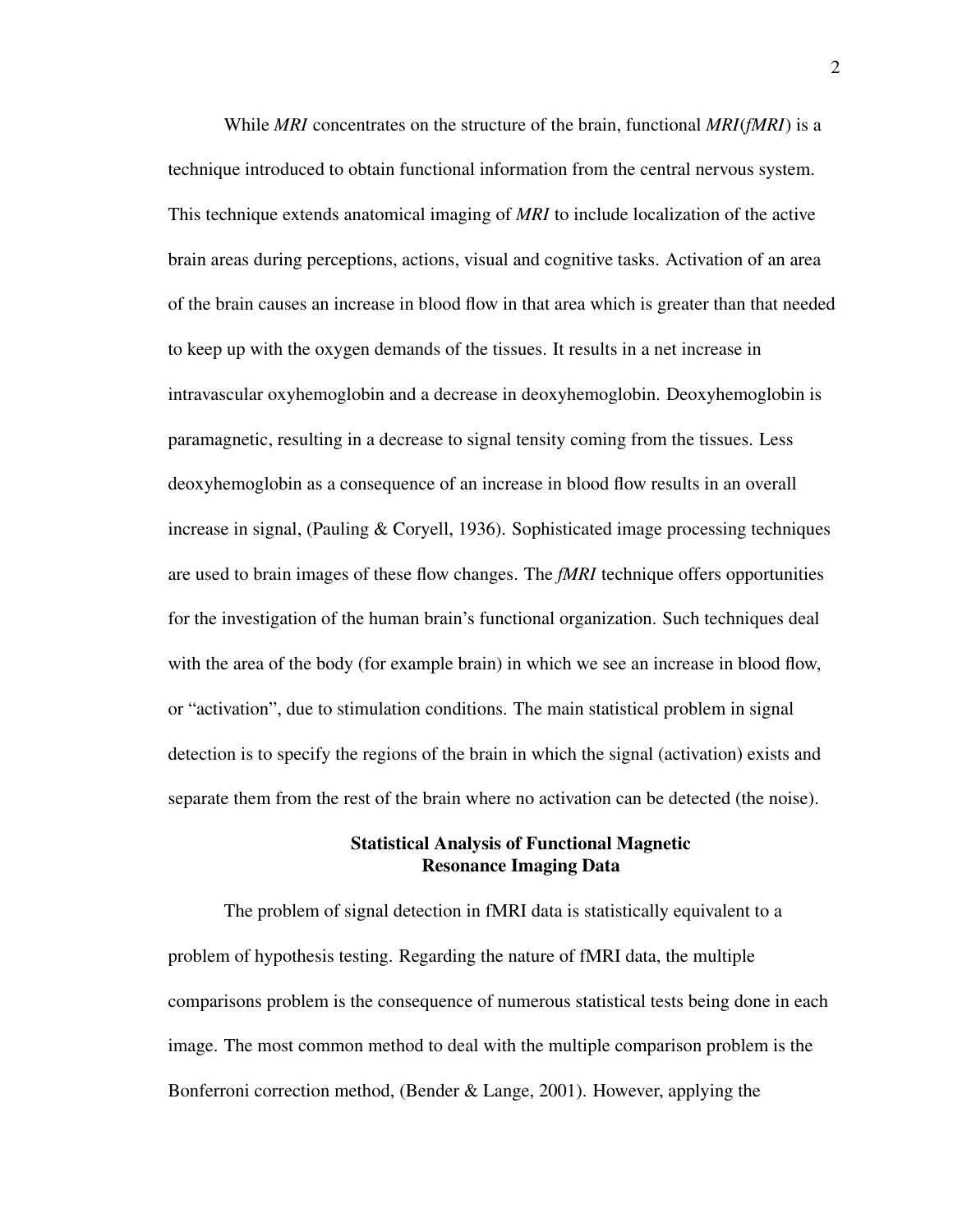Bonferroni method to fMRI data would not be appropriate because first, fMRI data includes a large number of small elements, pixels/voxels, should be tested. Also, some degree of spatial autocorrelation exists in the data. Therefore, to solve the multiple comparison problem in the fMRI study, several other methods were proposed which "random field theory" is one of them, Bennett et al. (2009).

When applying the random field theory, statistical inferences are mostly done in abstract infinite-dimensional spaces. Because of the complexity of "abstract inference", researchers have been confronted with challenging theoretical problems. Grenander (1981) and Adler (1981) are the pioneers of developing theoretical aspects of "abstract inference". Fundamental parts of random field theory were developed by Adler in 1981, and it was later applied by Worsley to the fMRI study to solve the multiple comparison problem in testing the signal. Worsley et al. (1992) and Worsley (1994) have shown that the images of the brain can be modeled as a Gaussian random field  $X(\mathbf{t})$ , where  $\mathbf{t} \in \mathbb{R}^N$  is a location vector in the brain  $C \subset \mathbb{R}^N$ ,  $N = 3$ . To test the signal, they chose  $X_{\text{max}}$  the global maxima of the random field in  $C$  as the test statistic for detecting signals in the brain. To reduce the signal-to-noise ratio, it is common to spatially smooth the images with a filter before analysis. The Matched Filter Theorem of signal processing states that a signal added to white noise is best detected by smoothing with a filter whose shape matches that of the signal  $f(t)$ . Siegmund and Worsley (1995) considered the situations that, after smoothing by the Gaussian kernel, observations can be decomposed into a fixed signal plus a random noise, where the noise is modeled as a particular stationary Gaussian random field in N-dimensional Euclidean space. The signal is assumed that has the form of a known function centered at an unknown location and multiplied by an unknown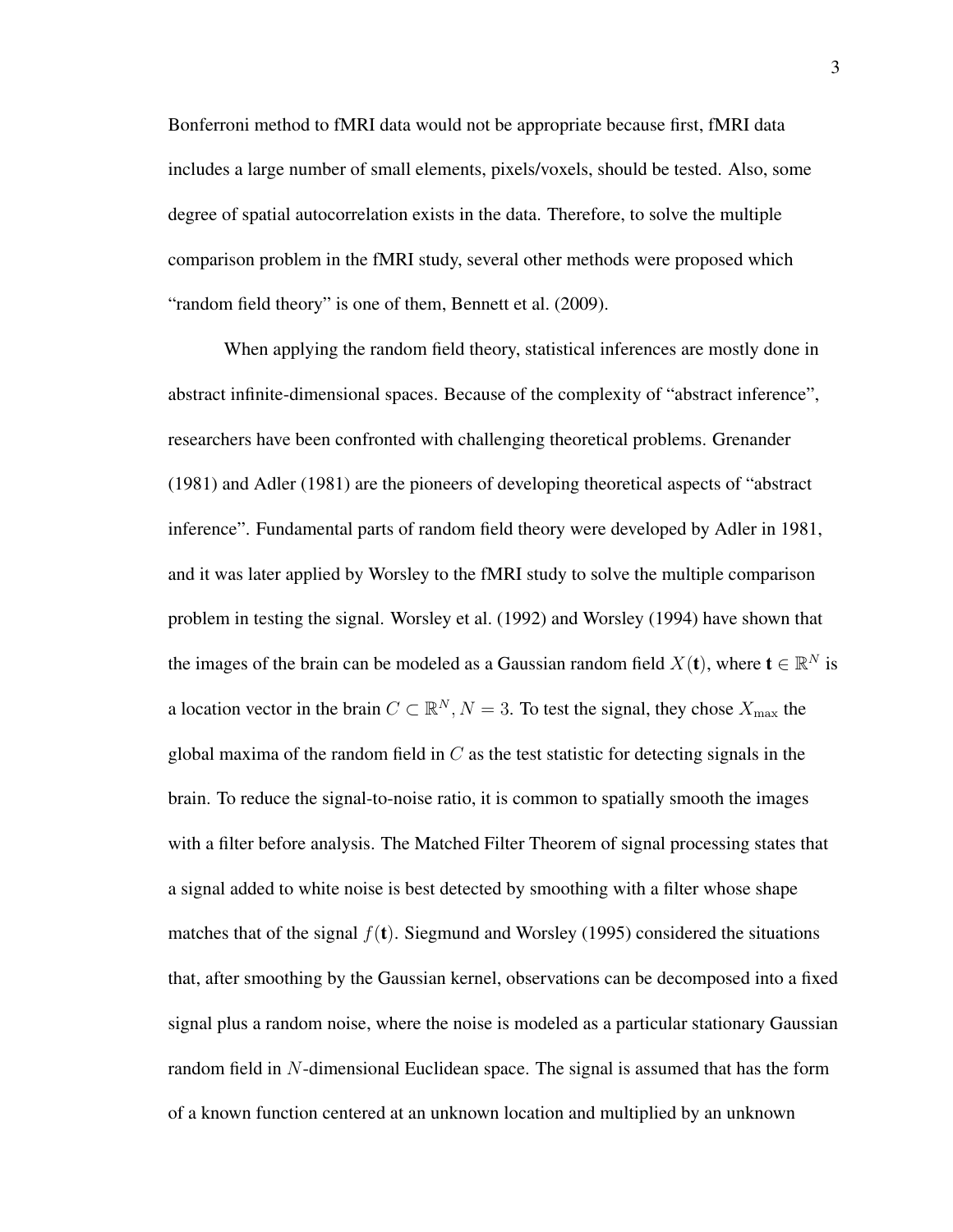amplitude. There are many examples where the signal scale or width is assumed to be known after smoothing. However, Siegmund and Worsley (1995) considered the case where the width of the signal is unknown. Therefore, their proposed Gaussian random field model was in an  $N + 1$ -dimensional space, N-dimension for the location t, and one dimension for the width of the smoothing kernel,  $\sigma$ . Such a smooth random field,  $X(t, \sigma)$ is known as the "Gaussian scale-space random field". They studied the classical testing problem to detect the signal, and their test statistic was the maximum of the "Gaussian scale-space random field". They used "the expected Euler characteristic of the excursion set" of the random field and "the volume of tubes" to derive an approximate distribution of  $X_{\text{max}}$  under the null hypothesis of no signal. Most of the methods introduced in the references are based on classical likelihood ratio methods introduced by Grenander (1981) using the Radon-Nikodym derivative. Shafie and Noorbaloochi (2001) extended the definition of Bayes factor by using Radon-Nikodym derivative to abstract spaces, and introduced the Bayesian testing for signal detection in noisy images for the cases that the observations can be decomposed into an unknown signal and a random noise. They assumed that both signal and noise are the elements of a Hilbert space.

#### Problem Statement

In practical situations, we have often an idea about the area that the signal can occur. Especially for the Gaussian scale-space random field, we may have a piece of historical information about the amplitude, location, and scale of the signal. Therefore it would be very useful if we use this information in the Bayesian viewpoint for signal detection.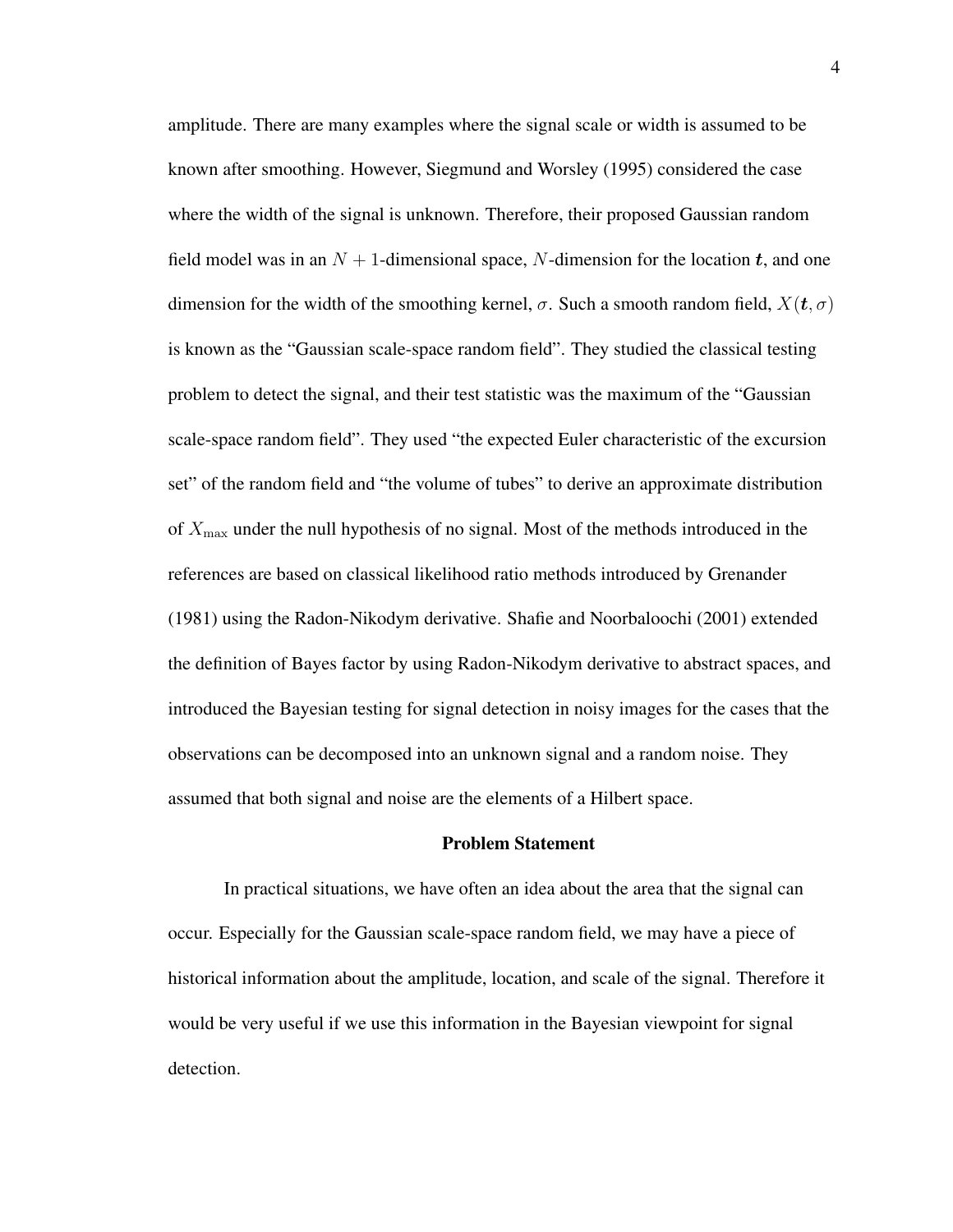The main work of this dissertation is based on the study of the Bayesian testing for signal detection in Gaussian scale-space random field in the cases that shape of the signal is known, and the scale, location and amplitude parameters have some known prior distribution.

Recalling that the study of random fields is the study of random functions, in modeling fMRI data, we are modeling random functions indexed by a location vector  $t$  in the brain  $C \subset \mathbb{R}^3$ . When modeling brain activity, it is common to model functional data of the brain by using one Gaussian random field. However, assuming that the brain region being homogeneous is not practical. Therefore, when the functional data are not homogeneous, and there exist multiple classes of functional data, modeling images as one random field like a Gaussian random field may fail in signal detection. In the next section, we explain our model that can be a solution to this issue.

#### Purpose of Study

The motivation of this dissertation is to detecting signals embedded in the brain functional imaging data, so-called "signal detection". Considering that the brain region is heterogeneous, there exist multiple classes of functional data, when studying fMRI data. In this work, we propose a new model so-called "mixture of Gaussian random fields", to incorporate both functional and heterogeneous properties of the data. In the current study, the images are modeled as a mixture of two Gaussian random fields, however, most results can be extended to the class of finite mixtures of Gaussian random fields with more than two components.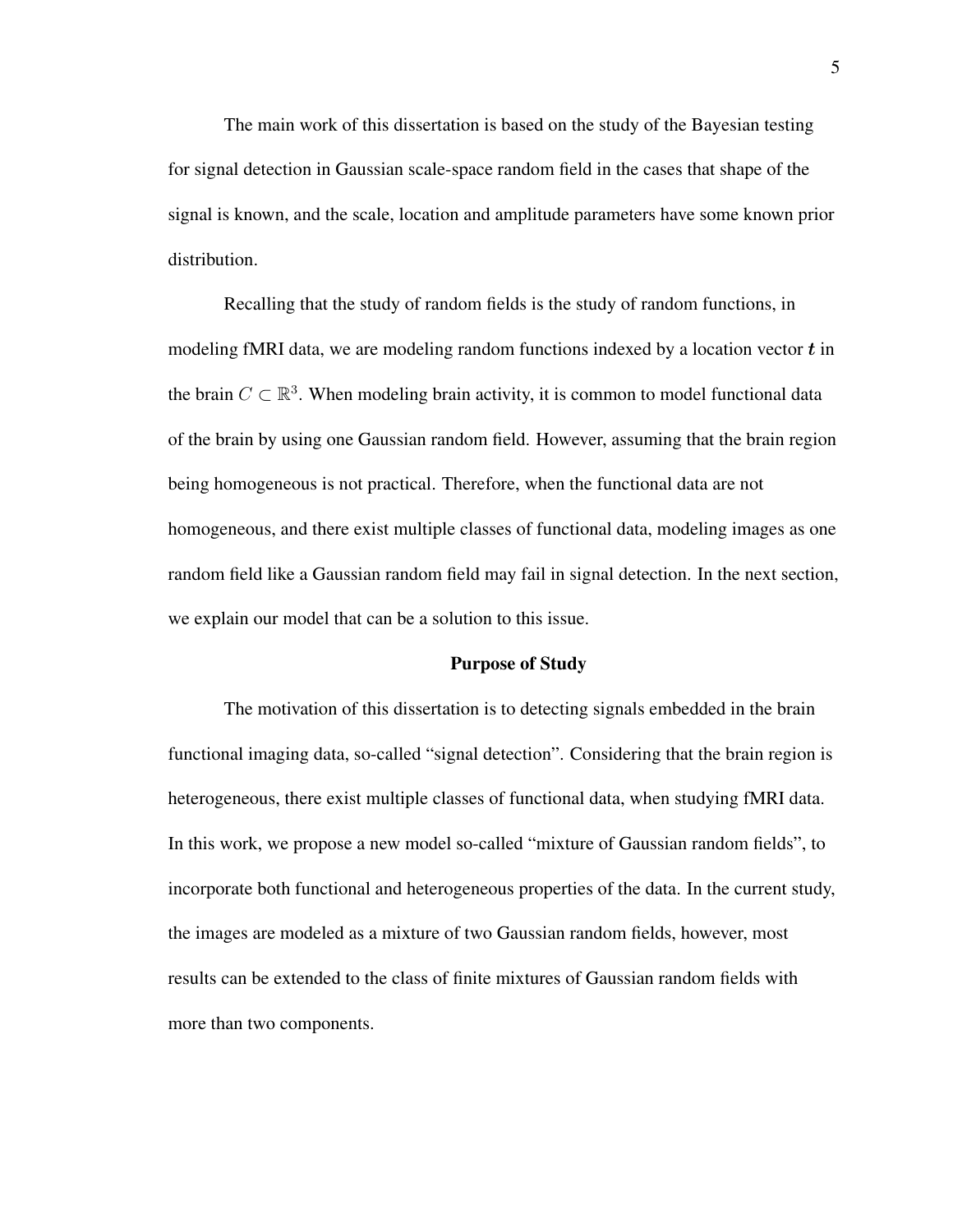#### Research Questions

In this study, the averaged image obtained from fMRI technology is modeled as a mixture of two real-valued Gaussian scale space random fields  $X_1$  and  $X_2$ . The model can be formulated as

$$
X = zX_1 + (1 - z)X_2 \tag{1}
$$

where,

$$
p(z) = \begin{cases} \pi & z = 1 \\ 1 - \pi & z = 0 \end{cases}
$$

The objectives of this dissertation is to propose a Bayesian test statistic to test the existence of signal in the cases that shape of signals are known, and the amplitude, location, and scale parameters in two random fields,

 $\theta_1 = (\xi_1, t_0, \sigma_{01})$  and  $\theta_2 = (\xi_2, s_0, \sigma_{02})$  have some known prior distributions. Testing the existence of signal is statistically equivalent to the problem of testing the following hypotheses:

$$
\begin{cases}\nH_0: \xi_1 = 0 & \& \xi_2 = 0 \\
H_1: \xi_1 > 0 & \& \xi_2 > 0\n\end{cases}
$$

In this dissertation, we demonstrate the methodology to investigate the following research questions: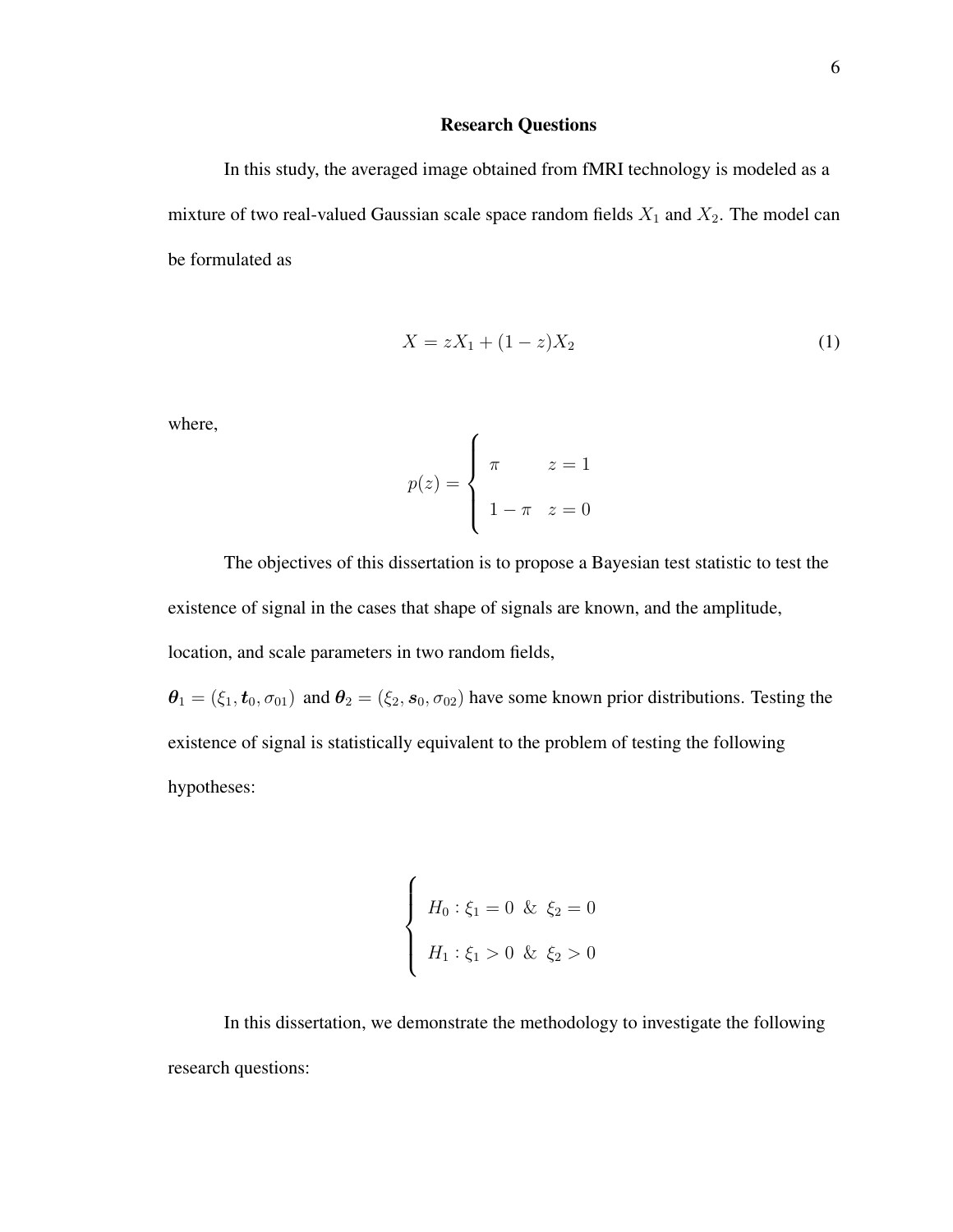- Q1 How to develop a Bayesian approach for testing the signal in the mixture model  $X(t, \sigma)$  for two-dimensional images?
- Q2 How the performance of the Bayes factor can change with respect to different parameter schemes?

#### Definition of Terms

Amplitude. The amplitude of a wave refers to the maximum amount of displacement of a particle on the "medium" from its rest position. In a sense, the amplitude is the distance from rest to crest.

Euler characteristic (EC). A topological measure of the statistical parametric map after thresholding.

Excursion set. A set of points where a random field exceeds a fixed threshold value.

Finite dimensional distributions. A collection of distribution functions for a random field.

Functional magnetic resonance imaging (fMRI). A neuroimaging technique used to study brain functions.

Gaussian kernel. A smoothing kernel used to smooth data.

Gaussian random field. A type of random field where all of the finite

dimensional distributions are multivariate joint Gaussian (normal) distributions.

Pixel. A measure of unit in a two-dimensional image.

Random fields. A collection of random variables defined over a subset of

N-dimensional Euclidean space.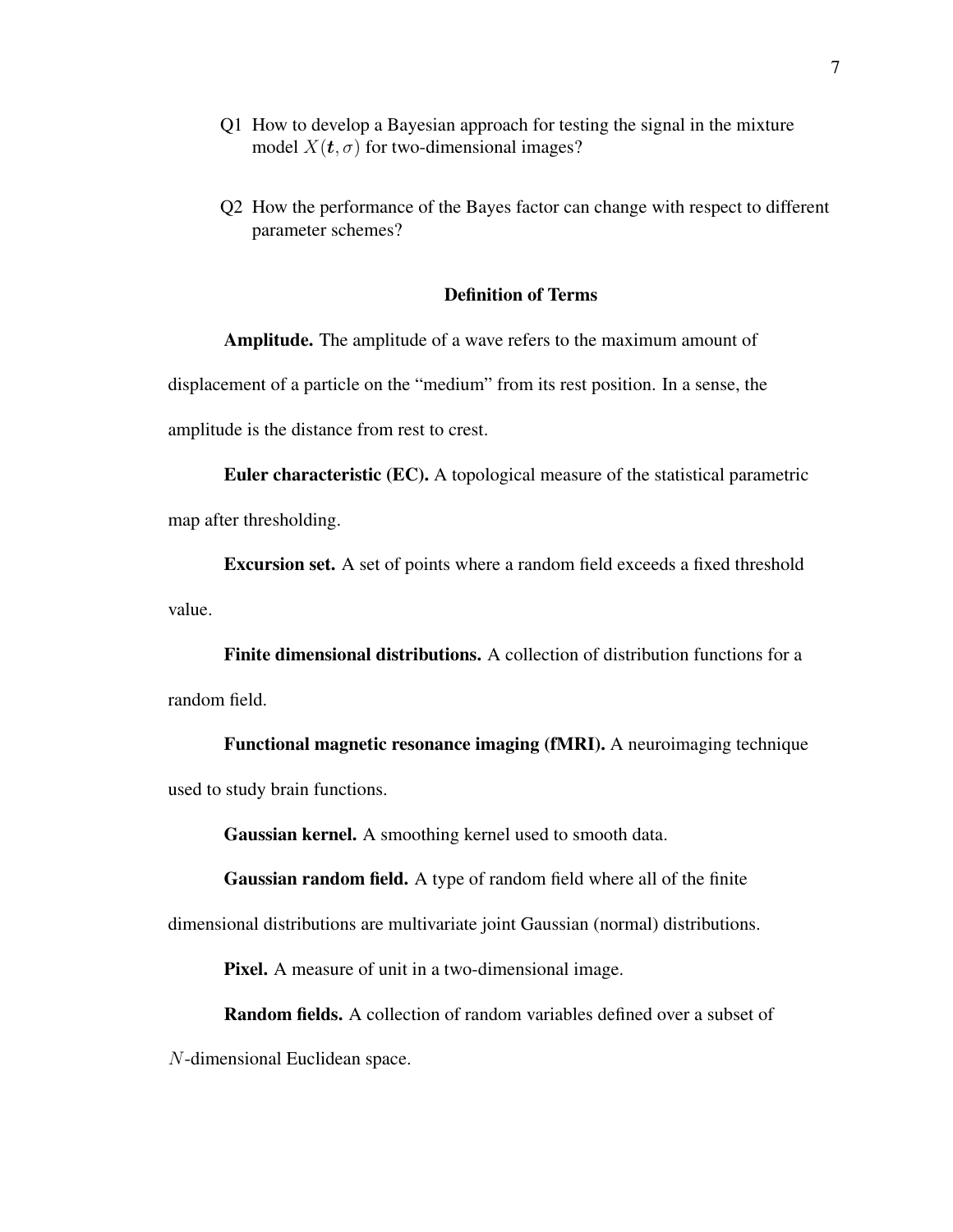Scale space. A range of smoothing widths is used to create an extra scale dimension to the data.

Smoothing kernel. A function used to filter images.

Spatial smoothing. A procedure that replaces the BOLD signal in a voxel with the average of BOLD signals from neighboring voxels.

Voxel. A measure of unit in a three-dimensional image.

Width of the smoothing kernel. A parameter used to determine the amount of spatial smoothing applied to the image. In current study it was controlled by  $\sigma$ .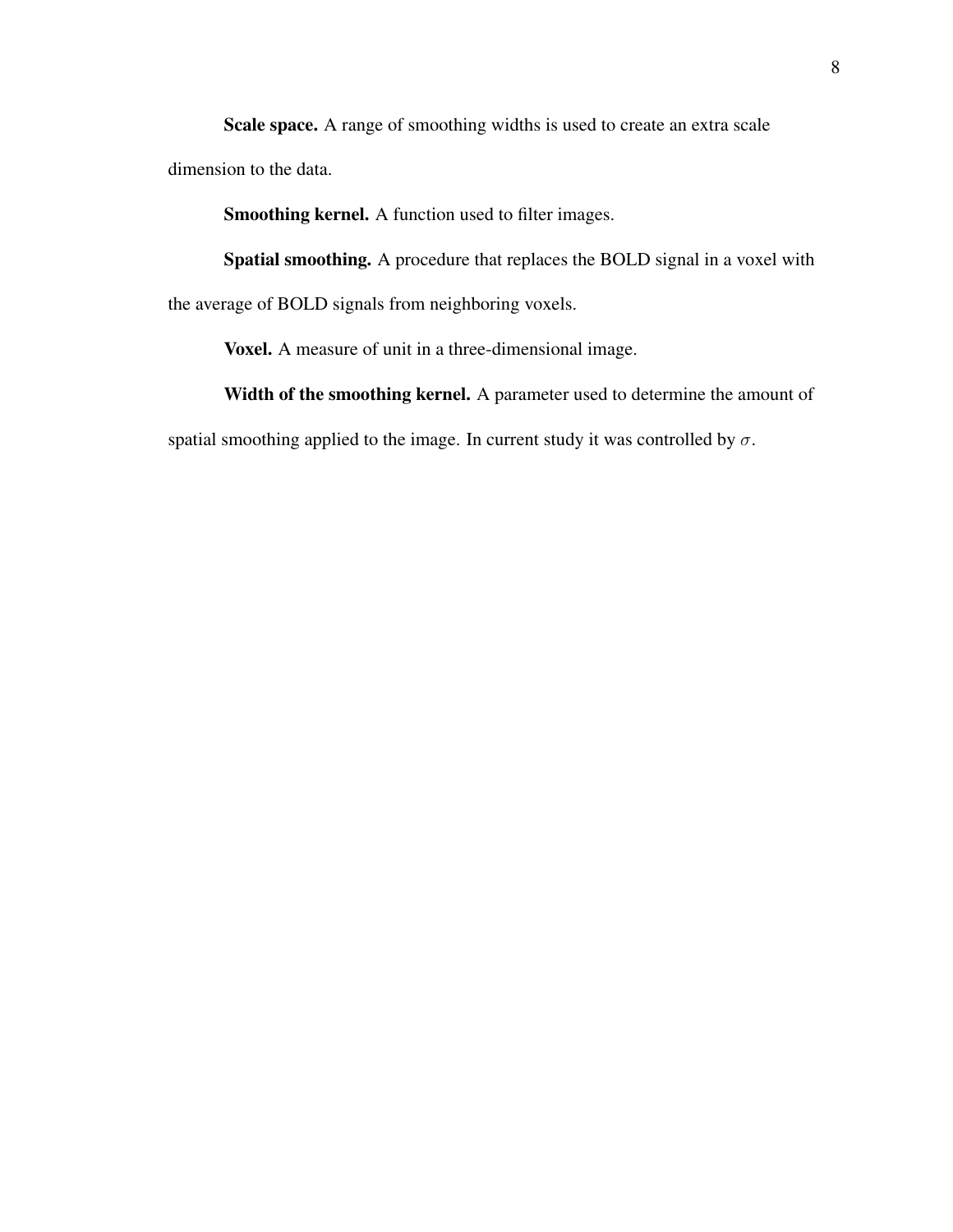#### CHAPTER II

#### REVIEW OF LITERATURE

As it is claimed earlier, the motivation of this dissertation is to detecting signals embedded in the brain functional imaging data, so called "signal detection". Because in the current study, the images are modeled as a finite mixture of Gaussian random fields, in this chapter, we introduce the main approaches in signal detection which are based on the random field theory. Before we begin our own study of random fields in the next chapter, we should take time for a brief review of the theories related to our study on random fields. In this chapter, we will study general properties of random fields. Also, we introduce the class of Gaussian random fields and its properties. The focus of this chapter is on the Bayesian approach in the signal detection which proposed by Shafie and Noorbaloochi (2001), and extended by Rohani et al. (2006). Their approach and methodologies are foundation of this dissertation. Furthermore, in this chapter, we are going to have an introduction about mixture models in general, and the Gaussian mixture model as a specific case.

The format of this chapter is as follows. In section 1, we give an introduction about the main approaches based on the random field theory in signal detection. In section 2, we review some of the general concepts and definitions in the mathematical foundations of random fields. In section 3, Gaussian random fields as one of the most important random fields are introduced and some of their properties are briefly reviewed.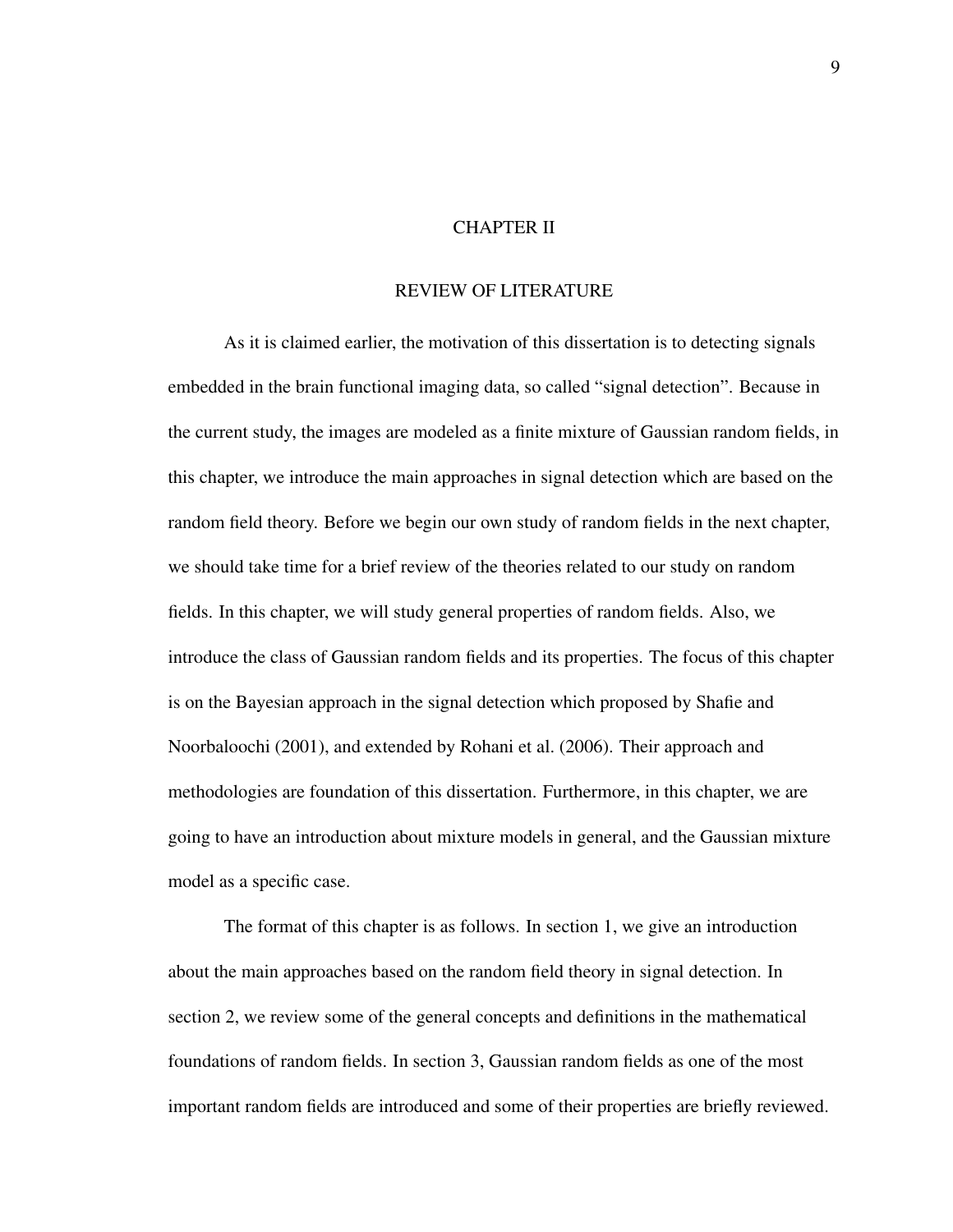In section 4, we explain about the notion of Radon-Nikodym derivative and its interpretation in hypothesis testing. In section 5, we review the likelihood and Bayesian approaches for signal detection when the image is modeled as a Gaussian random field. In section 6, we introduce mixture models, and Gaussian mixture models. Also, we review the problem related to identifiability in mixture models.

#### Introduction

Random field theory as a sophisticated mathematical work was developed by Adler in 1981, and later the theory was applied extensively by Keith Worsley in the study of brain functional imaging to rectify the multiple comparisons problem. Worsley et al. (1992), and Worsley (1994) have shown that the images of the brain can be modeled as a Gaussian random field  $X(t)$ , where  $t \in \mathbb{R}^N$  is a location vector in the brain  $C \subset \mathbb{R}^N, N = 3$ . Siegmund and Worsley (1995) assumed that images can be decomposed into a deterministic signal and a homogeneous N-dimensional Gaussian random field so called as random noise. They considered the situations that the signal has the form of a known function, i.e a Gaussian form, centered at an unknown location  $t_0$ , and multiplied by an unknown amplitude  $\xi$ , with an unknown parameter  $\sigma_0$  as the width of signal. Usually before analysis, the images may be spatially smoothed to enhance the signal to noise ratio. By the Matched Filter Theorem in the signal processing, a signal which is added to a white noise is best detected by smoothing with a filter whose shape matches that of the signal,  $f(t)$ . Siegmund and Worsley 1995 considered a Gaussian kernel to smooth the image which was modeled as a Gaussian random field. In their model, the scale of Gaussian kernel,  $\sigma$  is unknown, and they considered it as an extra dimension for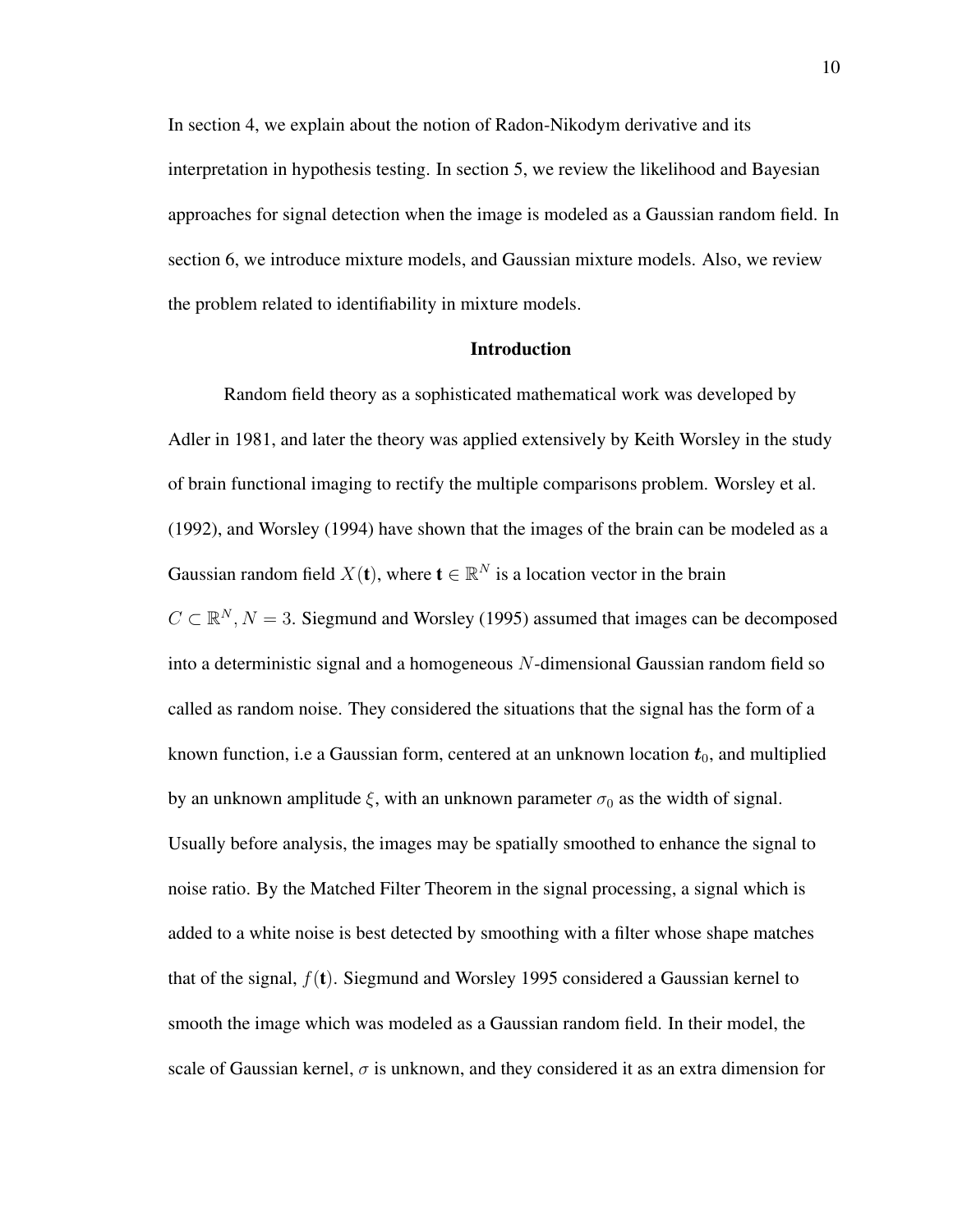the space of the random field. The smooth random field in their model,  $X(t, \sigma)$  is known as a Gaussian scale space random field.

In this work, we employ Gaussian scale space random field models, and we consider the unknown  $\sigma$  as a new index-parameter for the random functions in a Hilbert space.

To detect the signal in Gaussian scale space random field, Siegmund and Worsley (1995) studied the classical testing. Their test statistic was the maximum of the Gaussian random field in a  $(N + 1)$ -dimensional "scale space", N-dimensions for the location and one dimension for the width or scale of the smoothing kernel. They used the expected Euler characteristic of the excursion set of the random field to derive an approximate distribution of  $X_{\text{max}}$  under the null hypothesis of no signal. Shafie and Abravesh (2016) showed that for Gaussian scale space,  $X_{\text{max}}$  is equivalent to the likelihood ratio test statistic.

In practical situations, specially for Gaussian random fields, we may have a historical information about the amplitude, location and scale of the signal. This information can be used in the Bayesian viewpoint for signal detection. Another preference of Bayesian approach in signal detection is the ability to apply different smoothing functions to the sample path. Shafie and Noorbaloochi (2001) introduced the Bayesian testing for signal detection in noisy images. They extended the definition of Bayes factor to abstract spaces by using Radon-Nikodym derivative. They assumed that observations can be decomposed into an unknown signal plus a random noise but they considered the cases that both signal and noise are the elements of a Hilbert space. Rohani et al. (2006) studied the Bayesian testing for signal detection in Gaussian scale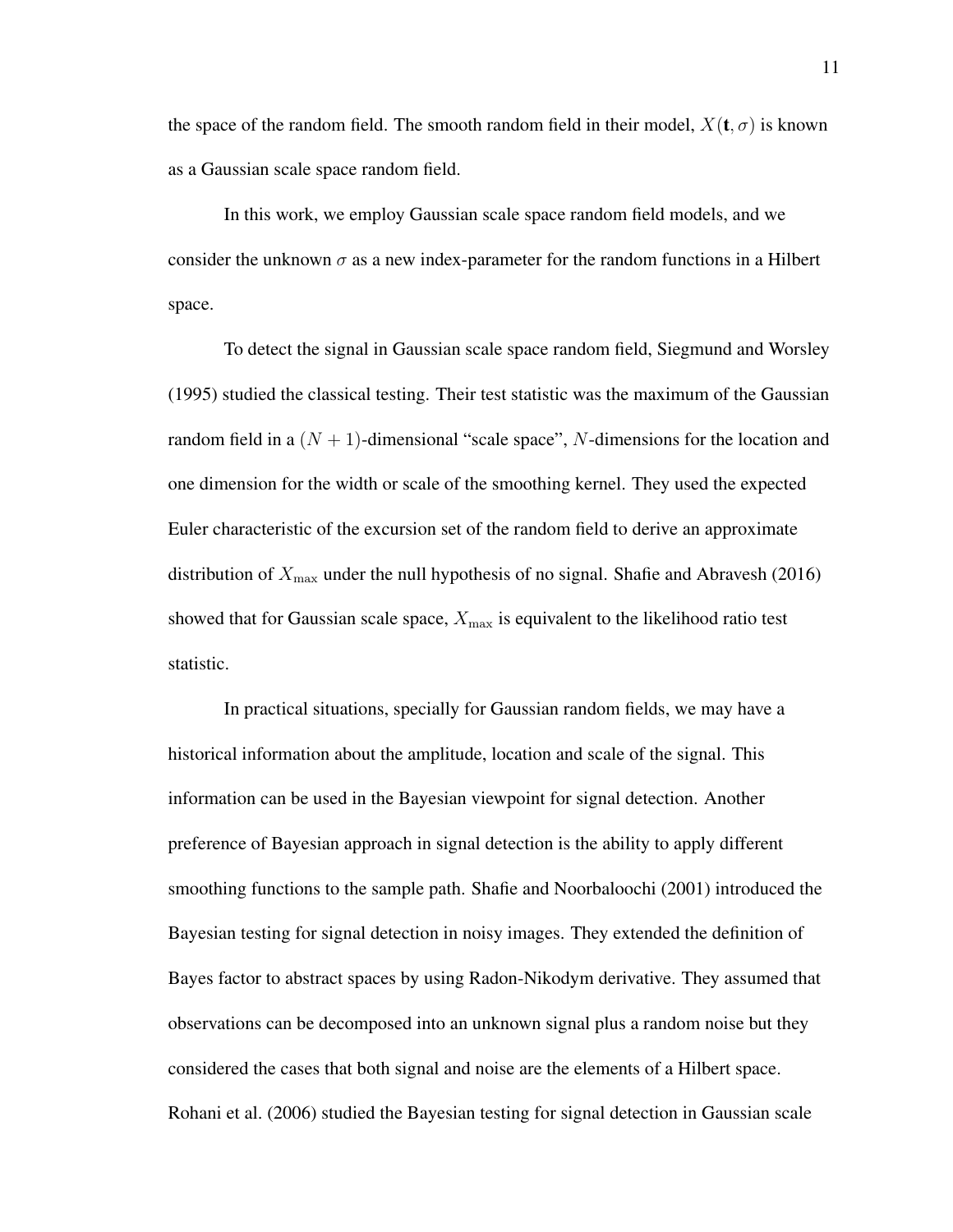space random field in the cases that shape of the signal is known, and the scale, location and amplitude parameters have some known prior distributions. They considered both cases of smooth and non-smooth scale space Gaussian random fields. They studied the generalization of Bayes factor for Gaussian scale space random fields by using Radon-Nikodym derivative. Their approach is the foundation of this study, therefore, in this chapter, we will explain about their methodology in Bayesian testing more in details.

#### General Concept

In this section, we will have a brief excursion through the mathematical foundations of probability and random fields which will be used in this thesis.

**Definition II.1.** A *vector* or *linear space* is a set L along with two operations defined on its elements, addition and scalar multiplication, under which L is algebraically closed. That is, for any  $x, y \in L$ , and  $\alpha \in R$ , the sum  $x + y$  and the scalar product  $\alpha x$  are also elements of L. Furthermore, the operations conform to distributive laws, i.e.  $\alpha(x + y) = \alpha x + \alpha y.$ 

These are the familiar properties of N-dimensional Euclidean space,  $R^N$ . In dealing with random fields, however, we encounter *function spaces* which is vector spaces whose elements are functions.

**Definition II.2.** (Aubin, 1977) A norm on a linear space L is a non-negative real-valued function satisfying

- i.  $||x|| > 0$  for  $x \neq 0 \quad \forall x \in L$
- ii.  $||x|| = 0 \Longleftrightarrow x = 0$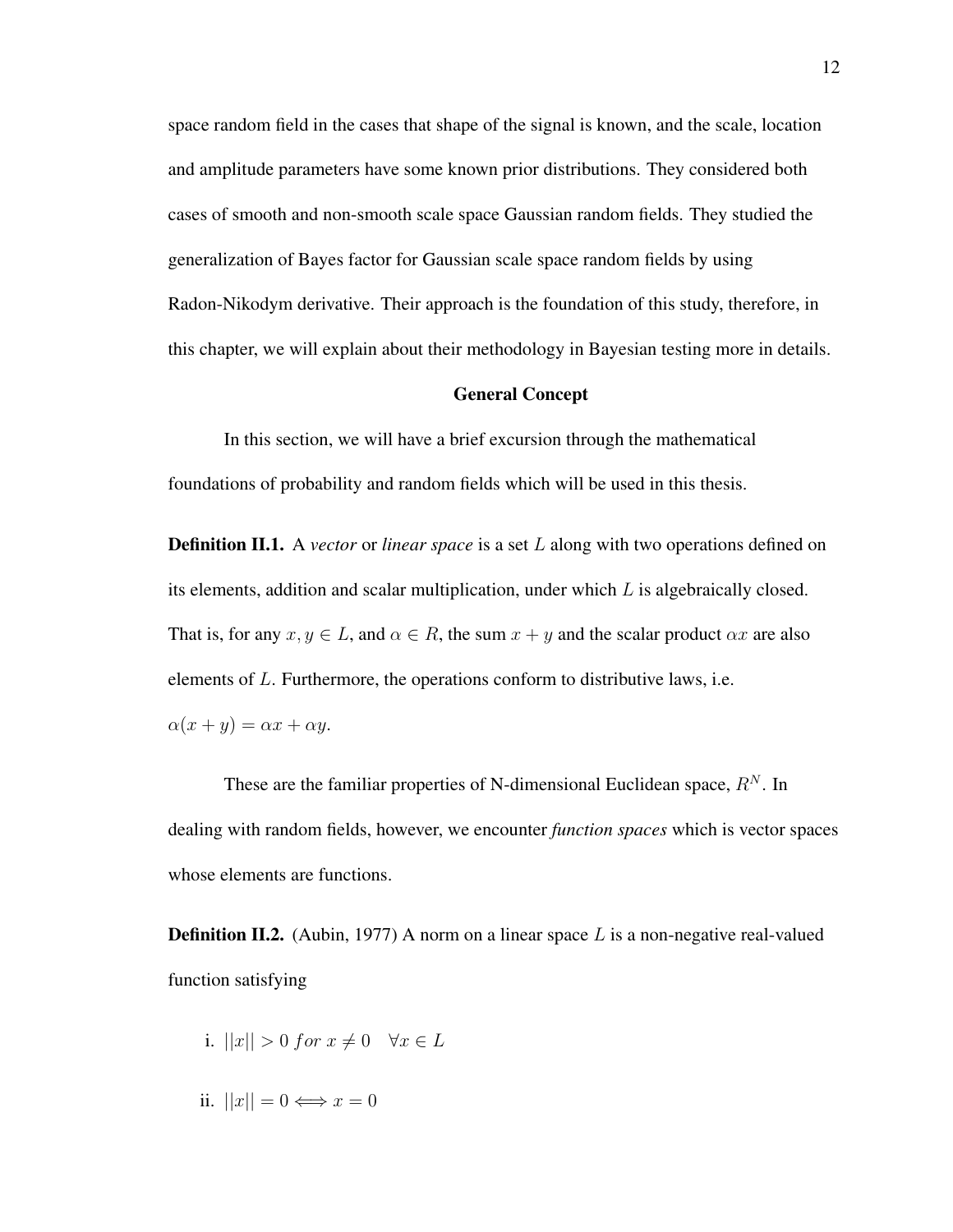iii. 
$$
||\alpha x|| = |\alpha| ||x|| \quad \forall \alpha \in R, \quad \forall x \in L
$$

iv. 
$$
||x + y|| \le ||x|| + ||y||
$$
,  $\forall x, y \in L$ .

**Definition II.3.** A linear space L equipped with a norm  $|| \cdot ||$ , is called a *normed linear space*, and denoted by  $(L, || \cdot ||)$ .

In general there are many possible norms that can be defined on a given vector space. For  $R<sup>n</sup>$ , the common norm is the Euclidean norm

$$
||x||_2 \equiv \left[\sum_{i=1}^n x_i^2\right]^{1/2}
$$

Given a norm, we can measure the *distance* between two vectors by defining a function known as a metric,  $d(x, y) = ||x - y||$ .

A norm also carries with itself the abstract notion of distance, and so a *normed linear space* is also a *metric space*. In the context of function spaces, the only norm we will need to consider is the so called *p-norm*, defined by

$$
||f||_p \equiv \left[ \int |f|^p \ d\mu \right]^{1/p} \tag{1}
$$

Definition II.4. A linear space is said to be *complete* if and only if each Cauchy sequence (that is, each sequence such that  $||x_n - x_m|| \to 0$  *as*  $n, m \to \infty$ ) converges to a point in the space. In effect, completeness guarantees that there is always an  $x$  in the space that the sequence converges to it.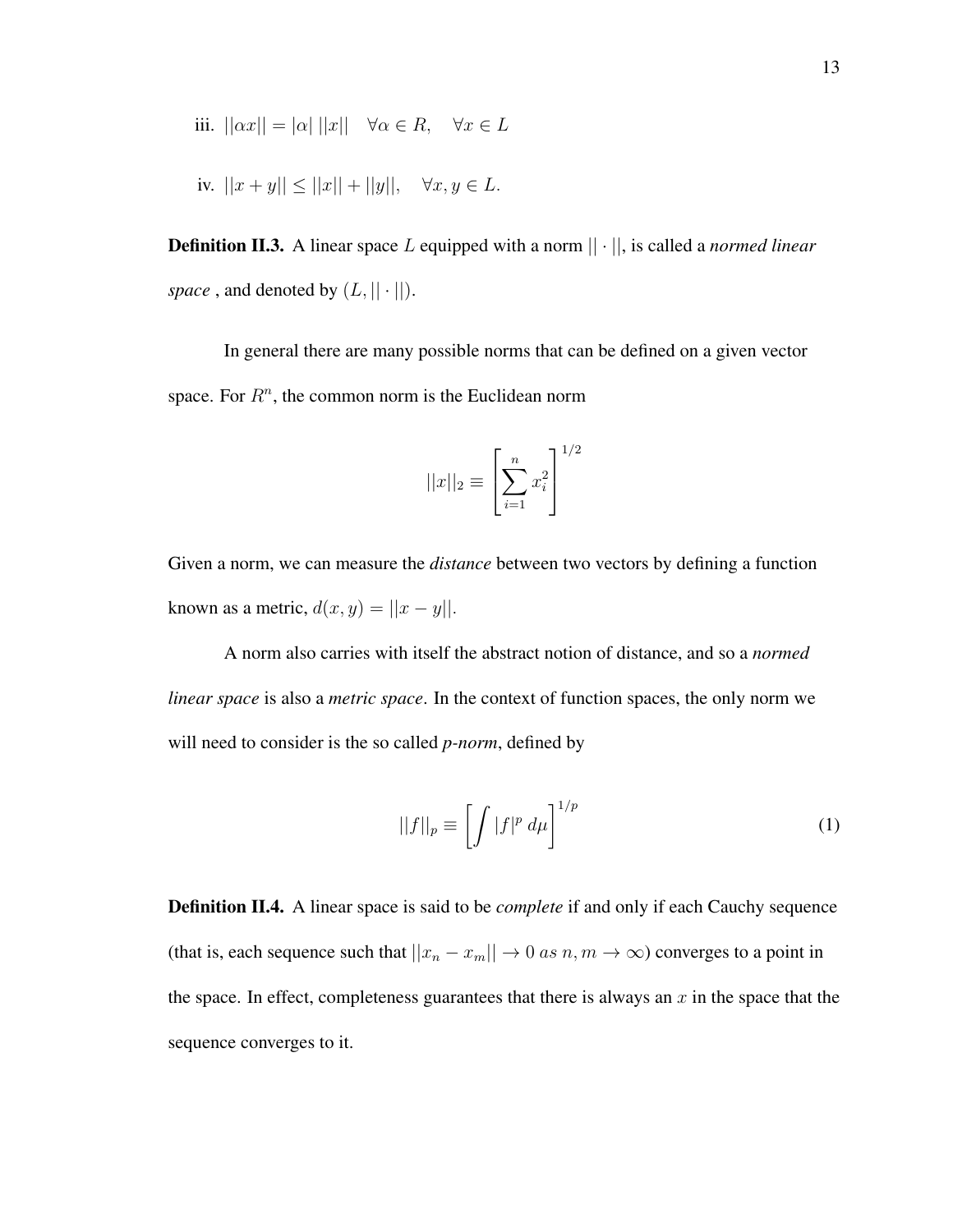**Definition II.5.** An *inner product* on a (real) linear space H is a real-valued function defined on  $H \times H$ , denoted  $\langle .|. \rangle$ , with the following properties:

i.  $\langle x, x \rangle \geq 0 \quad \forall x \in H$ ii.  $\langle x, x \rangle = 0 \iff x =$ iii.  $\langle x, y \rangle = \langle y, x \rangle \quad \forall x, y \in H$ iv.  $\langle \alpha x + \beta y, z \rangle = \alpha \langle x, z \rangle + \beta \langle y, z \rangle$ .  $\forall x, b \in R$ ,  $\forall x, y, z \in H$ 

Definition II.6. A linear space with an inner product is called an *inner product* space.

So a space with an inner product is automatically a normed space because when an inner product is given we can always define a norm by

$$
||x|| \equiv \sqrt{\langle x, x \rangle} \tag{2}
$$

**Definition II.7.** A complete normed liner space  $(L, || \cdot ||)$  whose norm comes from an inner product is called a *Hilbert* space.

Euclidian N-space is a Hilbert space with its inner product being to the standard dot product.

Definition II.8. We say that two vectors x and y in a Hilbert space are *orthogonal*, and write  $x \perp y$ , if

$$
\langle x, y \rangle = 0.
$$

Similarly, a vector x is said to be orthogonal to a set  $S \subset L$ , denoted  $x \perp S$ , if  $x \perp y$  for all  $y \in S$ .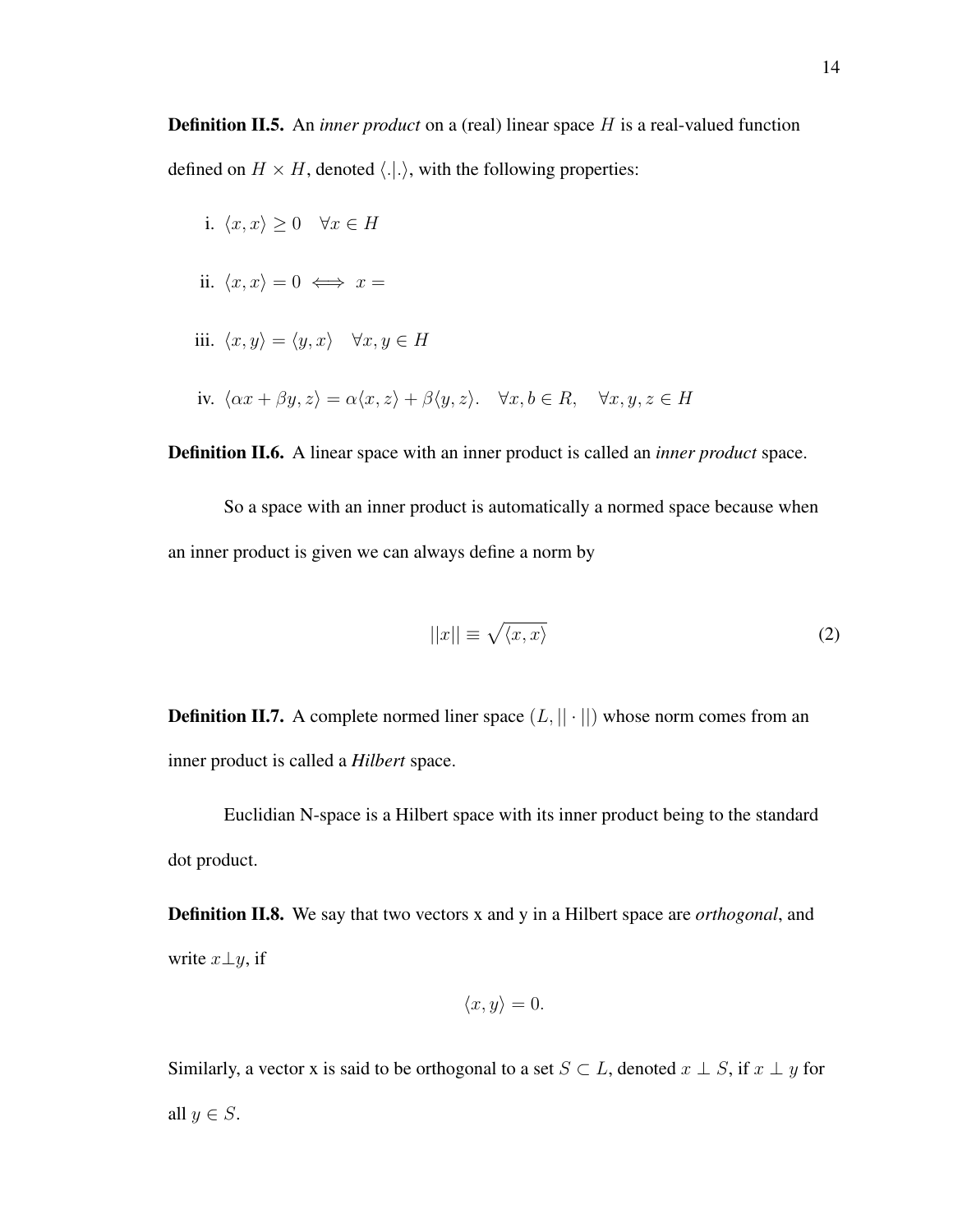Definition II.9. A set B in Hilbert space H is called an *orthogonal system* or

*orthonormal* if:

i. 
$$
||x|| = 1, \quad \forall x \in B,
$$
  
ii.  $x \perp y, \quad \forall x, y \in B \text{ such that } x \neq y.$ 

In addition, B is said to be complete if the only  $x \in H$  such that  $x \perp B$  is  $x = 0$ .

**Theorem II.1.** (Ash, 1972) Let  $B = \{x_\alpha, \alpha \in I\}$  be an orthonormal subset of the Hilbert space  $H$ . The following conditions are equivalent:

- i. B is an orthonormal basis.
- ii.  $B$  is a complete orthonormal set.
- iii.  $B$  spans  $H$ , i.e. it is the smallest closed subspace of  $H$  containing all elements of B.
- iv. For all  $x \in H$ ,  $x = \sum_{\alpha} \langle x, x_{\alpha} \rangle x_{\alpha}$ .
- v. For all  $x, y \in H, \langle x, y \rangle = \sum_{\alpha} \langle x, x_{\alpha} \rangle \langle x_{\alpha}, y \rangle$ .
- vi. For all  $x \in H$ ,  $||x||^2 = \sum_{\alpha} |\langle x, x_{\alpha} \rangle|^2$ .

One of the most important properties of Hilbert space is that its elements can be approximated by projecting them onto some convenient subspace, typically one of finite dimension.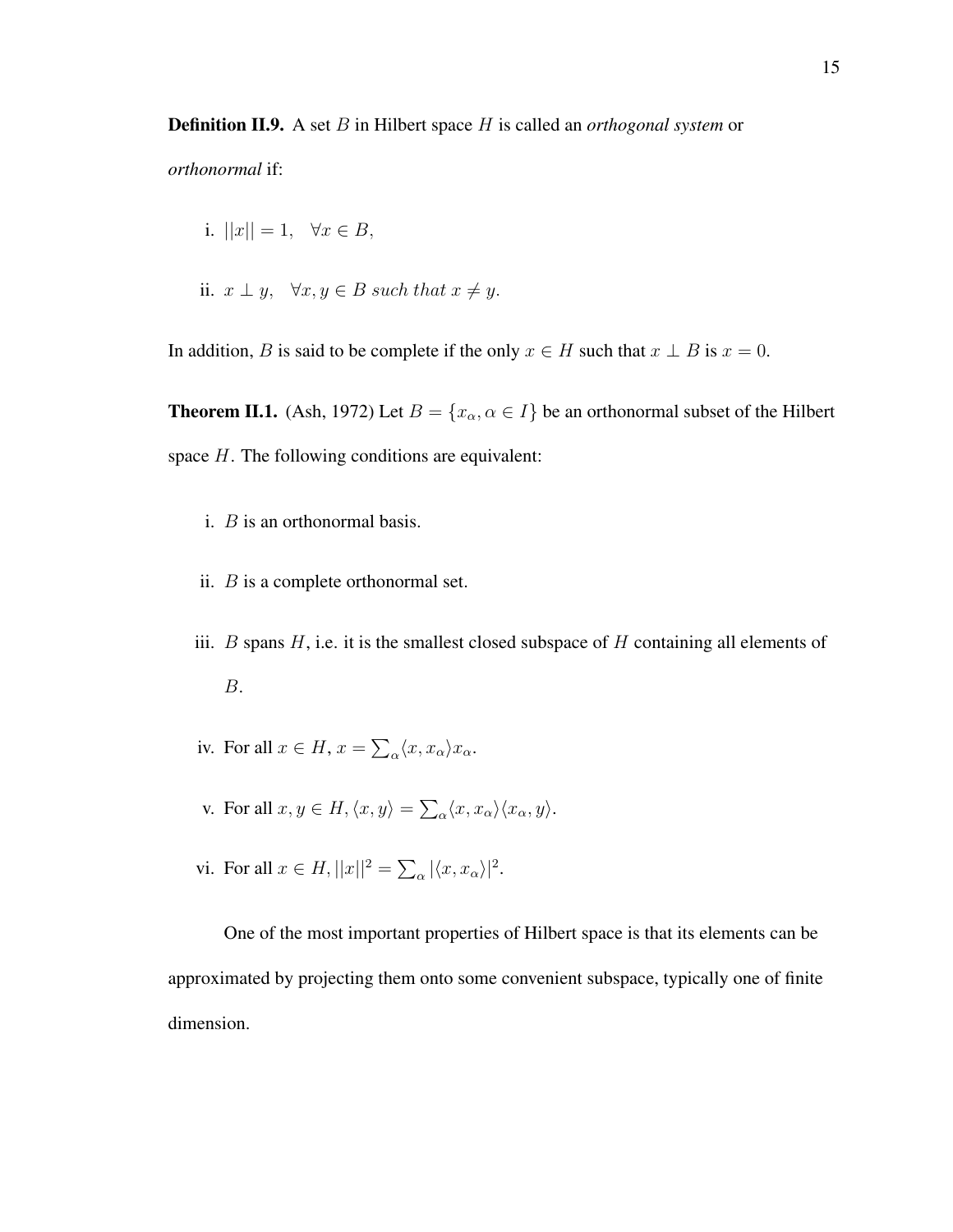$$
x - \pi^M(x) \perp y, \quad y \in M.
$$

**Theorem II.3.** If  $H$  is a separable Hilbert space, then every complete orthogonal systems is countable. If  $\{e_n\}$  is such a system, we have for all  $x \in H$ 

$$
x = \sum_{n=0}^{\infty} \langle x, e_n \rangle e_n
$$

and

$$
||x||^2 = \sum_{n=0}^{\infty} \langle x, e_n \rangle^2.
$$

Here, we want to introduce measure spaces, therefore, we review the required definitions.

**Definition II.10.** (Williams, 1991) Let X be a space. A, a collection of subsets of X is an *algebra* if:

i.  $\mathcal{X} \in \mathcal{A}$ ii.  $A \in \mathcal{A} \Rightarrow A^c \in \mathcal{A}$ iii.  $A, B \in \mathcal{A} \Rightarrow A \cup B \in \mathcal{A}$ 

**Definition II.11.** (Williams, 1991) A is a  $\sigma$ -algebra if it is an algebra and for

 $A_n \in \mathcal{A}, n \in \mathbb{N}$ , we have  $\cup A_n \in \mathcal{A}$ .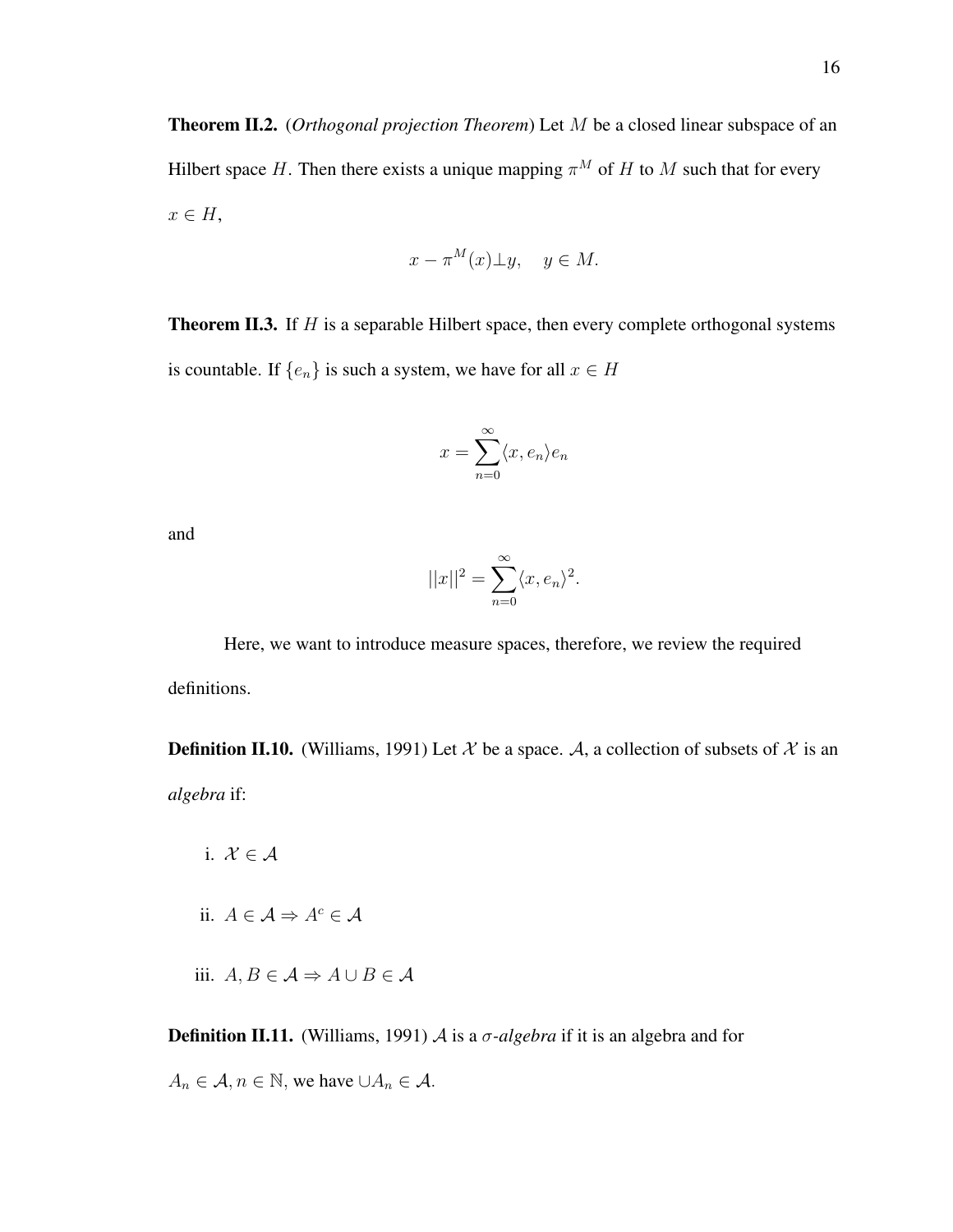**Definition II.12.** A space  $\mathcal X$  and a  $\sigma$ -algebra  $\mathcal A$  on  $\mathcal X$  is called a *measurable space*  $({\mathcal{X}}, {\mathcal{A}}).$ 

**Definition II.13.** (Williams, 1991) Let  $(\mathcal{X}, \mathcal{A})$  be a measurable space. A map  $\mu : \mathcal{A} \to [0, \infty]$  is a *measure* if it is countably additive, meaning if  $A_i \cap A_j = \phi$  for  ${A_n : n \in \mathbb{N} \subset \mathcal{A}, \text{ then}}$ 

$$
\mu\left(\cup_{n} A_{n}\right) = \sum_{n} \mu\left(A_{n}\right)
$$

A measure  $\mu$  assigns positive numbers to sets  $A : \mu(A) \in R$ . For example where A is a subset of Euclidean space,  $\mu(A)$  can be length, area, or volume. Or if A is an event,  $\mu(A)$  can be the probability of the event.

**Definition II.14.** (Williams, 1991) The triple  $(\mathcal{X}, \mathcal{A}, \mu)$  is called a *measure space*.

**Definition II.15.** (Williams, 1991) A measure space  $(\Omega, \mathcal{A}, \mathcal{P})$  is a probability space if  $P(\Omega) = 1$ . In this case, P is called a *probability measure*.

**Definition II.16.** A *random variable*  $X(\omega)$  is a real-valued measurable function in a probability space.

If  $(\Omega, \mathcal{F}, \mu)$  is a measure space, and f is a real valued Borel measurable function on this space, such that for given  $p > 0$ ,  $\int_{\Omega} |f|^p d\mu < \infty$ . Then the collection of all such functions, denoted by  $L^p(\Omega, \mathcal{F}, \mu)$ , is a function space (Ash (1972)).

Given a probability space  $(\Omega, \mathcal{F}, \mu)$ , the measure space  $L^2(\Omega, \mathcal{F}, \mu)$  is a Hilbert subspace of measurable functions on  $(\Omega, \mathcal{F}, \mu)$  with respect to the inner product below:

$$
\langle f, g \rangle \equiv \int_{\Omega} f g d\mu \tag{3}
$$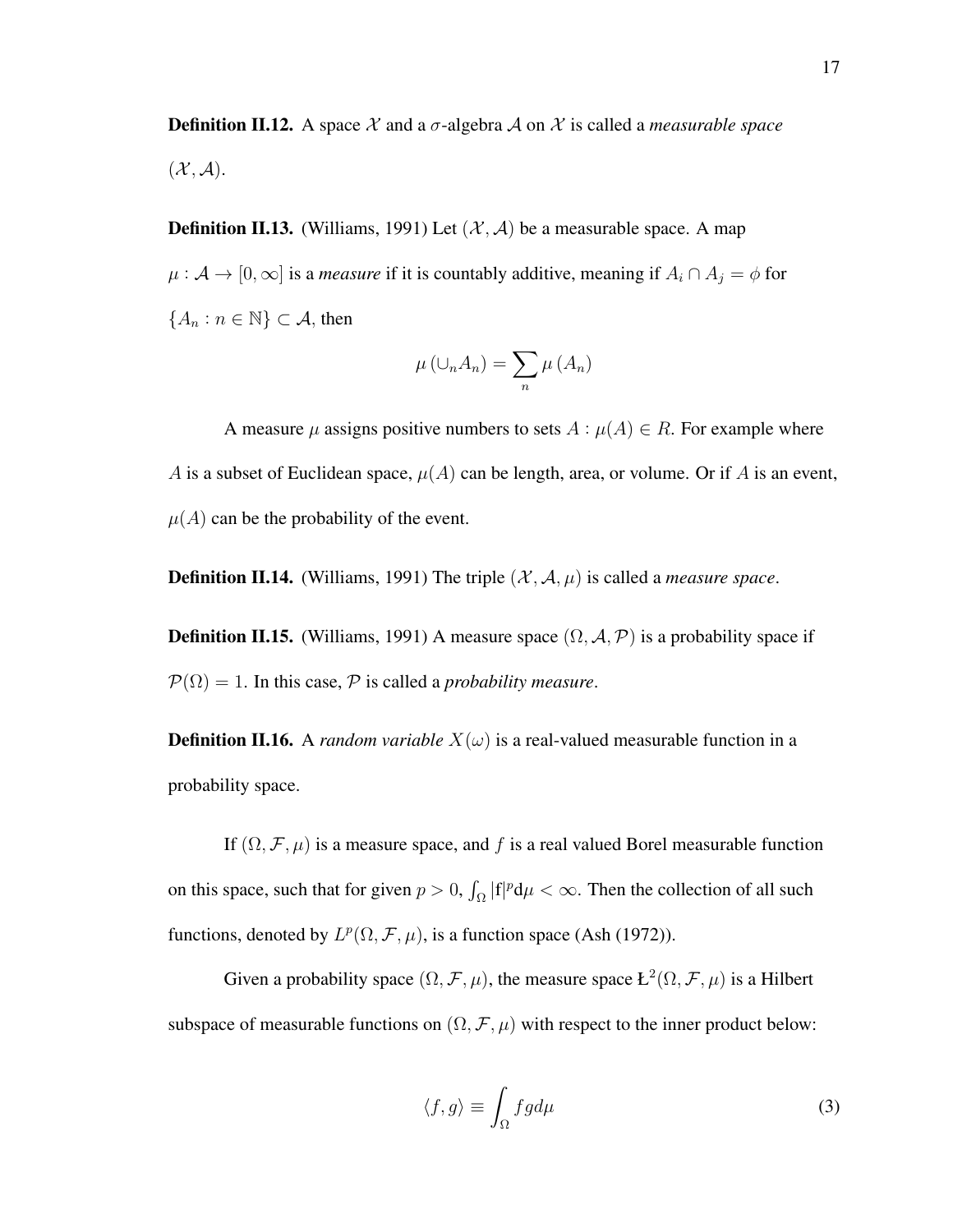Now suppose  $(\Omega, \mathcal{F}, P)$  is a probability space, T is an N-dimensional Euclidian space and  $(T, \mathcal{B}, \lambda_N^*)$  is the Lebesgue measure space. So the space of squared integrable real functions, denoted by  $L^2(T, \mathcal{B}, \lambda_N^*)$  is a Hilbert space. Therefore any measurable random field with finite second moment, can be considered as a Hilbert valued random object from  $(\Omega, \mathcal{F}, P)$  to  $L^2(T, \mathcal{B}, \lambda_N^*)$ .

Another definition that we need is the definition of a Gaussian measure. To introduce that, we need to review some more definitions as follow.

**Definition II.17.** Let m be a measure on  $(\mathcal{H}, \mathcal{B})$ . Its *characteristic functional*  $\phi(y)$  is defined for any  $y \in \mathcal{H}$  by

$$
\phi(y) = \int_{\mathcal{H}} e^{i \langle x, y \rangle} dm(x).
$$

If m is a probability measure on H then  $\phi$  is a positive definite continuous function on H and  $|\phi(y)| \leq 1$ .

**Definition II.18.** If m is a measure on H then its mean  $\mu$  is an element of H defined by

$$
\langle \mu, y \rangle = \int_{\mathcal{H}} \langle x, y \rangle dm(x)
$$

for all  $y \in \mathcal{H}$ .

If  $\int_{\mathcal{H}} ||x|| dm < \infty$ , then  $\mu$  exists and

$$
||\mu|| \le \int_{\mathcal{H}} ||x|| dm(x).
$$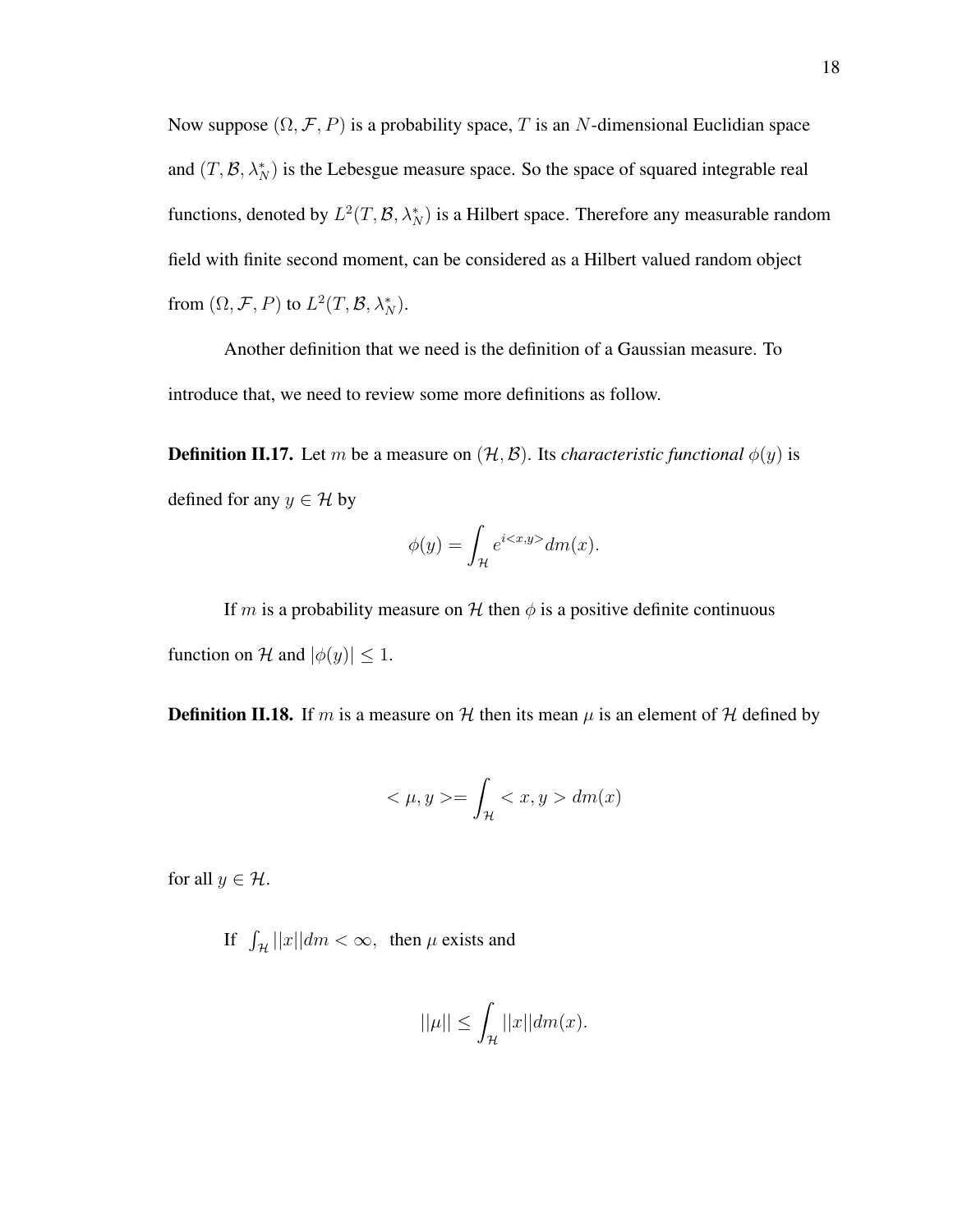**Definition II.19.** If m is a measure on  $H$  then its *covariance operator* is a bilinear functional on  $H$ , defined by

$$
\langle Sy_1, y_2 \rangle = \int_{\mathcal{H}} \langle y_1, x \rangle \, . \langle y_2, x \rangle \, dm(x)
$$

We should note that the covariance is a symmetric positive definite bilinear functional.

**Definition II.20.** A *Gaussian measure* m on H is one such that for every vector  $y \in H$ the distribution of  $\langle x, y \rangle$  is a one-dimensional Gaussian distribution. Equivalently m is a *Gaussian measure* iff its characteristic functional has the form

$$
\phi(y) = \exp\left[i < \mu, y > -\frac{< Sy, y >}{2}\right]
$$

where  $\mu$  is its mean and S is its covariance.

In this work, the Gaussian measure m with mean  $\mu$  and covariance S on a Hilbert space is denoted by  $HN(\mu, S)$ .

As we will see in the next chapters, in practical situations we need the eigenvalues and eigenfunctions of the covariance function. Thus we introduce an approach to compute theses values. Now let T be a compact interval in  $\mathcal{R}^N$  and suppose that on  $T \times T$  we have a continuous, real-valued, non-negative definite (covariance) function  $R(s, t)$ . Consider the integral equation

$$
\int_{T} R(\mathbf{s}, \mathbf{t}) \phi(\mathbf{t}) d\mathbf{t} = \lambda \phi(\mathbf{s}), \quad \text{for } \mathbf{s} \in T
$$
\n(4)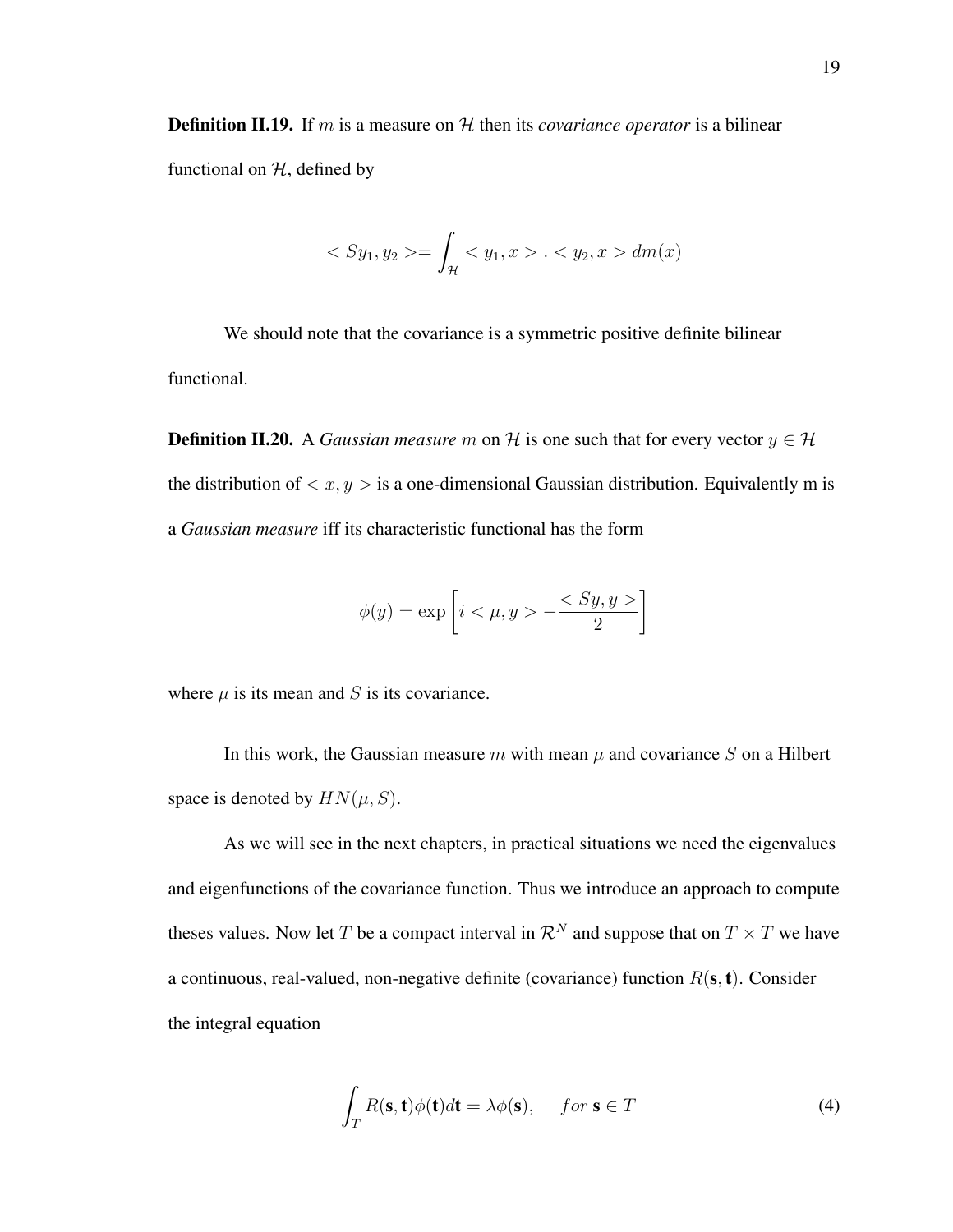**Definition II.21.** A nonzero number  $\lambda$  for which there exists a function  $\phi$  satisfying (4) such that  $\int_T |\phi(\mathbf{t})|^2 d\mathbf{t} < \infty$  is called *eigenvalue* of the integral equation. The corresponding function  $\phi$  is called an eigenfunction.

In general the integral equation (4) will yield an infinite number of eigenvalues  $\lambda_1, \lambda_2, \cdots$  with corresponding eigenfunctions  $\phi_1, \phi_1, \cdots$ . One can assume that the sequence of eigenvalues is non-increasing and the eigenfunctions are orthonormal, i.e.

$$
\int_{T} \phi_{i}(\mathbf{t}) \phi_{j}(\mathbf{t}) d\mathbf{t} = \begin{cases} 1 & \text{for } i = j \\ 0 & \text{for } i \neq j \end{cases}
$$
 (5)

So these eigenfunctions form an orthonormal basis for  $L^2(T, \mathcal{B}, \lambda_N^*)$ .

#### General Concepts in Random Fields

The study of random fields is the same as the study of random functions. A *random field* is in fact a random function which is defined over some Euclidean spaces. As an example of a random field, consider an ocean surface that is parameterized by a hypothetical zero plane passing through the surface of ocean by the point  $(t_1, t_2)$ . Let the function  $X(t_1, t_2, t_3)$  denote the height of ocean above the point  $(t_1, t_2)$  at time  $t_3$ . Assuming X being random in some sense is reasonable, and so we can model  $X$  as a three- dimensional random field. If we hold time  $t_3$  fixed, we obtain a two-dimensional field; (See Adler, 2010).

Adler (2010) gave two different approaches to defining a random field. We chose the following definition that satisfies this study; this definition of a random field is more natural in a modeling context.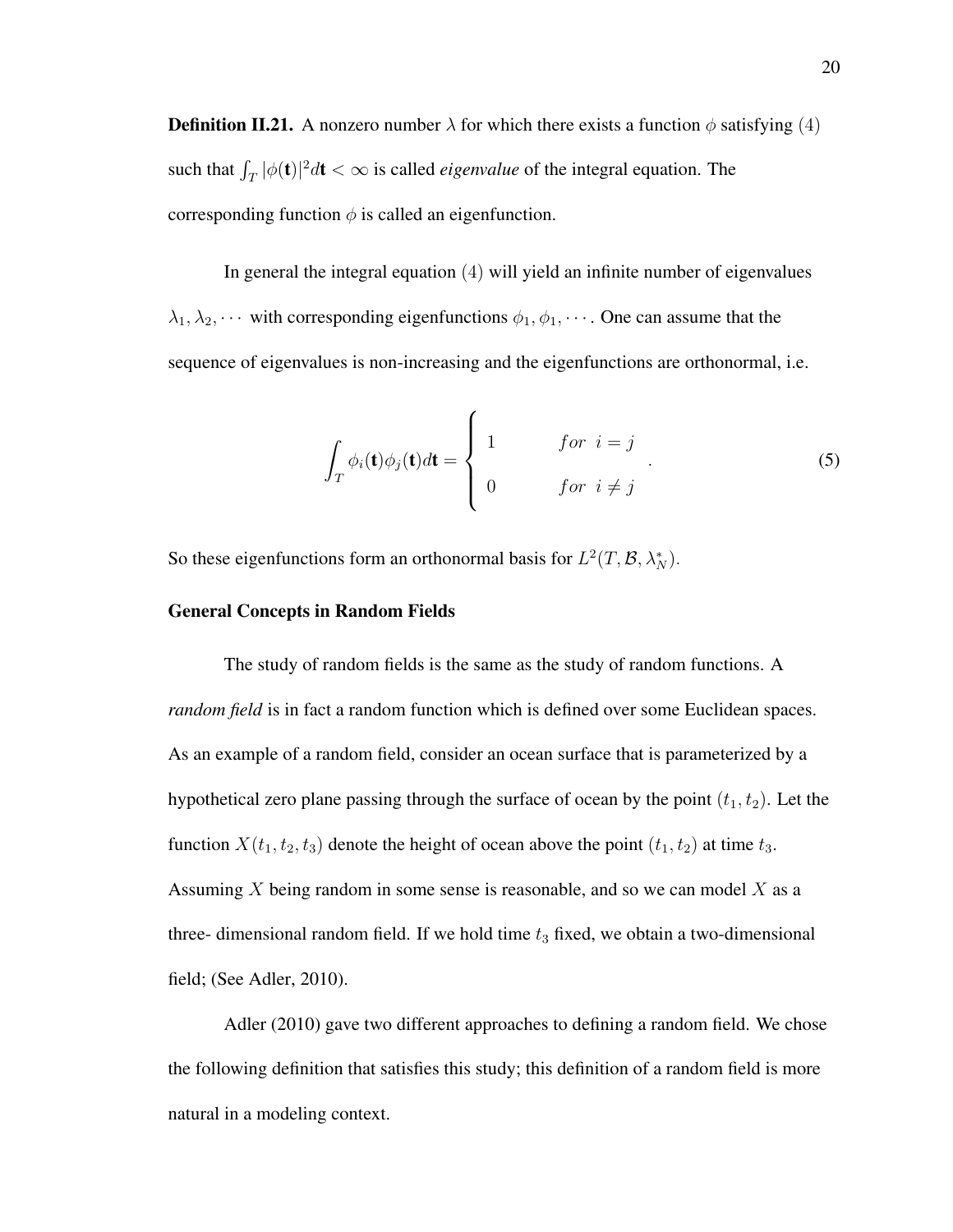**Definition II.22.** Let  $(\Omega, \mathcal{F}, P)$  be a probability measure. A collection of random variables  $\{X(t), t \in \mathbb{R}^N\}$  equipped with a collection of distribution functions  $F_{t_1,\dots,t_n}$  on  $\mathcal{B}^n$ ,  $n = 1, 2, \dots$ , and  $\mathbf{t}_j$ 's  $\in \mathbb{R}^N$  is called a *random field* if for an arbitrary finite set of  $\mathbf{t}_1, \dots, \mathbf{t}_n$ , and a collection of measures  $F_{\mathbf{t}_1, \dots, \mathbf{t}_n}$  on  $\mathcal{B}^n$ 

$$
F_{\mathbf{t}_1,\cdots,\mathbf{t}_n}(B) = P[(X(\mathbf{t}_1),\cdots,X(\mathbf{t}_n)) \in B], \ \forall B \in \mathcal{B}^n
$$
 (6)

We should recall that  $\beta$  denotes the Borel  $\sigma$ -algebra generated by the half-open intervals in  $\mathcal{R}, I = (a_1, b_1]$ .

The collection of all such measures or equivalently the corresponding distribution functions is known as the family of finite dimensional (fi-di) distributions of the random field  $X$ , and in general it is the fi-di distributions that we work with in the study of a random field.

For a random field  $X(t)$ , the mean and covariance functions can be defined respectively as,

$$
m(\mathbf{t}) = E[X(\mathbf{t})]
$$

$$
R(\mathbf{s}, \mathbf{t}) = E[(X(\mathbf{s}) - m(\mathbf{s}))(X(\mathbf{t}) - m(\mathbf{t}))]
$$

In the random variables case, two variables  $X$  and  $Y$  are equivalent if

 $P{X = Y} = 1$ . This implies that, for all purposes, these variables are indistinguishable. Two random fields  $X(t)$  and  $Y(t)$  are said to be equivalent fields if

$$
P\{X(t) = Y(t)\} = 1 \quad \text{ for every } t \in \mathcal{R}^N
$$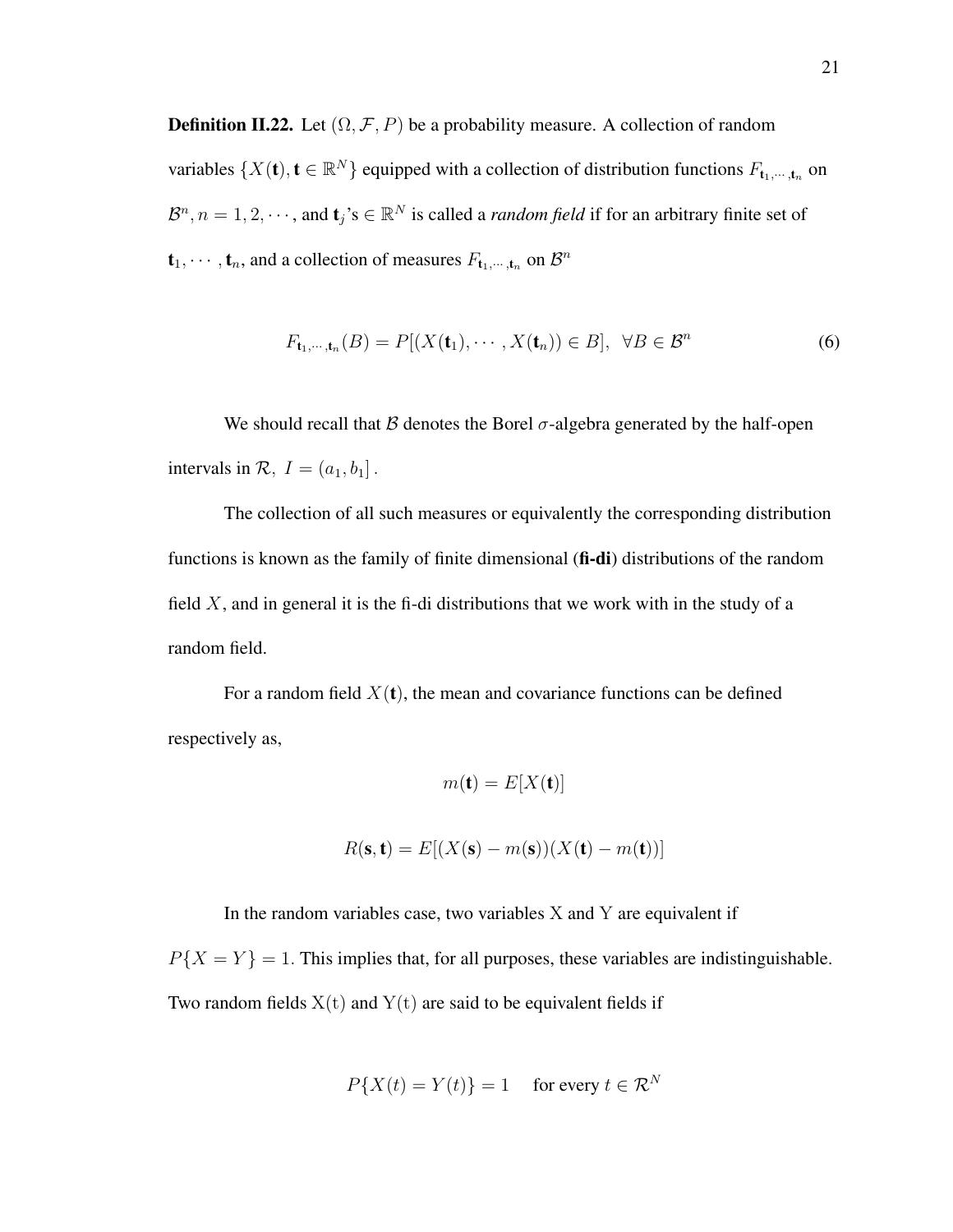Two equivalent processes generate equivalent measures but are not necessarily indistinguishable in every sense. But when we are dealing with separable fields only, equivalent fields are indistinguishable.

As in the stochastic processes, in the study of random fields there is a powerful property known as homogeneity or stationarity.

Definition II.23. (Adler, 2010) A real-valued random field X(t) is said to be *strictly homogeneous* or *stationary* if, for each arbitrary k, and any real number  $x_1, \dots, x_k$  and any (k+1) points  $\tau$ ,  $\mathbf{t}_1, \dots, \mathbf{t}_k$  in  $\mathbb{R}^N$  the following condition on its fi-di distributions is satisfied:

$$
F_{\mathbf{t}_1,\dots,\mathbf{t}_k}(x_1,\dots,x_k)=F_{\mathbf{t}_1+\tau,\dots,\mathbf{t}_k+\tau}(x_1,\dots,x_k).
$$

Definition II.24. (Adler, 2010) A real-valued random field X(t) is said to be *weakly homogeneous* if for any points **t**, **s** in  $\mathbb{R}^N$ , the covariance function exists and the following two conditions are satisfied:

$$
E[X(\mathbf{t})] = constant,
$$
  

$$
R(\mathbf{s}, \mathbf{t}) = Cov[X(\mathbf{s}), X(\mathbf{t})] = R(\mathbf{s} - \mathbf{t})
$$

**Definition II.25.** (Adler, 2010) A weakly homogeneous random field is called an *isotropic* if the covariance function  $R(s, t)$  depends only on the distance between t and  $s, (||t - s||).$ 

#### Gaussian Random Fields

Same as the case of Gaussian random variables, Gaussian random fields have some interesting properties that make them as the most important random fields. A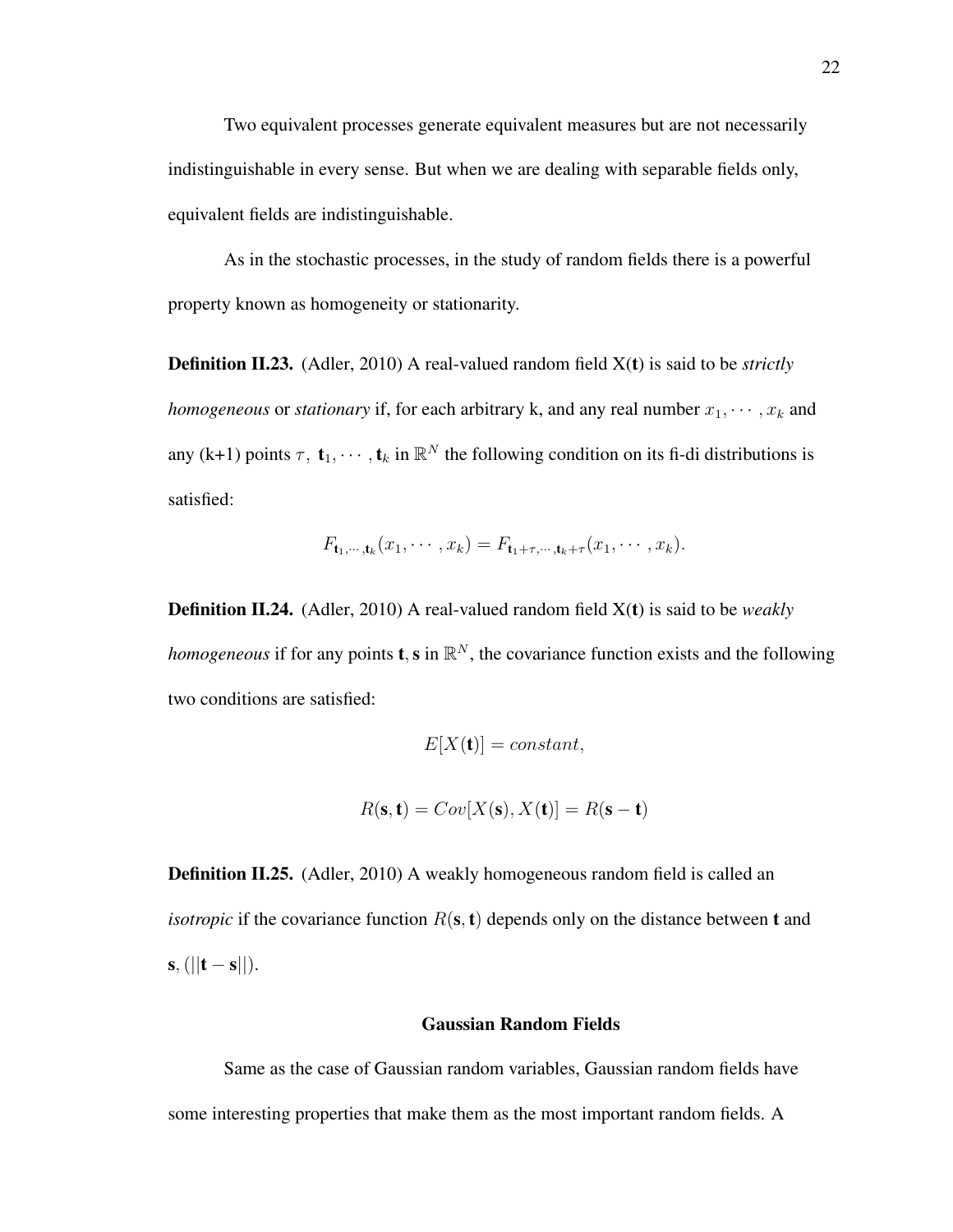random field whose all fi-di distributions are multivariate Gaussian distributions is known as Gaussian random fields. A Gaussian random field  $X(t)$  is completely determined once we specify its mean and Covariance functions. It can be easily seen from the form of multivariate normal density that if a real-valued Gaussian field has a constant mean and a covariance function that is dependent only on  $s - t$ , then the field is homogeneous.

Now suppose  $(\Omega, \mathcal{F}, P)$  is a probability space, T an N-dimensional Euclidian space and  $(T, \mathcal{B}, \lambda_N)$  is the Lebesgue measure space. Also it is known that the space of squared integrable real functions with respect to  $\lambda_N$  on T is a Hilbert space, which is denoted by  $L^2(T, \mathcal{B}, \lambda_N)$ . Therefore any measurable random field, with finite second moment, can be considered as a Hilbert valued random object from  $(\Omega, \mathcal{F}, P)$  to  $L^2(T, \mathcal{B}, \lambda_N)$ . Now, let  $X(t)$  be a Gaussian random field on  $(\Omega, \mathcal{F}, P)$  with mean  $m(t)$ and covariance function  $R(s, t)$ , then the probability measure induced by X on  $L^2(T, \mathcal{B}, \lambda_N)$  is a Gaussian measure on this Hilbert space, whose mean is  $m(\mathbf{t})$  and the covariance operator is obtained as

$$
S(f(\mathbf{t})) = \int_{T} R(\mathbf{s}, \mathbf{t}) f(\mathbf{s}) d\lambda_{N}(\mathbf{s})
$$
\n(7)

This Gaussian measure on the Hilbert space  $L^2(T, \mathcal{B}, \lambda_N)$  is a Hilbert normal denoted by  $HN(\mu, S)$ . For more details, (See Rohani, 2003). Several important properties of Gaussian random fields which we will apply in this study are,

(i) Every linear combination of Gaussian random fields is a Gaussian random field. Also, derivatives of any differentiable Gaussian random field are also Gaussian random fields.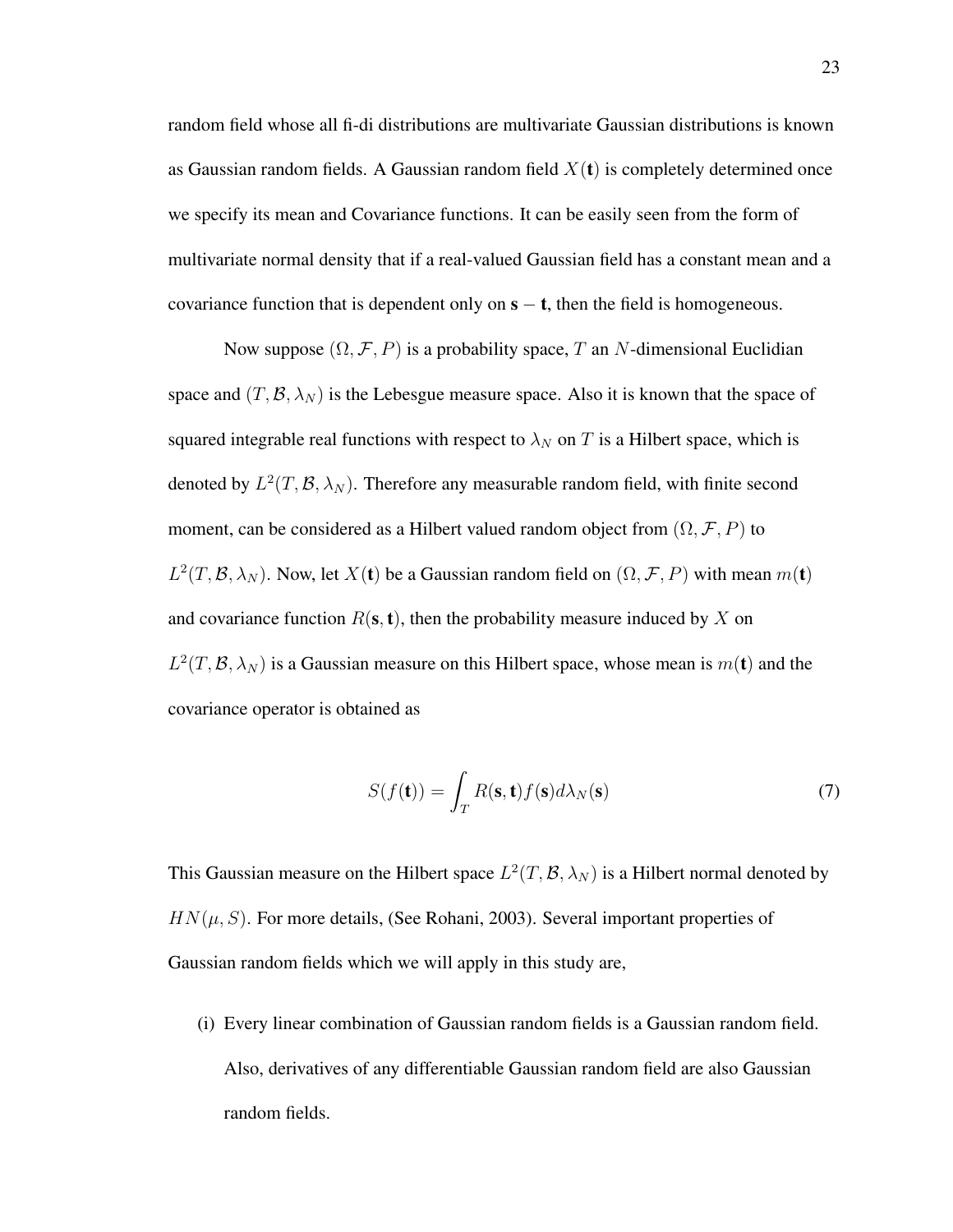(ii) Let dW(t) be a Gaussian white noise, and  $k(t, s)$  be a deterministic function, then

$$
X(\mathbf{t}) = \int_{\mathbb{R}^N} k(\mathbf{t}, \mathbf{h}) dW(\mathbf{h})
$$
 (8)

will be a Gaussian random field. The function  $k(\mathbf{t}, \mathbf{h})$  is called the kernel function. This kind of random field has many applications in image processing (Worsley et al., 1992; Worsley, 1994; Siegmund & Worsley, 1995). Note that by an appropriate selection of the kernel function, one can smooth a Gaussian white noise.

(iii) Let  $dW(t)$  be a Gaussian white noise, and

$$
X(\mathbf{t}) = \int_{\mathbb{R}^N} k(\mathbf{t}, \mathbf{h}) dW(\mathbf{h})
$$

The mean and covariance function of  $X(t)$  are

$$
m(\mathbf{t}) = 0 \quad , \quad R(\mathbf{t}, \mathbf{s}) = \int_{\mathbb{R}^N} k(\mathbf{t}, \mathbf{h}) k(\mathbf{s}, \mathbf{h}) d\mathbf{h}
$$

#### Radon-Nikodym Derivative and Hypothesis Testing

Radon-Nikodym derivative is one of the fundamental concepts of the methodology in this thesis. We begin this section by reviewing Radon-Nikodym theorem, and its generalization. Then, we discuss the relationship of the classical and Bayesian test statistic with Radon-Nikodym(R-N) derivative.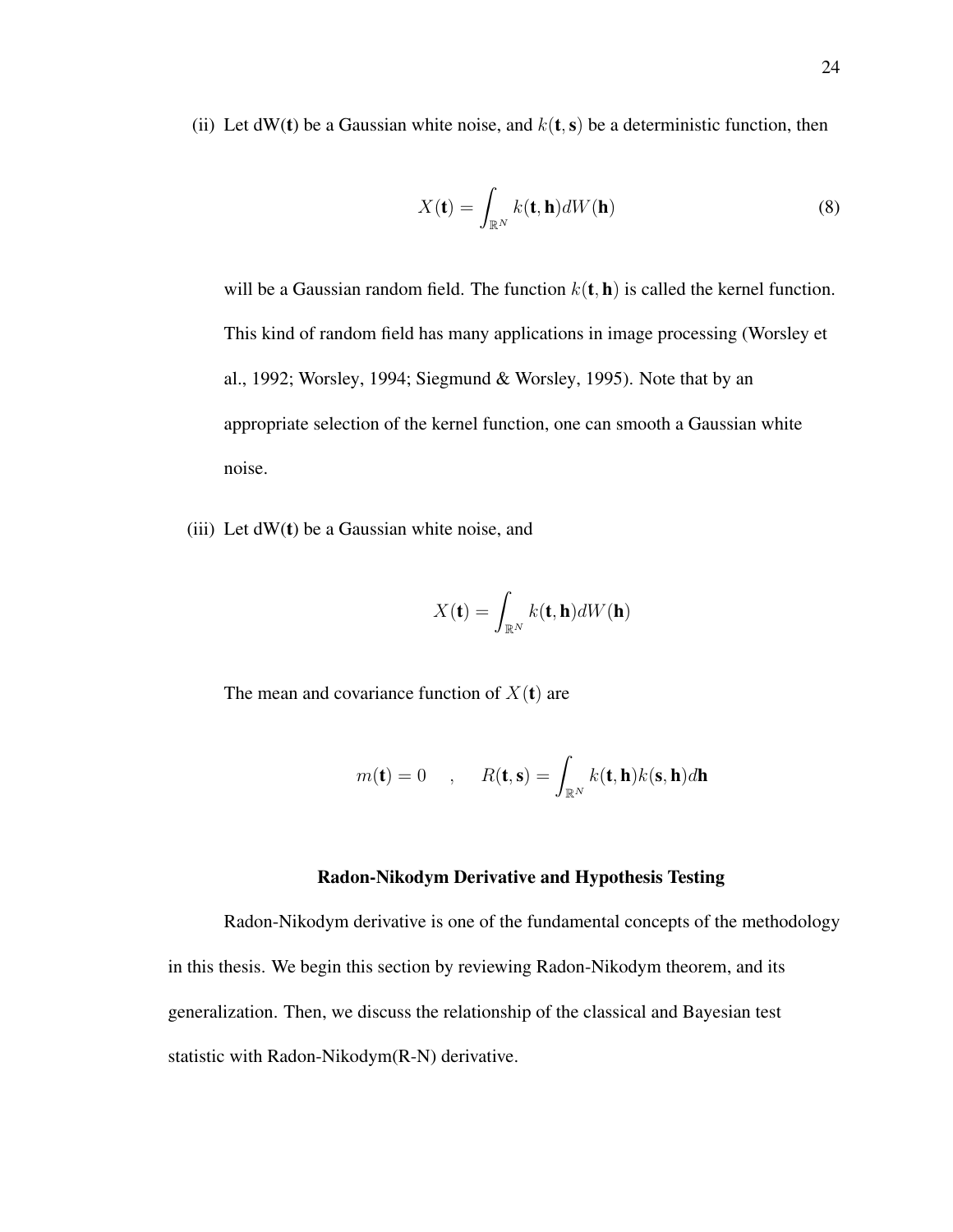**Theorem II.4.** (Radon-Nikodym Theorem) Let  $(\mathcal{X}, \mathcal{A}, \mu)$  be a  $\sigma$ -finite measure space,

and suppose  $\nu \ll \mu$ . Then there exists  $\mu$ -measurable function f, such that

$$
\nu(A) = \int_A f d\mu \quad \forall A \in \mathcal{A}
$$

The function  $f = \frac{d\nu}{d\mu}$  is the Radon-Nikodym derivative of  $\nu$  w.r.t.  $\mu$ .

We should note that  $\nu \ll \mu \Leftrightarrow \nu$  has a density w.r.t.  $\mu$ .

The following corollary is a generalization of Radon-Nikodym Theorem.

**Corollary II.1.** Let  $P_0$  and  $P_1$  be probability measures on  $(\mathcal{X}, \mathcal{F}_1)$ . There exists a set  $A_0 \in \mathcal{F}_1$  with  $P_0(A_0) = 0$ , and a non-negative  $P_0$ -measurable function f, such that for every  $A \in \mathcal{F}_1$ 

$$
P_1(A) = \int_A f(x)dP_0(x) + P_1(A \cap A_0)
$$
\n(9)

The function  $f$  is called the Radon-Nikodym (R-N) derivative of  $P_1$  with respect to  $P_0$ , and denoted by

$$
f(x) = \frac{dP_1}{dP_0}(x) \tag{10}
$$

.

and so in general the Radon-Nikodym derivative can be defined as

$$
\begin{cases}\n+\infty & \text{for } x \in A_0 \\
f(x) & \text{for } x \notin A_0\n\end{cases}
$$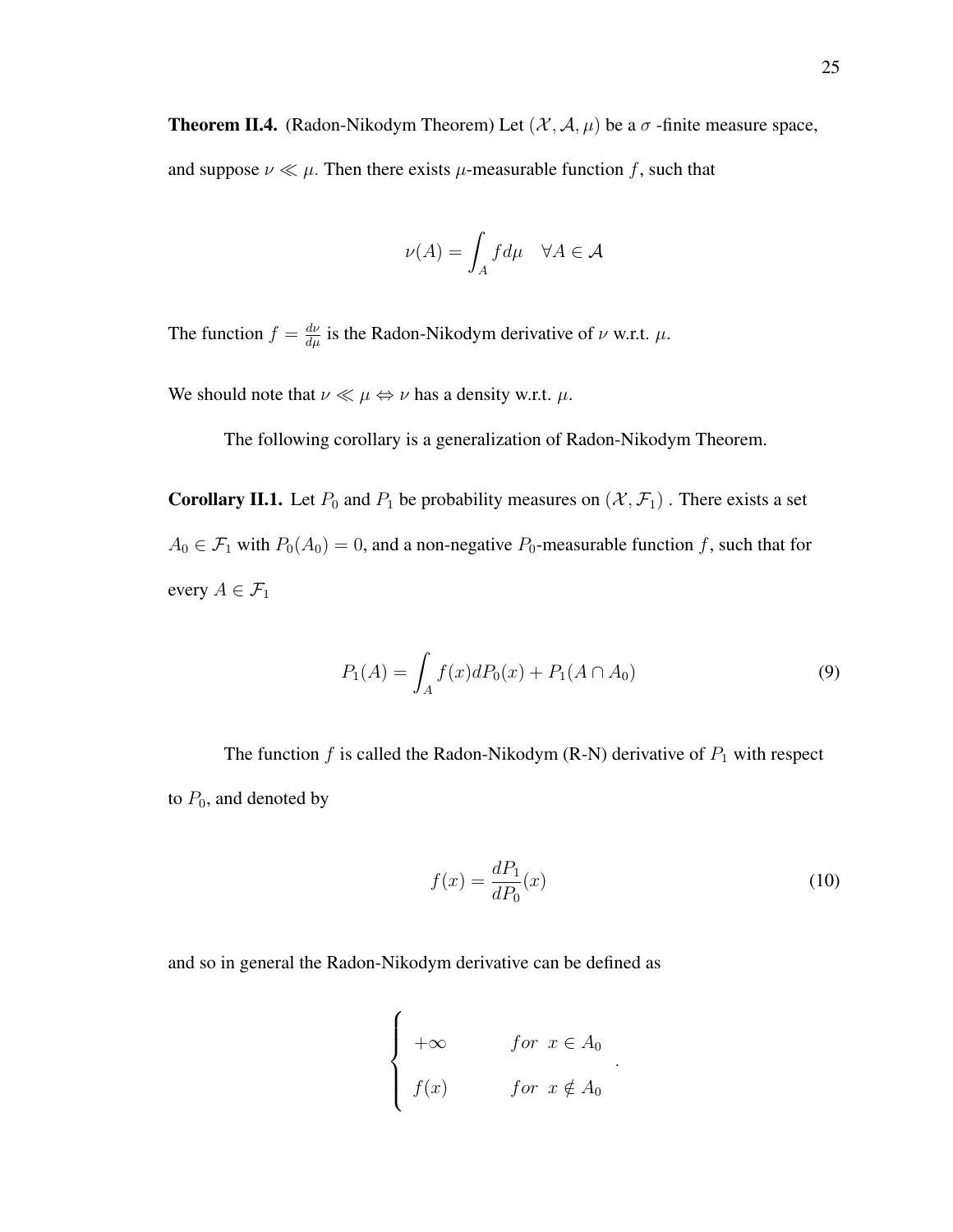If the set  $A_0$  has  $P_1(A_0) = 1$ , two measures  $P_0$  and  $P_1$  is said to be perpendicular to each other, and in this case  $A_0$  plays the role of a critical region and will allow us, without any errors, to discriminate between  $H_0$  and  $H_1$ . If  $P_1$  and  $P_0$  are equivalent then  $P_1(A_0) = 0$  and the second part of r.h.s. in (9) is zero, and  $f \neq 0$  with  $P_0$ -probability 1. Intermediate cases occur when  $P_0$  and  $P_1$  neither perpendicular nor equivalent, but surprisingly seldom for cases of practical interest. Now, first, we discuss the role of R-N derivative in testing hypothesis using the likelihood approach, and then we introduce the Bayesian testing procedure by applying R-N derivative.

#### Likelihood Approach

In this part, we briefly discuss the likelihood approach for testing hypothesis in a random field. At first the simple null hypothesis  $(H_0)$  versus the simple alternative hypothesis  $(H_1)$  is considered.

### *Simple Alternative Hypothesis*

Suppose X is a sample space corresponding to random object X,  $\mathcal{F}_1$  a  $\sigma$ -field of subsets of X, and  $\Theta = {\theta_0, \theta_1}$  is the parameter space. In the standard Neyman-Pearson approach for testing  $H_0$  against  $H_1$ , we deal with the subset W of the sample space (the critical region), and the decision rule that if the observed sample  $x \in W$ , we reject  $H_0$ ; otherwise we accept it. Of course, and because of the existence of errors of type I,  $\alpha$ , and type  $II$ ,  $\beta$ , we are interested in decision rules that balance these errors. The famous Neyman-Pearson lemma tells us how to minimize the probability of second error for fixed error of type I. The Neyman-Pearson lemma is based on the likelihood ratio. The Radon-Nikodym derivative plays the role of likelihood ratio in an abstract space. So the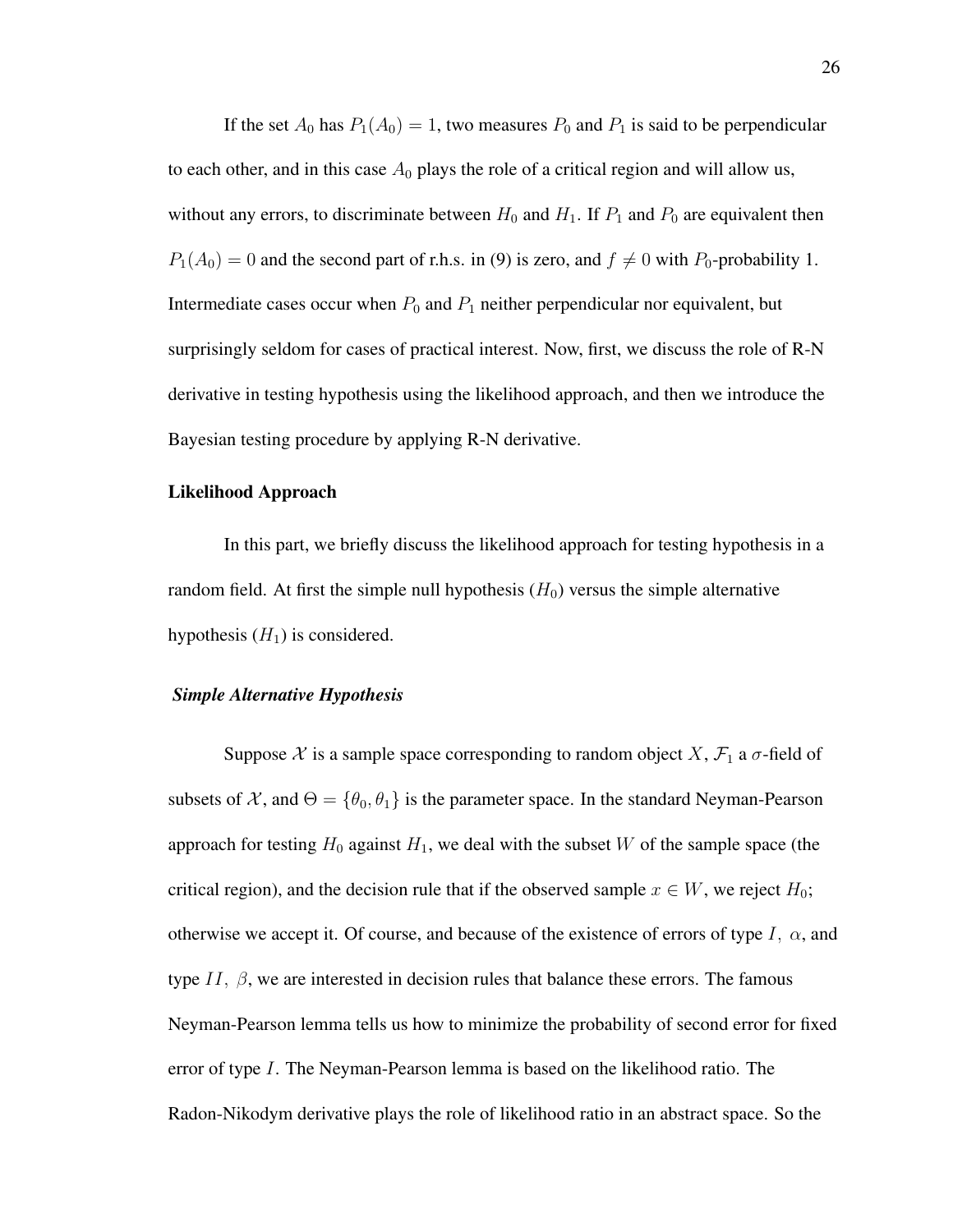basic problem is to calculate the Radon-Nikodym derivative and analyze its properties. By the corollary II.1, a Radon-Nikodym derivative can be interpreted as of the likelihood ratio.

The following lemma gives the critical region for testing simple hypothesis  $H_0: \theta = \theta_0$ , against  $H_1: \theta = \theta_1$ .

**Lemma II.1.** (Neyman-Pearson lemma) Let  $f(x)$  be Radon-Nikodym derivative of  $P_1$ with respect to  $P_0$ . Also let for a given  $c \geq 0$  the critical region W be of the form

$$
W = \{x | f(x) \ge c\} \subset \mathcal{X}
$$
\n<sup>(11)</sup>

Then no other critical region at the same level of significance has greater power, i.e. if W' is such that  $P_0(W') \le P_0(W)$ , then  $P_1(W') \le P_1(W)$ .

This lemma introduces the methodology of finding the best critical region  $W$  at the given level of significance.

## *Composite Alternative Hypothesis*

Now we consider testing the simple null hypothesis  $H_0: \theta = \theta_0$ , against the composite alternative hypothesis  $H_1$ :  $\theta \neq \theta_0$ . Suppose X is the sample space, and  $\Theta$  is the parameter space. Again we suppose for every  $\theta \in \Theta$ ,  $P_{\theta}$  is a probability measure on  $(X, \mathcal{F}_1)$ . Therefore following generalized likelihood ratio test statistics, we can define a test statistic as:

$$
f(x) = \sup_{\theta^* \in \Theta} f_{\theta^*}(x) = \sup_{\theta^* \in \Theta} \frac{dP_{\theta^*}}{dP_{\theta_0}}(x)
$$
(12)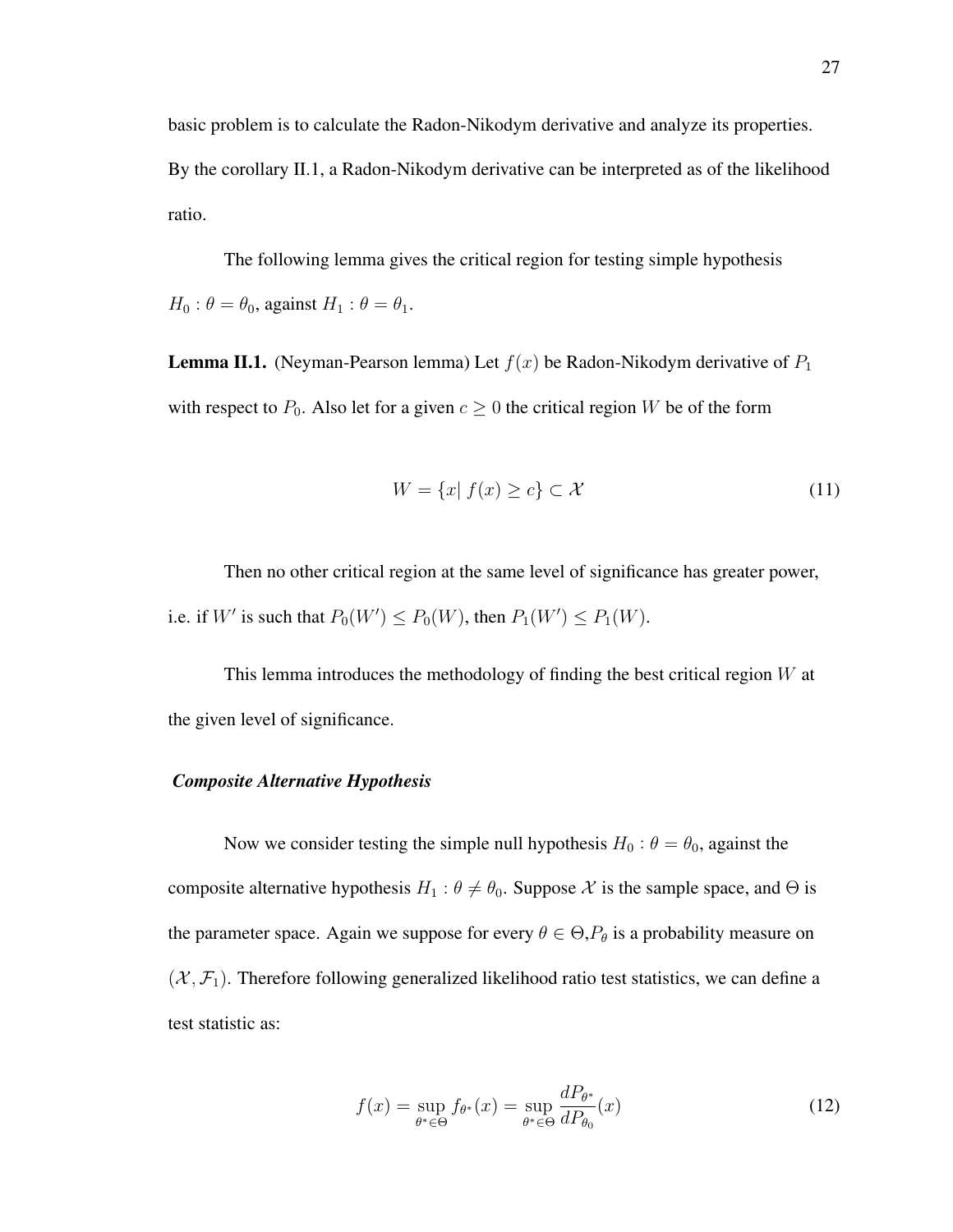where  $\frac{dP_{\theta^*}}{dP_{\theta_0}}(x)$  is the Radon-Nikodym derivative of  $P_{\theta^*}$  with respect to  $P_{\theta_0}$ . However as in the classical case,  $f(x)$  itself has not necessarily the Radon-Nikodym derivative interpretation. Therefore the Neyman-Pearson lemma for abstract space in testing the simple null hypothesis versus the simple alternative is not extended to the simple against composite alternative hypothesis testing. But we can define the critical region  $W$  same as the simple hypothesis case, of the form

$$
W = \{x \mid \sup_{\theta^* \in \Theta} f_{\theta^*}(x) \ge c\}.
$$

#### Bayesian Approach

Here, we review the Bayesian testing of simple hypothesis versus a simple or composite alternative. For this, suppose again  $X$  is the sample space corresponding to a random object X,  $\mathcal{F}_1$  is a  $\sigma$ -field of subsets of X.

#### *Simple Alternative Hypothesis*

Let  $\Theta = {\theta_0, \theta_1}$ , and  $(\Theta, \mathcal{F}_2)$  be a parameter space. For testing simple hypothesis  $H_0: \theta = 0$ , against  $H_1: \theta = 1$ , in a Bayesian approach, Radon-Nikodym derivative  $f(x)$ in (3) can be applied as a test statistic. Here,  $\pi_0$  and  $\pi_1$  are denoted as the two prior probabilities of  $\theta = 0$  and  $\theta = 1$ , and  $P_0$  and  $P_1$  as a probability measures on  $(\mathcal{X}, \mathcal{F}_1)$ , respectively, under the null and alternative hypotheses. Rohani et al. (2006) by the following theorem extended the classical construction of the best Bayesian test.

**Theorem II.5.** If  $P_1$  is absolutely continuous with respect to  $P_0$  and if the prior probabilities of the two hypotheses  $H_0$  and  $H_1$  are  $\pi_0$  and  $\pi_1$ , respectively, the best test is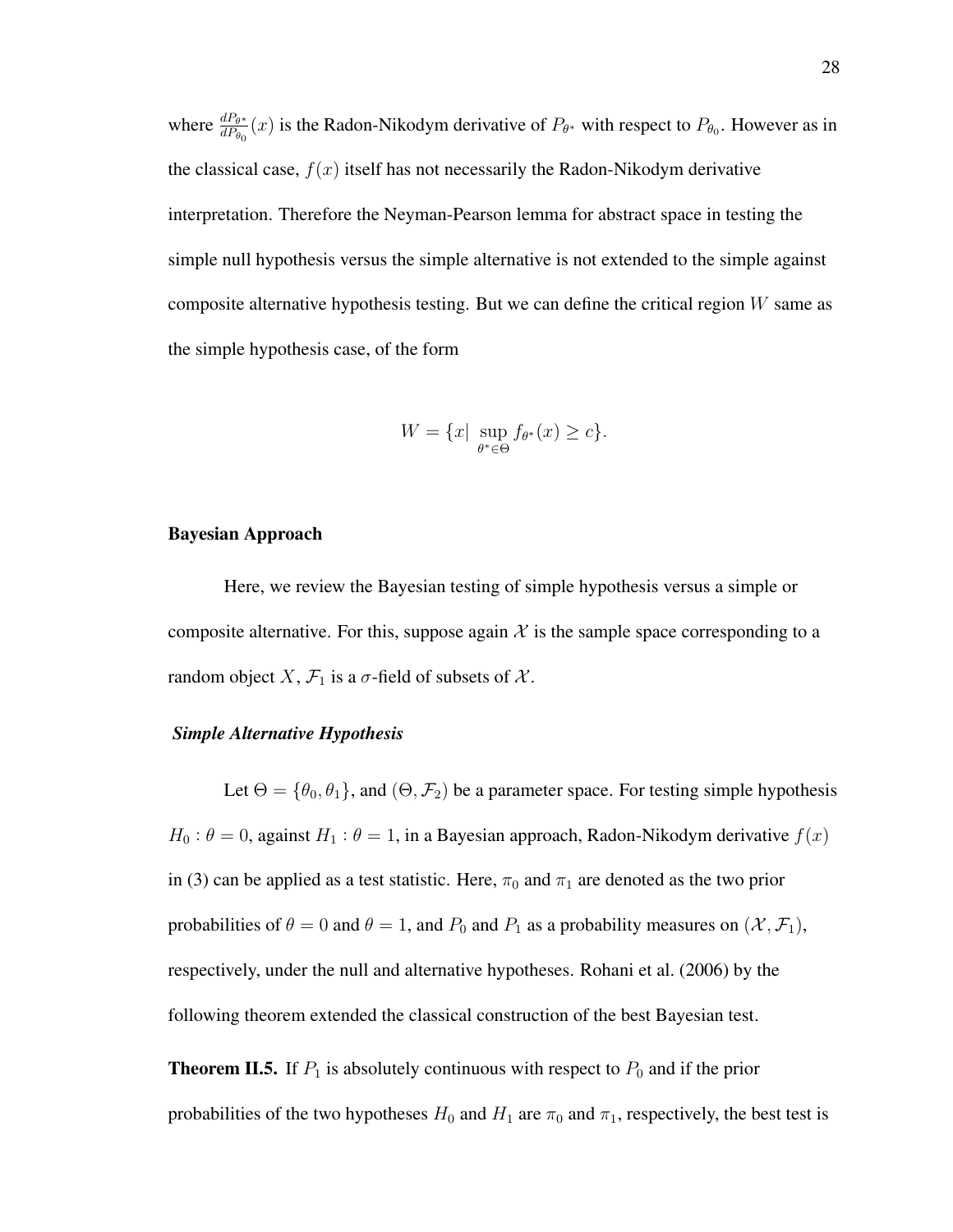$$
W = \{x | f(x) > \frac{\pi_0}{\pi_1}\}
$$

#### *Composite Alternative Hypothesis*

Now we consider testing the simple null hypothesis  $H_0$ :  $\theta = \theta_0$  against the composite hypothesis  $H_1$ :  $\theta \neq \theta_0$ . Suppose X is an observable quantity with density  $f(x | \theta)$ , where  $\theta$ , the parameter of interest, and X both are elements of the Euclidian space  $\mathbb{R}^N$ .

There are two Bayesian criteria for testing  $H_0$ , the Bayes factor and the Bayesian posterior probability of  $H_0$ , Berger (2013).

## *Bayes factor*

The Bayes factor for assessing a null hypothesis  $H_0$  against an alternative  $H_1$ generally is defined as

$$
B(x) = \frac{P(H_0 \mid x)}{P(H_1 \mid x)} \div \frac{P(H_0)}{P(H_1)}
$$

Let  $G(\theta)$  be a continuous prior distribution of  $\theta$  over its parameter space,  $\Theta$ . It is easy to see that for the above sharp null testing problem, the Bayes factor is equivalent to

$$
\mathbf{B} = \frac{f(x|\theta_0)}{m_G(x)}\tag{13}
$$

where

$$
m_G(x) = \int f(x|\theta) dG(\theta)
$$
 (14)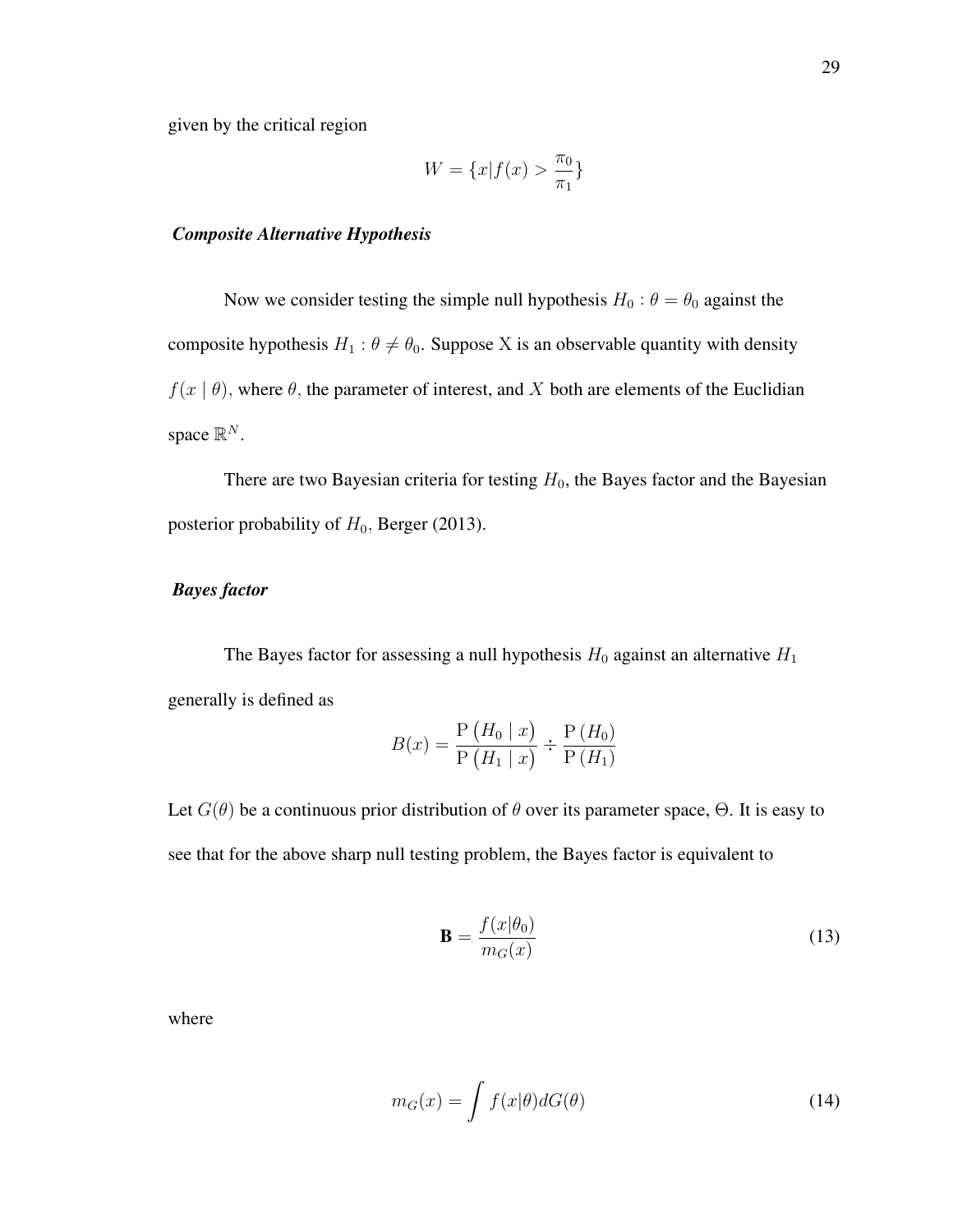The Bayes factor incorporates prior information with the sample information in the likelihood. It can be considered as a weighted likelihood ratio of  $H_0$  to  $H_1$ , where the weight function for a Bayesian is the prior distribution  $G(\theta)$ . So it can be used to evaluate evidence against a null hypothesis, and its interpretation is the same as that of the usual likelihood ratio. For example,  $B = 0.2$  means that the observations support for  $H_1$  is five times of that of  $H_0$ , Rohani et al. (2006). In other words, if  $B < 1$ , the null hypothesis  $H_0$ is not supported. Similarly, if  $B > 1$ ,  $H_0$  will be supported. And if  $B = 1$ ,  $H_0$  and  $H_1$  are not preferred over each other.

From Jeffreys (1998), the common grading of the Bayes factor is given in Table 1.

## Table 1

| Grade                       | Bayes Factor $(B)$        | Result                                |
|-----------------------------|---------------------------|---------------------------------------|
| $\Omega$                    | B > 1                     | $H_0$ supported                       |
| 1                           | $10^{-1/2} < B < 1$       | Weak evidence against $H_0$ ,         |
| $\mathcal{D}_{\mathcal{L}}$ | $10^{-1} < B < 10^{-1/2}$ | Evidence against $H_0$ substantial    |
| 3                           | $10^{-3/2} < B < 10^{-1}$ | Evidence against $H_0$ strong         |
| 4                           | $10^{-2} < B < 10^{-3/2}$ | Evidence against $H_0$ very strong    |
| $\mathcal{F}$               | $0 < B < 10^{-2}$         | $H_0$ Evidence against $H_0$ decisive |

*Bayes Factor Grading*

### *Posterior probability*

If a Bayesian specifies the prior probability  $\pi_0$  on  $H_0$  in addition to G, then the posterior probability of  $H_0$  is

$$
P(H_0|x) = \left[1 + \frac{(1 - \pi_0)}{\pi_0} \cdot \frac{m_G(x)}{f(x|\theta_0)}\right]^{-1}
$$
\n
$$
= \left[1 + \frac{(1 - \pi_0)}{\pi_0} \cdot \frac{1}{B}\right]^{-1}
$$
\n(15)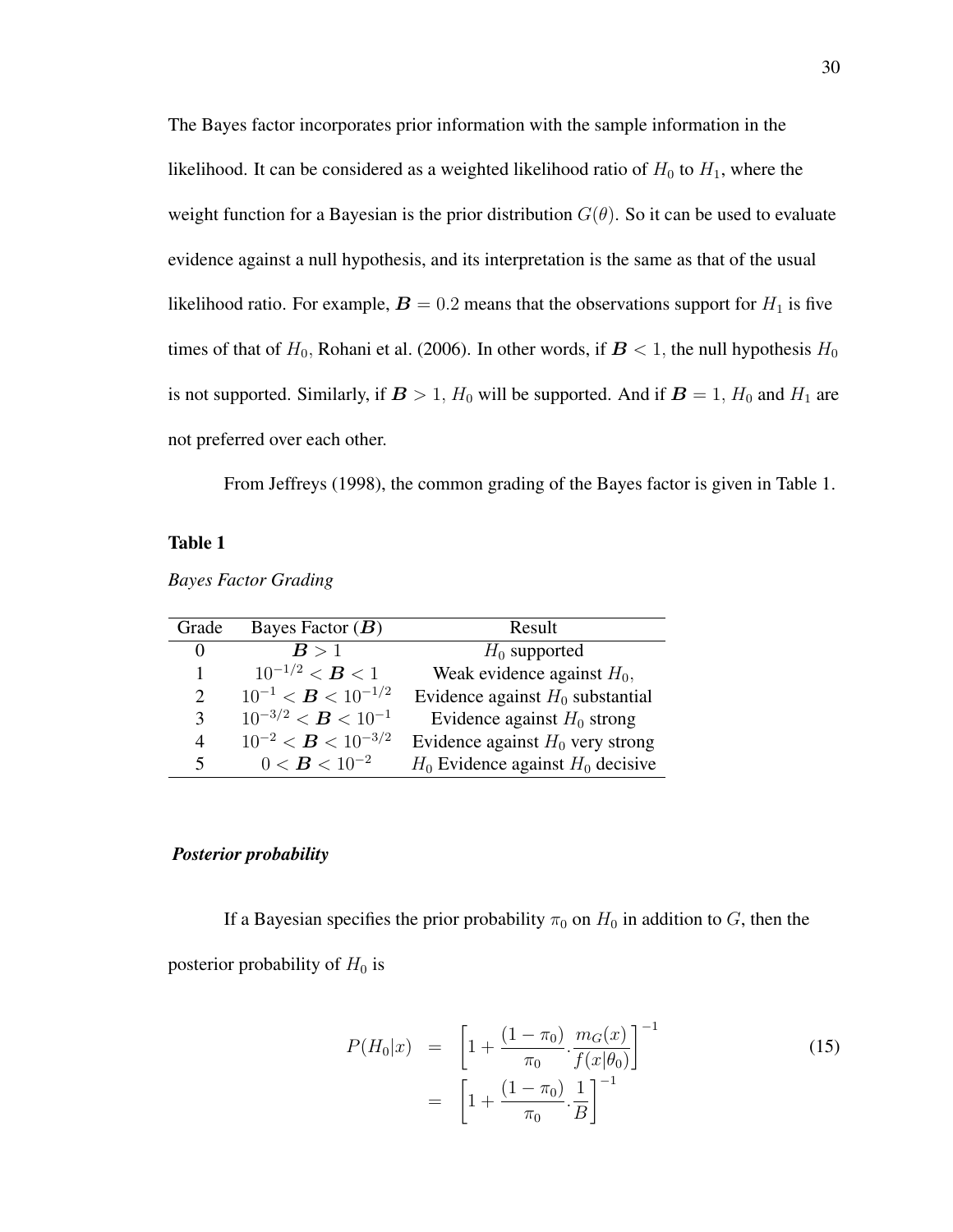For the Bayes factor criteria, the results in (12) and (13) are for finite-dimensional sample spaces. By extending these results to the abstract sample spaces, Shafie and Noorbaloochi (2001) showed that  $f(x | \theta)$  is the Radon-Nikodym derivative. Now we review their measure theoretic approach that they applied to generalize the notion of Bayes factor for infinite dimensional sample spaces.

Let  $P_G(A) = \int_{\Theta} P_{\theta}(A) dG(\theta)$  be the marginal probability measure of X on  $(X, \mathcal{F}_1)$ . Then for a given  $\theta_0 \in \Theta$ ,  $P_{\theta_0}(A)$  and  $P_G(A)$  are both probability measures on  $(X, \mathcal{F}_1)$ . The following lemma which is based on Grenander (1981) essentially ensures that the most powerful non-randomized tests are based on the R-N derivative of  $P_1$  with respect to  $P_0$ .

**Lemma II.2.** (Rohani, 2003) Let for any  $\theta_0 \in \Theta$ ,  $P_{\theta_0}$  be a probability measure on  $(X, \mathcal{F}_1)$ . Then there exists a set  $A_0 \in \mathcal{F}_1$  with  $P_G(A_0) = 0$ , and a nonnegative  $P_G$ -measurable function f, such that for every  $A \in \mathcal{F}_1$ 

$$
P_{\theta_0}(A) = \int_A f(x)dP_G(x) + P_{\theta_0}(A \cap A_0)
$$
\n(16)

where the function f is called the Radon-Nikodym (R-N) derivative of  $P_{\theta_0}$  with respect to  $P_G$ , and denoted by

$$
f(x) = \frac{dP_{\theta_0}}{dP_G}(x)
$$

Regarding the above lemma, for testing  $H_0$  :  $\theta = \theta_0$  against  $H_1$  :  $\theta \neq \theta_0$ , Shafie and Noorbaloochi (2001) defined the Bayes factor as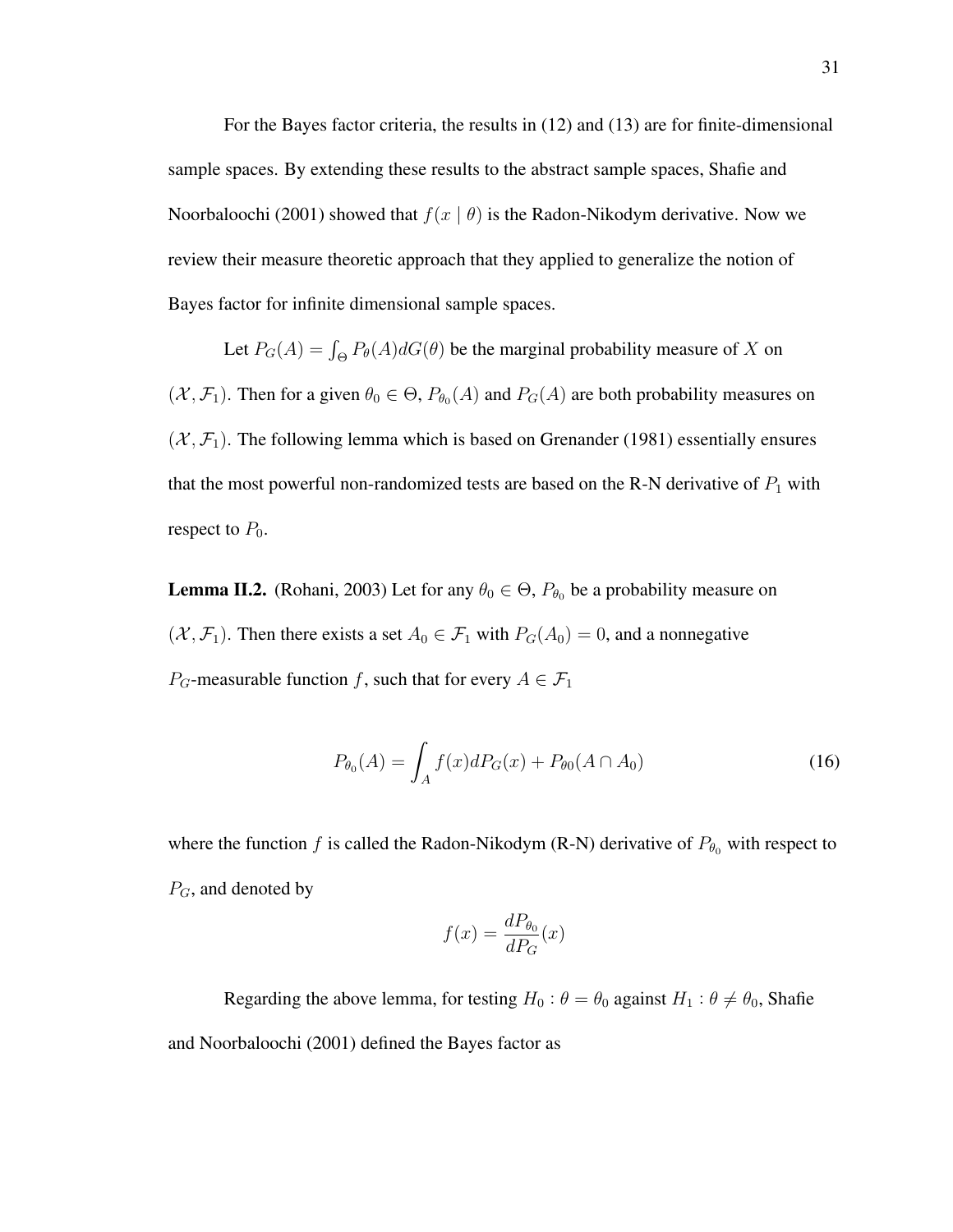$$
\mathbf{B}(x) = \begin{cases} \infty & x \in A_0 \\ f(x) & x \notin A_0 \end{cases}
$$
 (17)

They showed that the two extreme cases in corollary II.1 can also occur in this case. If the set  $A_0$  has  $P_{\theta_0}(A_0) = 1$ , then two measures  $P_G$  and  $P_{\theta_0}$  is said to be perpendicular to each other, and in this case  $A_0$  as a critical region will allow us, without any error, to discriminate between  $H_0$  and  $H_1$ . If  $P_{\theta_0}$  and  $P_G$  are equivalent then the second part of the right hand side in (16) is zero and  $P_{\theta_0}(A_0) = 0$  and  $f \neq 0$  with  $P_G$ -probability 1.

**Lemma II.3.** (Rohani, 2003) Let  $(\Theta, \mathcal{F}_2, G)$  be a probability space and for any  $\theta \in \Theta$ ,  $P_{\theta}$ be a probability measure on  $(\mathcal{X}, \mathcal{F}_1)$ . In addition, suppose that  $P_G$  is the marginal probability measure of X on  $(X, \mathcal{F}_1)$ . If all of  $P_\theta$ 's  $(\theta \in \Theta)$  are equivalent, then  $P_G$  is equivalent to all of them.

Theorem II.6. (Rohani, 2003) Under the conditions of lemma (II.3), there exists  $A_0 \in \mathcal{F}_1$  with  $P_G(A_0) = 0$ , for which the Bayes factor for testing  $H_0: \theta = \theta_0$  versus  $H_1$ :  $\theta \neq \theta_0$  is given by

$$
\mathbf{B}(x) = \begin{cases} \infty & x \in A_0 \\ \left[ \int \frac{dP_{\theta}}{dP_{\theta_0}}(x) dG(\theta) \right]^{-1} & x \notin A_0 \end{cases}
$$
 (18)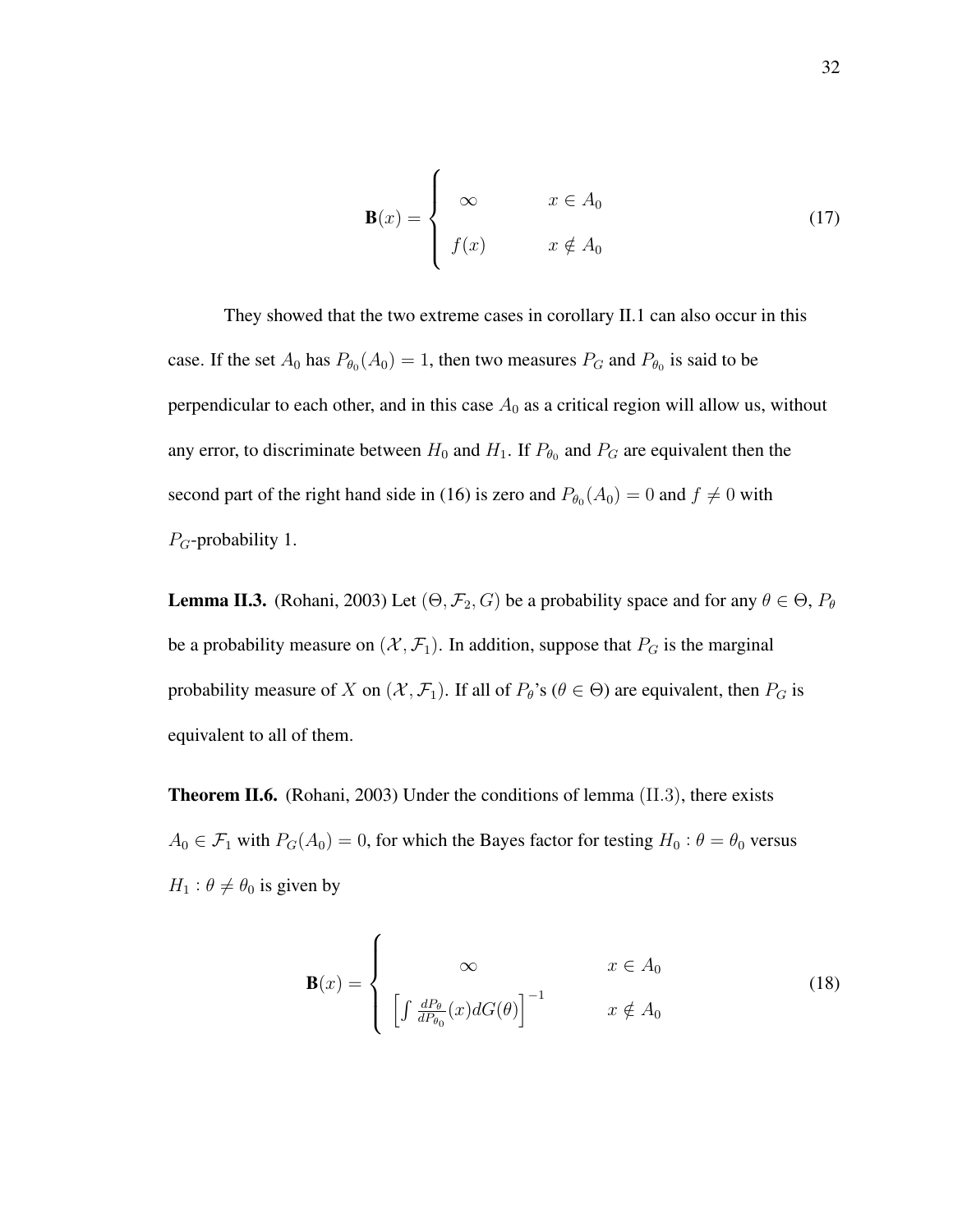Note that  $f(x) = \frac{dP_{\theta_0}}{dP_G}(x)$  is R-D derivative of  $P_{\theta_0}$  with respect to  $P_G$ , and

$$
\frac{dP_{\theta_0}}{dP_G}(x) = \left[\frac{dP_G}{dP_{\theta_0}}(x)\right]^{-1} = \left[\int_{\Theta} \frac{dP_{\theta}}{dP_{\theta_0}}(x) dG(\theta)\right]^{-1}.
$$

 $f(x | \theta) = \frac{dP_{\theta}}{dP_{\theta_0}}(x)$ , the density of  $P_{\theta}$  with respect to  $P_{\theta_0}$  can be considered as the likelihood function.

#### Signal Detection in the Gaussian Random Fields

In this section, we review the likelihood and Bayesian approaches for signal detection in the Gaussian scale space random field. Suppose that a signal is present and we observe the field satisfying

$$
dZ(\mathbf{t}) = \xi \sigma_0^{-N/2} f \left[ \sigma_0^{-1}(\mathbf{t} - \mathbf{t}_0) \right] d\mathbf{t} + dW(\mathbf{t}) \tag{19}
$$

where f, the shape function is a positive, and smooth function satisfying  $\int f(\mathbf{t})^2 d\mathbf{t} = 1$ . Here, our choice of shape function is the Gaussian form of

$$
f(\mathbf{t}) = \pi^{-N/4} \exp(-||\mathbf{t}||^2/2)
$$
 (20)

Also,  $\mathbf{t}_0 \in \mathbb{R}^N$  is the unknown location of the signal, and the unknown parameters  $\xi \geq 0$ , and  $\sigma_0 > 0$  are respectively represent the amplitude and scale of the signal, and  $dW$  is assumed to be a Gaussian white noise.

A random field satisfying (19), assuming  $f$  is Gaussian, is a non-smooth Gaussian random field. Figure (1) shows a sample path of a non-smooth Gaussian random field.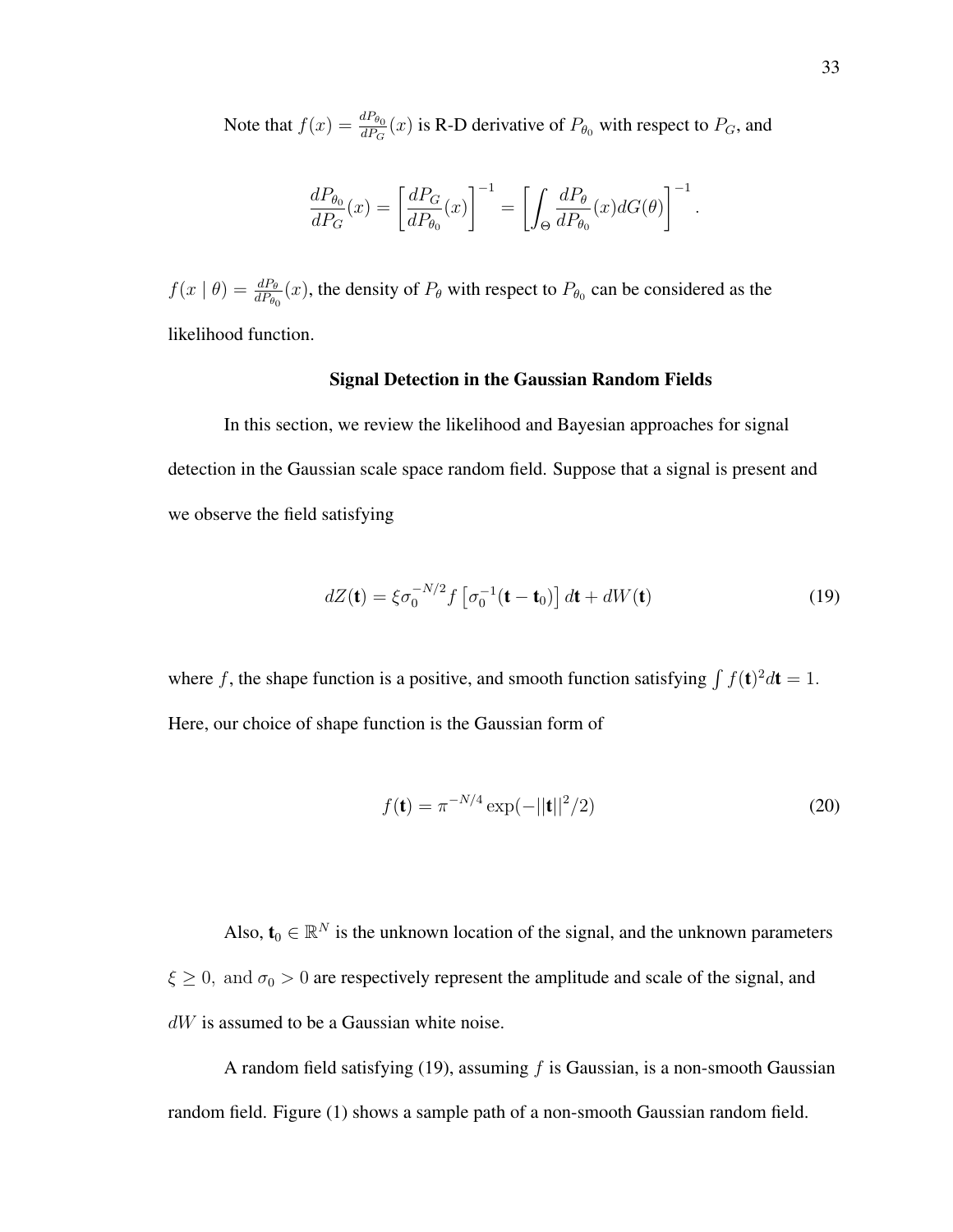# Figure 1

### *A sample path of spherical Gaussian random field*



For smoothing the random field in (19), two scenarios could be considered in this study. First, the width of smoothing kernel  $\sigma$  being fixed, and second, the scale space method where the kernel width  $\sigma$  is not fixed. Here, we have chosen the second scenario. After smoothing the random field in (19) with the kernel of  $\sigma^{-N/2}k \left[ \sigma^{-1}(\mathbf{h}-\mathbf{t}) \right]$ , where k is chosen to equal f, and  $\sigma$  is unknown, we have the Gaussian scale space random field,

$$
X(\boldsymbol{t}, \sigma) = \sigma^{-N/2} \int f\left[\sigma^{-1}(\mathbf{h} - \mathbf{t})\right] dZ(\mathbf{h}) \tag{21}
$$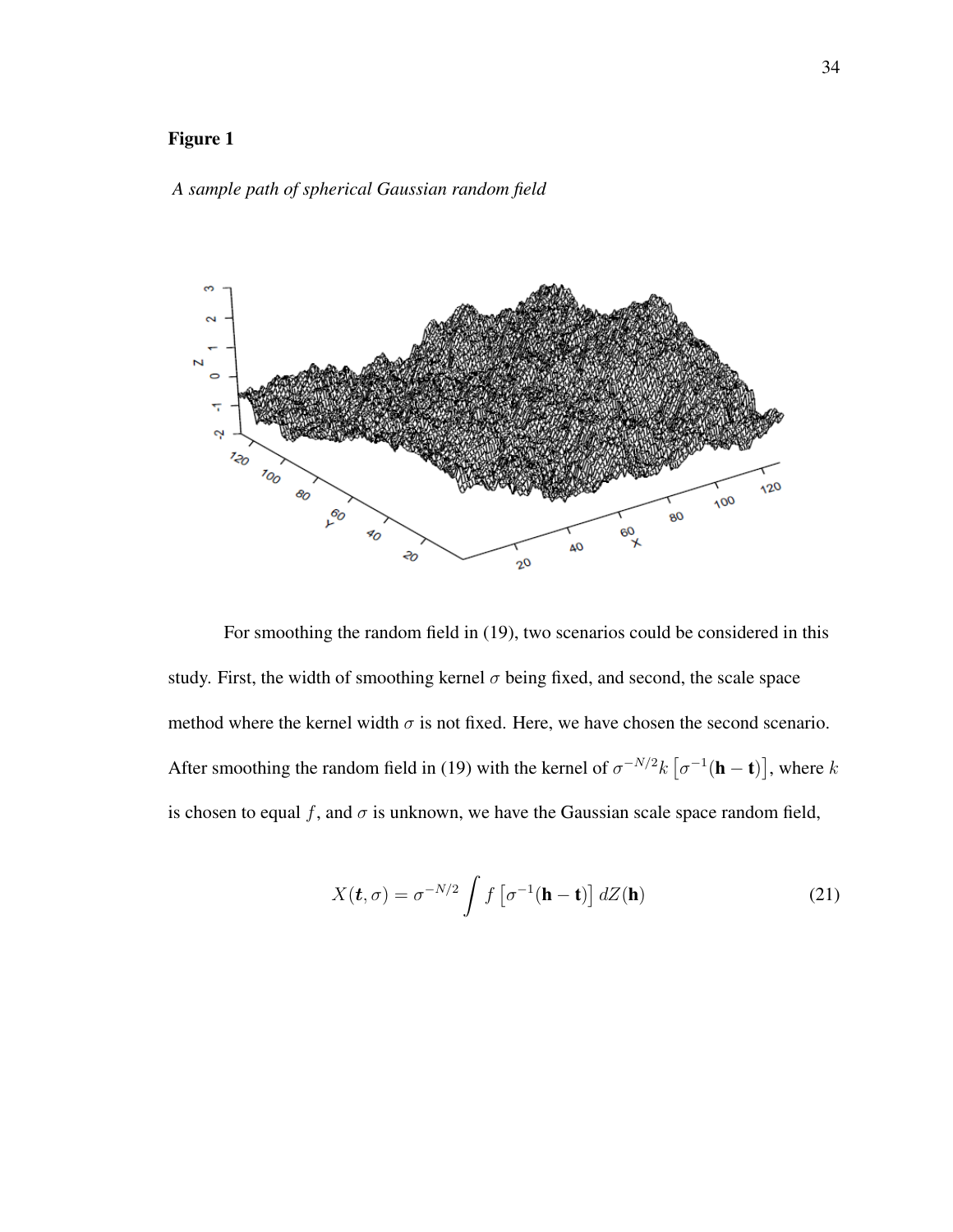which has the mean and covariance functions as follow (see Siegmund & Worsley, 1995),

$$
\mu(\boldsymbol{t},\sigma;\xi,\boldsymbol{t}_0,\sigma_0) = \xi(\sigma_0\sigma)^{-N/2} \int f\left[\sigma_0^{-1}(\boldsymbol{h}-\boldsymbol{t}_0)\right] f\left[\sigma^{-1}(\boldsymbol{h}-\boldsymbol{t})\right] d\boldsymbol{h}
$$
 (22)

$$
R((\boldsymbol{t}_{1}, \sigma_{1}), (\boldsymbol{t}_{2}, \sigma_{2})) = \sigma_{1} \sigma_{2}^{-N/2} \int f\left[\sigma_{1}^{-1}(\boldsymbol{h} - \boldsymbol{t}_{1})\right] f\left[\sigma_{2}^{-1}(\boldsymbol{h} - \boldsymbol{t}_{2})\right] d\boldsymbol{h} \quad (23)
$$

Figure 2 is a realization of a Gaussian scale space random field.

Recalling the assumption of  $k = f$ , we can write the expanded form of (21) as

follows

$$
X(\mathbf{t}, \sigma) = (\sigma_0 \sigma)^{-N/2} \xi \int f \left[ \sigma_0^{-1} (\mathbf{h} - \mathbf{t}_0) \right] f \left[ \sigma^{-1} (\mathbf{h} - \mathbf{t}) \right] d\mathbf{h}
$$
(24)  
 
$$
+ \sigma^{-N/2} \int f \left[ \sigma^{-1} (\mathbf{h} - \mathbf{t}) \right] dW(\mathbf{h})
$$

If we denote the first and second term in (24) respectively by  $\mu$  and  $W^*$ , we have

$$
X(\mathbf{t}, \sigma) = \mu(\mathbf{t}, \sigma; \xi, \mathbf{t}_0, \sigma_0) + W^*(\mathbf{t}, \sigma)
$$
 (25)

where  $\mu(\mathbf{t}, \sigma; \xi, \mathbf{t}_0, \sigma_0)$  is given in (22), and  $W^*(\mathbf{t}, \sigma)$  is an N-dimensional Gaussian random field with zero mean, unit variance and covariance function given in (23).

In the next theorem proved by Parzen (1961), the generalized likelihood ratio test statistic for the hypothesis  $H_0: \xi = 0$ , against  $H_1: \xi > 0$  is obtained. The theorem shows that the generalized likelihood ratio test for smoothed Gaussian random field in (21) is the global maxima of the sample path, as stated in (Siegmund & Worsley, 1995).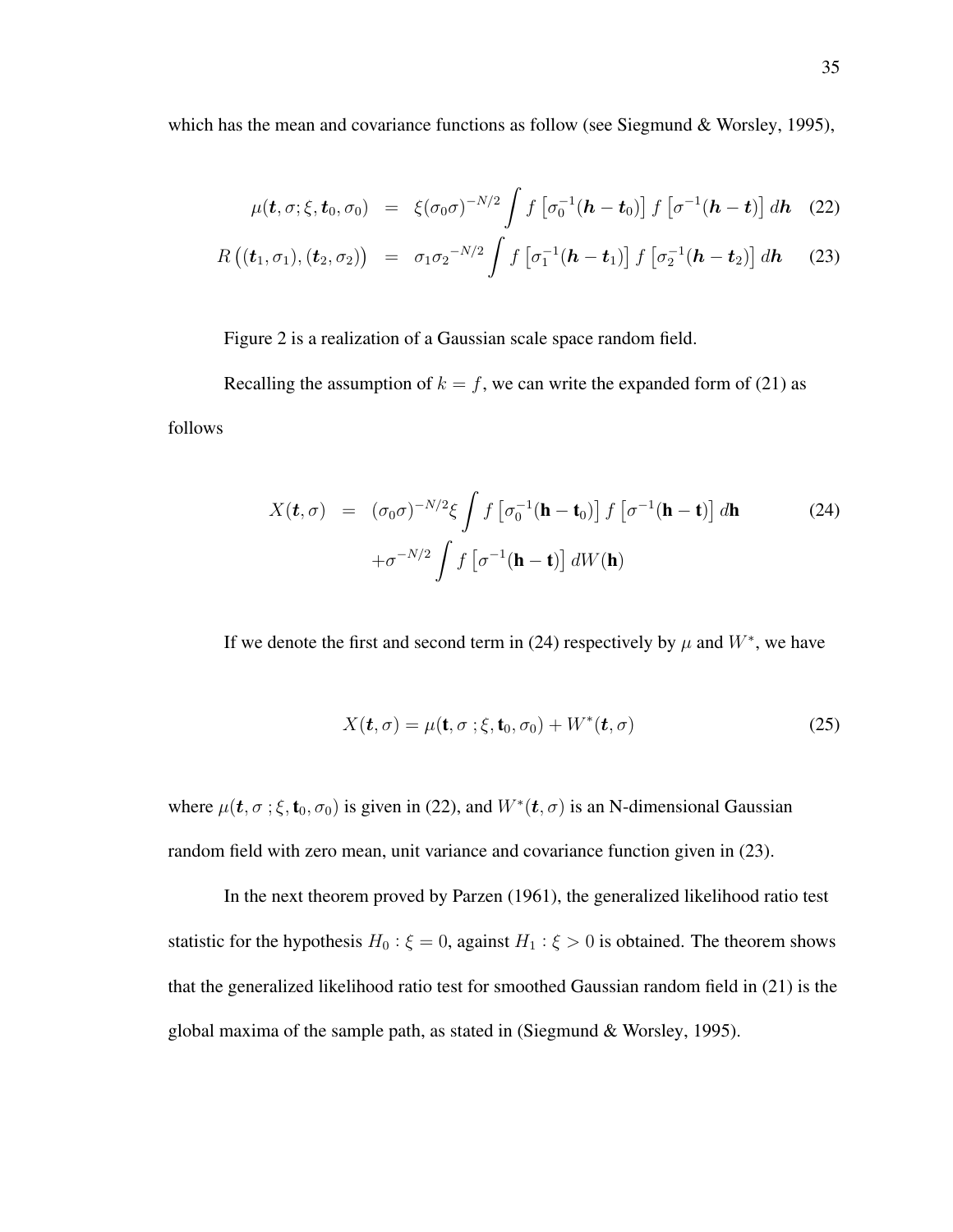## Figure 2





**Theorem II.7.** Let  $X(t, \sigma)$  be a Gaussian random field in the form of (24) with  $k = f$ , where dW is a white noise. For testing the null hypothesis  $H_0: \xi = 0$  against the composite alternative  $H_1$ :  $\xi > 0$ , the generalized likelihood ratio test statistic obtained from (12) is equivalent to

$$
X_{\max} = \sup_{\mathbf{t}} X(\mathbf{t}).
$$

**Corollary II.2.** Suppose  $X(t, \sigma)$  is a Gaussian random field of the form (24), with kernel  $k = f$ , then the mean of this random field has the form of  $\xi R((t, \sigma), (t_0, \sigma_0))$ , and the covariance function  $R((t_1, \sigma_1), (t_2, \sigma_2))$ , is as in (23).

In the next theorem, Parzen (1961) obtained the generalized likelihood ratio test statistic for the hypothesis  $H_0: \xi = 0$ , against  $H_1: \xi > 0$ . This theorem shows that the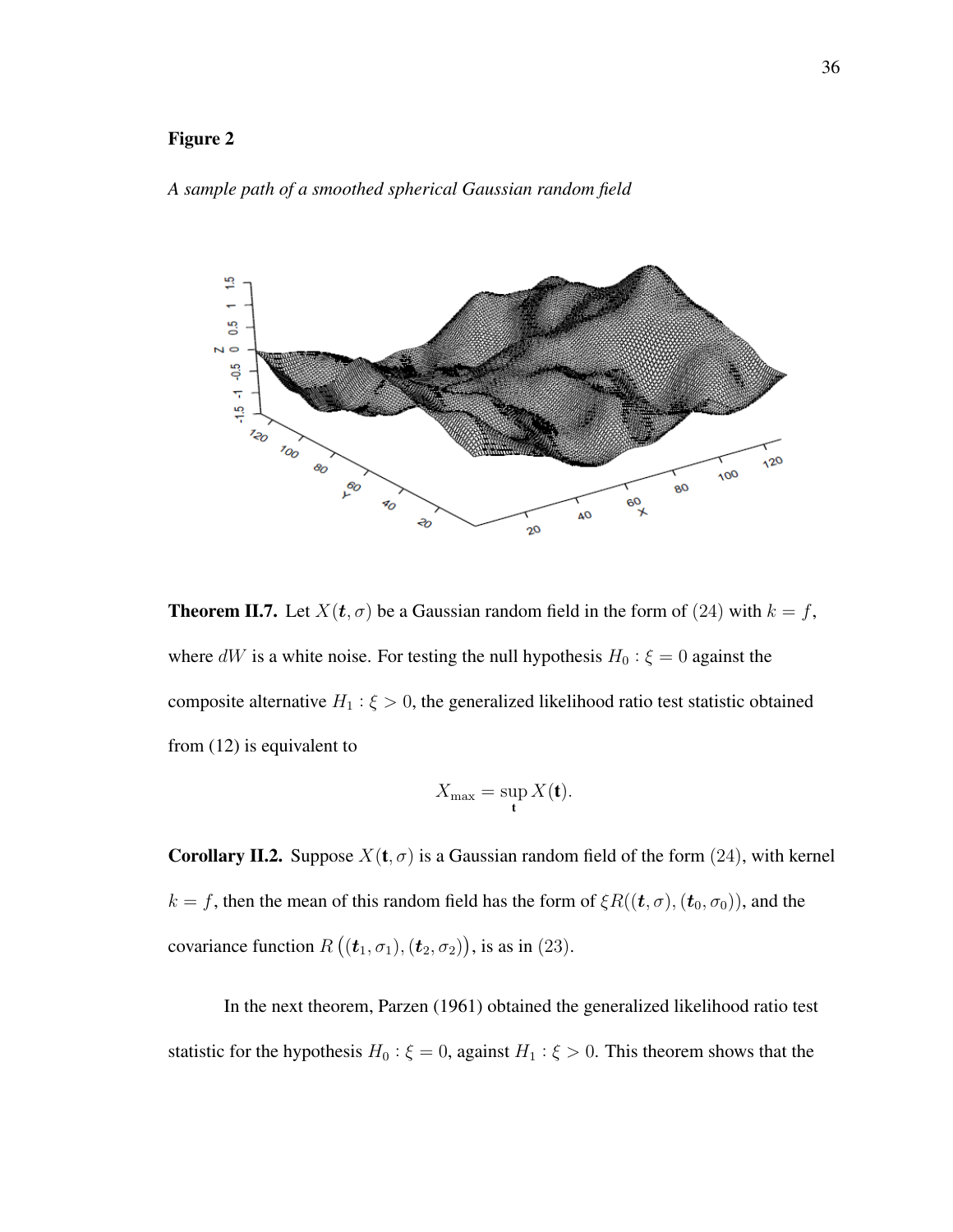generalized likelihood ratio test for smooth Gaussian random field (24) is the global maxima of the sample path, (see Siegmund & Worsley, 1995).

**Theorem II.8.** Let  $X(t, \sigma)$  be a Gaussian random field in the form of (24) with  $k = f$ , where  $dW(t)$  is a white noise. For testing the null hypothesis  $H_0: \xi = 0$  vs. the composite alternative  $H_1: \xi > 0$ , the generalized likelihood ratio test statistic obtained from (12) is equivalent to

$$
X_{\max} = \sup_{\mathbf{t},\sigma} X(\mathbf{t},\sigma).
$$

Recalling that  $HN(\mu, S)$  denotes a Gaussian measure on a Hilbert space where  $\mu$ and  $S$  are, respectively, its mean and covariance operators, based on the above theorem, Rohani (2003) found the log of likelihood ratio by obtaining the Radon-Nikodym derivative of  $P_1^* = HN(\mu^*, S)$  with respect to  $P_0 = HN(0, S)$ . Moreover, he used it to make the Bayesian statistical testing which we will review it later here.

$$
\log[f_{\mu^*}(x)] = \log[\frac{dP_1^*}{dP_0}(x)] = \xi x(t^*, \sigma^*) - \xi^2/2
$$
\n(26)

A good approximation of the P-value associated with the generalized likelihood ratio test statistic  $X_{\text{max}}$ , for smooth (or non-smooth) scale space random fields, is the use of expected Euler characteristic of the excursion set, (see Siegmund & Worsley, 1995).

**Definition II.26.** The *excursion set* of N-dimensional random field  $X(t, \sigma)$  above the level x in a subset T of  $\mathbb{R}^N$  is defined as

$$
A_x(X,T) = \{ \mathbf{t} \in T : X(\mathbf{t}, \sigma) \ge x \}, \quad T \subset \mathbb{R}^N,
$$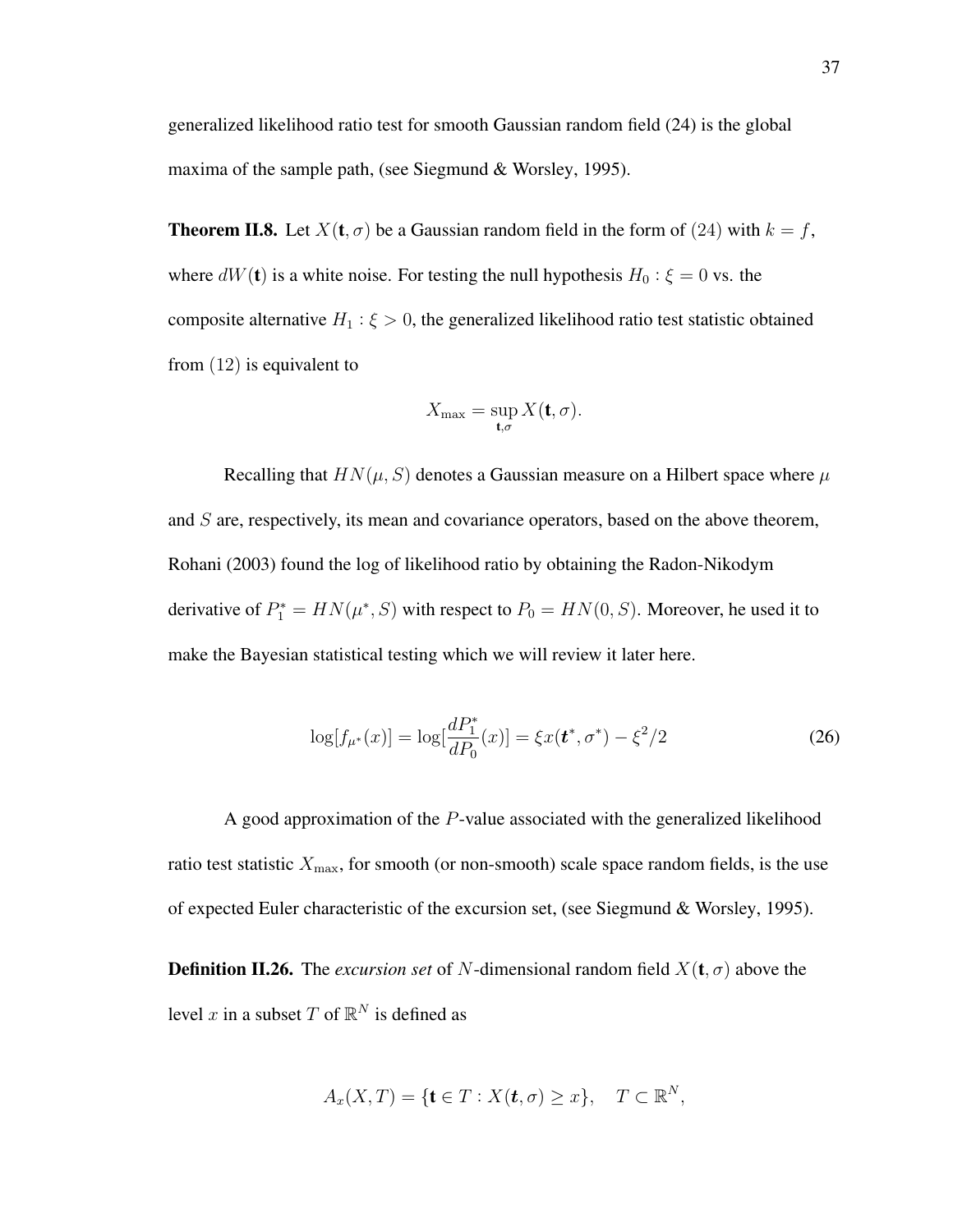and denoted by  $A_x$ .

As the threshold level  $x$  increases, from a theorem presented by Adler (2010), for very high thresholds near the global suprimum of  $X(t, \sigma)$ , the Euler characteristic is 1 if  $X_{\text{max}} > x$ , and zero otherwise. Thus the expected Euler characteristic of the excursion set approximates the P-value of  $X_{\text{max}}$ , (Hasofer, 1978),

$$
P\{X_{\max} \ge x\} \approx E[\chi(A_x)]
$$

For the two dimensional case, the Euler characteristic counts the number of connected components of a set, minus the number of "holes". The advantage of this approximation is that it can be found exactly. Siegmund and Worsley (1995) have used the expected Euler characteristic in scale space Gaussian random fields.

Now we review the Bayesian testing which Shafie et al. (2003) proposed for signal detection in noisy image that its shape is unknown and considered as element of a Hilbert space. For the case of a smooth Gaussian random field, Rohani et al. (2006) found the Bayes factor of simple hypothesis  $H_0: \xi = 0$  against  $H_1: \xi > 0$ .

**Corollary II.3.** Let  $X(t, \sigma)$  be the Gaussian random field

$$
X(\mathbf{t}, \sigma) = \mu(\mathbf{t}, \sigma; \xi, \mathbf{t}_0, \sigma_0) + W^*(\mathbf{t}, \sigma),
$$

where

$$
\mu = (\sigma_0 \sigma)^{-N/2} \xi \int f \left[ \sigma_0^{-1} (\mathbf{h} - \mathbf{t}_0) \right] k \left[ \sigma^{-1} (\mathbf{h} - \mathbf{t}) \right] d\mathbf{h},
$$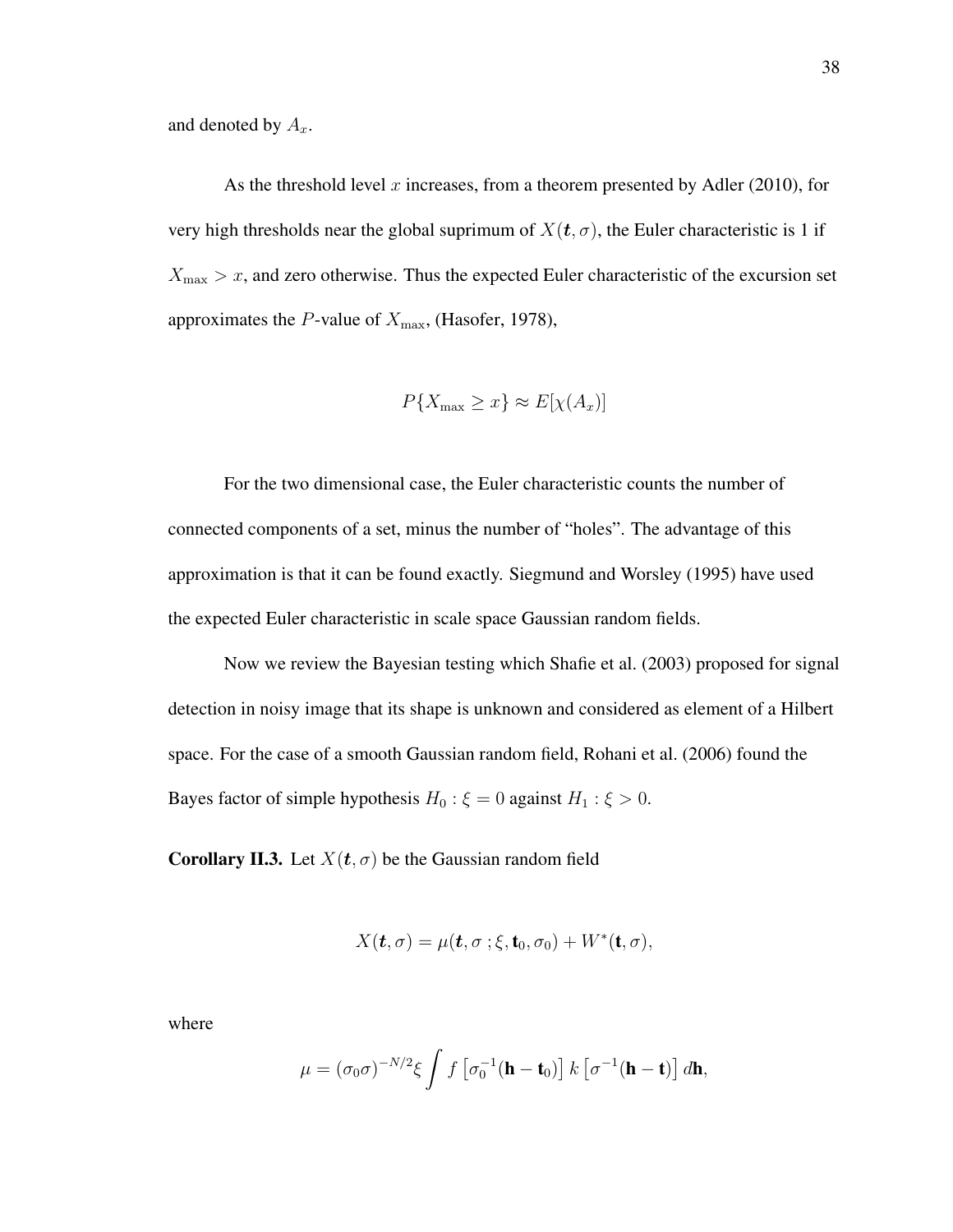$$
W^* = \sigma^{-N/2} \int k \left[ \sigma^{-1}(\mathbf{h} - \mathbf{t}) \right] dW(\mathbf{h}),
$$

and  $dW(t)$  is a white noise and width of the signal,  $\sigma$  is unknown. Assume  $\rho$  is the covariance function of  $W(\mathbf{t})$ , and  $R(\rho^{1/2})$  is the range of  $\rho^{1/2}$ . For testing  $H_0: \xi = 0$ against  $H_1: \xi > 0$ , if  $\mu(\mathbf{t}, \sigma; \xi, \mathbf{t}_0, \sigma_0) \in R(\rho^{1/2})$ , then  $P_0$  and  $P_G$  are equivalent and the Bayes factor is

$$
\frac{dP_0}{dP_G} = \left[ \int_{(\xi, \mathbf{t}, \sigma)} \exp[\xi x(\mathbf{t}, \sigma) - \xi^2 / 2] dG(\xi, \mathbf{t}) \right]^{-1} \tag{27}
$$

We should note that the above Bayes factor is the inverse of Radon-Nikodym derivative of  $P_G$  w.r.t  $P_0$ .

## Two Dimensional Case

In this part, we review the application of results in the previous part to a 2-dimensional smooth Gaussian scale space random field which is done by Rohani (2003).

Let  $X(t, \sigma)$  be a Gaussian scale space random field with the form (24), where  $T = [0, 1] \times [0, 1]$  whose mean and variance respectively are zero and one, and covariance function comes from (23). Given a number of smooth path functions and prior distribution function on  $\theta = (\xi, (t_{01}, t_{02}), \sigma_0)$ , Rohani (2003) calculated the Radon-Nikodym derivative in (27) for 2-dimensional case as follows.

$$
\mathbf{B}(x) = \left[ \int_{(t_{01}, t_{02}, \sigma_0)} \frac{\Phi(x)}{\phi(x)} dG_2(t_{01}) dG_3(t_{02}) dG_4(\sigma_0) \right]^{-1} \tag{28}
$$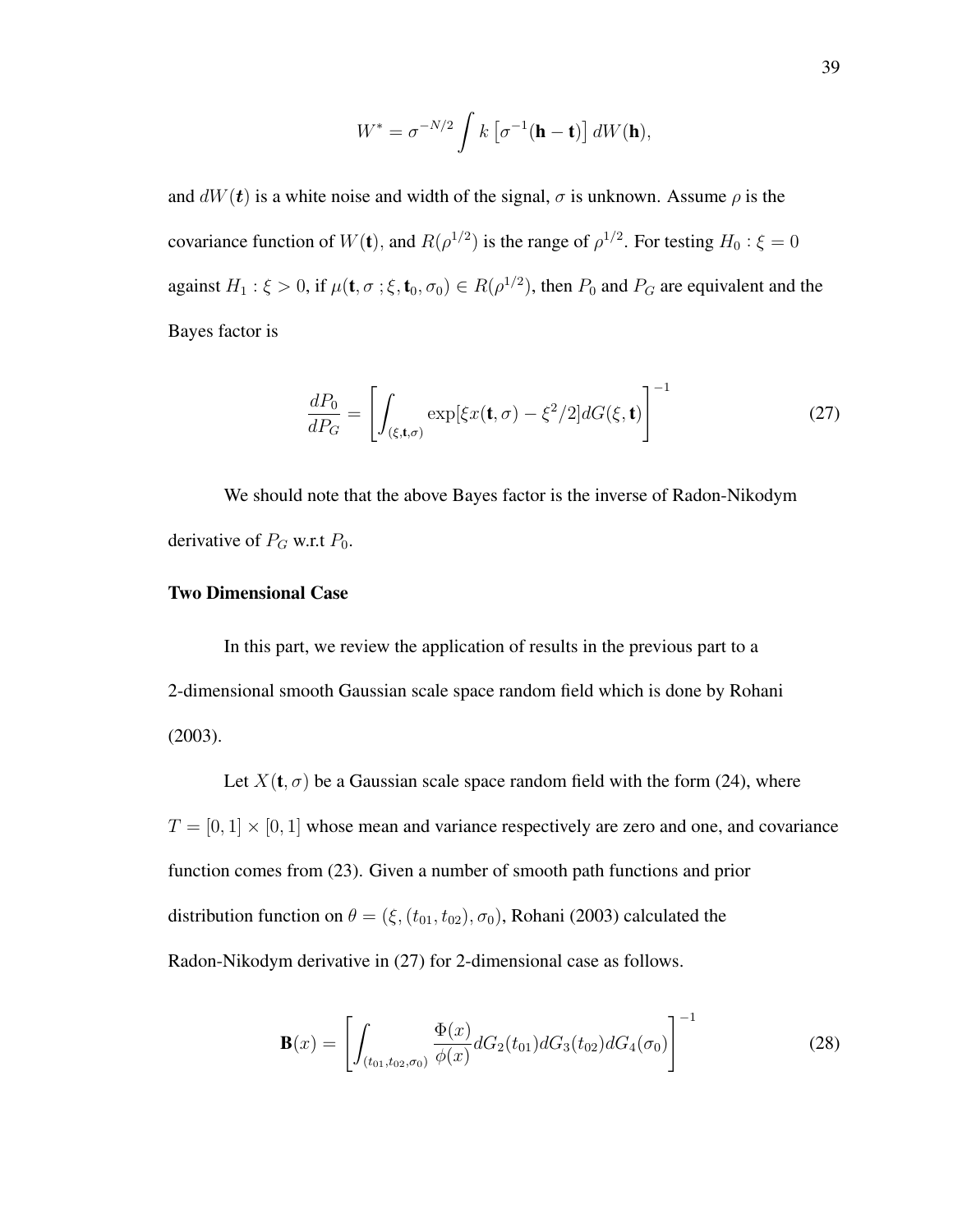where  $\phi(.)$  and  $\Phi(.)$  denote the density and distribution functions of the standard Gaussian, and  $x = x(t_{01}, t_{02}, \sigma_0)$ . In the above, priors on the parameters of interest  $(\xi, t_{01}, t_{02}, \sigma_0)$  are assumed mutually independent and noted as

 $G_1(\xi), G_2(t_{01}), G_3(t_{02}), G_4(\sigma_0)$ , where  $\xi$  has an improper prior distribution on  $[0, \infty)$ .

In the next chapter, we generalize the above Bayes factor for the Gaussian random field mixture models.

#### Finite Mixture Models and Identifiability

Finite mixture models are very popular statistical modeling techniques for different random phenomena. The best use of these models is when multiple populations contribute to the observed outcome, and there exists an unobserved heterogeneity. In other words, the population from which we are sampling is heterogeneous, and there are multiple sub-populations.

The simplest finite mixture models are a class of models that combine a finite number of probability distribution functions, so called components, to better model the data.

A finite mixture density of  $Y$  with  $C$  components is given by

$$
Y \sim \sum_{i=1}^{C} \pi_i f\left(\cdot \mid \theta_i\right) \tag{29}
$$

For the weight components  $\pi_i$ s, it holds

$$
\sum_{i=1}^{C} \pi_i = 1 \text{ and } \pi_i > 0, \ \forall \ i = 1, ..., C
$$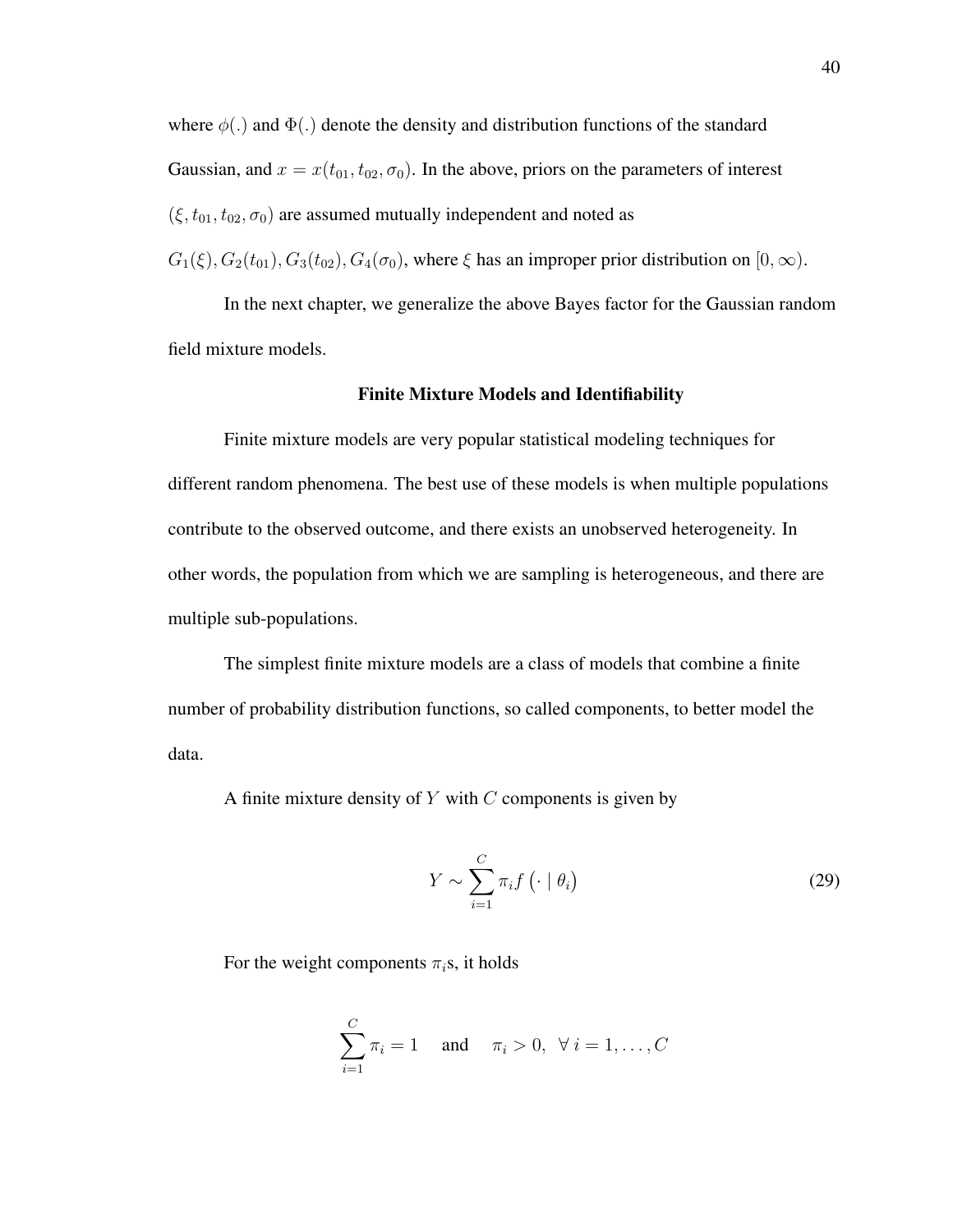## Figure 3

#### *A mixture of two bi-variate Normal densities*



In 29, it assumes that data  $Y$  are drawn from a density modeled as a convex combination of components each specified by  $f$ .

When a mixture distribution is consisting of  $C$  Gaussian components  $X_i \sim N(\mu_i, \Sigma_i)$ , and mixture weights be  $\pi_i$  for  $i = 1, \dots, C$ , we have a Gaussian mixture model,

$$
Y \sim \sum_{i=1}^{C} \pi_i \phi_{X_i}(x)
$$

In other words, the density of a Gaussian mixture is a convex combination of Gaussian densities. Figure (3), courtesy of Green (2019), shows a mixture of two bi-variate Normal densities.

Any finite mixture model is generally being represented by its parameter vector  $\Theta$ , which consists of the component weights,  $\pi_i$ s, and component parameters,  $\theta_i$ s of specefic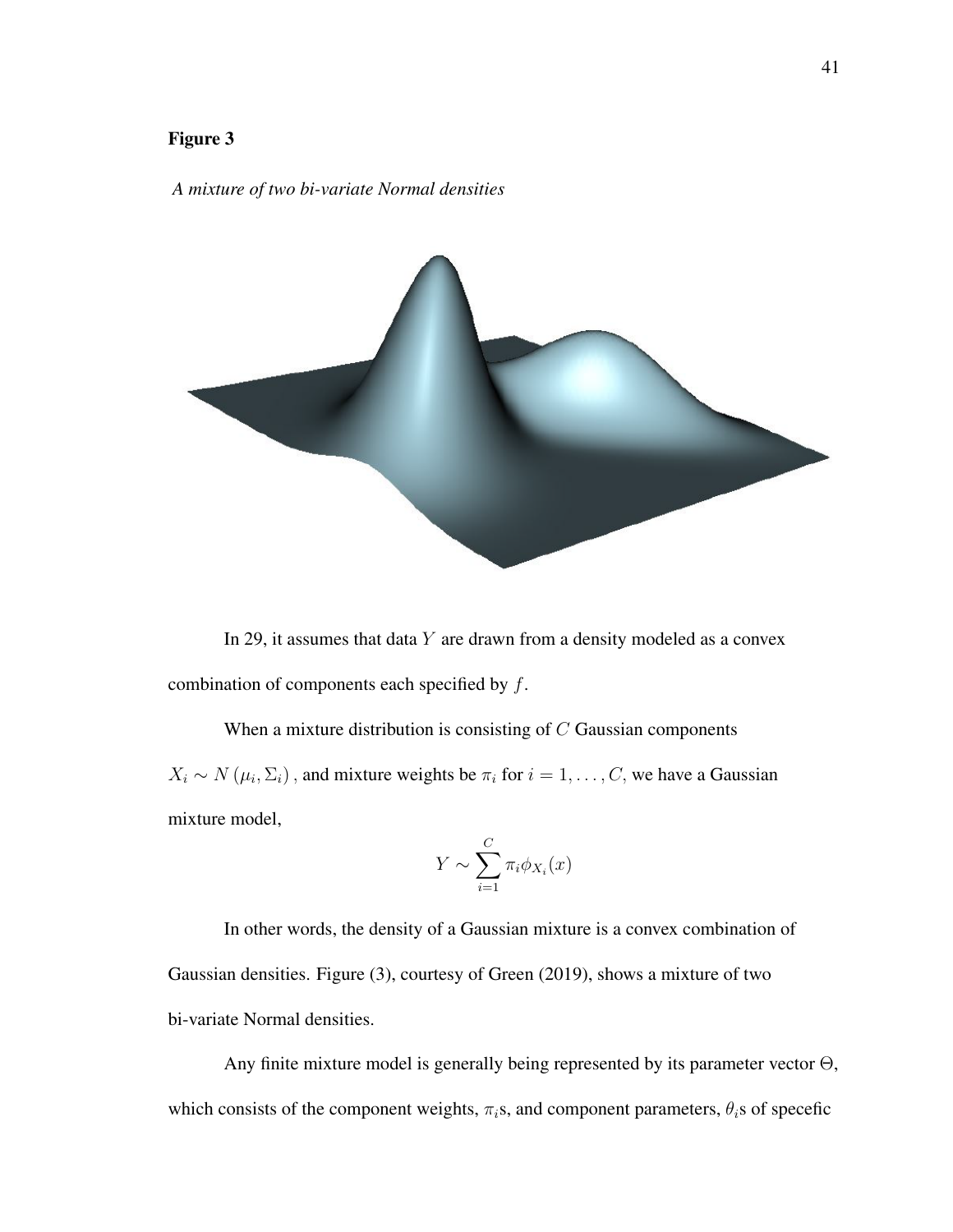distributions in the mixture. Due to a mapping from parameter space to the model space, identifiability is very important to obtain model parameter estimates. In fact, in the finite mixture models, estimating and testing parameters of distributions can be meaningfully discussed if the family of mixing distributions is identifiable. For a model to be identifiable, the mapping from the parameter space into the model space should be one-to-one. So that the result of mapping would be a unique parameter vector, (Forghaniarani & Shafie, 2020).

Let  $\Theta$  denote the space of parameters for C component mixtures, a mixture model in (29) is identifiable if the following condition is fulfilled:

$$
\forall i, j \in \{1, \dots, C\} : i \neq j \Rightarrow \theta_i \neq \theta_j
$$

"In a pioneer work, Teicher (1961) studied the identifiability of finite mixtures and showed that the class of all mixtures of a one-parameter additively-closed family of distributions is identifiable. Since then, identifiability has been proved in many special cases. Teicher (1963) proposed a sufficient condition for the identifiability of a finite mixture and applied it to the Normal and Gamma families", (Forghaniarani & Shafie, 2020).

Now consider a mixture model that its components are Gaussian distribution of functions, i.e. Gaussian processes or Gaussian random fields. This type of Mixtures is an interesting and useful alternative to mixture of high-dimensional Normals. Huang et al. (2014) studied identifiability of a mixture of Gaussian processes as follows,

$$
Y(t) \sim \sum_{c=1}^{C} \pi_c N \{ \mu_c(t), G_c(s, t) \}
$$
 (30)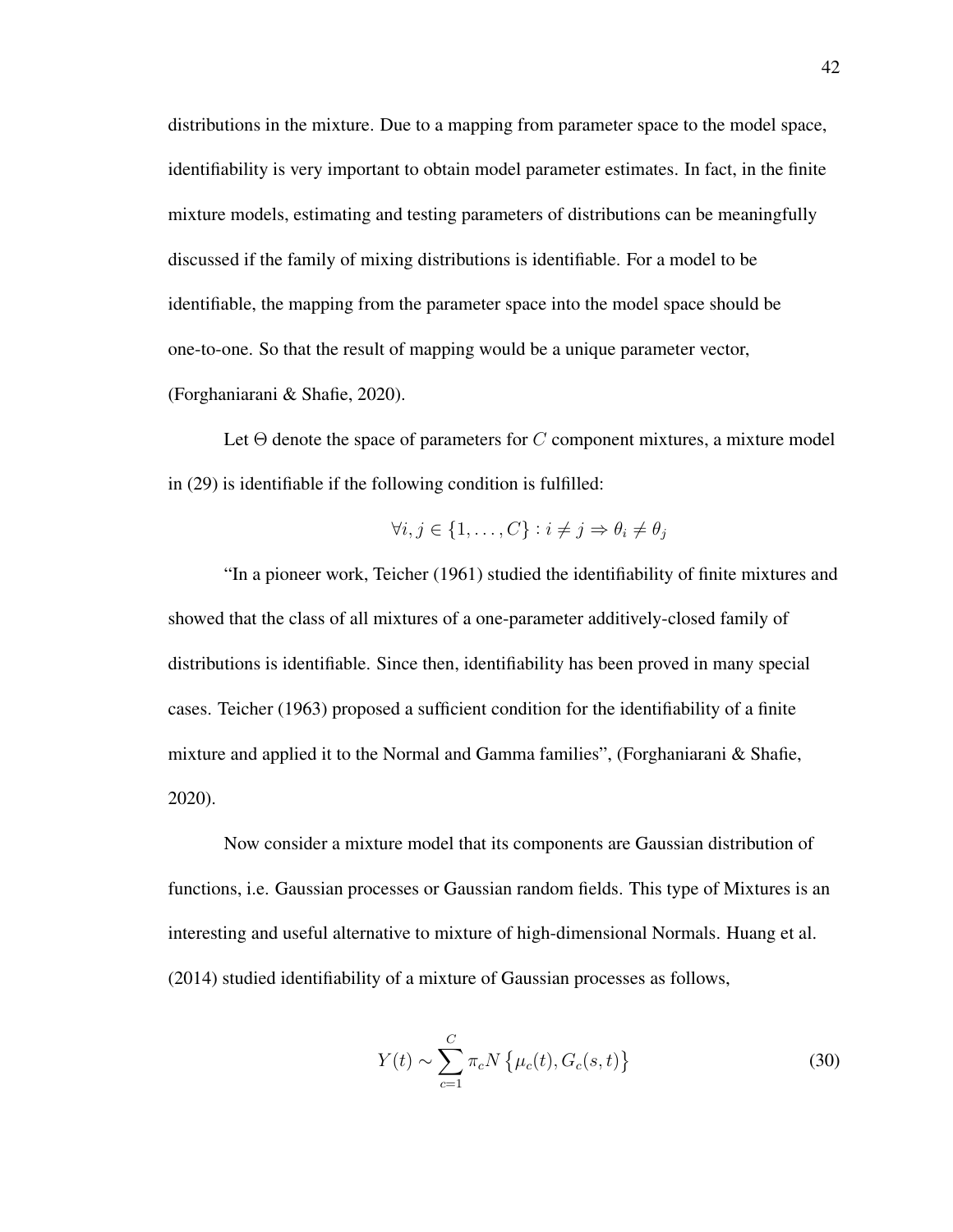where C be a latent class variable with a discrete distribution  $P(C = c) = \pi_c$  for  $c = 1, 2, \dots, C$ . Moreover,  $N\left\{\mu_c(t), G_c(s, t)\right\}$  denotes a Gaussian process  $\{X(t): t \in \mathbb{T}\}\$  with mean  $\mu_c(t)$ , and covariance function  $Cov\{X(s), X(t)\} = G_c(s, t)$ . And  $\mathbb T$  is a closed and bounded time interval  $[0, T]$ . As a condition of identifiability in (30), they proved the following theorem.

**Theorem II.9.** Suppose  $G_c(s, t)$  is a positive definite and bivariate smooth function of s and t and  $\mu_c(t)$  is a smooth function of t for any  $c = 1, \ldots, C$ . Let  $\mathbf{S} = \left\{t \in \mathbb{T}: \big(\mu_i(t), G_i(t, t)\big) = \big(\mu_j(t), G_j(t, t)\big) \text{ for some } 1 \leq i \neq j \leq C\right\}.$  If the complement of S is not empty, then the proposed mixture of Gaussian processes in (30) is identifiable.

We will use the above theorem to conclude the identifiability of the mixture of Gaussian random fields provided in the next chapter.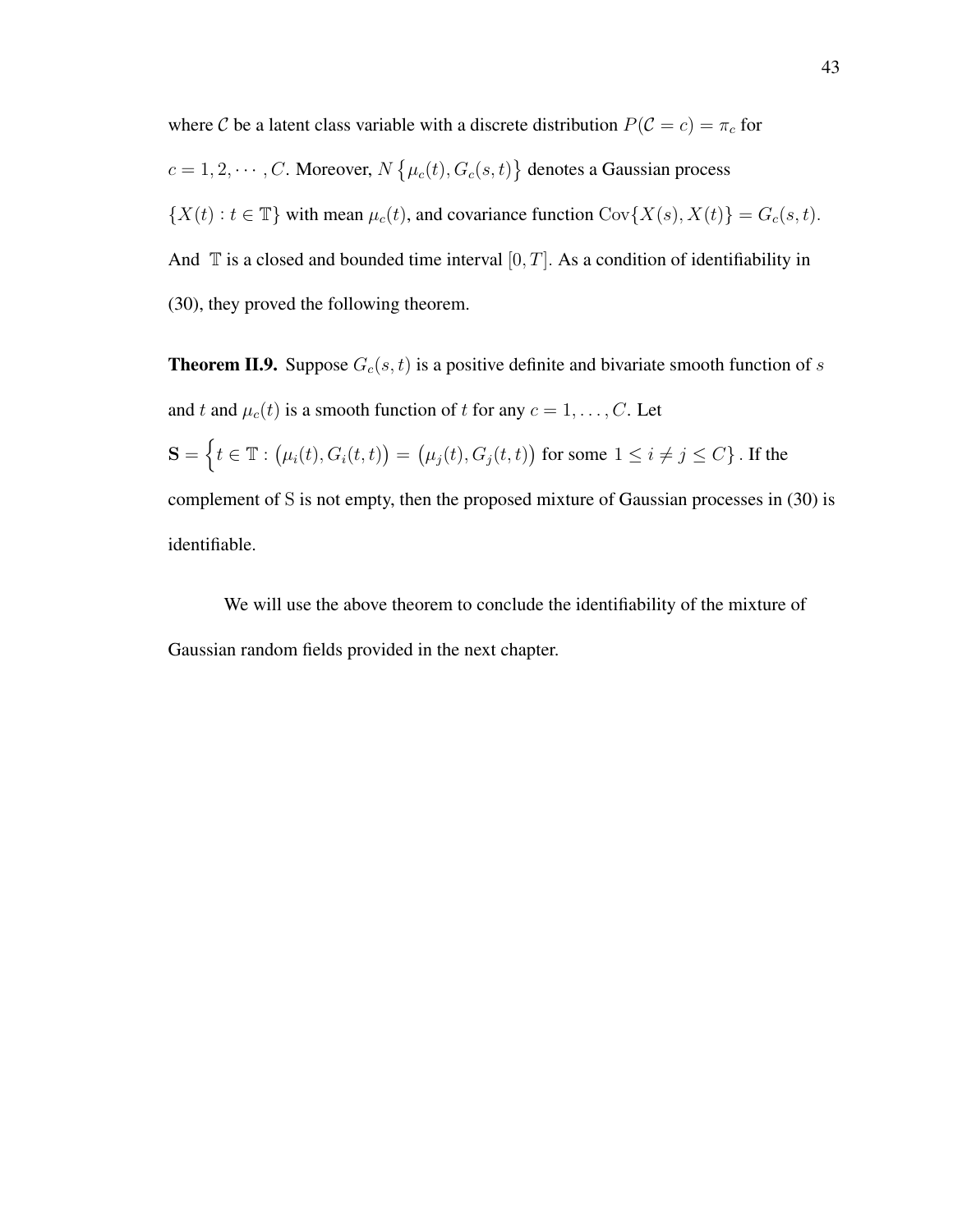### CHAPTER III

## METHODOLOGY

In this study, the averaged image obtained from fMRI technology is modeled as a mixture of two real-valued Gaussian scale-space random fields  $X_1(t, \sigma_1)$  and  $X_2(t, \sigma_2)$ ,  $t \in T \subset \mathbb{R}^N$ , with their mean functions  $\mu_1(\mathbf{t}, \sigma_1)$  and  $\mu_2(\mathbf{t}, \sigma_2)$  and covariance functions  $R_1 ((t_1, \sigma_{11}), (t_2, \sigma_{12}))$  and  $R_2 ((t_1, \sigma_{21}), (t_2, \sigma_{22}))$  . The model can be formulated as

$$
X(\boldsymbol{t}, \sigma_1, \sigma_2) = zX_1(\boldsymbol{t}, \sigma_1) + (1 - z)X_2(\boldsymbol{t}, \sigma_2)
$$
\n<sup>(1)</sup>

where,

$$
p(z) = \begin{cases} \pi & z = 1 \\ 1 - \pi & z = 0 \end{cases}
$$

The objective of this dissertation is to propose a Bayesian procedure to test the existence of signal in the cases that shape of signals are known, and the amplitude, location, and scale parameters in two random fields,

 $\theta_1 = (\xi_1, t_0, \sigma_{01})$  and  $\theta_2 = (\xi_2, s_0, \sigma_{02})$  have some known prior distributions. Testing the existence of signal is statistically equivalent to the problem of testing the hypotheses such that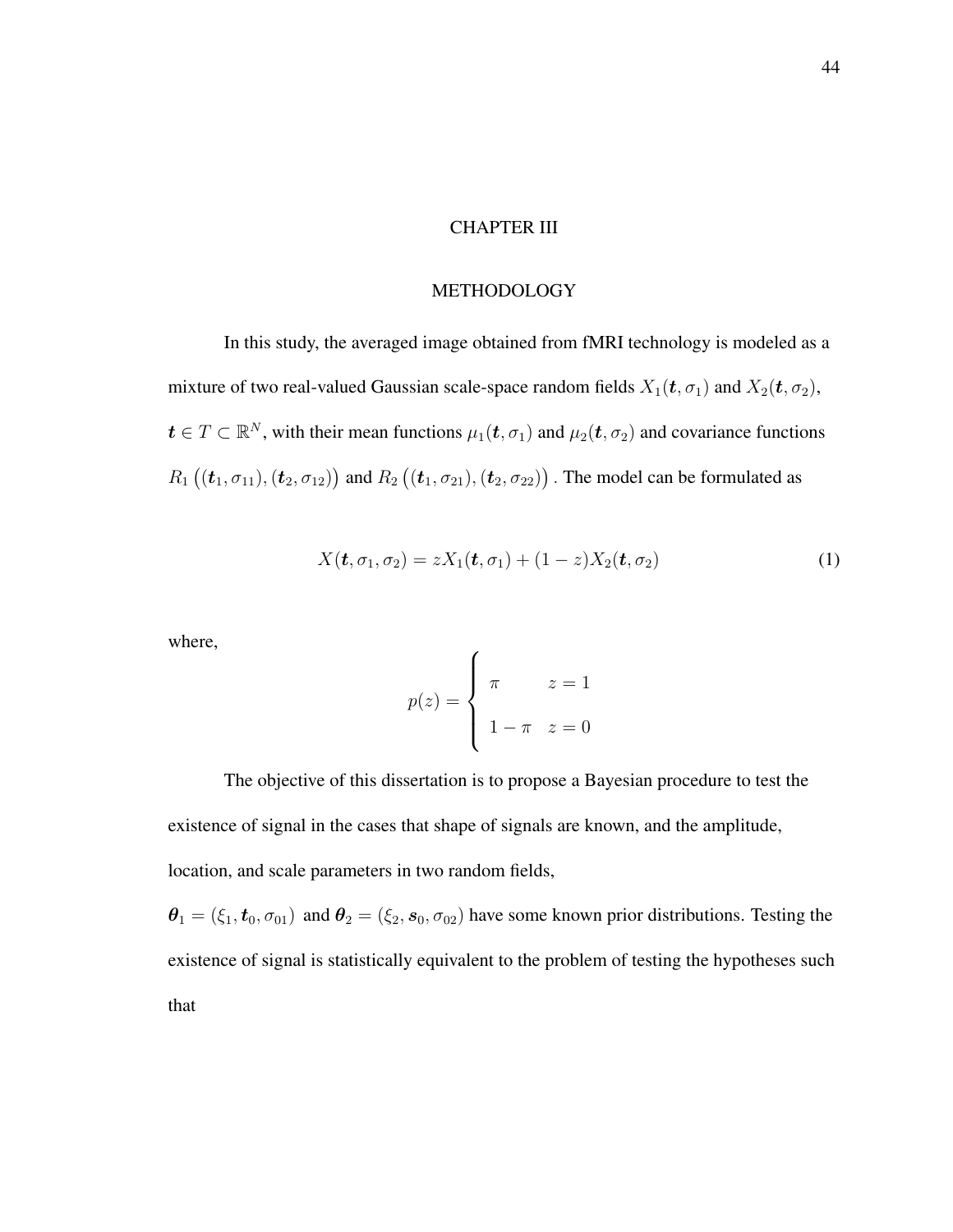$$
\begin{cases}\nH_0: \xi_1 = 0 & \& \xi_2 = 0 \\
H_1: \xi_1 > 0 & \& \xi_2 > 0\n\end{cases}
$$

Outlines of this chapter demonstrate the methodology to investigate the following research questions:

- Q1 How to develop a Bayesian approach for testing the signal in the mixture model  $X(t, \sigma)$  for two-dimensional images?
- Q2 How the performance of the Bayes factor can change with respect to different parameter schemes?

In this chapter, we assume that our images are realizations of a mixture of two homogeneous Gaussian scale space random fields. We suppose that each component of the mixture has a signal with the form of a known function, here a Gaussian form, centered at an unknown location  $t_0$ , and multiplied by an unknown amplitude ξ. We also assume that the parameter of scale or width of signal,  $\sigma_0$  is not known.

Our objective is to detect the signal when images are modeled as (1). Therefore, in section 1, we will give more details about the model, and discuss its identifiability. In section 2, we obtain the R-N derivative for the mixture model (1). In section 3, for model (1), we discuss the likelihood ratio test statistic for testing the signal when the model is a mixture of two Gaussian random fields. In section 4, we propose the Bayesian procedure by employing the Radon-Nikodym derivative in the signal detection problem and apply our approach to the two-dimensional case. In section 5, as side work, we present the Gibbs sampling method that through it, we estimate  $\pi$  for a two-dimensional case. In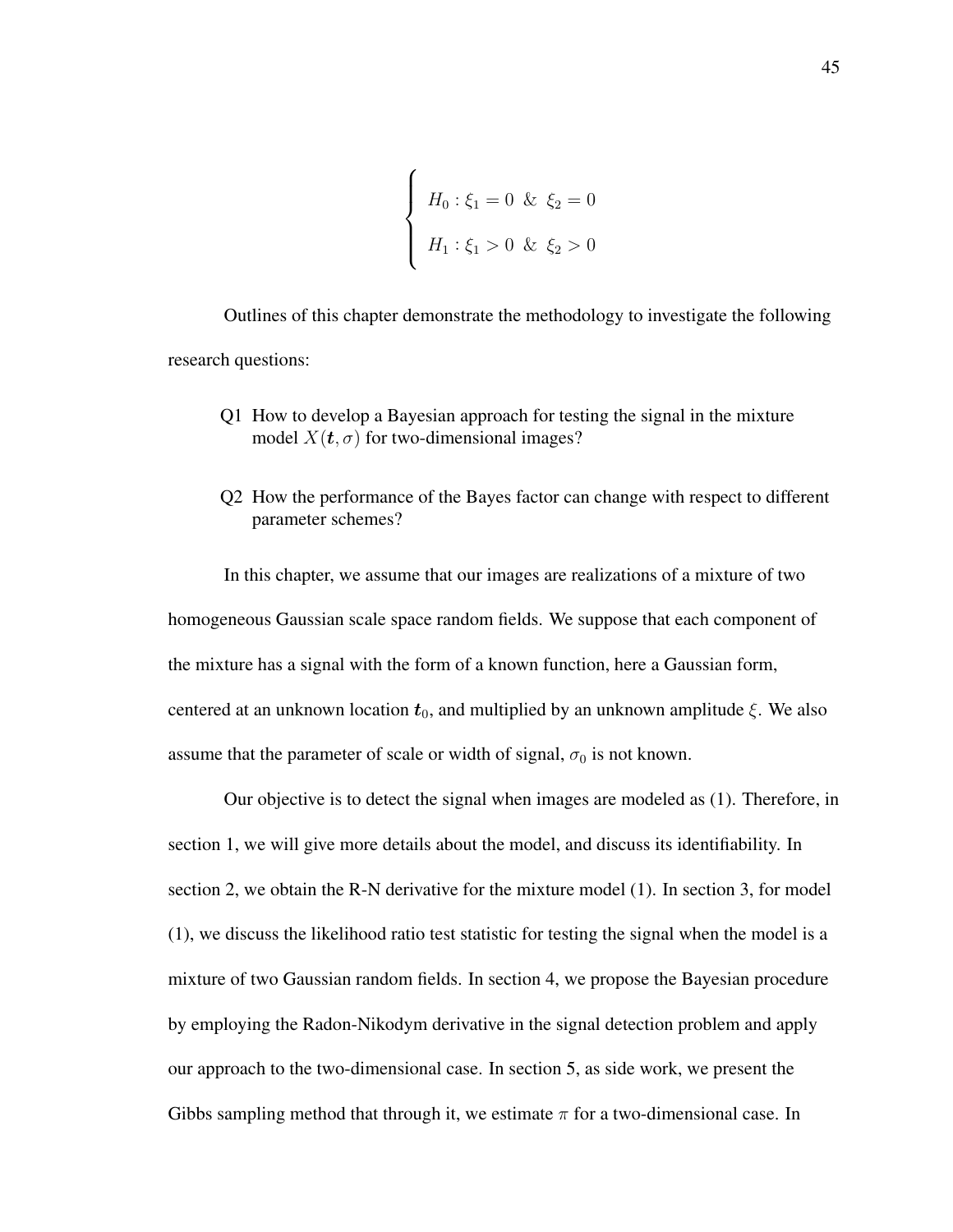section 6, we provide the simulation scheme for the numerical study on the model (1) in a two-dimensional case.

# Gaussian Random Field Mixture Model and its Identifiability

Assume that we have two real-valued Gaussian scale space random fields  $X_1(t, \sigma_1)$  and  $X_2(t, \sigma_2)$ , each satisfying

$$
X(\boldsymbol{t},\sigma) = \mu(\boldsymbol{t},\sigma\ ; \xi,\boldsymbol{t}_0,\sigma_0) + W^*(\boldsymbol{t},\sigma) \tag{2}
$$

Wherefore, their mean functions would be

$$
\mu(\boldsymbol{t},\sigma;\xi,\boldsymbol{t}_0,\sigma_0) = \xi(\sigma_0\sigma)^{-N/2} \int f\left[\sigma_0^{-1}(\boldsymbol{h}-\boldsymbol{t}_0)\right] f\left[\sigma^{-1}(\boldsymbol{h}-\boldsymbol{t})\right] d\boldsymbol{h} \qquad (3)
$$

and their covariance functions would be

$$
R((\boldsymbol{t}_{1},\sigma_{1}),(\boldsymbol{t}_{2},\sigma_{2})) = \sigma_{1}\sigma_{2}^{-N/2} \int f\left[\sigma_{1}^{-1}(\boldsymbol{h}-\boldsymbol{t}_{1})\right] f\left[\sigma_{1}^{-1}(\boldsymbol{h}-\boldsymbol{t}_{2})\right] d\boldsymbol{h} \qquad (4)
$$

Let  $\theta_1 = (\xi_1, t_0, \sigma_{01})$  and  $\theta_2 = (\xi_2, s_0, \sigma_{02})$  be the corresponding parameter

vectors to  $X_1$  and  $X_2$  where  $\xi_1 \geq 0$ ,  $t_0 \in T \subset \mathbb{R}^N$  and  $\sigma_{01} > 0$  respectively represent the amplitude, location and scale of the signal in  $X_1$ , and  $\xi_2 \geq 0$ ,  $s_0 \in T$  and  $\sigma_{02} > 0$ respectively represent the amplitude, location and scale of the signal in  $X_2$ . Therefore, the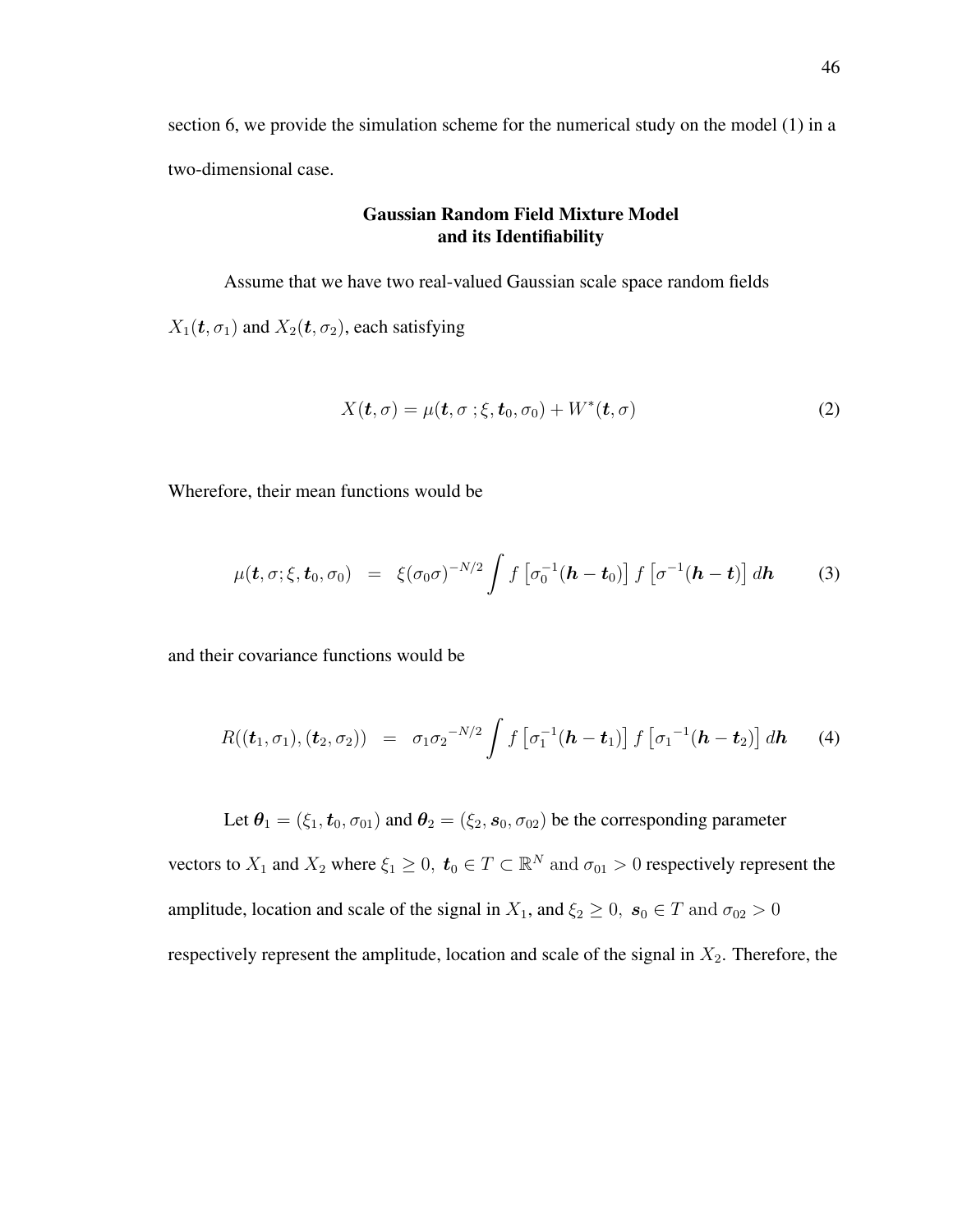Gaussian mixture model (1) can be written as

$$
X(\boldsymbol{t}, \sigma_1, \sigma_2) = z \mu_1(\boldsymbol{t}, \sigma_1; \xi_1, \boldsymbol{t}_0, \sigma_{01}) + (1 - z) \mu_2(\boldsymbol{t}, \sigma_2; \xi_2, \boldsymbol{s}_0, \sigma_{02})
$$
(5)  
+ zW<sub>1</sub><sup>\*</sup>( $\boldsymbol{t}, \sigma_1$ ) + (1 - z)W<sub>2</sub><sup>\*</sup>( $\boldsymbol{t}, \sigma_2$ )

where,

$$
p(z) = \begin{cases} \pi & z = 1 \\ 1 - \pi & z = 0 \end{cases}
$$

Here,  $W_j^*(t, \sigma_j)$ ,  $j = 1, 2$ , is a smooth N-dimensional Gaussian random field with zero mean, unit variance and the covariance function satisfying equation (4).

For hypothesis testing to be valid, the identifiability of the mixture models should be studied. By the theorem (II.9) proved by Huang et al. (2014), we can conclude that model (1) is identifiable.

# Radon-Nikodym Derivative in Gaussian Mixture Models

Assume  $X_1$  and  $X_2$  are Gaussian random fields in  $\mathcal{X} = L^2(T, B, \lambda)$ , so  $P_1$  and  $P_2$ are Gaussian measures on  $\mathcal{X} = L^2$  induced by  $X_1$  and  $X_2$ . From Chapter II, we know that if P is a probability measure on  $(\mathcal{X}, \mathcal{F}_1)$ , then there exist a set  $A_0 = \{x | x \in \mathcal{X}\}\$ in  $\mathcal{F}_1$  with  $P_0$  ( $A_0$ ) = 0, and a non-negative  $P_0$  - measurable function f such that  $f(x) = \frac{dP}{dP_0}(x)$  be Radon-Nikodym derivative of P with respect to P<sub>0</sub>.

Also, we know if  $P \ll P_0$ , we can consider f as the density of P w.r.t  $P_0$ . By this, if  $P_1 \ll P_0$  and  $P_2 \ll P_0$ , we know that there exist  $f_1(x) = \frac{dP_1}{dP_0}(x)$  and  $f_2(x) = \frac{dP_2}{dP_0}(x)$ which  $f_1$  is the density of  $P_1$  w.r.t  $P_0$ , and  $f_2$  is the density of  $P_2$  w.r.t  $P_0$ . Now, consider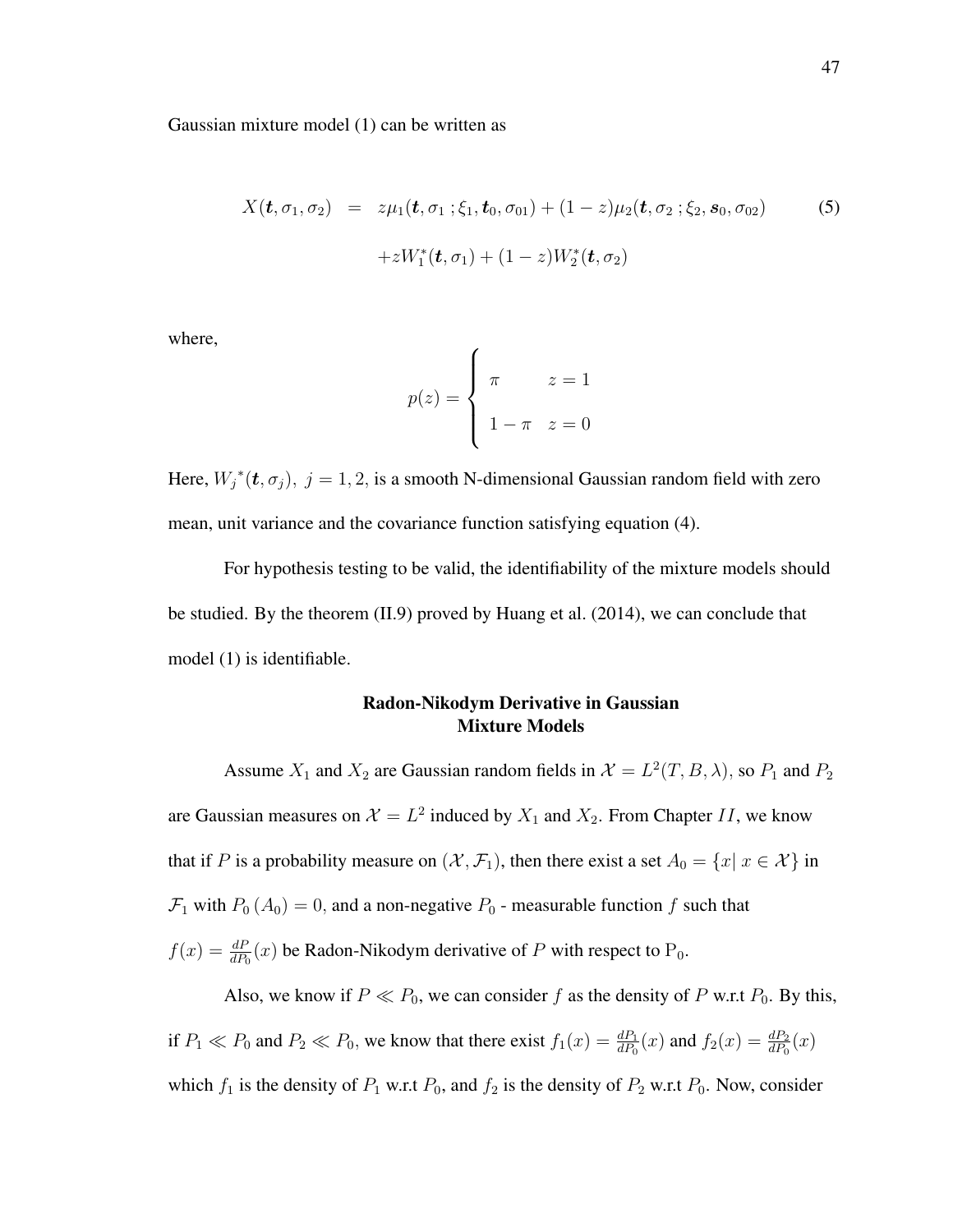the mixture model (1). Because X is also a random field in  $\mathcal{X} \equiv L^2$ , we assume  $P^*$  be the measure induced by X on  $\mathcal X$ . Based on the definition of mixtures, model (1) can be written in the following form

$$
f(x) = \pi f_1(x_1) + (1 - \pi) f_2(x_2)
$$

or more precisely,

$$
\frac{dP^*}{dP_0}(x) = \pi \frac{dP_1}{dP_0}(x_1) + (1 - \pi) \frac{dP_2}{dP_0}(x_2)
$$
\n(6)

Here, we want to find  $f_1(x)$ ,  $f_2(x)$  to find  $f(x)$ . By definition of Gaussian probability measure in Hilbert space, we have  $P_1 = HN(\mu_1, S)$ , and  $P_2 = HN(\mu_2, S)$ . We also assume  $P_0 = HN(0, S)$ , and use the result from Chapter II in (26). So we have the Radon-Nikodym derivative of  $P_j$  w.r.t  $P_0$  which is the likelihood function as following,

$$
f_j(x; \theta_j) = \frac{dP_j}{dP_0}(x) = \exp\left\{\xi_j x_j(t_0, \sigma_0) - \xi_j^2/2\right\} \text{ for } j = 1, 2
$$
 (7)

For this study, we should have more than one realization of the field. Assuming to have *n* sample paths from mixture of two Gaussian random fields, we can obtain R-N derivative. Assume  $x_1, ..., x_n$  are observed from model (1), so from (7), the likelihood function for  $x_i$ ,  $i = 1, ..., n$  can be written as

$$
f(x_i \mid \pi, \boldsymbol{\theta}_1, \boldsymbol{\theta}_2) = \pi f_1(x_i \mid \boldsymbol{\theta}_1) + (1 - \pi) f_2(x_i \mid \boldsymbol{\theta}_2)
$$
(8)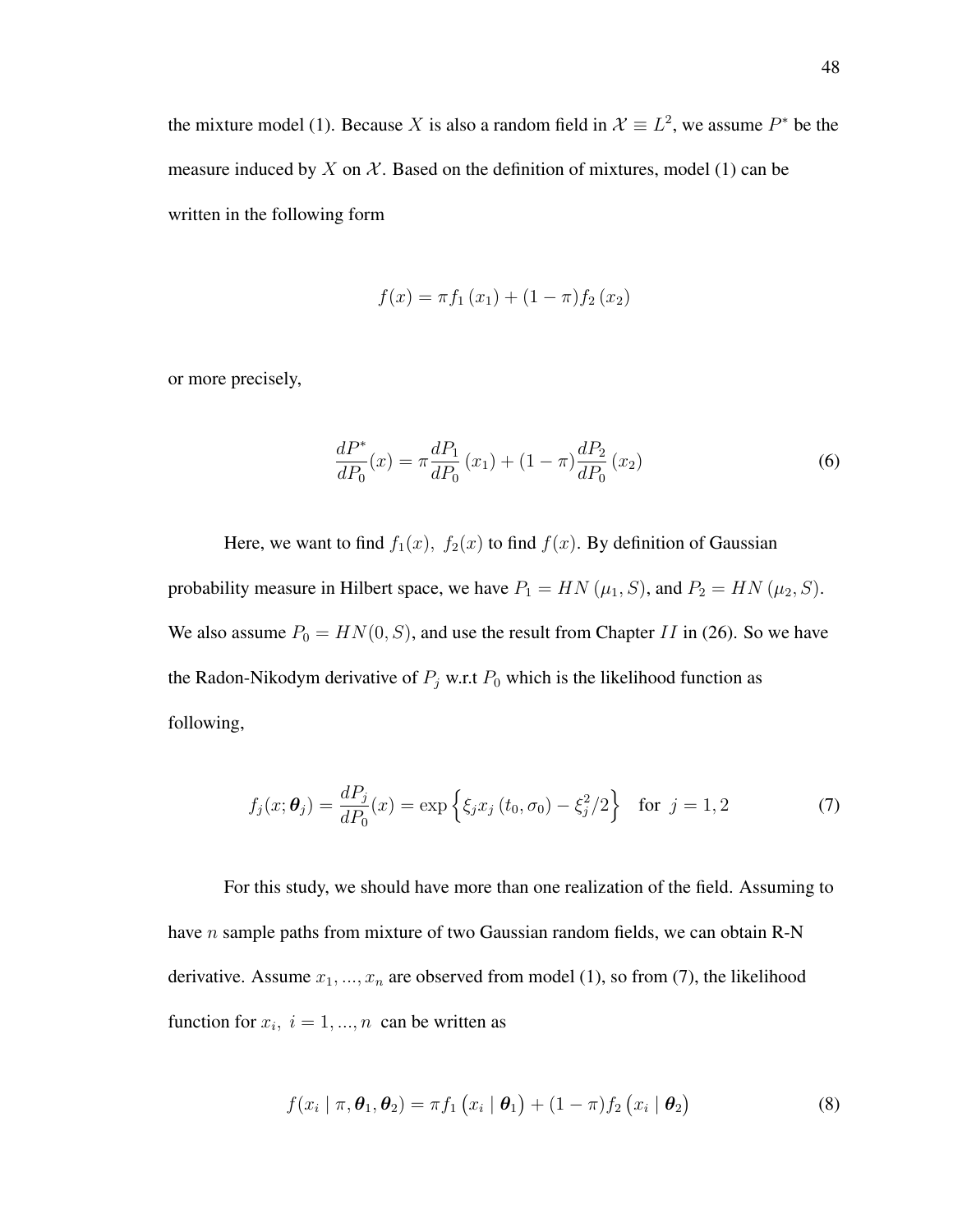$$
f(x_i, z_i \mid \pi, \boldsymbol{\theta}_1, \boldsymbol{\theta}_2) = \left[ \pi f_1 \left( x_i \mid \boldsymbol{\theta}_1 \right) \right]^{z_i} \left[ (1 - \pi) f_2 \left( x_i \mid \boldsymbol{\theta}_2 \right) \right]^{(1 - z_i)} \tag{9}
$$

From (9),

$$
f(\mathbf{x}, \mathbf{z} \mid \pi, \boldsymbol{\theta}_1, \boldsymbol{\theta}_2) = \prod_{i=1}^n [\pi f_1 (x_i \mid \boldsymbol{\theta}_1)]^{z_i} [(1-\pi) f_2 (x_i \mid \boldsymbol{\theta}_2)]^{(1-z_i)}
$$
  
= 
$$
\prod_{i=1}^n [\pi \exp\{\xi_1 x_i(\boldsymbol{t}_0, \sigma_{01}) - \xi_1^2/2\}]^{z_i}
$$
  

$$
\times [(1-\pi) \exp\{\xi_2 x_i(\boldsymbol{s}_0, \sigma_{02}) - \xi_2^2/2\}]^{(1-z_i)}
$$

In section 5, the following likelihood function can be used to estimate  $\pi$  and other parameters.

$$
f(\mathbf{x}, \mathbf{z} \mid \pi, \theta_1, \theta_2) = \prod_{i=1}^n \exp \left\{ z_i \left[ \xi_1 x_i(t_0, \sigma_{01}) - \xi_1^2 / 2 \right] \right\} \times \exp \left\{ (1 - z_i) \left[ \xi_2 x_i(s_0, \sigma_{02}) - \xi_2^2 / 2 \right] \right\} \pi^{z_i} (1 - \pi)^{(1 - z_i)}
$$
\n(10)

# Likelihood Approach for Gaussian Mixture Models

In Chapter II, we learned that for testing the simple  $H_0$ :  $\boldsymbol{\theta} = \boldsymbol{\theta}_0$  against

 $H_a = \theta \neq \theta_0$ , the generalized likelihood ratio test statistic is

$$
f(x) = \sup_{\theta^* \in \Theta} f_{\theta^*}(x) = \sup_{\theta^* \in \Theta} \frac{dP_{\theta^*}}{dP_{\theta}}(x)
$$

or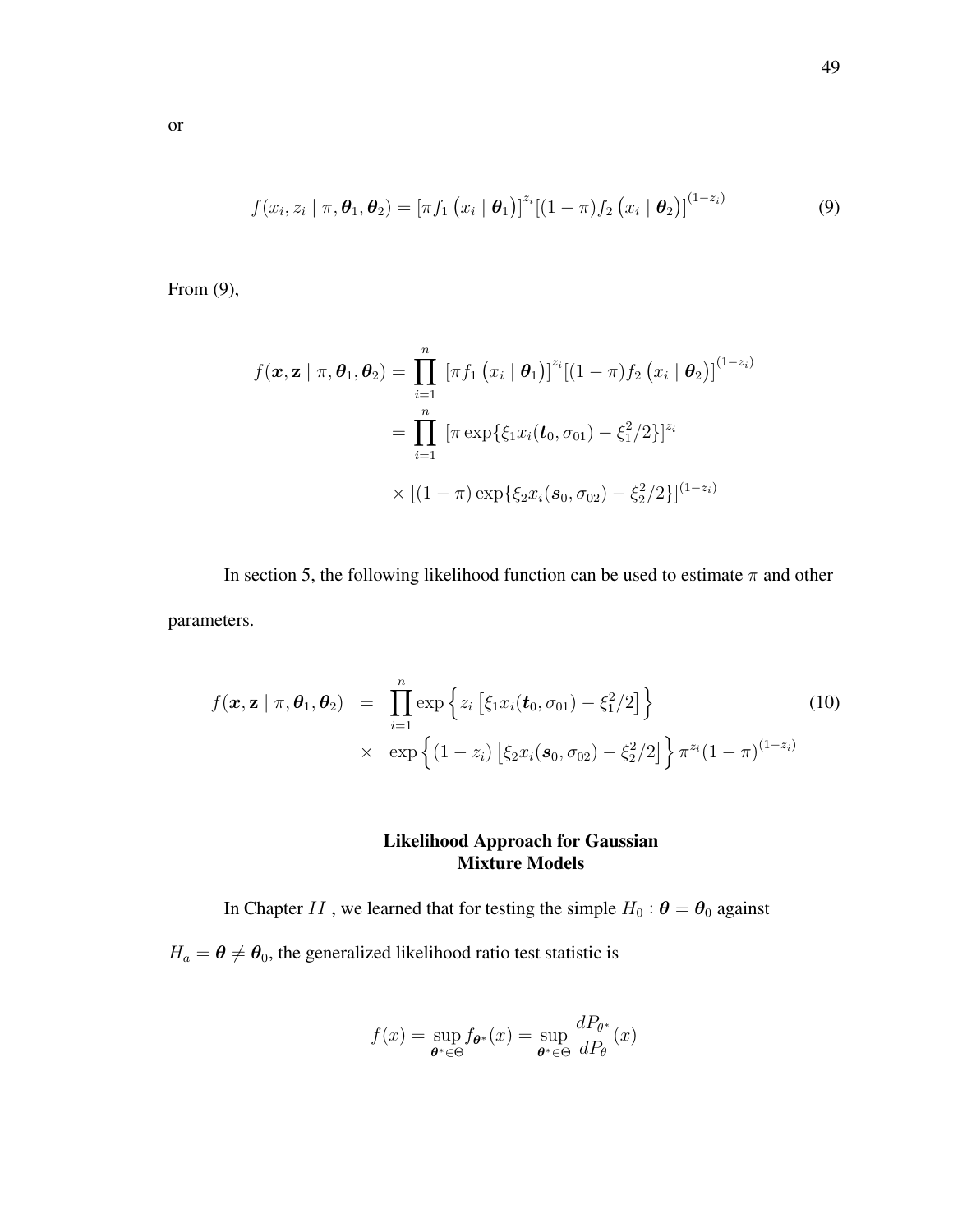Also, regarding Theorem II.7 proved by Parzen (1961), when  $X(t, \sigma)$  is a

Gaussian random field in the form of

$$
X(\boldsymbol{t},\sigma)=\mu\left(\boldsymbol{t},\sigma;\xi,\boldsymbol{t}_{0},\sigma_{0}\right)+W(\boldsymbol{t},\sigma),
$$

and  $k = f$ , the generalized likelihood ratio test statistic for testing  $H_0: \xi = 0$  vs.  $H_a: \xi > 0$  is

$$
X_{\max} = \sup_{\boldsymbol{t},\sigma} X(\boldsymbol{t},\sigma)
$$

Rohani (2003) showed that for the Gaussian scale space random field  $X(t, \sigma)$ ,

$$
X_{\max} = \sup_{\bm{t}_0, \xi, \sigma_0} [\xi x(\bm{t}_0, \sigma_0) - \xi^2/2]
$$

Moreover,  $P(X_{\text{max}} \geq x_0) \approx E\left[\chi(A_{x_0})\right]$ , where  $\chi(A_{x_0})$  is the Euler

characteristic of the excursion set of

 $X(\boldsymbol{t}, \sigma)$ ,  $A_{x_0} = \{(\boldsymbol{t}, \sigma) \in (T \times [\sigma_1^*, \sigma_2^*]), X(\boldsymbol{t}, \sigma) \geq x_0\}$ . For the mixture model (1), the generalized likelihood ratio test statistic is

$$
X_{\text{max}} = zX_{1\text{max}} + (1 - z)X_{2\text{max}} \tag{11}
$$

with

$$
P(X_{\max} \ge x_0) = \pi \cdot P(X_{1 \max} \ge x_0) + (1 - \pi) \cdot P(X_{2 \max} \ge x_0),
$$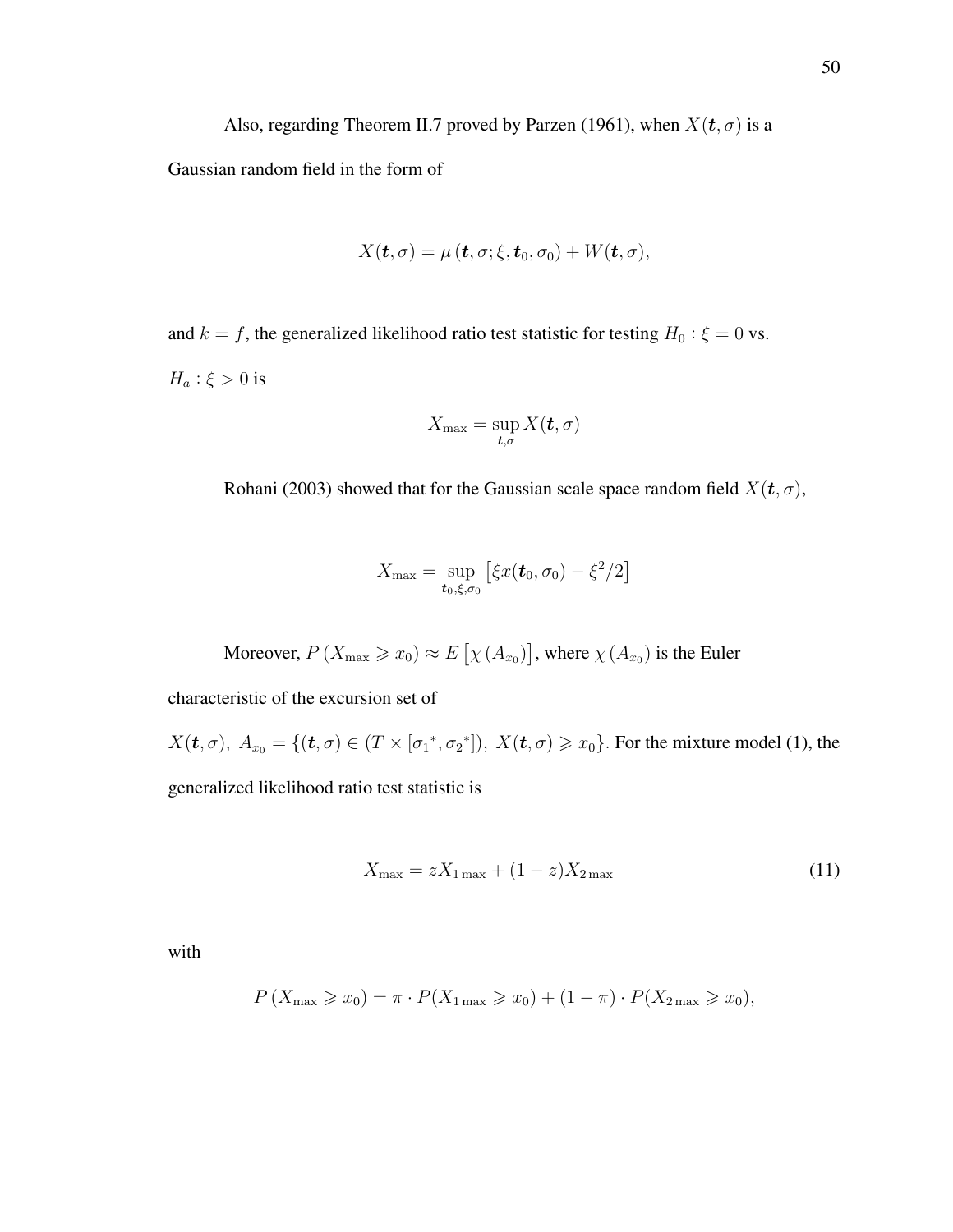therefore, we have

$$
P\left(X_{\max} \geqslant x_0\right) \approx \pi E\left[\chi\left(A_1\right)\right] + (1-\pi)E\left[\chi\left(A_2\right)\right] \tag{12}
$$

where  $A_j = \{ (\mathbf{t}, \sigma) \in (T \times [\sigma_1^*, \sigma_2^*]), X_j(\mathbf{t}, \sigma) \ge x_0 \}$  for  $j = 1, 2$ .

For a future study, this result can be applied to two dimensional case where

 $T \subset \mathbb{R}^2$ . In that case, to approximate  $P(X_{\text{max}} \geq x_0)$ , the expected Euler characteristic that Siegmund & Worsley (1995) obtained for a Gaussian random field can be used.

## Bayes Factor for Mixture of Gaussian Random Fields

In Chapter II, we learned that for testing  $H_0: \xi = 0$ , against  $H_a = \xi > 0$ , the Bayes factor is as follows,

$$
B(x) = \begin{cases} \infty & x \in A_0 \\ \left[ \int \frac{dP_{\theta}}{dP_{\theta_0}}(x) dG(\theta) \right]^{-1} & x \notin A_0 \end{cases}
$$

We can use the above definition of Bayes factor for testing  $H_0: \xi = 0$ , against  $H_a = \xi > 0$ , where  $\theta = (\pi, \theta_1, \theta_2)$  is the vector of parameters in the model (1), and  $\xi = (\xi_1, \xi_2)$ . Note that  $\theta_1 = (\xi_1, t_0, \sigma_{01})$ , and  $\theta_2 = (\xi_2, s_0, \sigma_{02})$  are corresponding parameter vectors of Gaussian random fields,  $X_1(t, \sigma_1)$  and  $X_2(t, \sigma_2)$ , respectively, and  $G(\theta)$  is a prior distribution of  $\theta$  over its parameter space  $\Theta$ , and  $P_{\theta}$  is a probability measure on  $(\mathcal{X}, \mathcal{F}_1)$ . Moreover, for any  $A \in \mathcal{F}_1$ ,  $A = \{x \mid x \in \mathcal{X} \equiv L^2\}$ ,  $P_G(A) = \int_{\Theta} P_{\theta}(A) dG(\theta)$  is the marginal probability measure of X on  $(\mathcal{X}, \mathcal{F}_1)$ , and  $P_{G} (A_{0}) = 0.$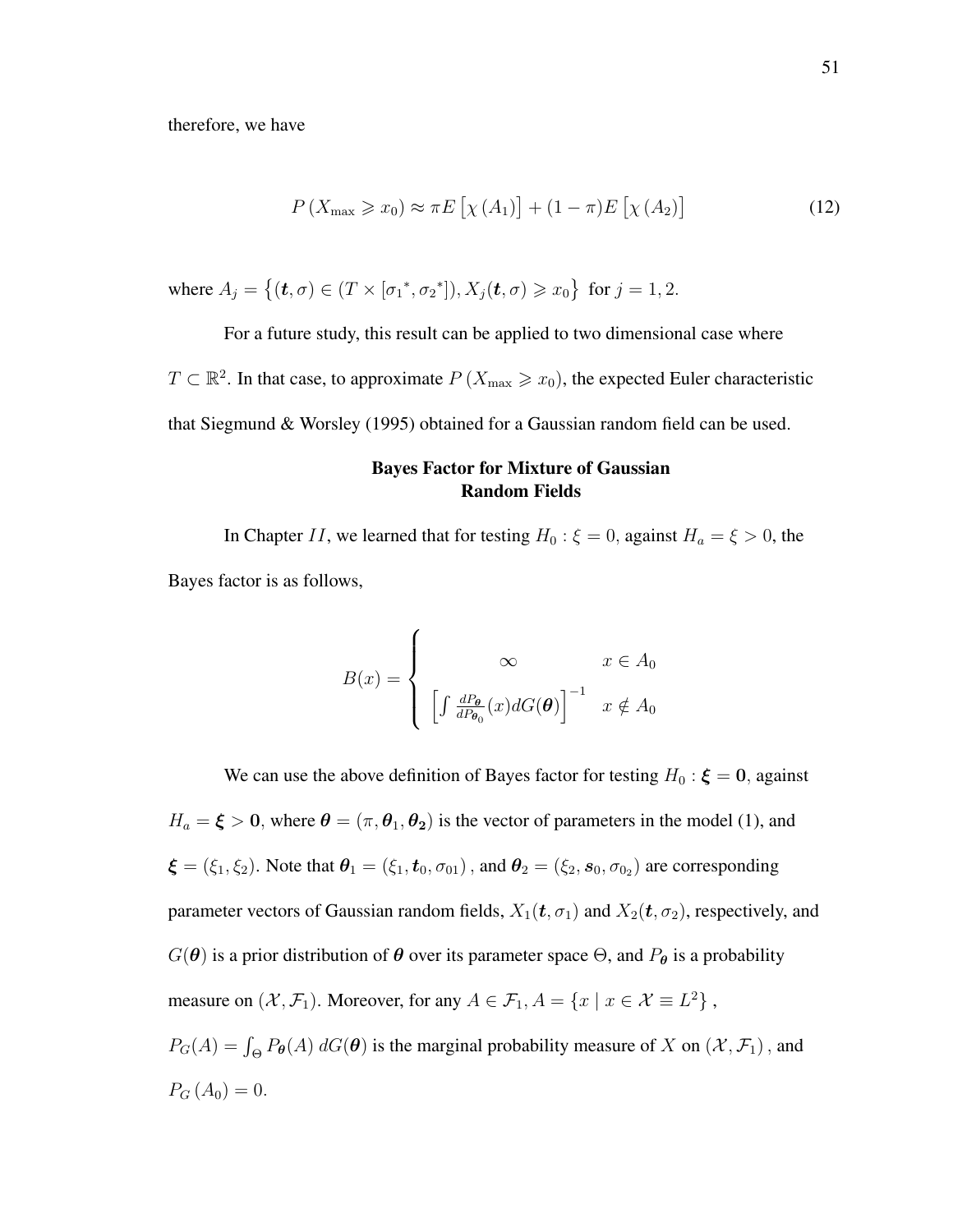Finding the above Bayes factor, analytically is not tractable, and we need to compute it through numerical methods. By writing the Bayes factor as

$$
B(x) = \left[ \int \frac{dP_{\theta}}{dP_{\theta_0}}(x) \ dG(\theta) \right]^{-1} = \left[ \int \frac{dP_{\theta}}{dP_{\theta_0}}(x) \ g(\theta) d(\theta) \right]^{-1},
$$

it can be interpreted as the inverse of expected value of likelihood ratio,  $\frac{dP_{\theta}}{dP_{\theta_0}}(x)$  w.r.t the prior density,  $g(\theta)$ . Regarding this perspective, we are going to find the Bayes factor for model (1).

To apply the above definition of the Bayes factor, we need to assume priors on the model parameters. We assume  $\pi$  and  $\theta_1$ , and  $\theta_2$  are independent in prior and their prior distribution is  $(G_\pi \cdot G_{\theta_1} \cdot G_{\theta_2})$ , therefore,  $dG(\theta) = dG_\pi \cdot dG_{\theta_1} \cdot dG_{\theta_2}$ . Based on (6) and  $(8)$ ,  $B(x)$  is formulated as,

$$
\frac{1}{B(x)} = \int_{[0,1] \times \Theta_1 \times \Theta_2} \prod_{i=1}^n \left[ \pi f_1 \left( x_i \mid \boldsymbol{\theta}_1 \right) + (1 - \pi) f_2 \left( x_i \mid \boldsymbol{\theta}_2 \right) \right] dG_{\pi} dG_{\boldsymbol{\theta}_1} dG_{\boldsymbol{\theta}_2} \quad (13)
$$

where,  $f_1(x_i | \theta_1) = \exp{\{\xi_1 x_i(t_0, \sigma_{01}) - \xi_1^2/2\}}$ , and  $f_2(x_i | \theta_2) = \exp{\{\xi_2 x_i(\mathbf{s}_0, \sigma_{02}) - \xi^2/2\}}.$ 

By (13) and through samples from the prior density, obtaining  $B(x)$  is

numerically possible. For this study, we borrowed our choice of priors on

 $\theta_1 = (\xi_1, t_0, \sigma_{01})$  and  $\theta_2 = (\xi_2, s_0, \sigma_{02})$  from Rohani (2003), and Rohani et al. (2006).

Assuming  $\pi$ ,  $\xi_1$ ,  $\xi_2$ ,  $t_0$ ,  $s_0$ ,  $\sigma_{01}$ ,  $\sigma_{02}$  are independent in prior, the priors are as follows:

• 
$$
\pi | \alpha \sim Beta(\alpha_1, \alpha_2), \quad \alpha_1 = 2, \ \alpha_2 = 2
$$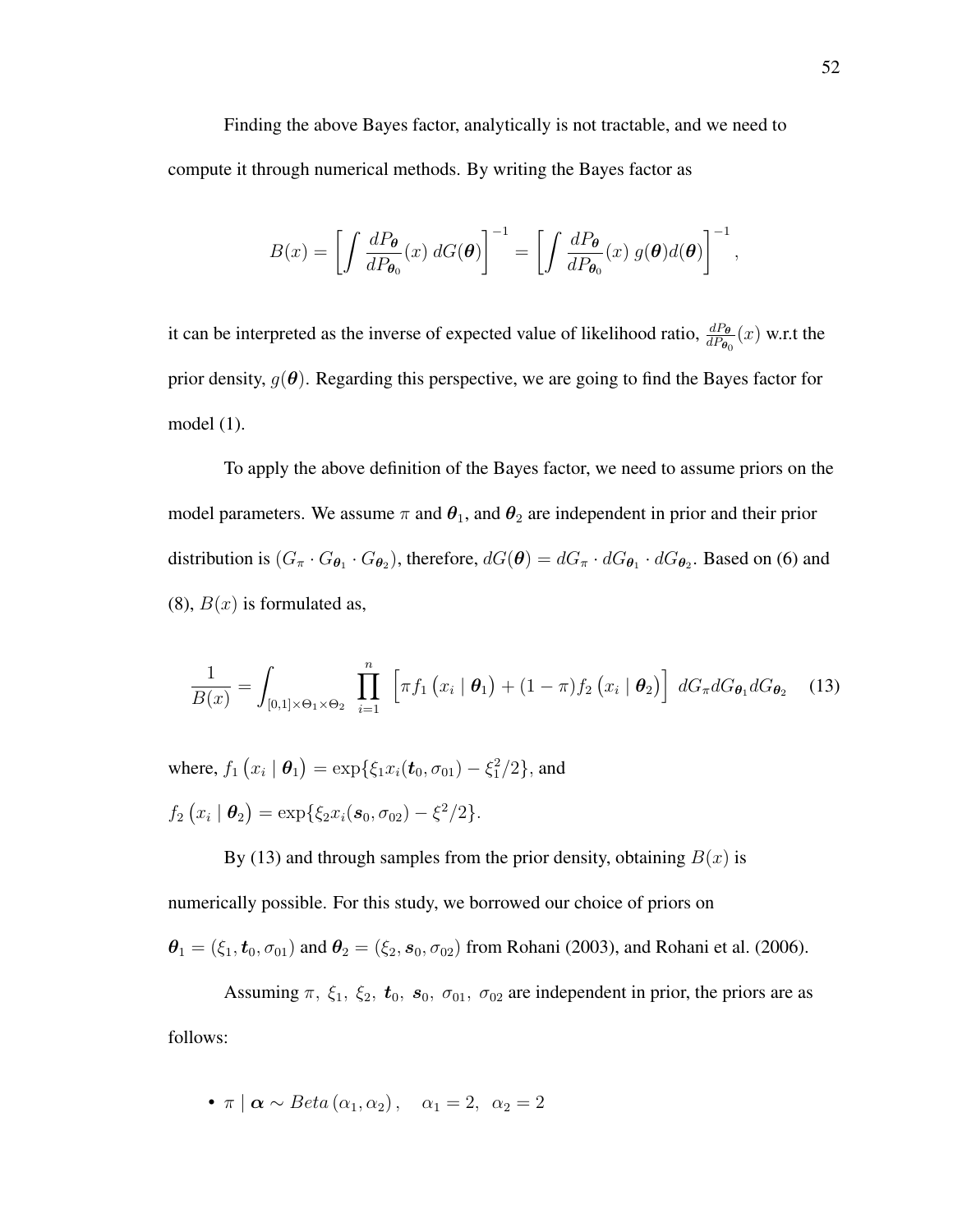- $\sigma_{01}, \sigma_{02} \stackrel{\text{iid}}{\sim} \text{Inv-Gamma } (\beta_1, \beta_2), \quad \beta_1 = 4, \ \beta_2 = 0.5$
- $t_0$ ,  $s_0 \stackrel{\text{iid}}{\sim} TN(\mu, \Sigma, \mathbf{a}, \mathbf{b})$ , where  $\mu = (0.5, 0.5)^T$  and covariance matrix,

 $\Sigma = (\begin{smallmatrix} 1 & .5 \\ .5 & 1 \end{smallmatrix})$ , and the lower and upper truncation points  $\mathbf{a} = (0, 0)^T$ ,  $\mathbf{b} = (1, 1)^T$ .

•  $\xi_1, \xi_2 \stackrel{\text{iid}}{\sim} Unif(0,5)$ 

In Chapter  $IV$ , to compute the Bayes factor, we will apply "prior.sampler" function in the two-dimensional case where  $T \subset \mathbb{R}^2$ . The "prior.sampler" function written in R by the author of this work is provided in Appendix.

We should note that in the case we only have one realization of the field, the following formula can be used to obtain the Bayes factor.

$$
\frac{1}{B(y)} = E(\pi) \frac{1}{B_1(x_1)} + [1 - E(\pi)] \frac{1}{B_2(x_2)}
$$
(14)

In section 6, we provide the simulation scheme for the numerical study on the two-dimensional case.

Although to obtain the Bayes factor by employing (13), we do not need to estimate  $\pi$  or other model parameters, as side work and initiation for the future study, we run Gibbs sampling to estimate  $\pi$ ,  $\xi_1$ ,  $\xi_2$ ,  $t_0$ ,  $s_0$ ,  $\sigma_{01}$ ,  $\sigma_{02}$ . The details are displayed in the next section.

#### Estimating  $\pi$  through Gibbs Sampling

To estimate  $\pi$  and the other parameters in the model (1), we can use Gibbs sampling for mixture models. Gibbs sampler is an MCMC method that originated by Geman (1984), and is a useful approach to draw the sample from the joint posterior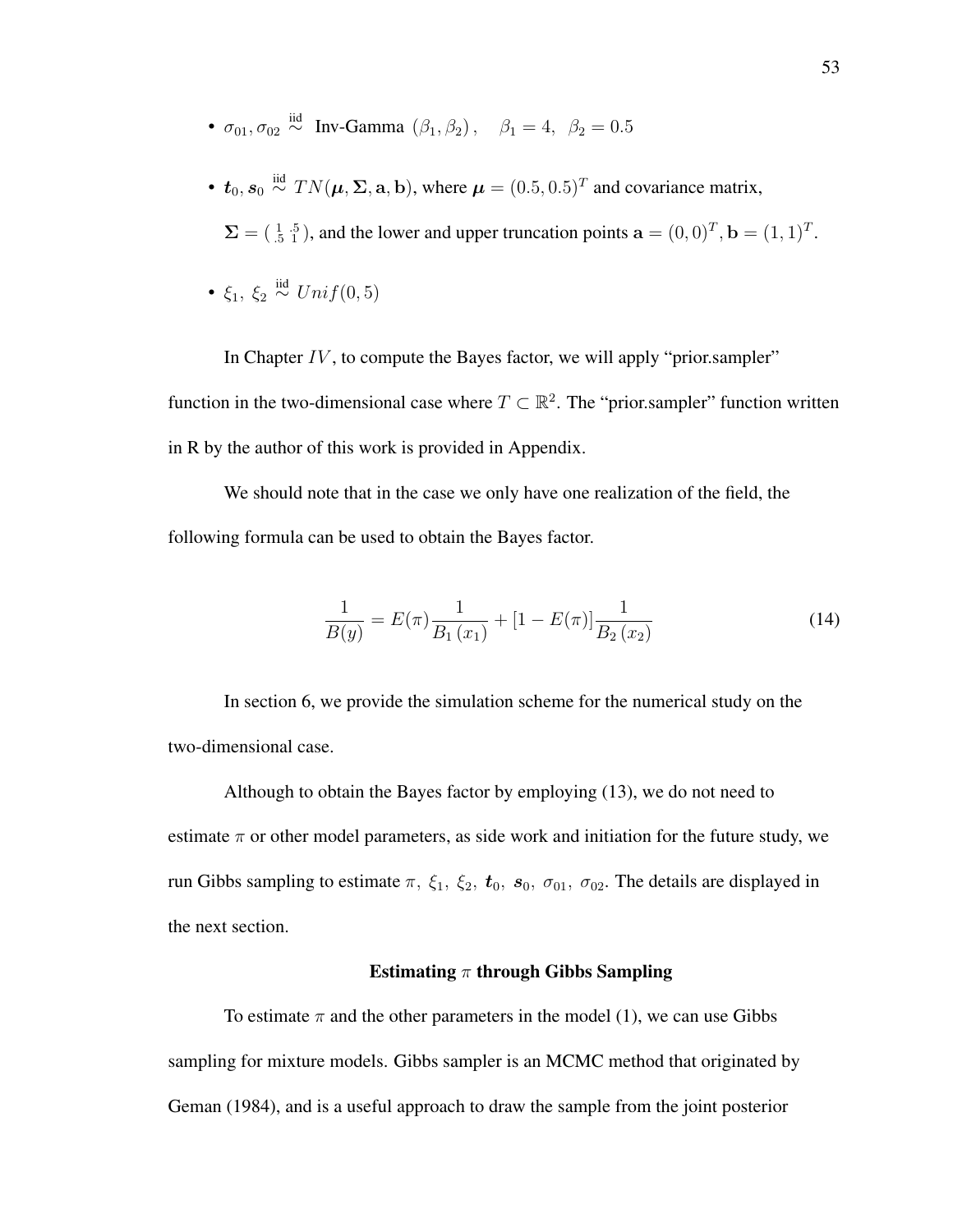distribution when its form is complicated and difficult to handle. In Gibbs sampler, instead of directly sampling from joint posterior distribution, we sample from conditional posterior distributions. By the theorem of Markov Chain, for a sufficiently large sample, the result can be viewed as a random sample from posterior  $p(\cdot | data)$ .

By obtained samples from the posterior  $P(\theta | Data)$ , where  $\theta = (\pi, \theta_1, \theta_2)$  and  $\theta_1 = (\xi_1, t_0, \sigma_{01})$  and  $\theta_2 = (\xi_2, s_0, \sigma_{02})$ , we find marginal posterior distribution  $P(\pi | \theta_1, \theta_2, data)$ , and the mean of this distribution would be an estimate for  $\pi$ . To find  $P(\pi | \theta_1, \theta_2, data)$ , besides the likelihood function, we need to specify prior distributions. Our choice of priors on  $\theta_1 = (\xi_1, t_0, \sigma_{01})$  and  $\theta_2 = (\xi_2, s_0, \sigma_{02})$  are the same as presented priors in section 4. We have also used function (10) as the likelihood function.

The following are the steps in the Gibbs sampling algorithm.

#### Gibbs Sampling Algorithm

- Randomly generate  $(\pi^{(1)}, \mathbf{z}^{(1)}, \xi_1^{(1)}, \xi_2^{(1)}, \mathbf{t}_0^{(1)}, \mathbf{s}_0^{(1)}, \sigma_{01}^{(1)}, \sigma_{02}^{(1)})$
- Where T is the number of iterations, for  $t = 1, \ldots, T$ , do the following:

1. Draw 
$$
\pi^{(t+1)} \sim p\left(\pi \mid \mathbf{z}^{(t)}, \xi_1^{(t)}, \xi_2^{(t)}, \mathbf{t}_0^{(t)}, s_0^{(t)}, \sigma_{01}^{(t)}, \sigma_{02}^{(t)}, data\right)
$$
  
\n2. Draw  $z^{(t+1)} \sim P\left(z_n \mid \mathbf{z}_{-n}^{(t)}, \xi_1^{(t)}, \xi_2^{(t)}, \mathbf{t}_0^{(t)}, s_0^{(t)}, \sigma_{01}^{(t)}, \sigma_{02}^{(t)}, \pi^{(t+1)}, data\right)$   
\n3. Draw  $(\xi_1, \xi_2)^{(t+1)} \sim P\left(\boldsymbol{\xi} \mid \mathbf{t}_0^{(t)}, s_0^{(t)}, \sigma_{01}^{(t)}, \sigma_{02}^{(t)}, \pi^{(t+1)}, \mathbf{z}^{(t+1)}, data\right)$   
\n4. Draw  $\mathbf{t}_0^{(t+1)} \sim P\left(\mathbf{t}_0 \mid s_0^{(t)}, \sigma_{01}^{(t)}, \sigma_{02}^{(t)}, \pi^{(t+1)}, \mathbf{z}^{(t+1)}, \boldsymbol{\xi}^{(t+1)}, data\right)$   
\n5. Draw  $s_0^{(t+1)} \sim P\left(s_0 \mid \sigma_{01}^{(t)}, \sigma_{02}^{(t)}, \pi^{(t+1)}, \mathbf{z}^{(t+1)}, \boldsymbol{\xi}^{(t+1)}, \mathbf{t}_0^{(t+1)}, data\right)$   
\n6. Draw  $(\sigma_{01}, \sigma_{02})^{(t+1)} \sim P\left(\sigma_0 \mid \pi^{(t+1)}, \mathbf{z}^{(t+1)}, \boldsymbol{\xi}^{(t+1)}, \mathbf{t}_0^{(t+1)}, s_0^{(t+1)}, data\right)$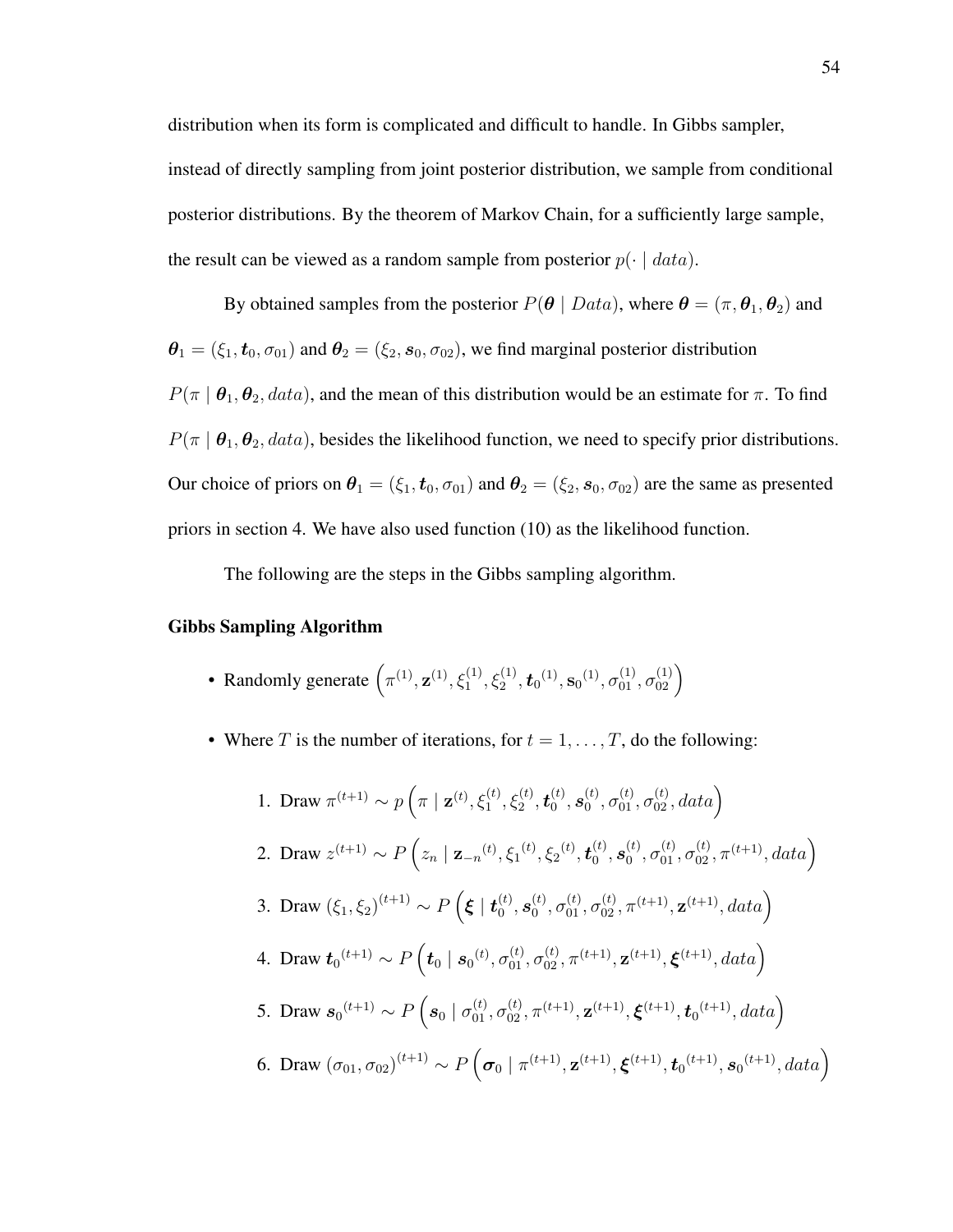• By the theorem of Markov Chain, for a sufficiently large  $t$ ,

 $\left(\pi^{(t)}, \mathbf{z}^{(t)}, \xi_1^{(t)}, \xi_2^{(t)}, \boldsymbol{t}_0^{(t)}\right)$  $_0^{(t)}, \boldsymbol{s}_0^{(t)}$  $_0^{(t)}, \sigma_0^{(t)}$  $\binom{t}{0}$  can be viewed as a random sample of posterior  $p(\cdot | data).$ 

In this part, we want to obtain the forms of different conditional posterior distributions.

1. 
$$
P(\pi | \mathbf{z}, \theta_1, \theta_2, data) \propto \prod_{i=1}^n (\pi)^{z_i} (1 - \pi)^{(1 - z_i)} \cdot (\pi)^{\alpha_1 - 1} (1 - \pi)^{\alpha_2 - 1}
$$
  
 $P(\pi | \mathbf{z}, \theta_1, \theta_2, data) \equiv Beta\left(\alpha_1 + \sum_{i=1}^n z_i, \alpha_2 + n - \sum_{i=1}^n z_i\right)$ 

2. 
$$
P(z_i | \mathbf{z}_{(-i)}, \pi, \theta_1, \theta_2, data) \propto \exp \left\{ z_i \left[ \xi_1 x_i(\bm{t}_0, \sigma_{01}) - \xi_1^2 / 2 \right] \right\}
$$
  
  $\times \exp \left\{ (1 - z_i) \left[ \xi_2 x_i(\bm{s}_0, \sigma_{02}) - \xi_2^2 / 2 \right] \right\}$   
  $\times (\pi)^{z_i} (1 - \pi)^{z_i - 1}$ 

$$
P(z_i | \mathbf{z}_{(-i)}, \pi, \boldsymbol{\theta}_1, \boldsymbol{\theta}_2, data) \propto (\pi f_1)^{z_i} \left[ (1 - \pi) f_2 \right]^{(1 - z_i)}
$$

$$
P(z_i | \mathbf{z}_{(-i)}, \pi, \boldsymbol{\theta}_1, \boldsymbol{\theta}_2, data) \equiv Bern\left(\frac{\pi f_1}{\pi f_1 + (1 - \pi) f_2}\right)
$$

3. 
$$
P(\xi_1 | t_0, \sigma_{01}, \theta_2, \pi, \mathbf{z}, data) \propto \prod_{i=1}^n e^{\{z_i [\xi_1 x_i(t_0, \sigma_{01}) - \xi_1^2/2]\}} \cdot P(\xi_1) \cdot I_{(\xi_1 > 0)}
$$
  
\n $P(\xi_1 | t_0, \sigma_{01}, \theta_2, \pi, \mathbf{z}, data) \equiv TN \left( \frac{\sum_{i=1}^n z_i x_i (t_0, \sigma_{01})}{\sum_{i=1}^n z_i}, \frac{1}{\sum_{i=1}^n z_i} \right)$   
\n $P(\xi_2 | s_0, \sigma_{02}, \theta_1, \pi, \mathbf{z}, data) \propto \prod_{i=1}^n e^{\{z_i [\xi_2 x_i(s_0, \sigma_{02}) - \xi_2^2/2]\}} \cdot P(\xi_2) I_{(\xi_2 > 0)}$   
\n $P(\xi_2 | s_0, \sigma_{02}, \theta_1, \pi, \mathbf{z}, data) \equiv TN \left( \frac{\sum_{i=1}^n (1 - z_i) x_i (s_0, \sigma_{02})}{\sum_{i=1}^n (1 - z_i)}, \frac{1}{\sum_{i=1}^n (1 - z_i)} \right)$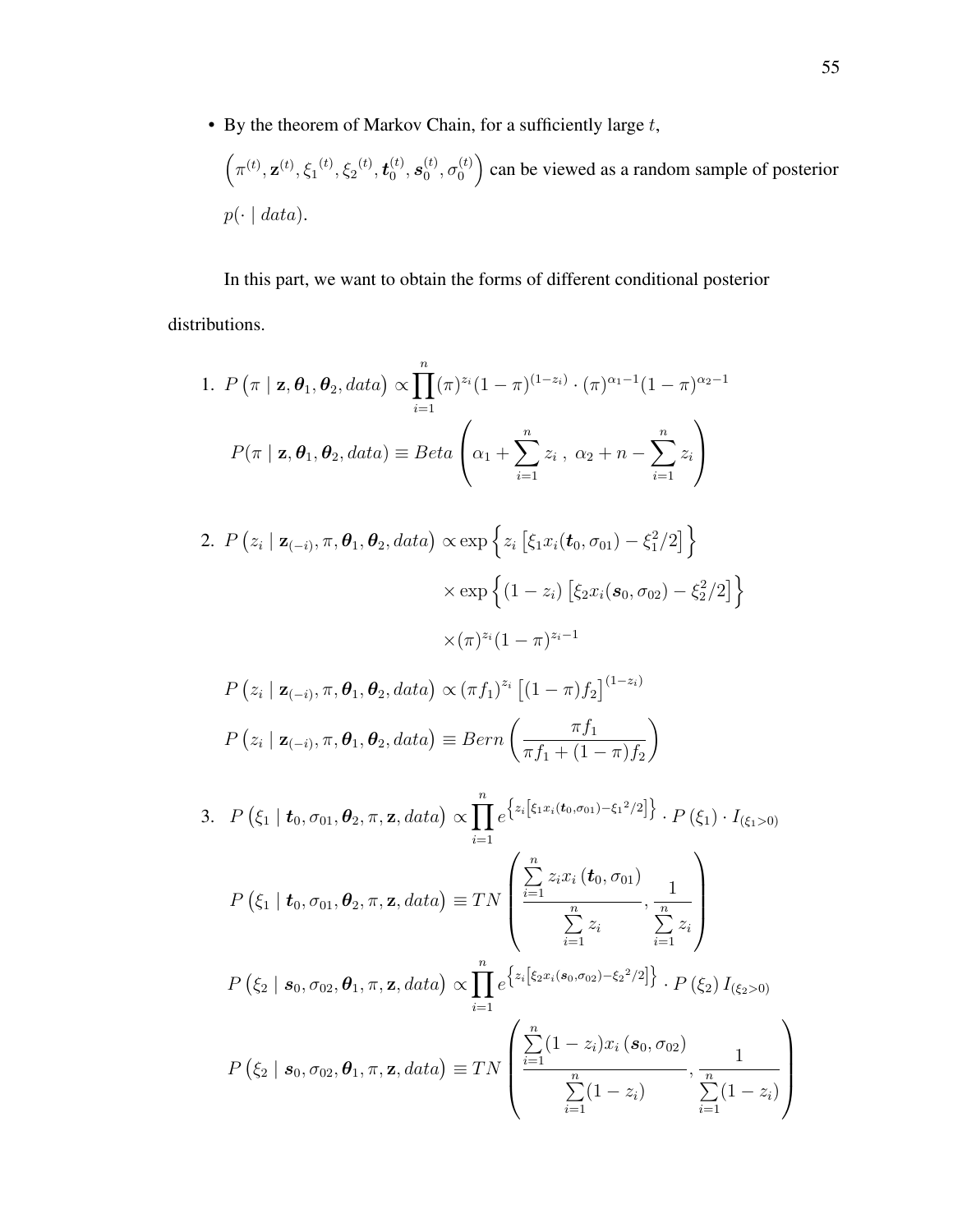The above truncated normal distributions are truncated at  $\xi_j \geq 0$  for  $j = 1, 2$ .

4. Because there is not any closed forms for the following conditional posterior, we will use Metropolis-Hasting method to generate  $t_0$ ,  $s_0$ ,  $\sigma_{01}$ ,  $\sigma_{02}$ , from following distributions.

$$
P\left(\boldsymbol{t}_0 \mid \xi_1, \sigma_{01}, \boldsymbol{\theta}_2, \pi, \mathbf{z}, data\right),
$$
  

$$
P\left(\boldsymbol{s}_0 \mid \xi_2, \sigma_{02}, \boldsymbol{\theta}_1, \pi, \mathbf{z}, data\right),
$$
  

$$
P\left(\sigma_{01} \mid \xi_1, \boldsymbol{t}_0, \boldsymbol{\theta}_2, \pi, \mathbf{z}, data\right),
$$
  

$$
P\left(\sigma_{02} \mid \xi_2, \boldsymbol{s}_0, \boldsymbol{\theta}_1, \pi, \mathbf{z}, data\right).
$$

The choice of proposal distribution used in Metropolis-Hasting sampler is based on the choice of priors for  $t_0$ ,  $s_0$ ,  $\sigma_{01}$ ,  $\sigma_{02}$ . Thus, the chosen proposal distribution is:

$$
Q(t^*, \sigma_0^*) = \frac{\beta_2^{\beta_1}}{\Gamma(\beta_1)} \sigma_0^{-(\beta_1+1)} e^{-\beta_2/\sigma_0} \frac{\exp\left\{-\frac{1}{2}(\boldsymbol{x}-\boldsymbol{\mu})^T \boldsymbol{\Sigma}^{-1}(\boldsymbol{x}-\boldsymbol{\mu})\right\}}{\int_{\boldsymbol{a}}^{\boldsymbol{b}} \exp\left\{-\frac{1}{2}(\boldsymbol{x}-\boldsymbol{\mu})^T \boldsymbol{\Sigma}^{-1}(\boldsymbol{x}-\boldsymbol{\mu})\right\} d\boldsymbol{x}}
$$

where,  $\beta_1 = 4$ ,  $\beta_2 = 0.5$ ,  $\mathbf{a} = (0, 0)^T$ ,  $\mathbf{b} = (1, 1)^T$ ,  $\boldsymbol{\mu} = (0.5, 0.5)^T$ , and  $\Sigma = (\begin{smallmatrix} 1 & 0.5 \\ 0.5 & 1 \end{smallmatrix})$ .

Results of the above Gibbs and Metropolis-Hastings samplers are given in Chapter IV.

### Simulation Study

In this section, we apply the theoretical results of the previous sections on a data set obtained by simulation for *fMRI* images of the human brain. We use the results to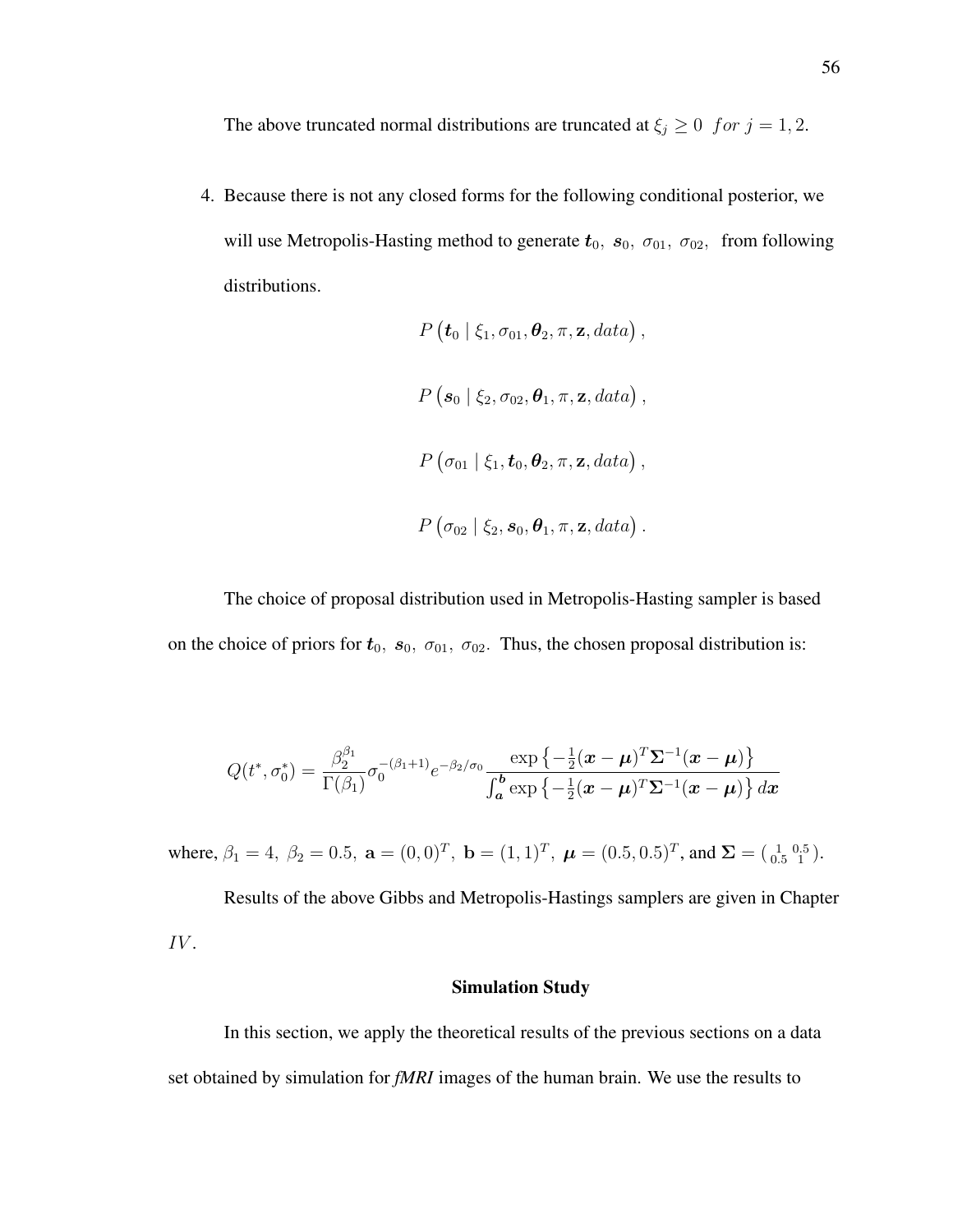provide the simulation scheme for the numerical study on the model (1) in a two-dimensional case. Our simulation is based on the Monte Carlo method, and we will employ R packages to run the simulations. The image resolution we plan to have is  $64 \times 64$ , which is commonly used in practice. We need to generate n images assuming each is for one subject. We will consider two values of 10 and 20 for  $n$  to generate various series of images for each analysis under different parameter schemes. As before, the null hypothesis is  $\xi = 0$ , or equivalently there is no signal, and the alternative hypothesis is  $\xi > 0$  for at least one of the two random fields. To do the hypothesis testing, we apply the Bayes factor approach for the scale-space model. For spatial smoothing of images, a Gaussian-shaped kernel is used before any analysis. The Gaussian-shaped kernel is centered to ensure that the entire image is evenly smooth.

Here, we assume that our images are realizations of a mixture of two homogeneous Gaussian random fields. We suppose that each component of the mixture has a signal with the form of a known function, here a Gaussian form, centered at an unknown location  $t_0$ , and multiplied by an unknown amplitude  $\xi$ . We also assume that the parameter of scale or width of signal,  $\sigma_0$  is not known.

Under the alternative hypothesis, the simulated images contain not just the noise but also the signals. Therefore, images with signals under various schemes are generated from model (1). The signals are manipulated through the following parameters:

(a) weight in the mixture  $(\pi)$ , with two levels:  $\pi = 0.3, 0.5$ . By this, we consider two different scenarios for model (1).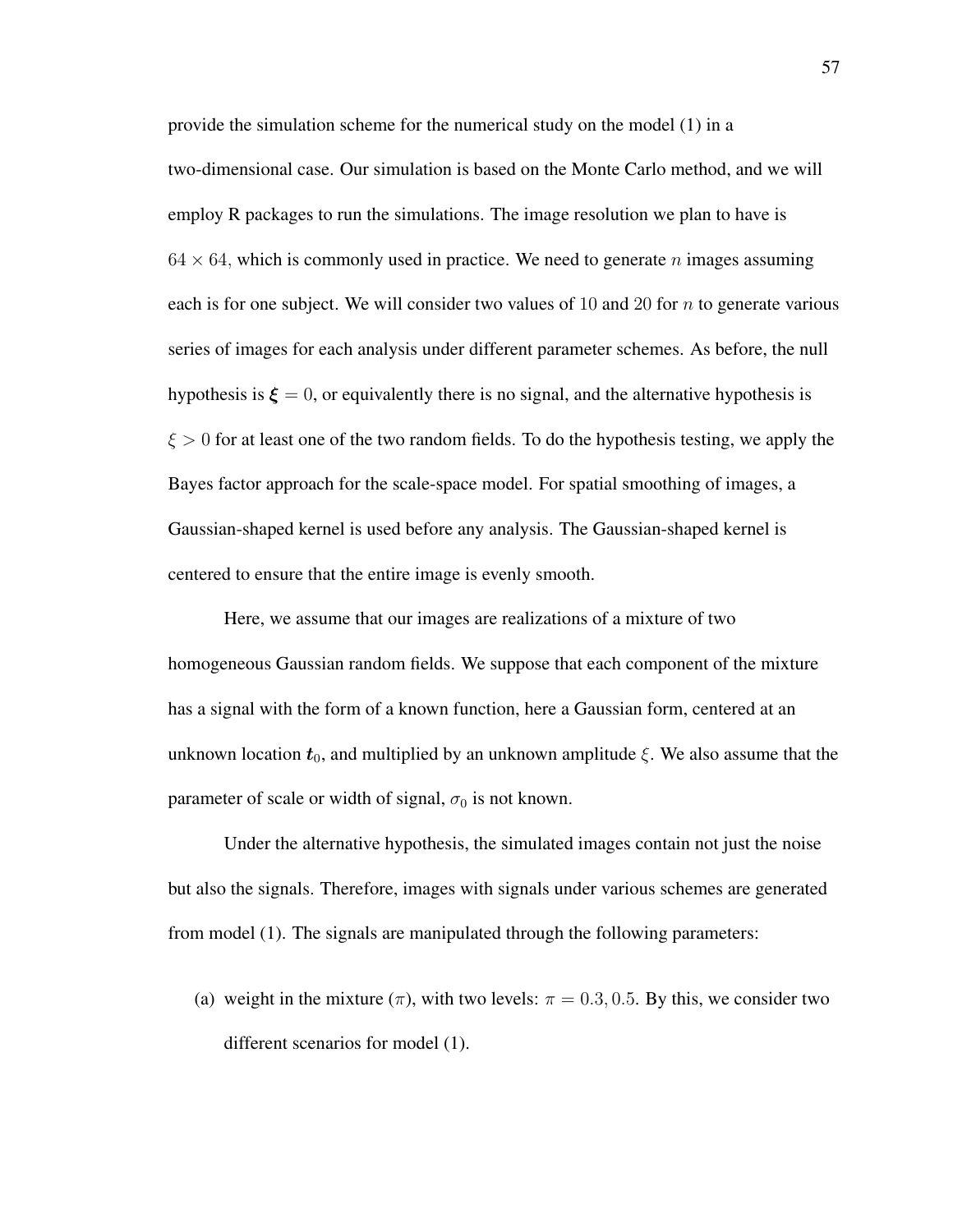- (b) amplitude (ξ), where there are three levels:  $\xi = 0, 1, 2.5$ . With two random fields in the model, the amplitudes of two signals,  $\xi_1$  and  $\xi_2$ , could be different resulting in six combinations of  $\xi_1$  and  $\xi_2$  as displayed in Table 2
- (c) distance, where there are two levels: first, the signals close to each other (Near), and second, the signals far from each other (Far). The operational definition of these two levels is illustrated in the following subsection.
- (d) scale  $(\sigma_0)$ , where there are two levels: 0.2, 0.4. With two random fields in the model, we would have 3 combinations for  $\sigma_{01}$  and  $\sigma_{02}$ . However, to avoid having too many scenarios, we have chosen one combination of ( $\sigma_{01} = 0.2$ ,  $\sigma_{02} = 0.4$ ).

#### Choices of the Levels of the Parameters

Because there is not any previous simulation study on this model, as the first investigation of this topic, the levels of the above model parameters (weight, amplitude, distance, and scale) are generally chosen based on the previous studies with signals from one Gaussian random field. Coordinates of two signals,  $(t_{01}, t_{02})$  and  $(s_{01}, s_{02})$ , with two levels are:

Near: (0.5,0.5) and (0.7,0.7)

Far: (0.1,0.6) and (0.6,0.1)

In previous research by (Shafie et al., 2003; Siegmund & Worsley, 1995), for the values of amplitude and scale in the simulation,  $\xi = 6$  and  $\sigma_0 = 1$  are used. However, these values are not applicable here because with all the simulated images being unit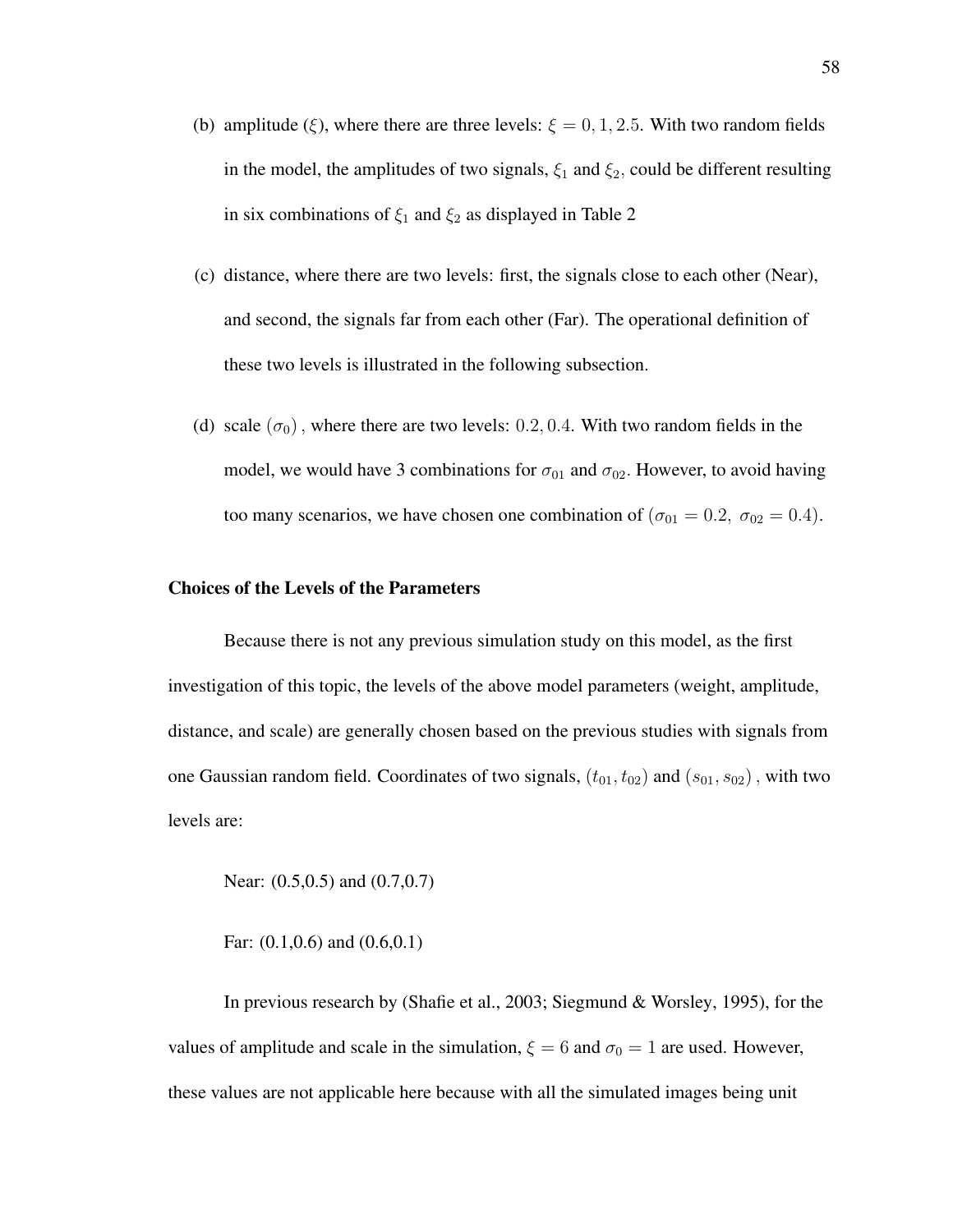squares in the current study, a signal with  $\xi = 6$  and  $\sigma_0 = 1$  is too big to be contained nicely within a unit square. Thus, more reasonable values for amplitude and scale are chosen instead.

## Simulation Scheme

In summary, regarding two values for  $n$  and all combinations of parameters, a total of 48 schemes are considered for the simulation study. The simulation scheme is displayed in Table 2. Through the simulation, first, we estimate  $\pi$  in the model (1) through Gibbs and Metropolis-Hasting samplers. Furthermore, we obtain the Bayes factor using Monte Carlo simulation. After computing the Bayes factors under different schemes, we will use the common grading of the Bayes factor given in Table 1 to reject or accept the existence of the signal. Moreover, the power of the test will be calculated for each scheme.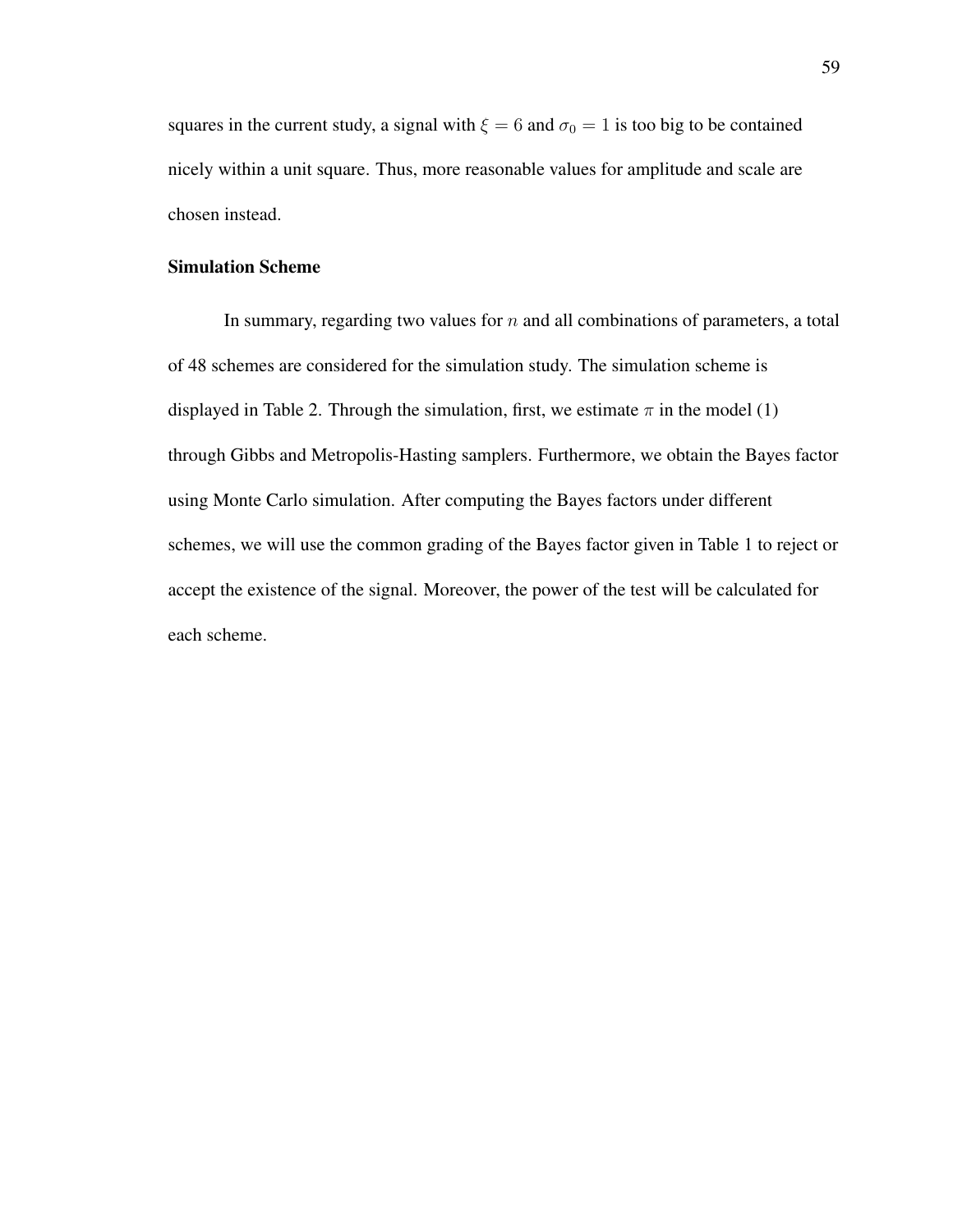# Table 2

| Schemes of the Parameters where $\sigma_{01} = 0.2$ , $\sigma_{02} = 0.4$ , |  |  |  |
|-----------------------------------------------------------------------------|--|--|--|
|-----------------------------------------------------------------------------|--|--|--|

| No.                     | $\pi$ | $\xi_1$          | $\xi_2$          | Distance |
|-------------------------|-------|------------------|------------------|----------|
| $\mathbf{1}$            | 0.3   | $\boldsymbol{0}$ | 0                | Near     |
| $\overline{\mathbf{c}}$ |       | $\boldsymbol{0}$ | $\mathbf{1}$     |          |
| 3                       |       | $\overline{0}$   | 2.5              |          |
| $\overline{4}$          |       | $\mathbf{1}$     | $\mathbf{1}$     |          |
| 5                       |       | $\mathbf{1}$     | 2.5              |          |
| 6                       |       | 2.5              | 2.5              |          |
| 7                       | 0.3   | $\boldsymbol{0}$ | $\boldsymbol{0}$ | Far      |
| 8                       |       | $\boldsymbol{0}$ | $\mathbf{1}$     |          |
| 9                       |       | $\overline{0}$   | 2.5              |          |
| 10                      |       | $\mathbf{1}$     | $\mathbf{1}$     |          |
| 11                      |       | $\mathbf{1}$     | 2.5              |          |
| 12                      |       | 2.5              | 2.5              |          |
| 13                      | 0.5   | 0                | $\boldsymbol{0}$ | Near     |
| 14                      |       | $\overline{0}$   | $\mathbf{1}$     |          |
| 15                      |       | $\overline{0}$   | 2.5              |          |
| 16                      |       | $\mathbf{1}$     | $\mathbf{1}$     |          |
| 17                      |       | $\mathbf{1}$     | 2.5              |          |
| 18                      |       | 2.5              | 2.5              |          |
| 19                      | 0.5   | 0                | 0                | Far      |
| 20                      |       | $\overline{0}$   | $\mathbf{1}$     |          |
| 21                      |       | $\boldsymbol{0}$ | 2.5              |          |
| 22                      |       | $\mathbf{1}$     | $\mathbf{1}$     |          |
| 23                      |       | $\mathbf{1}$     | 2.5              |          |
| 24                      |       | 2.5              | 2.5              |          |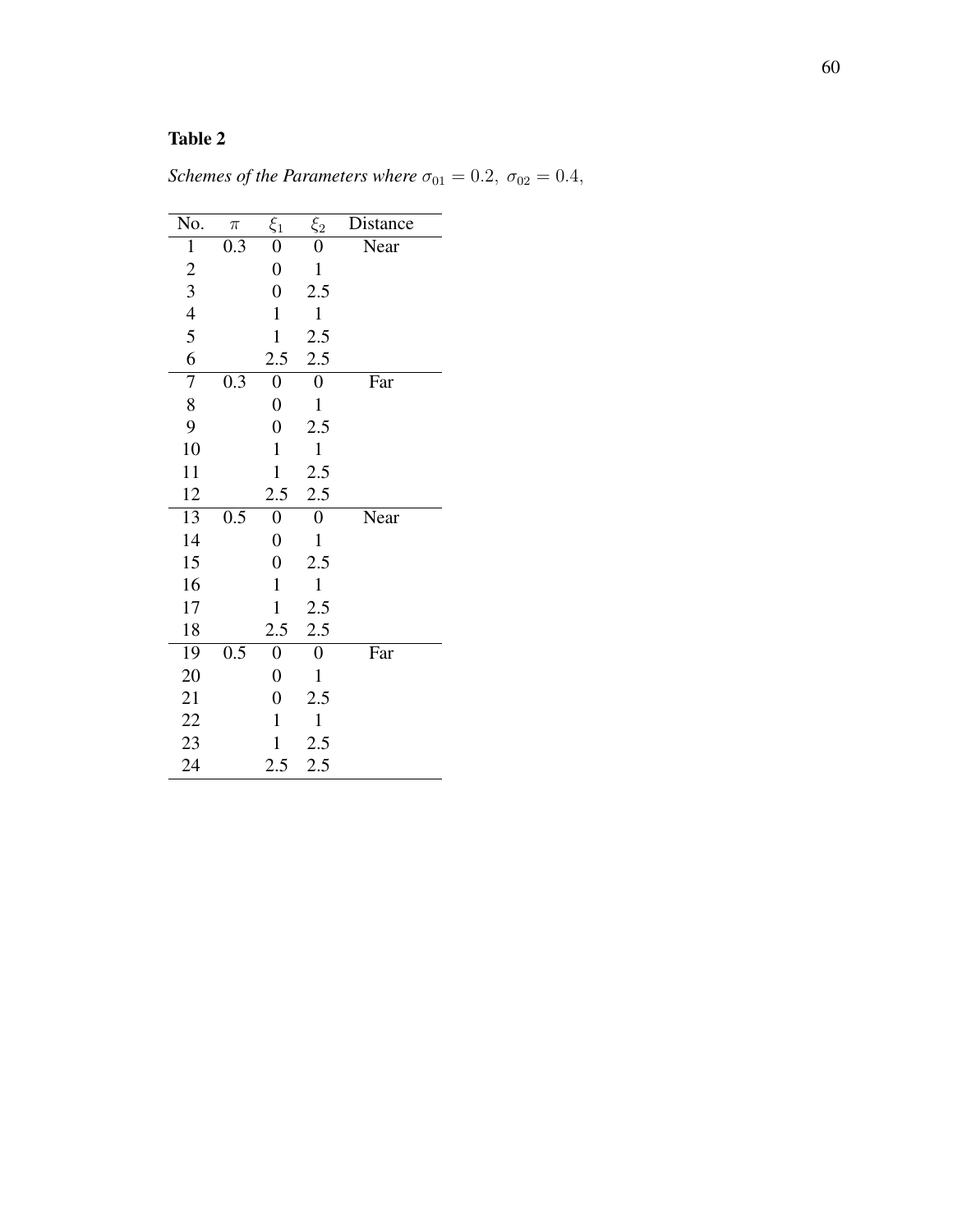#### CHAPTER IV

### RESULTS

In this chapter, we give the results of the simulation study for all parameter schemes. Bayes factors are obtained through Monte Carlo simulation from the prior distribution for a mixture of two scale-space Gaussian random fields, and results are displayed in Tables 3 and 4. The number of iterations considered for each simulation was 1000. Moreover, the number of simulations for each scheme was chosen to be 1000 to obtain the power of the test. Even though, estimating parameters in the model was not required for testing, we have estimated all parameters  $\pi$ ,  $\xi_1$ ,  $\xi_2$ ,  $t_0$ ,  $s_0$ ,  $\sigma_{01}$ ,  $\sigma_{02}$  in the model (1). Estimation results obtained through Gibbs and Metropolis-Hasting samplers are given in Table 8 for several schemes. The Appendix includes the R code used for the simulation study.

#### Result for the Bayes Factor

Tables 3 and 4 show the Bayes factors corresponding to different parameter schemes under the selected prior distributions of  $(\pi, \theta_1, \theta_2)$  in Chapter III. These results are obtained through the Monte Carlo method and by applying the formula in (13).

We should recall that in the hypothesis testing in which the Bayes factor is being used as a criterion, a large value of the Bayes factor is evidence in support of  $H_0$ .

In this simulation study, values of all obtained Bayes factors are between  $1.2 \times 10^{-87}$ , and 0.995. And, the maximum observed Bayes factors in all simulated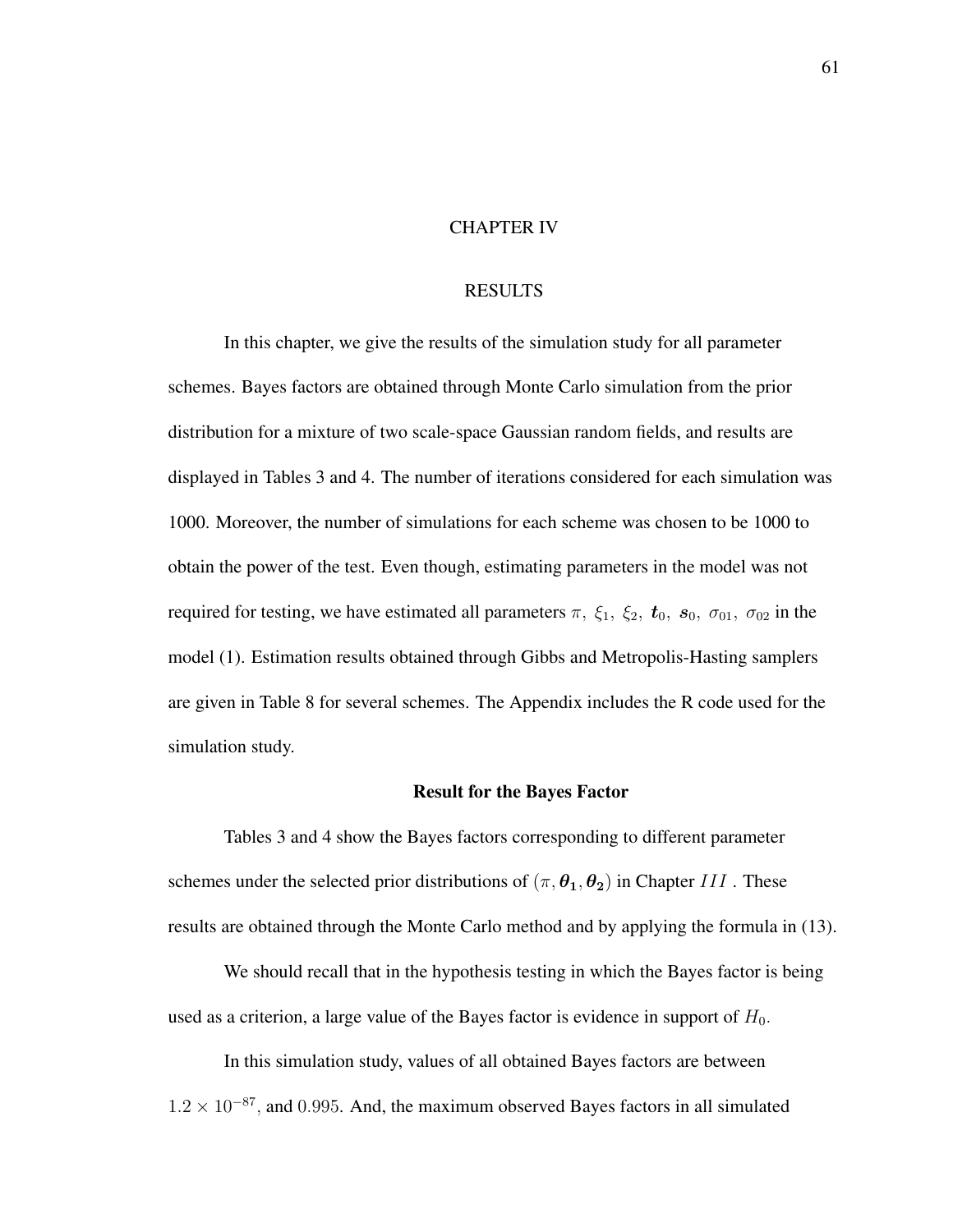images including images with no signals are 0.995. Also, to uncover the behavior of the Bayes factor in our model, empirical distributions of Bayes factor under different parameter schemes are displayed in  $Figures 5 - 10$ . With regard to the findings, the grading system in Table 1 cannot be employed to make a decision about testing  $H_0: \xi = 0$ . Essentially, Jeffreys' grading system implicitly assumes values for the Bayes factor in the finite dimensions, so this grading system is invalid to be applied in infinite-dimensional cases. Our justification for observing small values of the Bayes factor in the model (1) is the nature of the likelihood function in (8). Consequently, we need to choose a proper grading system for the Bayes factor in such a study.

In Figure (4), different box-plots show that the larger values of Bayes factor are mostly related to schemes in which  $\xi_1$ , and  $\xi_2$  are 0. For more details about the range of Bayes factors, tables 5, 6, and 7 are provided in Appendix for several parameter schemes.

Regarding the provided information about the values of the Bayes factor, we chose a threshold for decision-making. The choice of threshold was based on the empirical distributions of the Bayes factor for the schemes in which images are realizations of a mixture model with components being Gaussian random fields with no signals. For observed Bayes factors in schemes 1, 7, 13, and 19, different percentiles are presented in the following table. We have chosen the  $75<sup>th</sup>$  percentile as a threshold to distinguish the large values of the Bayes factor in support of the  $H_0$ . Although we made a justification, this choice is whatsoever arbitrary.

| $65\%$ | $5\%$ |                                                                                         |  |
|--------|-------|-----------------------------------------------------------------------------------------|--|
|        |       | $2.27 \times 10^{-5}$ $3.68 \times 10^{-4}$ $7.58 \times 10^{-3}$ $1.33 \times 10^{-1}$ |  |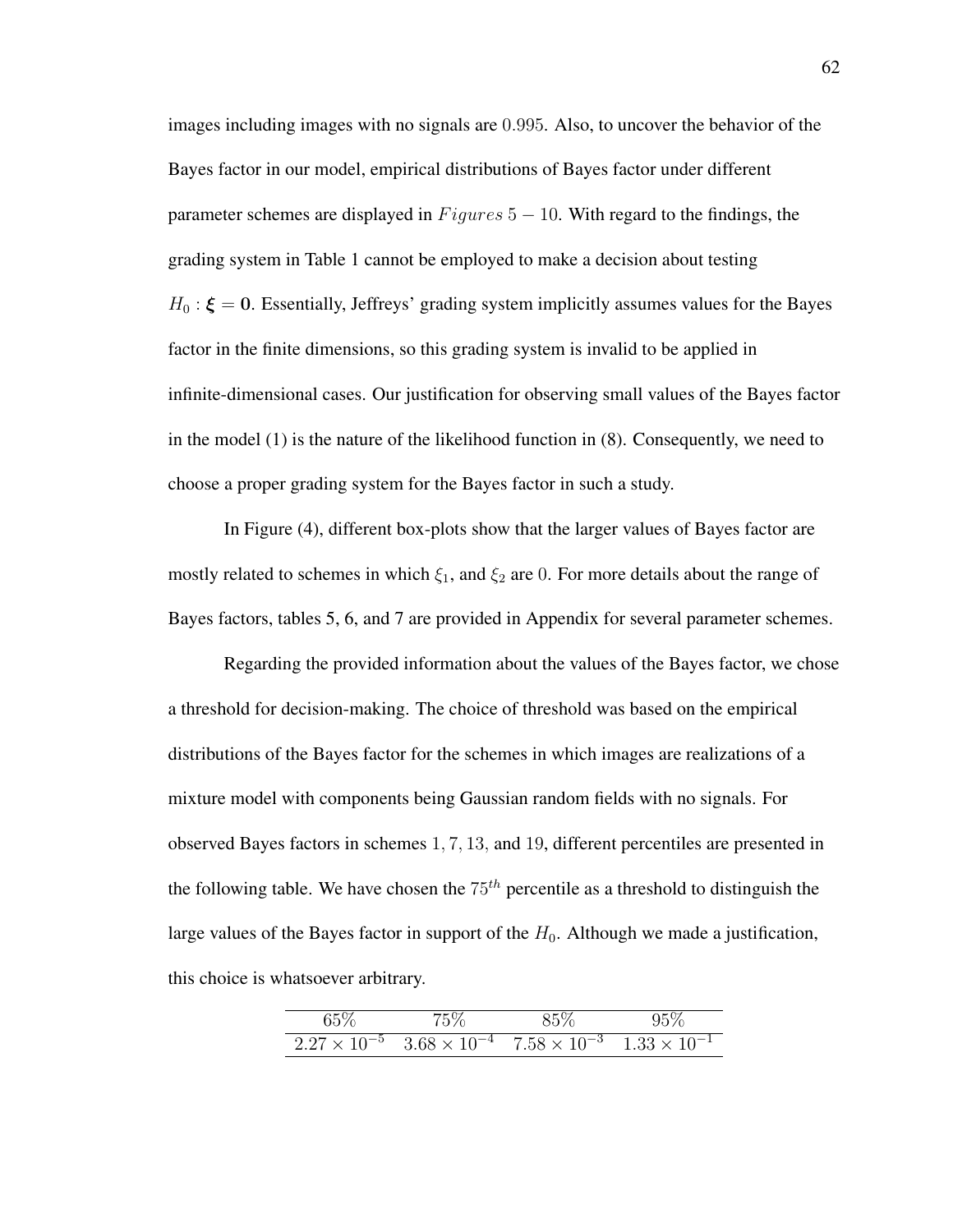

### *Boxplots of Bayes Factor with respect to Parameter Scheme*

Therefore,

$$
\begin{cases} \text{ if } \mathbf{B} > 3.68 \times 10^{-4} \quad \text{accept the } H_0 \\ \text{ if } \mathbf{B} \leq 3.68 \times 10^{-4} \quad \text{reject the } H_0 \end{cases}
$$

Values of observed Bayes factors, for different parameter schemes and their corresponding power of test are displayed in Tables 3 and 4. The result of the decision-making is based on the chosen threshold,  $3.68 \times 10^{-4}$ . The threshold was used to calculate the power. As illustrated in Chapter III, there are 24 parameter schemes manipulating different factors of n simulated images, including  $\pi$ , amplitude, and distance. The discussion about these results are provided in Chapter V .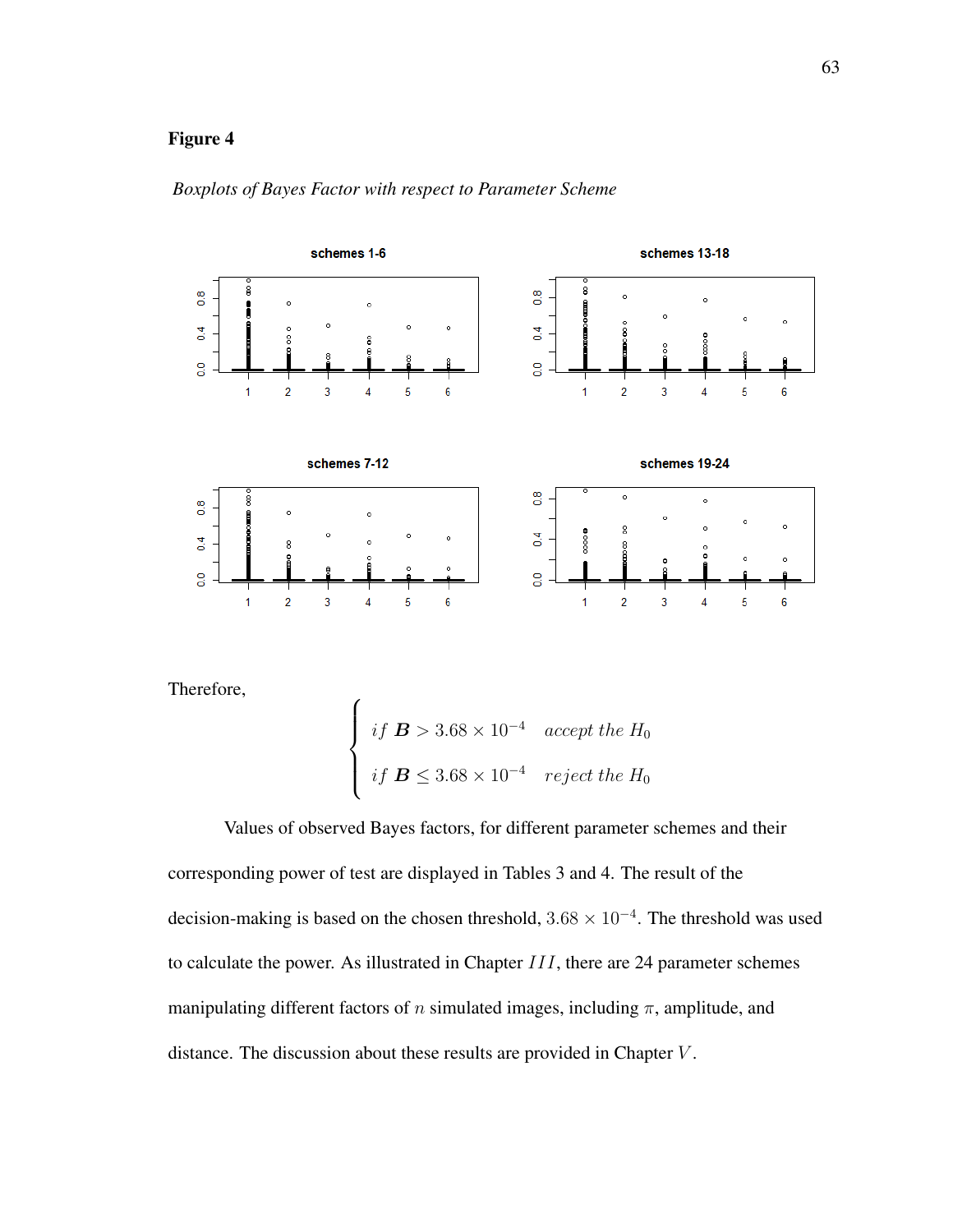# Table 3

| scheme                   | $\pi$ | $\xi_1$          | $\xi_2$          | Distance | <b>Bayes Factor</b>    | Decision                   | Power% |
|--------------------------|-------|------------------|------------------|----------|------------------------|----------------------------|--------|
| $\mathbf{1}$             | 0.3   | $\boldsymbol{0}$ | $\overline{0}$   | Near     | $2.66 \times 10^{-2}$  | Accept $H_0$               | 29     |
| $\overline{c}$           |       | $\boldsymbol{0}$ | $\mathbf{1}$     |          | $2.29 \times 10^{-6}$  | Reject $H_0$               | 88     |
| 3                        |       | $\overline{0}$   | 2.5              |          | $4.48 \times 10^{-15}$ | Reject $H_0$               | 96     |
| $\overline{\mathcal{A}}$ |       | $\mathbf{1}$     | $\mathbf{1}$     |          | $5.54 \times 10^{-7}$  | Reject $H_0$               | 90     |
| 5                        |       | $\mathbf{1}$     | 2.5              |          | $7.99 \times 10^{-15}$ | Reject $H_0$               | 97     |
| 6                        |       | 2.5              | 2.5              |          | $5.2 \times 10^{-15}$  | Reject $H_0$               | $97\,$ |
| 7                        | 0.3   | $\boldsymbol{0}$ | $\boldsymbol{0}$ | Far      | $2.86 \times 10^{-2}$  | $\overline{A}$ ccept $H_0$ | $30\,$ |
| 8                        |       | $\boldsymbol{0}$ | $\mathbf{1}$     |          | $4.61 \times 10^{-6}$  | Reject $H_0$               | 90     |
| 9                        |       | $\boldsymbol{0}$ | 2.5              |          | $1.56 \times 10^{-13}$ | Reject $H_0$               | 97     |
| 10                       |       | $\mathbf{1}$     | $\mathbf{1}$     |          | $3.66 \times 10^{-6}$  | Reject $H_0$               | 91     |
| 11                       |       | $\mathbf{1}$     | 2.5              |          | $1.94 \times 10^{-13}$ | Reject $H_0$               | 97     |
| 12                       |       | 2.5              | 2.5              |          | $5.84 \times 10^{-15}$ | Reject $H_0$               | 98     |
| 13                       | 0.5   | $\boldsymbol{0}$ | $\boldsymbol{0}$ | Near     | $2.79 \times 10^{-2}$  | Accept $H_0$               | 30     |
| 14                       |       | $\boldsymbol{0}$ | $\mathbf{1}$     |          | $6.44 \times 10^{-6}$  | Reject $H_0$               | 86     |
| 15                       |       | $\boldsymbol{0}$ | 2.5              |          | $1.94 \times 10^{-12}$ | Reject $H_0$               | 95     |
| 16                       |       | $\mathbf{1}$     | $\mathbf{1}$     |          | $1.43 \times 10^{-6}$  | Reject $H_0$               | 90     |
| 17                       |       | $\mathbf 1$      | 2.5              |          | $1.81 \times 10^{-13}$ | Reject $H_0$               | 96     |
| 18                       |       | 2.5              | 2.5              |          | $2.17 \times 10^{-14}$ | Reject $H_0$               | 97     |
| 19                       | 0.5   | $\boldsymbol{0}$ | $\overline{0}$   | Far      | $2.73 \times 10^{-9}$  | Reject $H_0$               | 12     |
| 20                       |       | $\boldsymbol{0}$ | $\mathbf{1}$     |          | $2.47 \times 10^{-5}$  | Reject $H_0$               | 88     |
| 21                       |       | $\boldsymbol{0}$ | 2.5              |          | $1.63 \times 10^{-11}$ | Reject $H_0$               | 96     |
| 22                       |       | $\mathbf{1}$     | $\mathbf{1}$     |          | $3.52 \times 10^{-5}$  | Reject $H_0$               | 90     |
| 23                       |       | $\mathbf{1}$     | 2.5              |          | $3.43 \times 10^{-12}$ | Reject $H_0$               | 97     |
| 24                       |       | 2.5              | 2.5              |          | $1.44 \times 10^{-11}$ | Reject $H_0$               | $97\,$ |

*The Bayes Factor and its power where*  $\sigma_{01} = 0.2$ ,  $\sigma_{02} = 0.4$ ,  $n = 10$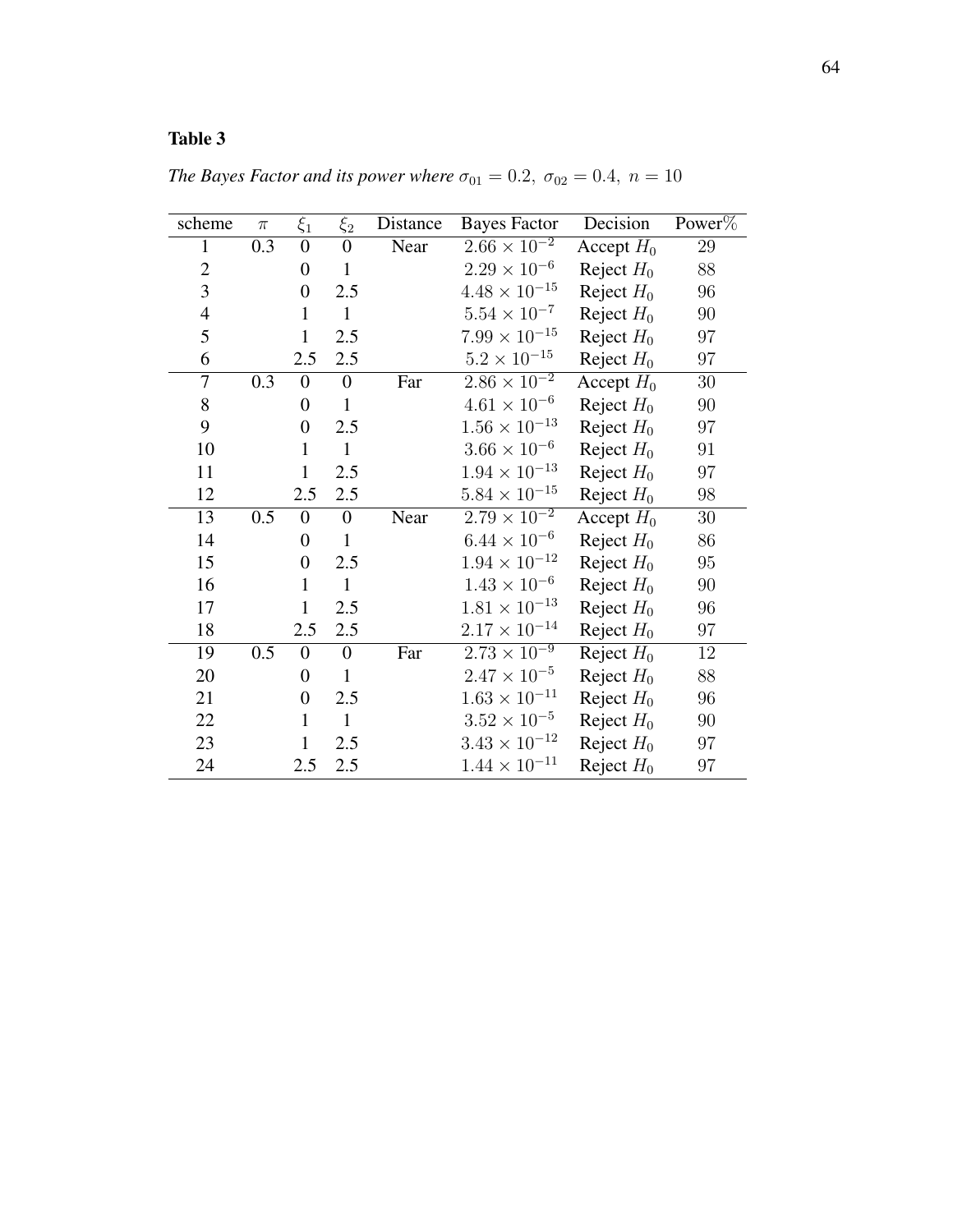# Table 4

| scheme         | $\pi$ | $\xi_1$          | $\xi_2$          | Distance | <b>Bayes Factor</b>   | Decision     | Power %        |
|----------------|-------|------------------|------------------|----------|-----------------------|--------------|----------------|
| $\mathbf{1}$   | 0.3   | $\boldsymbol{0}$ | $\overline{0}$   | Near     | $1.6 \times 10^{-4}$  | Reject $H_0$ | 15             |
| $\mathbf{2}$   |       | $\boldsymbol{0}$ | $\mathbf{1}$     |          | $5.8 \times 10^{-12}$ | Reject $H_0$ | 96             |
| $\overline{3}$ |       | $\overline{0}$   | 2.5              |          | $2.9 \times 10^{-28}$ | Reject $H_0$ | 99             |
| $\overline{4}$ |       | $\mathbf{1}$     | $\mathbf{1}$     |          | $3.8 \times 10^{-13}$ | Reject $H_0$ | 97             |
| 5              |       | $\mathbf{1}$     | 2.5              |          | $2 \times 10^{-28}$   | Reject $H_0$ | 99             |
| 6              |       | 2.5              | 2.5              |          | $9.4 \times 10^{-29}$ | Reject $H_0$ | $99\,$         |
| 7              | 0.3   | $\boldsymbol{0}$ | $\boldsymbol{0}$ | Far      | $1.3 \times 10^{-3}$  | Accept $H_0$ | 15             |
| 8              |       | $\boldsymbol{0}$ | $\mathbf{1}$     |          | $2.8 \times 10^{-11}$ | Reject $H_0$ | 96             |
| 9              |       | $\boldsymbol{0}$ | 2.5              |          | $6.0 \times 10^{-25}$ | Reject $H_0$ | 99             |
| 10             |       | $\mathbf{1}$     | $\mathbf{1}$     |          | $4.2\times10^{-12}$   | Reject $H_0$ | 97             |
| 11             |       | $\mathbf{1}$     | 2.5              |          | $6.3 \times 10^{-25}$ | Reject $H_0$ | $99\,$         |
| 12             |       | 2.5              | 2.5              |          | $1.6 \times 10^{-23}$ | Reject $H_0$ | 99             |
| 13             | 0.5   | $\boldsymbol{0}$ | $\boldsymbol{0}$ | Near     | $1.4 \times 10^{-11}$ | Reject $H_0$ | $\overline{3}$ |
| 14             |       | $\boldsymbol{0}$ | $\mathbf{1}$     |          | $2.6\times10^{-10}$   | Reject $H_0$ | 94             |
| 15             |       | $\overline{0}$   | 2.5              |          | $2.7 \times 10^{-22}$ | Reject $H_0$ | $98\,$         |
| 16             |       | $\mathbf{1}$     | $\mathbf{1}$     |          | $8.7\times10^{-13}$   | Reject $H_0$ | 97             |
| 17             |       | $\mathbf{1}$     | 2.5              |          | $3.7 \times 10^{-25}$ | Reject $H_0$ | 99             |
| 18             |       | 2.5              | 2.5              |          | $8.8 \times 10^{-28}$ | Reject $H_0$ | 99             |
| 19             | 0.5   | $\boldsymbol{0}$ | $\boldsymbol{0}$ | Far      | $1.2 \times 10^{-3}$  | Accept $H_0$ | 16             |
| 20             |       | $\overline{0}$   | $\mathbf{1}$     |          | $1.3\times10^{-28}$   | Reject $H_0$ | 99             |
| 21             |       | $\overline{0}$   | 2.5              |          | $6.5 \times 10^{-22}$ | Reject $H_0$ | 99             |
| 22             |       | $\mathbf{1}$     | $\mathbf{1}$     |          | $9.3 \times 10^{-10}$ | Reject $H_0$ | 97             |
| 23             |       | $\mathbf{1}$     | 2.5              |          | $1.5 \times 10^{-21}$ | Reject $H_0$ | 99             |
| 24             |       | 2.5              | 2.5              |          | $6.5 \times 10^{-22}$ | Reject $H_0$ | 99             |

*The Bayes Factor and its power where*  $\sigma_{01} = 0.2$ ,  $\sigma_{02} = 0.4$ ,  $n = 20$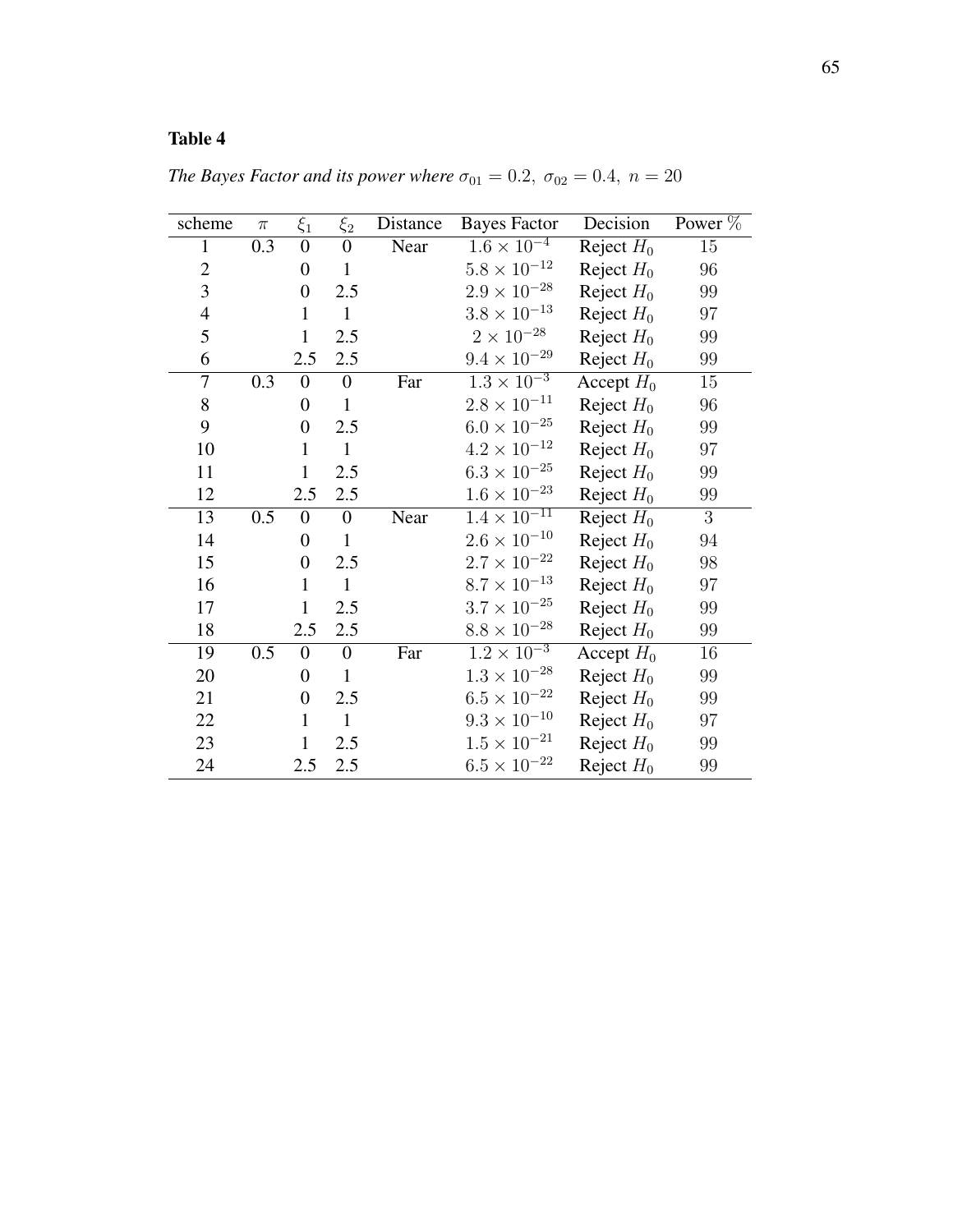## More Figures and Tables

Following figures and tables include more details about distributions of Bayes factors under different parameter schemes. These information are used to choose the threshold for decision making.

### Figure 5



*Empirical Bayes Factor Distribution for Scheme 1-4*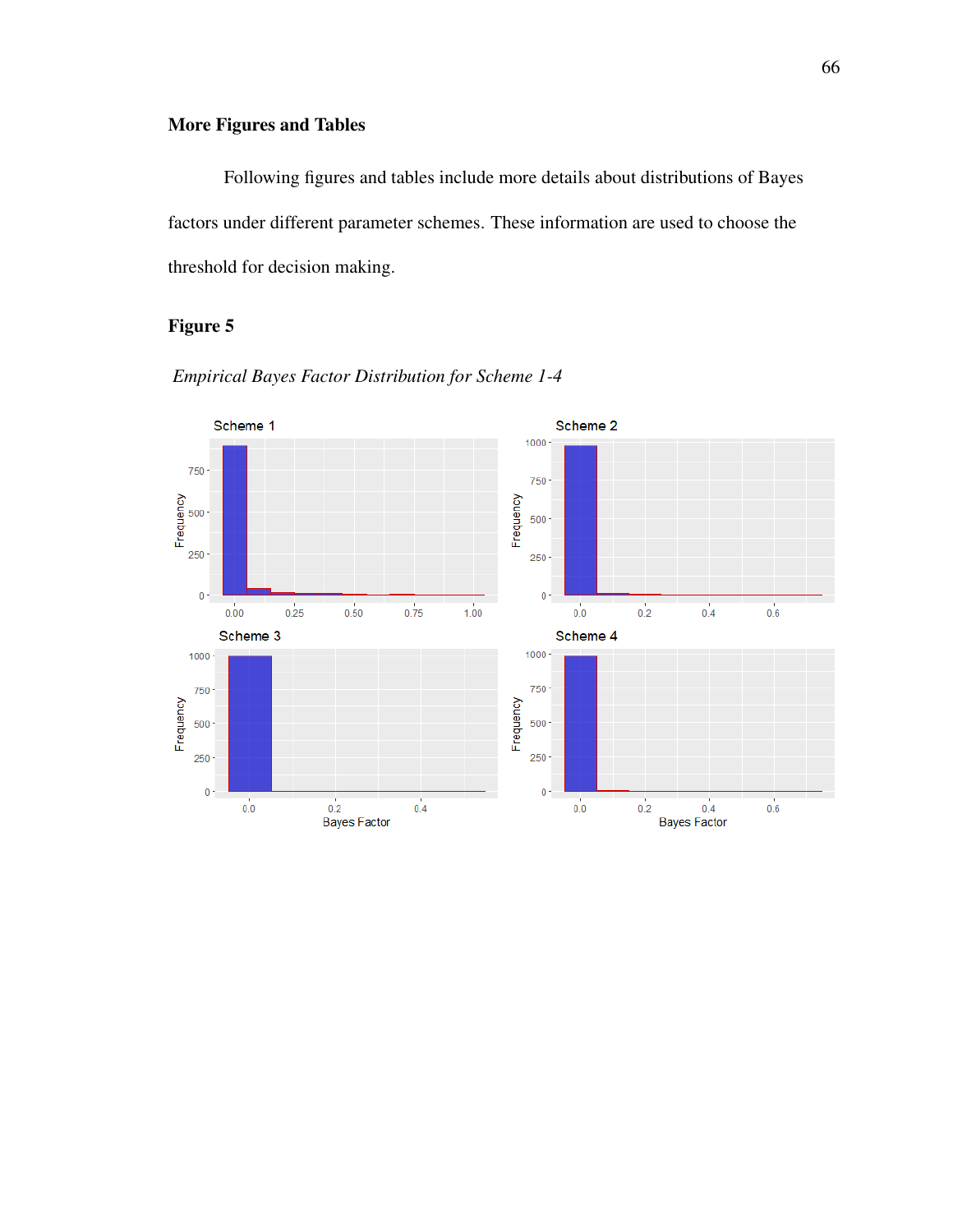## Table 5

*Five-Number Summary of Bayes Factor For Schemes 1-4*

| Min.: 0.0000000    |
|--------------------|
| 1st Qu.: 0.0000000 |
| Median :0.0000000  |
| Mean: 0.0038750    |
| 3rd Qu.: 0.0000002 |
| Max.: 0.7284476    |
|                    |

## Table 6

*Five-Number Summary of Bayes Factors For Schemes 5-8*

| Scheme 5          | Scheme 6           | Scheme 7           | Scheme 8           |
|-------------------|--------------------|--------------------|--------------------|
| Min.: 0.000000    | Min.: 0.0000000    | Min.: 0.0000000    | Min.: 0.0000000    |
| 1st Qu.: 0.000000 | 1st Qu.: 0.0000000 | 1st Qu.: 0.0000000 | 1st Qu.:0.0000000  |
| Median: 0.000000  | Median: 0.0000000  | Median: 0.0000033  | Median: 0.0000000  |
| Mean: 0.001039    | Mean: 0.0008439    | Mean: 0.0320692    | Mean: 0.0046506    |
| 3rd Qu.: 0.000000 | 3rd Qu.: 0.0000000 | 3rd Qu.: 0.0013094 | 3rd Qu.: 0.0000003 |
| Max. : 0.473745   | Max. : 0.4638732   | Max. : 0.9860340   | Max.: 0.7489678    |
|                   |                    |                    |                    |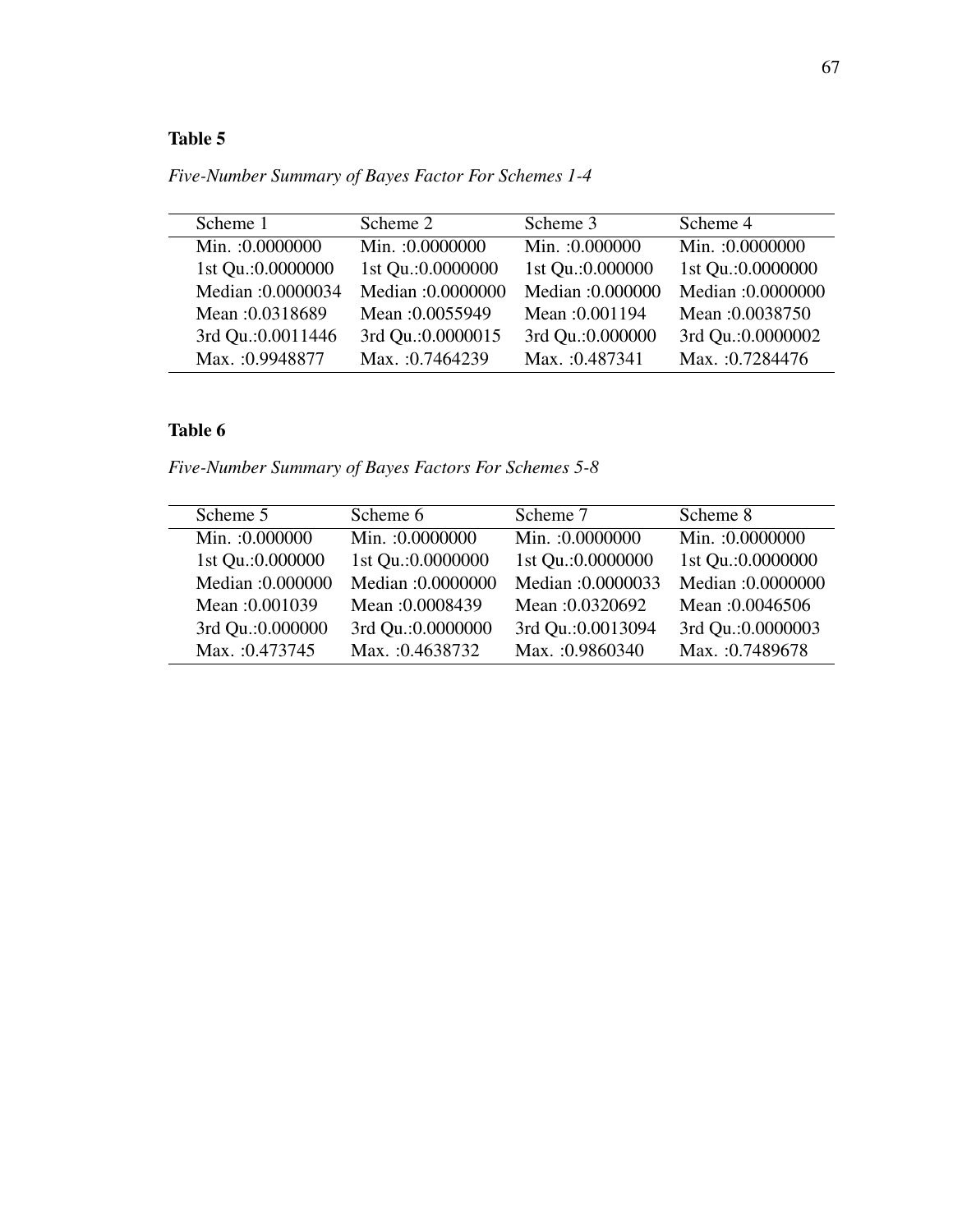

*Empirical Bayes Factor Distribution for Scheme 5-8*

Result for Parameters Estimation

Table 8 shows the estimated parameters corresponding several different parameter schemes. To estimate parameters, we obtained samples from the posterior  $P(\pi, \xi_1, \xi_2, t_0, s_0, \sigma_{01}, \sigma_{02} | Data)$  through Gibbs and Metropolis-Hasting samplers. We have employed the likelihood function (10), and prior distributions in Chapter III. The discussion on results in this table is provided in Chapter  $V$ .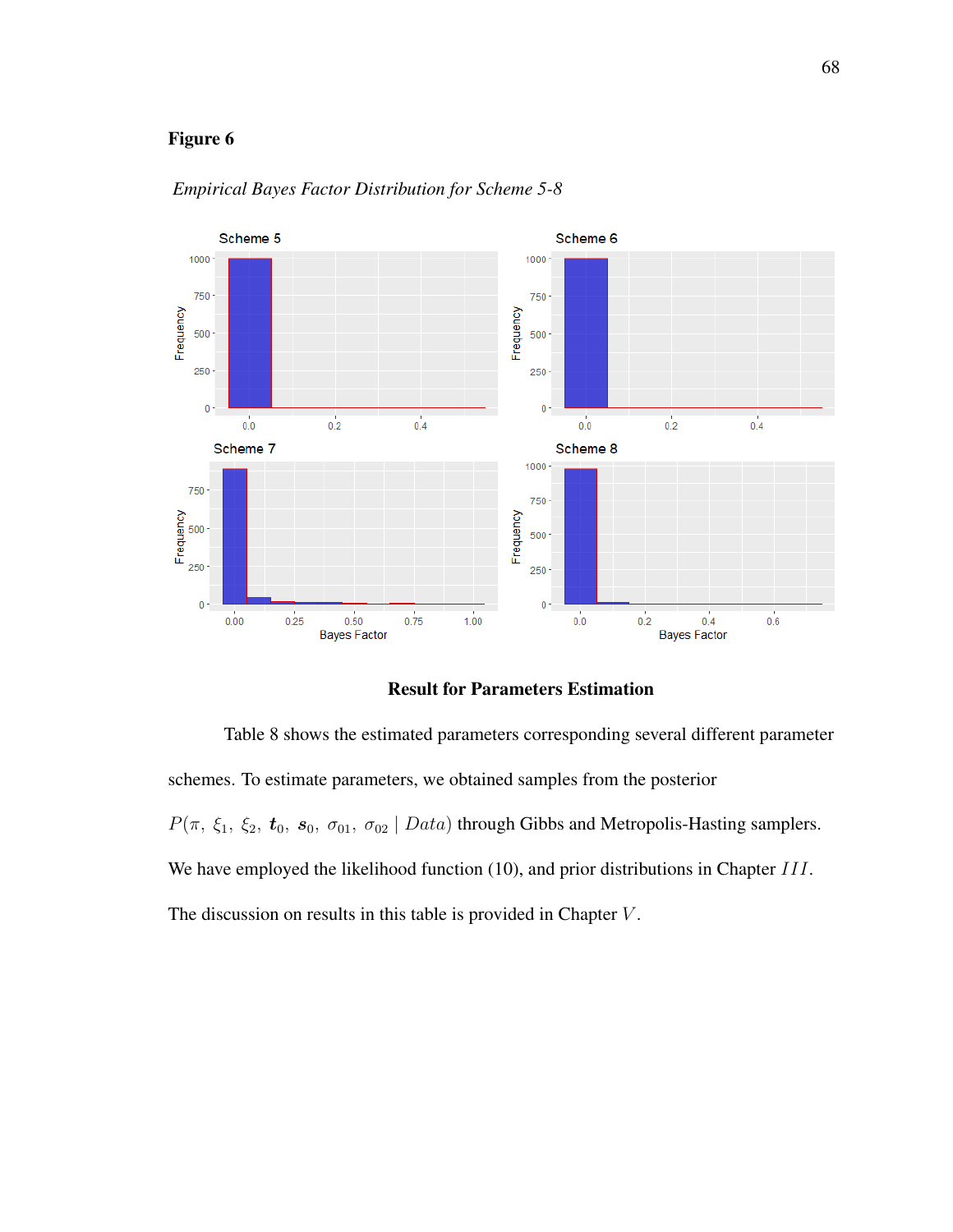

## *Empirical Bayes Factor Distribution for Scheme 9-12*

## Table 7

*Five-Number Summary of Bayes Factors For Schemes 9-12*

| Scheme 9           | Scheme 10          | Scheme 11          | Scheme 12          |
|--------------------|--------------------|--------------------|--------------------|
| Min.: 0.0000000    | Min.: 0.0000000    | Min.: 0.0000000    | Min.: 0.0000000    |
| 1st Qu.: 0.0000000 | 1st Qu.: 0.0000000 | 1st Qu.: 0.0000000 | 1st Qu.: 0.0000000 |
| Median: 0.0000000  | Median :0.0000000  | Median :0.0000000  | Median: 0.0000000  |
| Mean: 0.0009265    | Mean: 0.0033190    | Mean: 0.0007734    | Mean: 0.0006803    |
| 3rd Qu.: 0.0000000 | 3rd Qu.: 0.0000001 | 3rd Qu.: 0.0000000 | 3rd Qu.: 0.0000000 |
| Max.: 0.4952471    | Max. : 0.7272340   | Max. : 0.4811155   | Max.: 0.4609896    |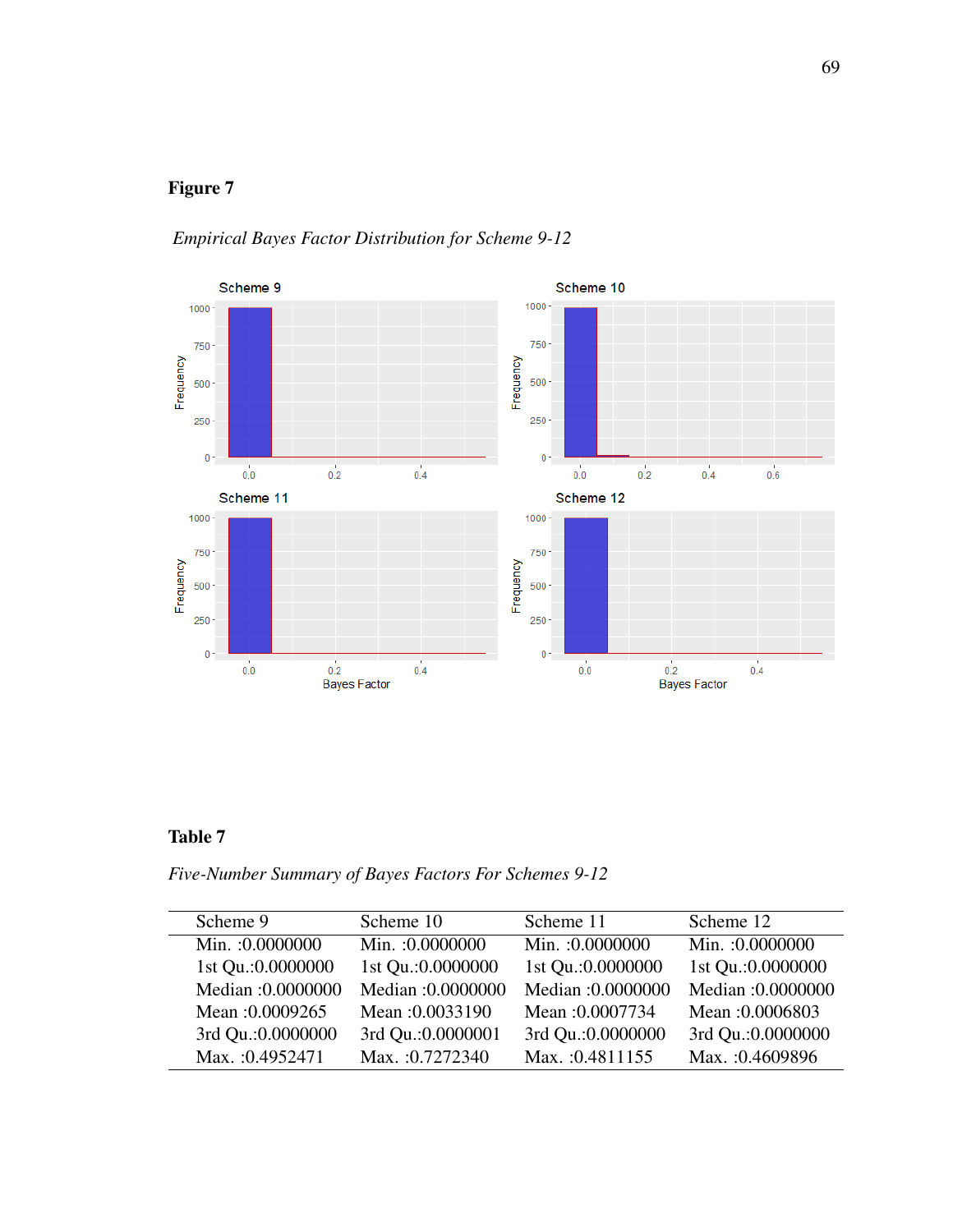

*Empirical Bayes Factor Distribution for Scheme 13-16*

Figure 9

*Empirical Bayes Factor Distribution for Scheme17-20*

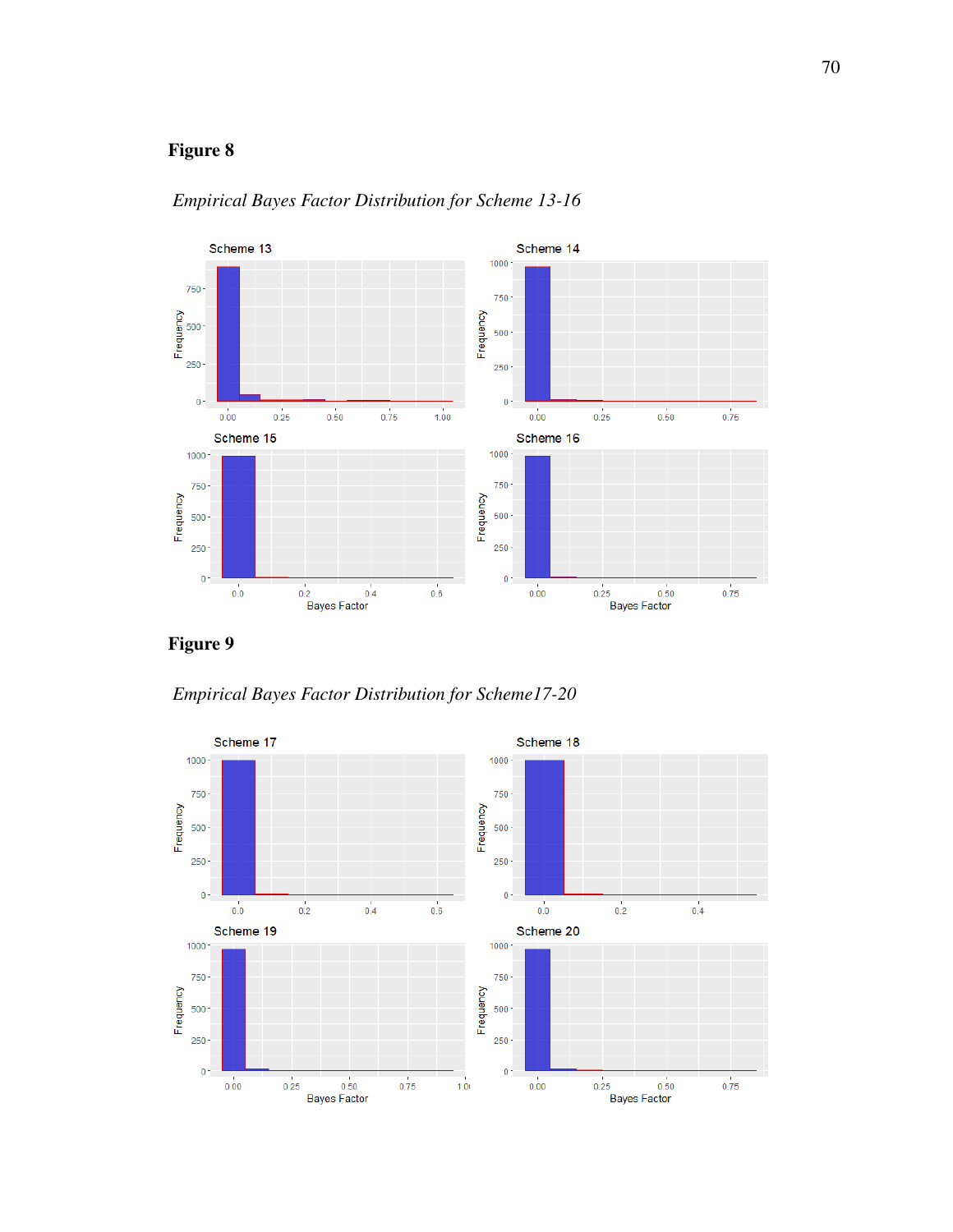*Empirical Bayes Factor Distribution for Scheme 21-24*



## Table 8

*Parameter estimates where*  $\sigma_{01} = 0.2$ ,  $\sigma_{02} = 0.4$ ,  $n = 10$ 

| $\pi$ | $\hat{\pi}$      | $\xi_1, \xi_2$            | $\xi_1,\xi_2$ | Distance | $t_{01}, t_{02}$ | $\hat{s}_{01}, \hat{s}_{02}$  | $\hat{\sigma}_{01}, \hat{\sigma}_{02}$ |
|-------|------------------|---------------------------|---------------|----------|------------------|-------------------------------|----------------------------------------|
|       | $0.3 \quad 0.75$ | (0,1)                     | (1.9, 0.6)    | Near     | (0.56, 0.64)     | (0.62, 0.69)                  | (0.42, 0.38)                           |
|       | $0.3 \quad 0.74$ | (2.5, 2.5)                | (2.8, 1.8)    | Near     | (0.52, 0.49)     | $(0.49, 0.48)$ $(0.44, 0.44)$ |                                        |
|       |                  | $0.3$ $0.75$ $(2.5, 2.5)$ | (2.9, 1.9)    | Far      | (0.12, 0.59)     | $(0.12, 0.59)$ $(0.46, 0.45)$ |                                        |
|       |                  | $0.5$ $0.75$ $(0, 2.5)$   | (2.9, 1.9)    | Near     | (0.66, 0.64)     | (0.67, 0.66)                  | (0.43, 0.42)                           |
|       | $0.5 \quad 0.78$ | (2.5, 2.5)                | (2.9, 1.8)    | Far      | (0.74, 0.17)     | $(0.59, 0.16)$ $(0.45, 0.43)$ |                                        |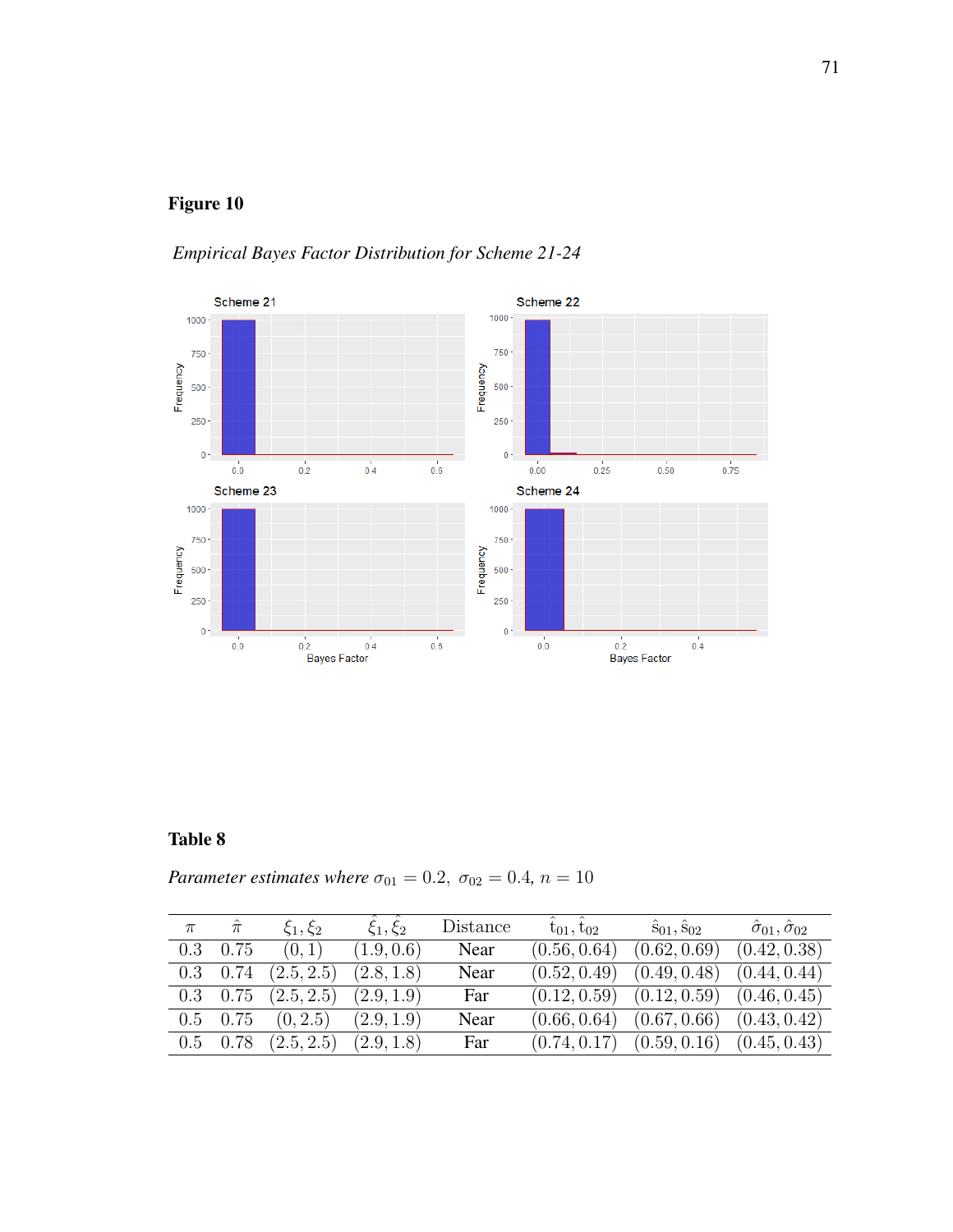### CHAPTER V

### **CONCLUSIONS**

The purpose of the current study was to propose a Bayesian approach to the Gaussian mixture model (1) to detect a signal in fMRI data. The problem of detecting signals is statistically equivalent to hypothesis testing. To test the existence of signal, we developed the Bayesian testing approach which Shafie et al. (2003) proposed for signal detection using the notion of Bayes factor,  $B(x)$ . For infinite-dimensional parameter space, they defined the Bayes factor based on the concept of the Radon-Nikodym derivative. We developed their Bayes factor definition to obtain a Bayesian criteria for testing the proposed model (1). Finding the Bayes factor in an infinite-dimensional case is not analytically tractable, and we needed to compute it through numerical methods. In this study, under 48 schemes of the model parameters, two-dimensional images were simulated. To obtain  $B(x)$  for each set of images, the formula in (13) was applied.

Assuming parameters  $\pi$ ,  $\xi_1$ ,  $\xi_2$ ,  $t_0$ ,  $s_0$ ,  $\sigma_{01}$ ,  $\sigma_{02}$  are independent in prior, our choice of priors were as follows:

- $\pi | \alpha \sim Beta(\alpha_1, \alpha_2), \quad \alpha_1 = 2, \ \alpha_2 = 2$
- $\sigma_{01}, \sigma_{02} \stackrel{\text{iid}}{\sim} \text{Inv-Gamma } (\beta_1, \beta_2), \quad \beta_1 = 4, \ \beta_2 = 0.5$
- $\bullet$   $\boldsymbol{t}_0, \boldsymbol{s}_0 \stackrel{\text{iid}}{\sim} TN(\boldsymbol{\mu}, \boldsymbol{\Sigma}, \mathbf{a}, \mathbf{b})$
- $\xi_1, \xi_2 \stackrel{\text{iid}}{\sim} Unif(0,5)$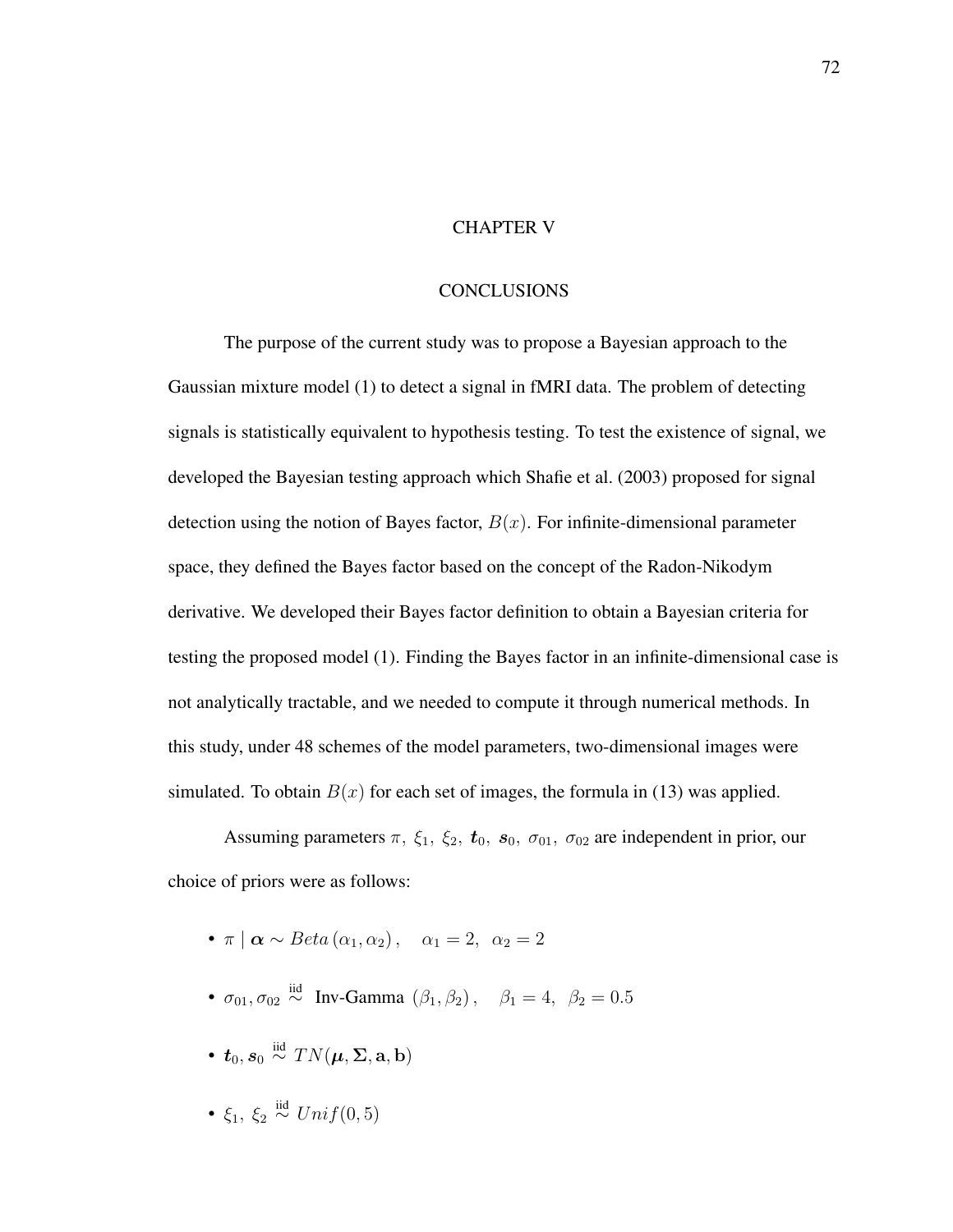We used the bivariate truncated Normal as prior on  $t_0$ ,  $s_0$  with  $\mu = (0.5, 0.5)^T$ and covariance matrix  $\Sigma = \begin{pmatrix} 1 & 0.5 \\ 0.5 & 1 \end{pmatrix}$ , where the lower and upper truncation points were  $\mathbf{a} = (0,0)^T, \mathbf{b} = (1,1)^T.$ 

To approximate the integrals in (13), after taking 1000 samples of  $\theta = (\pi, \xi_1, \xi_2, t_0, s_0, \sigma_{01}, \sigma_{02})$  from prior distributions, Monte Carlo method was employed. In addition, via 1000 simulations for each parameter scheme, the power of testing  $H_0: \xi = 0$ , against  $H_a = \xi > 0$  was obtained. The result of computing Bayes factors and test-powers were displayed in Chapter IV for all 48 parameter schemes (Tables 3 and 4).

#### Findings and Discussion

For this work, we had to answer two main questions. The first was how to develop a Bayesian procedure for testing the signal in the model (1) for two-dimensional images. The second was how the performance of the Bayes factor can change with respect to different parameter schemes. In Chapter III, we developed a Bayesian approach to model  $(1)$ , and in Chapter IV, we illustrated our approach by analysis of the simulated data. To answer the first question, we found Bayes factors for all schemes and by them, we decided to reject or accept  $H_0$ . To answer the second question, we carried out a simulation study to obtain the powers of the test corresponding to each scheme.

Here, we should notice that our choice of threshold for decision-making about testing  $H_0$ , where the Bayes factor used as a criterion is somehow arbitrary. Regarding information in Tables 3 and 4, it is obvious that this choice of threshold resulted in very low power of the test for schemes with no signals, and large powers for ones with signals.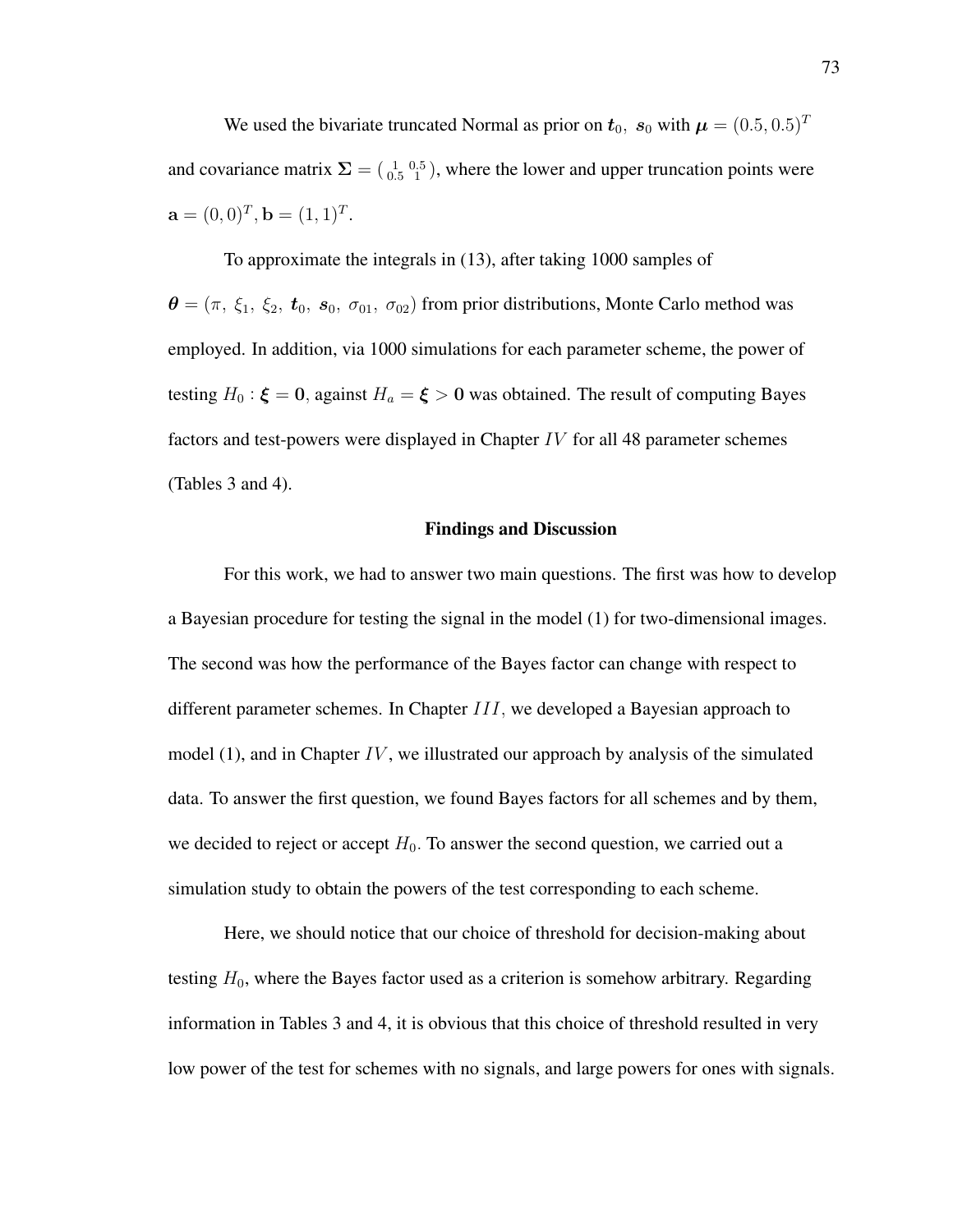Here we can discuss that the choice of power of the test can be considered as an important factor for choosing a threshold to make a decision on accepting/rejecting the  $H_0$ .

Furthermore, Tables 3 and 4 show that the proposed Bayesian approach for testing the signal is successful for all the schemes in which at least one of the components in the model (1) is a Gaussian random field with a non-zero mean function.

We illustrated in Chapter *III* that there are 24 parameter schemes for each scenario of n manipulating different factors of simulated images, including  $\pi$ , amplitude, and distance. Information in Tables 3 and 4 show the effect of  $\pi$ , amplitude, and distance on the power of the Bayes factor. It is seen that the higher powers are mostly for the schemes in which  $\pi = 0.3$ , and the centers of signals in two random fields are far from each other. Given that, the effect of amplitudes on the power is of course clear for all schemes.

### Limitations and Suggestions for Future Research

We found that the Bayesian approach of signal detection within noisy images when the image is modeled as a mixture of two Gaussian scale-space random fields is a suitable procedure. However, we had some limitations of the above analysis that must be noticed.

To evaluate our Bayesian approach to the proposed model (1), we carried out a simulation study by generating simulated data. But, the results of this study should be developed for the application on real fMRI data. For instance, in the cases that the shape of signals are not known, smoothing with the kernel of  $\sigma^{-N/2} k \left[ \sigma^{-1}(\mathbf{h} - \mathbf{t}) \right]$  is not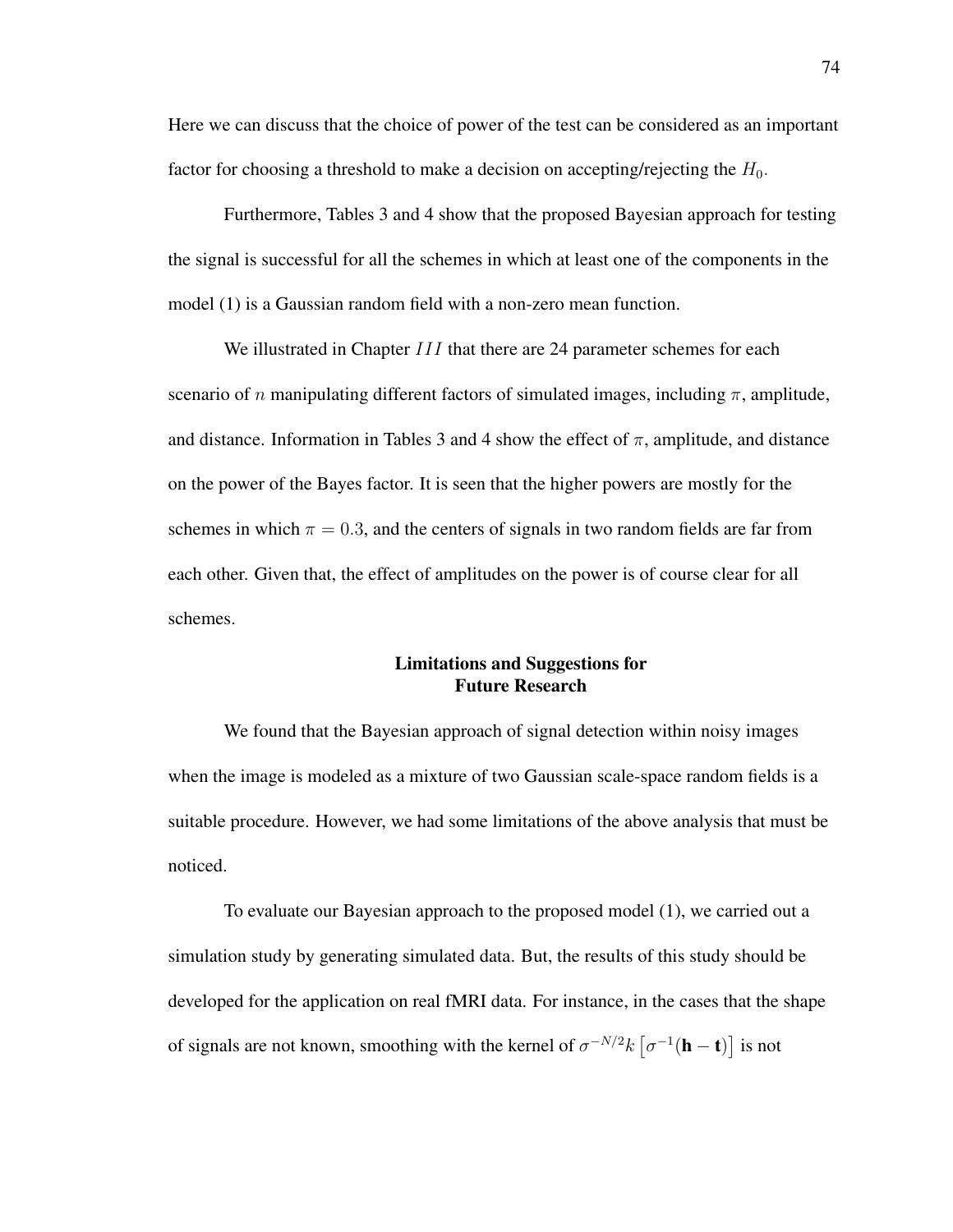justifiable, and so we must apply the non-smooth random fields such as the one satisfying (19).

As it illustrated in Chapter  $IV$ , the grading system in Table 1 cannot be employed to make a decision about testing  $H_0$ :  $\boldsymbol{\xi} = \boldsymbol{0}$ . Therefore, we need to construct a proper grading system for the Bayes factor in this type of study. Even though we somehow used the information from empirical distributions of the Bayes factor to find the threshold for testing, our choice was arbitrary. As it was seen in Tables 3 and 4, the study of the power of the Bayes factor can help researchers to construct a proper grading system for these types of study.

The Bayes factor proposed in (13) was only applied to a mixture model with two Gaussian scale-space random fields. However, due to its abstract generality, the proposed Bayes factor can be applied to the mixture models with more components.

Although the estimation of parameters in the model (1) was not the purpose of this study, the Gibbs and Metropolis samplers were employed to obtain the empirical posterior distribution  $P(\pi, \xi_1, \xi_2, t_0, s_0, \sigma_{01}, \sigma_{02} | Data)$ . By sampling from the posterior distribution, we estimated  $\pi$ ,  $\xi_1$ ,  $\xi_2$ ,  $t_0$ ,  $s_0$ ,  $\sigma_{01}$ ,  $\sigma_{02}$  for some of schemes and results are displayed in Table(8). As it is seen, the estimation for parameters  $\pi$ ,  $\xi_1$ ,  $\xi_2$  was not successful. However, results of estimation for parameters  $t_0$ ,  $s_0$ ,  $\sigma_{01}$ ,  $\sigma_{02}$  seem pretty decent. This part of our work can be a field for the future studies. Of course applying machine learning methods might increase the level of success in estimating parameters of model (1).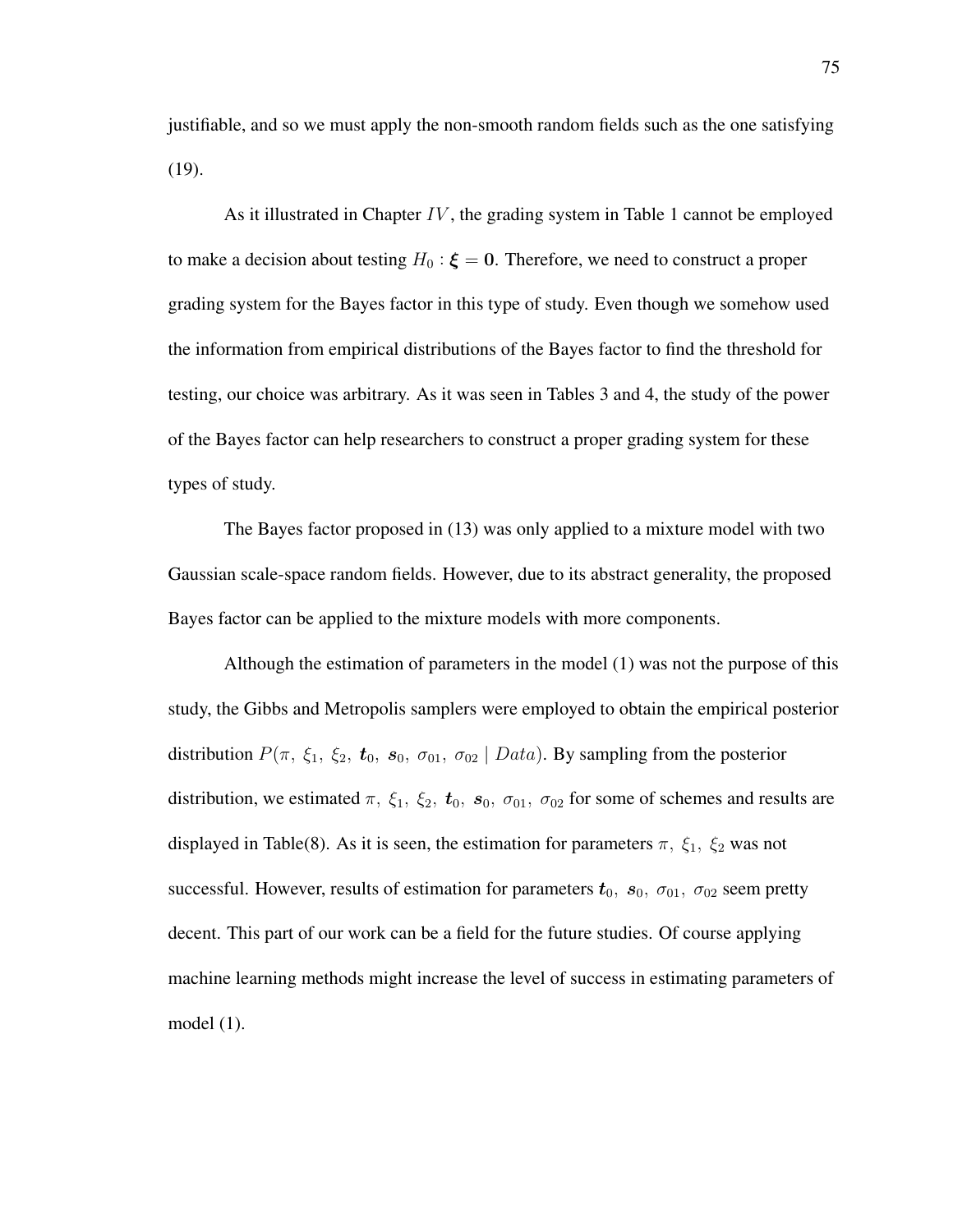#### REFERENCES

- Adler, R. J. (1981). *The geometry of random fields* (1st ed.). New York: Wiley.
- Adler, R. J. (2010). *The geometry of random fields*. SIAM.
- Ash, R. (1972). *Probability and real analysis.* John Wiley & Sons, New York.
- Aubin, J. (1977). *Abstract and applied analysis.* Wiley-Interscience, New York.
- Bender, R., & Lange, S. (2001). Adjusting for multiple testing: When and how? *Journal of Clinical Epidemiology*, *54*, 343–349.
- Bennett, C. M., Wolford, G. L., & Miller, M. B. (2009). The principled control of false positives in neuroimaging. *Social Cognitive and Affective Neuroscience*, *4*(4), 417–422. doi: 10.1093/scan/nsp053
- Berger, J. O. (2013). *Statistical decision theory and bayesian analysis*. Springer Science & Business Media.
- Forghaniarani, M., & Shafie, K. (2020). *Identifiability of finite mixtures of truncated poisson regression models.* Under Review.
- Geman, S., & Geman, D. (1984). Stochastic relaxation, gibbs distributions, and the bayesian restoration of images. *IEEE Transactions on pattern analysis and machine intelligence*(6), 721–741.
- Green, P. J. (2019). Introduction to finite mixtures. In *Handbook of mixture analysis* (pp. 3–20). Chapman and Hall/CRC.

Grenander, U. (1981). *Abstract inference*. Wiley-New York.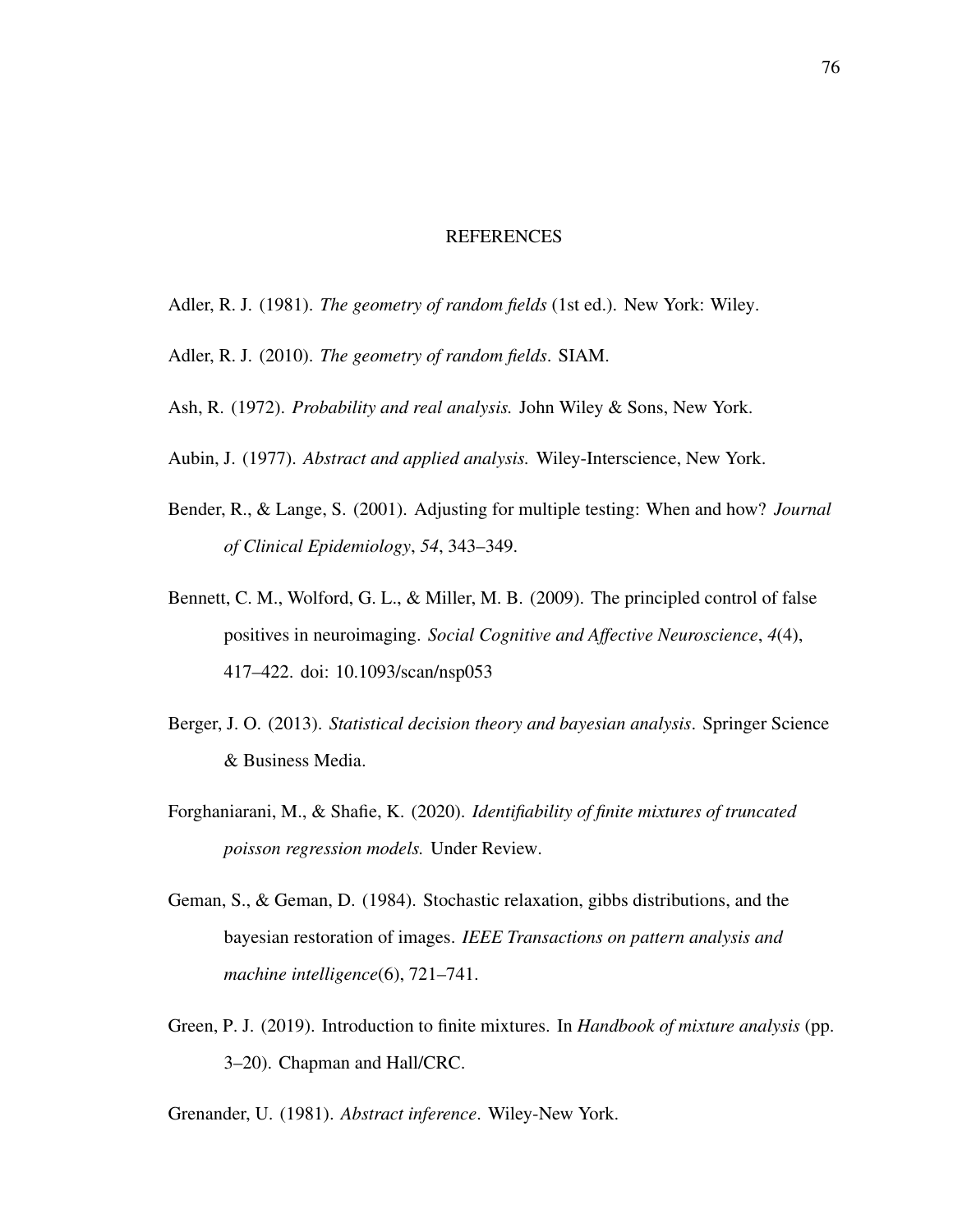- Hasofer, A. (1978). Upcrossings of random fields. *Advances in Applied Probability*, *10*, 14–21.
- Huang, M., Li, R., Wang, H., & Yao, W. (2014). Estimating mixture of gaussian processes by kernel smoothing. *Journal of Business & Economic Statistics*, *32*(2), 259–270.
- Jeffreys, H. (1998). *The theory of probability*. OUP Oxford.
- Parzen, E. (1961). An approach to time series analysis. *The Annals of Mathematical Statistics*, *32*(4), 951–989.
- Pauling, L., & Coryell, C. D. (1936). The magnetic properties and structure of hemoglobin, oxyhemoglobin and carbonmonoxyhemoglobin. *Proceedings of the National Academy of Sciences*, *22*(4), 210–216.
- Rohani, M. F. (2003). *Bayesian approach to the Gaussian scale space random fields.* Unpublished doctoral dissertation. Shahid Beheshti University, Tehran.
- Rohani, M. F., Shafie, K., & Noorbaloochi, S. (2006). A Bayesian signal detection procedure for scale-space random fields. *The Canadian Journal of Statistics*, *34*(2), 311–325.
- Shafie, K., & Abravesh, A. (2016). RKHS approach for signal detection in rotation and scale space random fields. *Journal of Statistical Theory and Applications*, *15*(3), 214–220.
- Shafie, K., & Noorbaloochi, S. (2001). *Signal detection in noisy images: A Bayesian approach.* (Tech. Rep.). Shahid Beheshti University.
- Shafie, K., Sigal, B., Siegmund, D., & Worsley, K. J. (2003). Rotation space random fields with an application to fmri data. *The Annals of Statistics*, *31*(6), 1732–1771.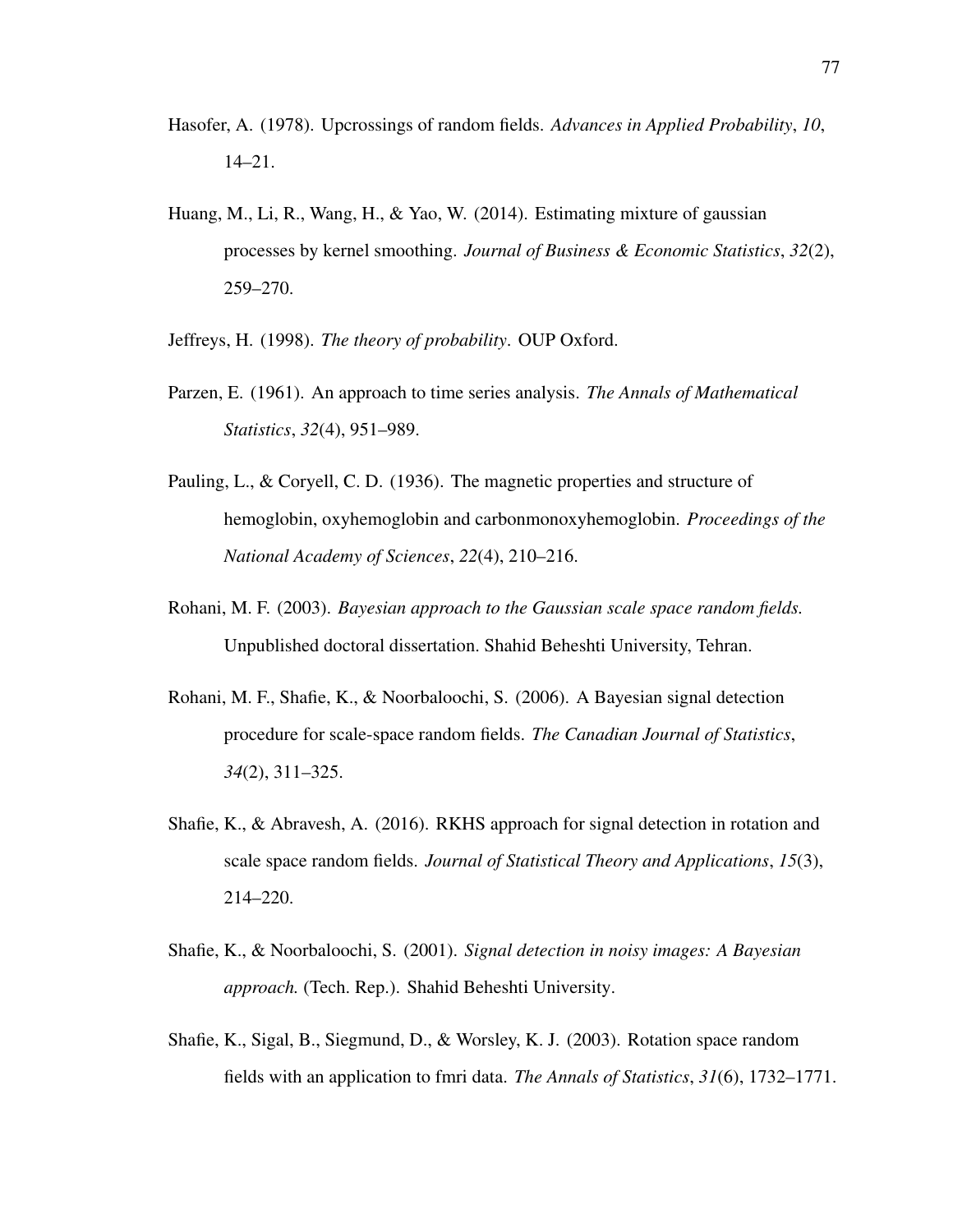- Siegmund, & Worsley. (1995). Testing for a signal with unknown location and scale in a stationary gaussian random field. *The Annals of Statistics*, 608–639.
- Teicher, H. (1961). Identifiability of mixtures. *The annals of Mathematical statistics*, *32*(1), 244–248.
- Teicher, H. (1963). Identifiability of finite mixtures. *The annals of Mathematical statistics*, 1265–1269.
- Williams, D. (1991). *Probability with martingales*. Cambridge university press.
- Worsley, K. J. (1994). Local maxima and the expected euler characteristic of excursion sets of χ 2, f and t fields. *Advances in Applied Probability*, 13–42.
- Worsley, K. J., Evans, A. C., Marrett, S., & Neelin, P. (1992). A three-dimensional statistical analysis for cbf activation studies in human brain. *Journal of Cerebral Blood Flow & Metabolism*, *12*(6), 900–918.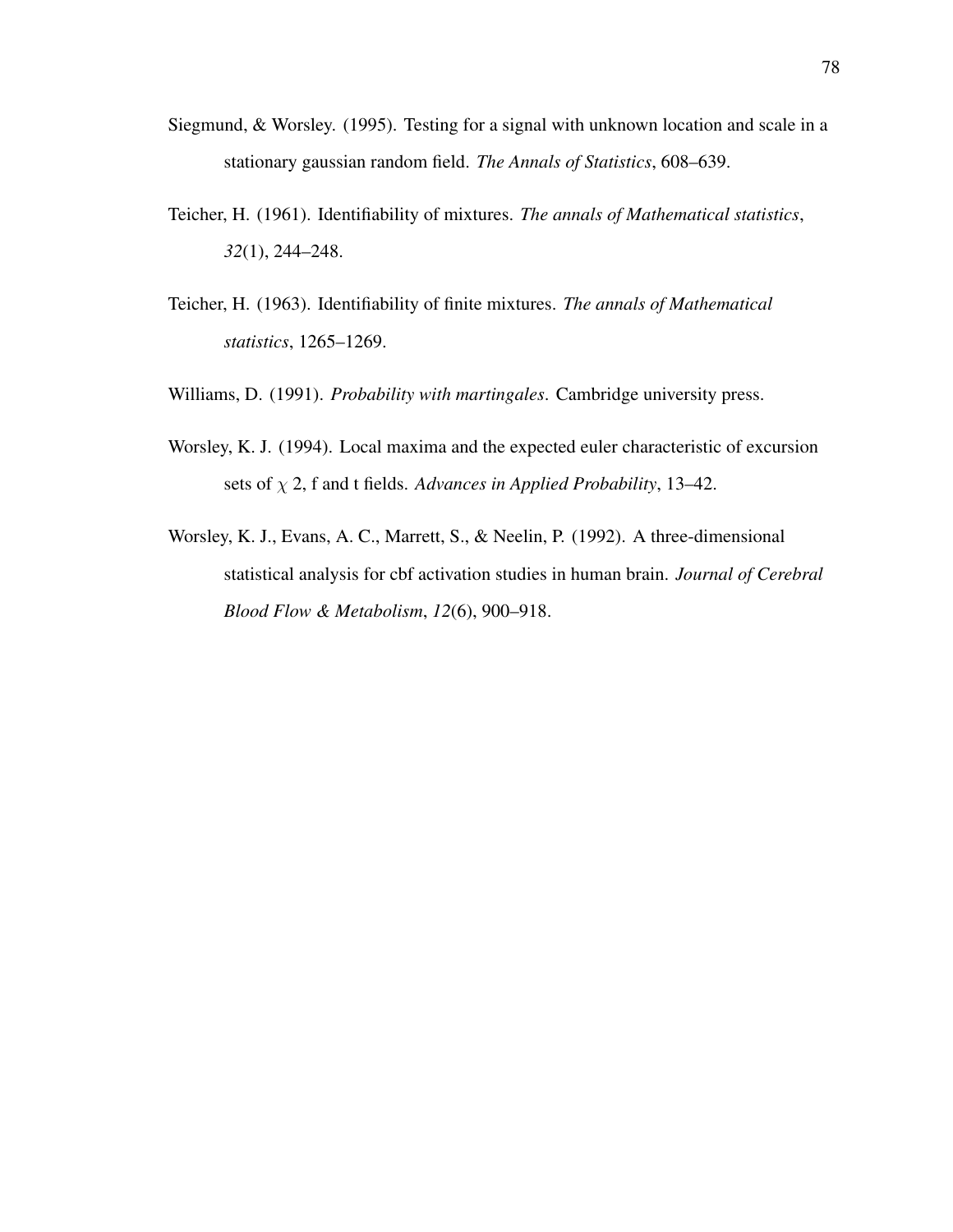APPENDIX A

# R CODE FOR MONTE CARLO SIMULATION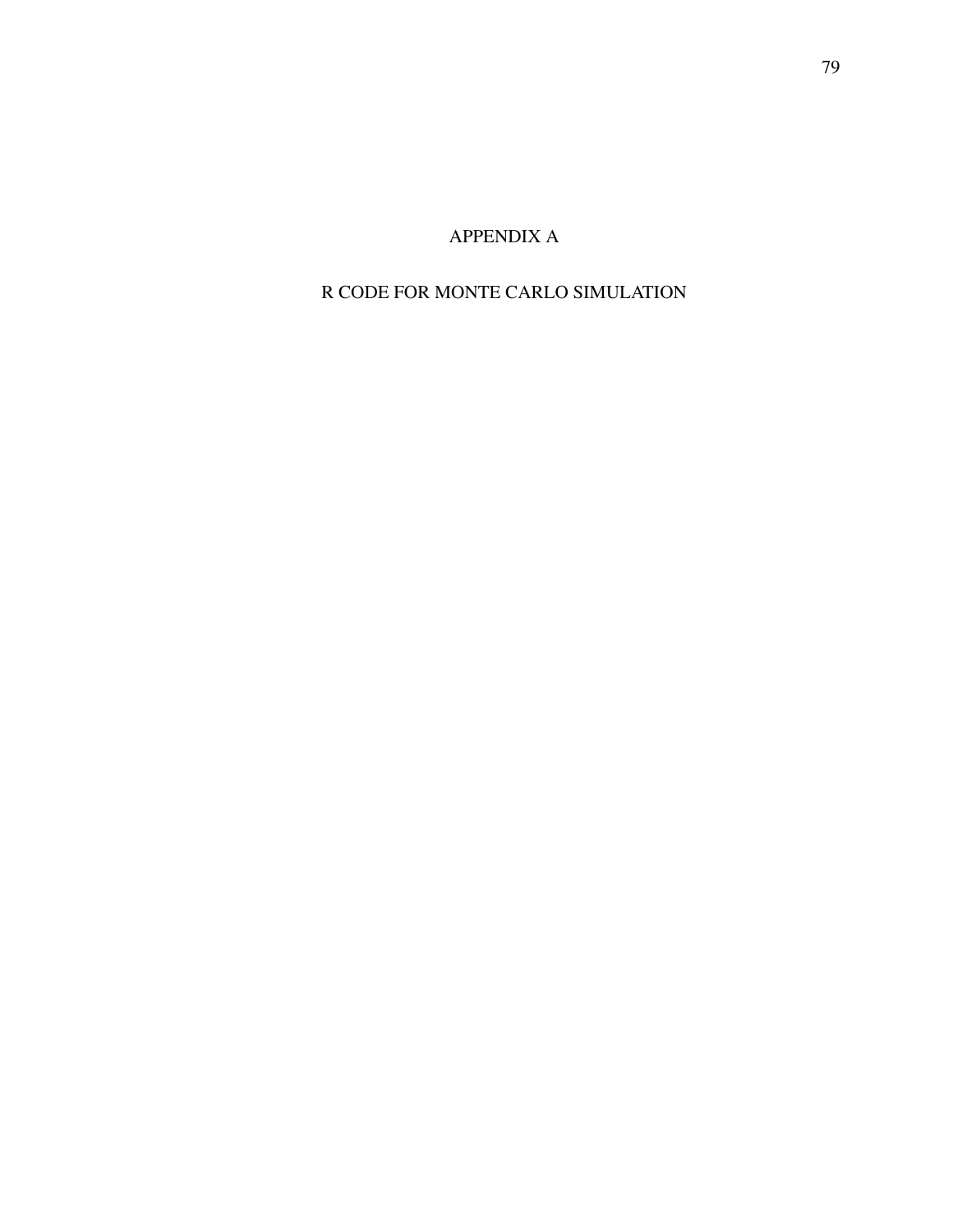##################################################################### #### Through this code, we want to find the Bayes factor in mixture #### of 2 Gaussian random fields by applying Monte carlo sampler. #### The dimension is d=2.

par.scheme<-as.matrix(read.table(file="par.scheme")) SampleTheta<-as.matrix(read.table(file="sampletheta"))

######### Required packages ###########

if (!requireNamespace("BiocManager", quietly = TRUE)) install.packages("BiocManager") BiocManager::install()

library(ExtDist)

library(invgamma)

library(truncnorm)

library(truncdist)

library(mvtnorm)

library(tmvtnorm)

library(coda)

library(reshape)

library(iterpc)

library(doParallel)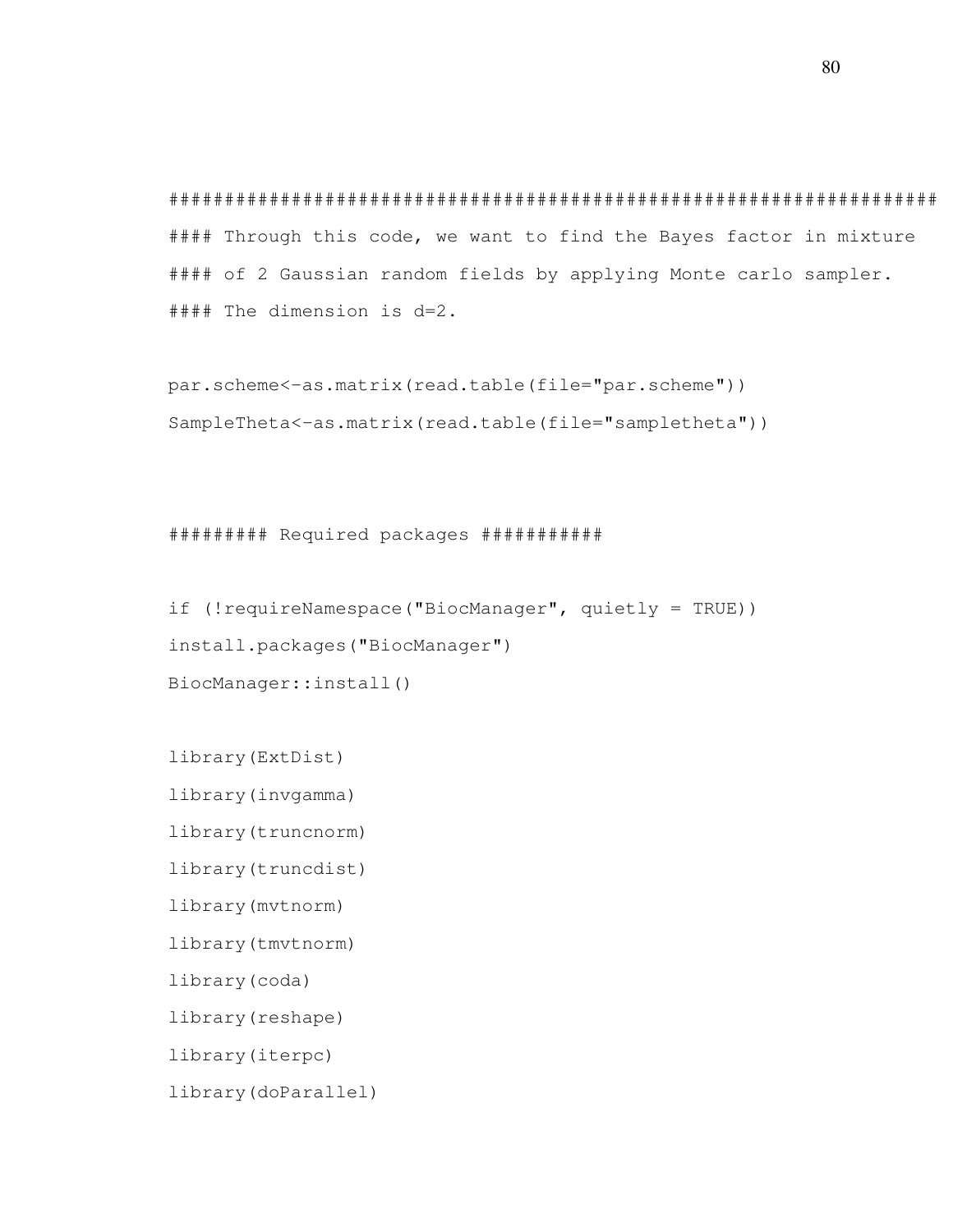```
library(parallel)
library(foreach)
library(EBImage)
```
######### Introducing Parameters ######### # xi\_1 & xi\_2 are amplitudes of two GRFs # sigma0\_1 & sigma0\_2 are scales for two GRFs # t0 & s0 are vectors of locations for centers of two GRFs # Pi is the weight parameter in the mixture

```
################################################################
###### This function generates a realization of a non-smooth ###
### Gaussian RF for a specific vector of 'theta'
signal.generate <- function(N, xi, t0, sigma0){
```

```
noise \leq matrix(rnorm(N*N),N,N) #white noise
```

```
pix_x \leftarrow (row(noise)-1) / (N-1) #Range [0, 1]pix_y \leftarrow (col(noise)-1) / (N-1)
```

```
mu \leftarrow (xi/(sigma0*sqrt10))*exp((-0.5*(pi x_x-t0[1])^2+(pix_y-t0[2])^2)/sigma(0^2))#mean function of Z(t)
```

```
RF <- mu + noise #RF is Z(t) that is a non-smooth GRF
return(RF)
```
}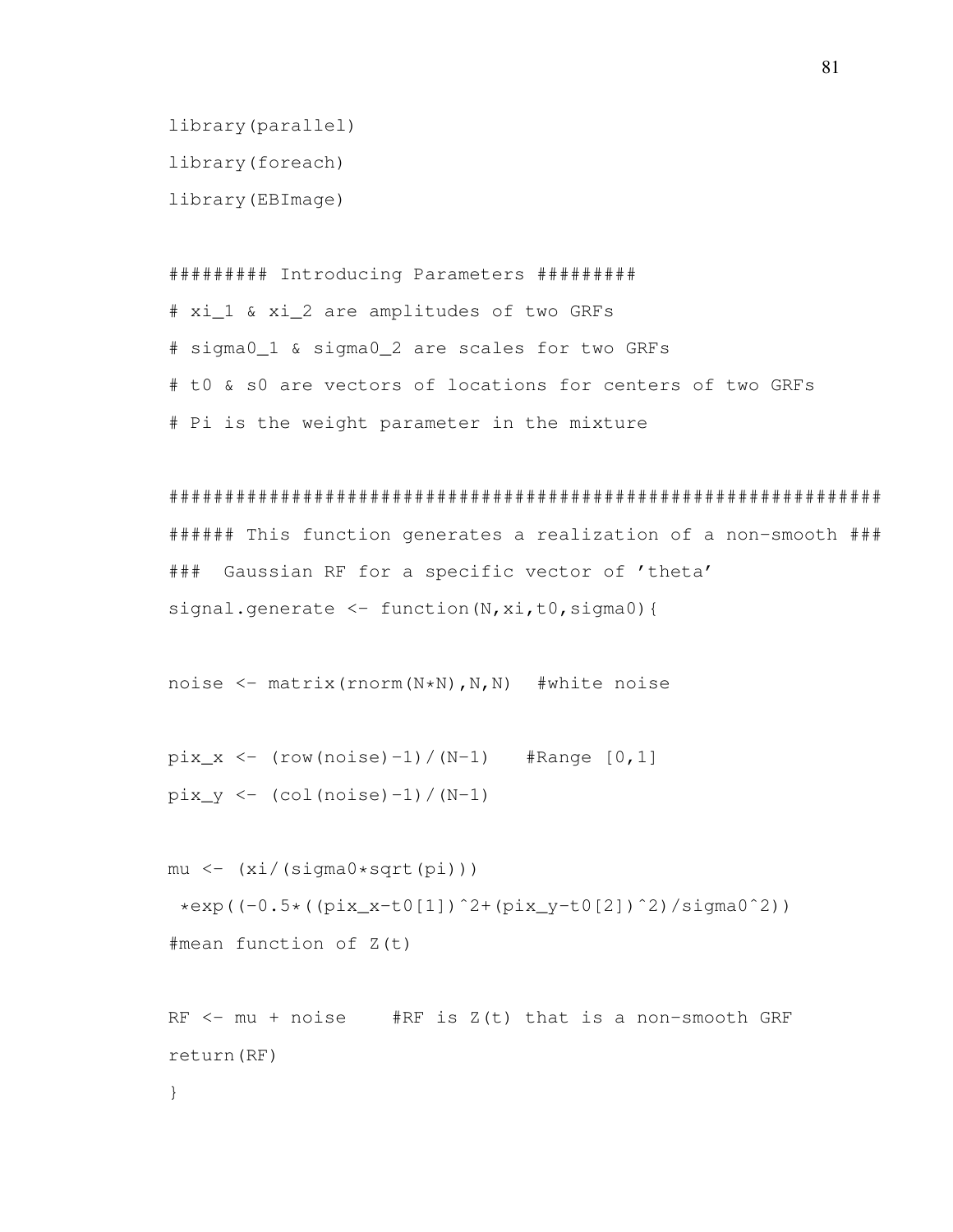```
#############################
```
### generating an image from mixture of RF1 & RF2 datagen<-function(theta, N){

```
RF1 \leftarrow signal.generate(N,theta[2],c(theta[4], theta[5]), theta[8])
 #first non-smooth RF in the mixture model
RF2 \leq signal.generate(N,theta[3],c(theta[6], theta[6]), theta[9])
 #second non-smooth RF in the mixture model
z \leftarrow rbinom(1, 1, theta[1])
Image=z*RF1+(1-z)*RF2return(Image)
}
#################################
loglik<-function(sampletheta,data){
N < -dim(data)[1]
```

```
l1 <-log(sampletheta[1])+ sampletheta[2]*gblur(data,sampletheta[8])
[round(sampletheta[4]*(N-1))+1,round(sampletheta[5]*(N-1))+1]sampletheta[2]ˆ2/2
```

```
l2 <-log((1-sampletheta[1]))+ sampletheta[3]*gblur(data,
sampletheta[9])[round(sampletheta[6] *(N-1)) +1,
round(sampletheta[7]*(N-1)))+1]-
sampletheta[3]<sup>^2</sup>/2
```

```
return(log(exp(11)+exp(12)))
```
}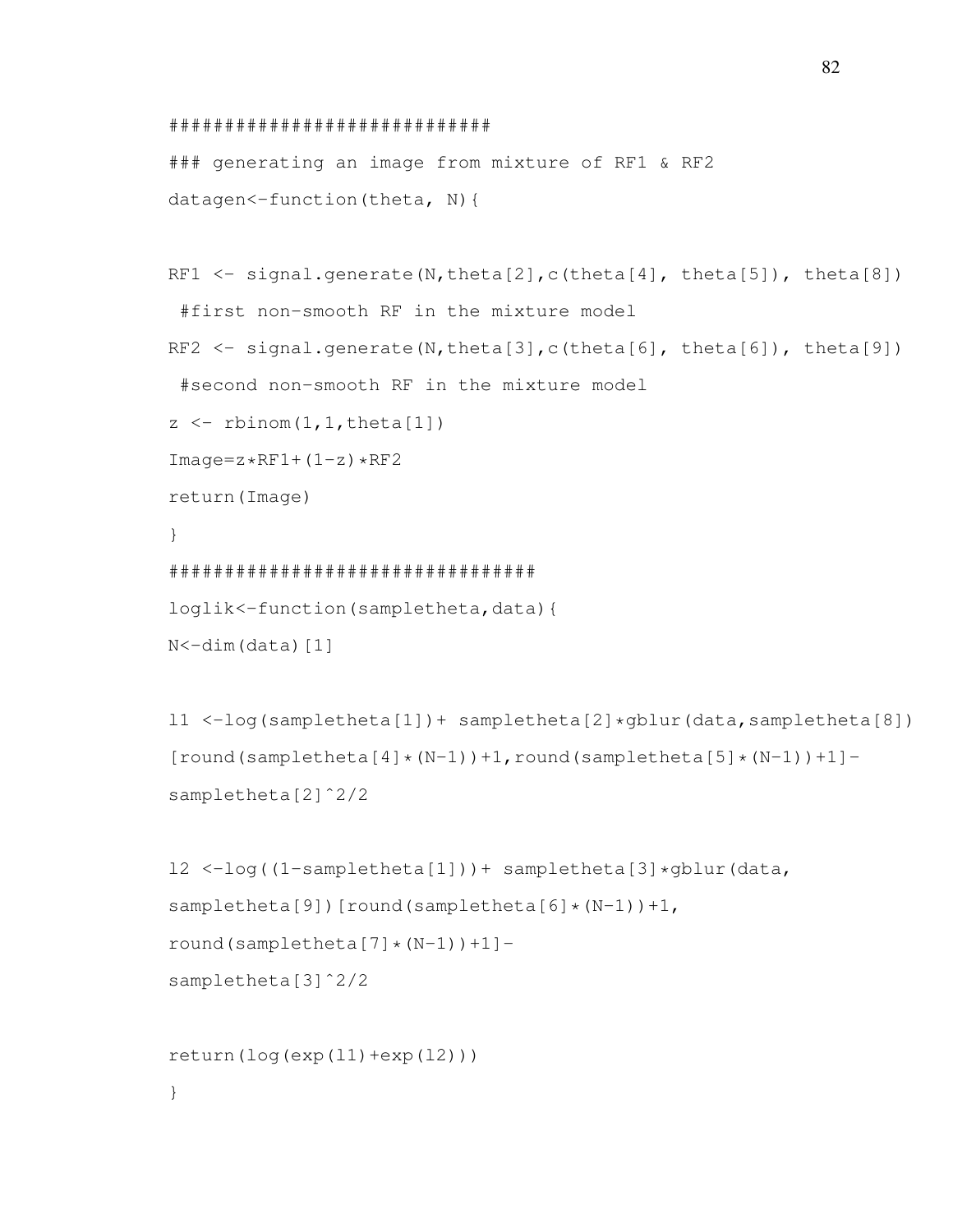```
##################################
```

```
loglik.sim<-function(theta,sampletheta,N){
loglik( sampletheta, datagen(theta, N))
}
```
#### #########################

```
cl <- makeCluster(8)
registerDoParallel(cl)
```

```
nsample<-1000
sampletheta<-SampleTheta[1:nsample,]
nsim<-1000
n < -10N < -64
```

```
theta<-par.scheme[i,2:10] #i in 1:48
```

```
f<-function(nsim){
foreach(isample=1:nsample, .combine=rbind) %do%
replicate(n,loglik.sim(theta,sampletheta[isample,],N))
}
LL<-lapply(1:nsim,f)
```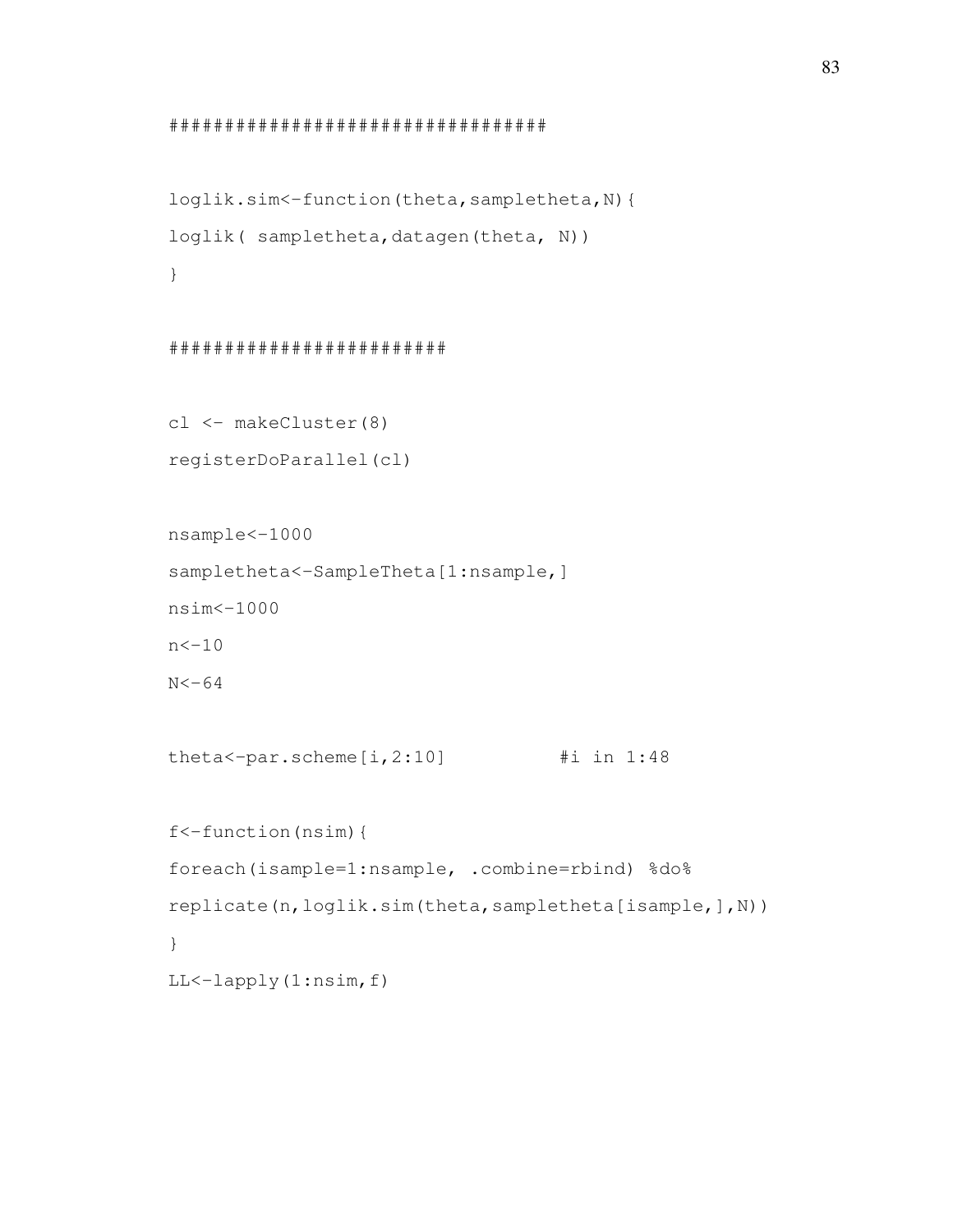################ Simulation data analysis

```
Bayes.Factor<-function(k){
out<-exp(readRDS(filenames[k]))
1/apply(apply(out, c(1,2), prod), 1, mean)
}
```

```
filenames<-paste0(rep("out",48),as.character(1:48),rep(".RDS",48))
BFL<-lapply(1:48,Bayes.Factor)
BF<-matrix(as.numeric(unlist(BFL)), ncol=48)
filenames<-paste0(rep("out",48),as.character(1:48),rep(".RDS",48))
BFL<-lapply(1:48,Bayes.Factor)
BF<-matrix(as.numeric(unlist(BFL)), ncol=48)
```

```
#####################################################################
#####################################################################
#### Through this code, we want to estimate parameters in mixture of
#### two Gaussian random fields by applying Gibbs sampler and M-H.
#### The dimension is d=2, for N=64
####
```
######### Required packages ###########

```
library(ExtDist)
library(invgamma)
```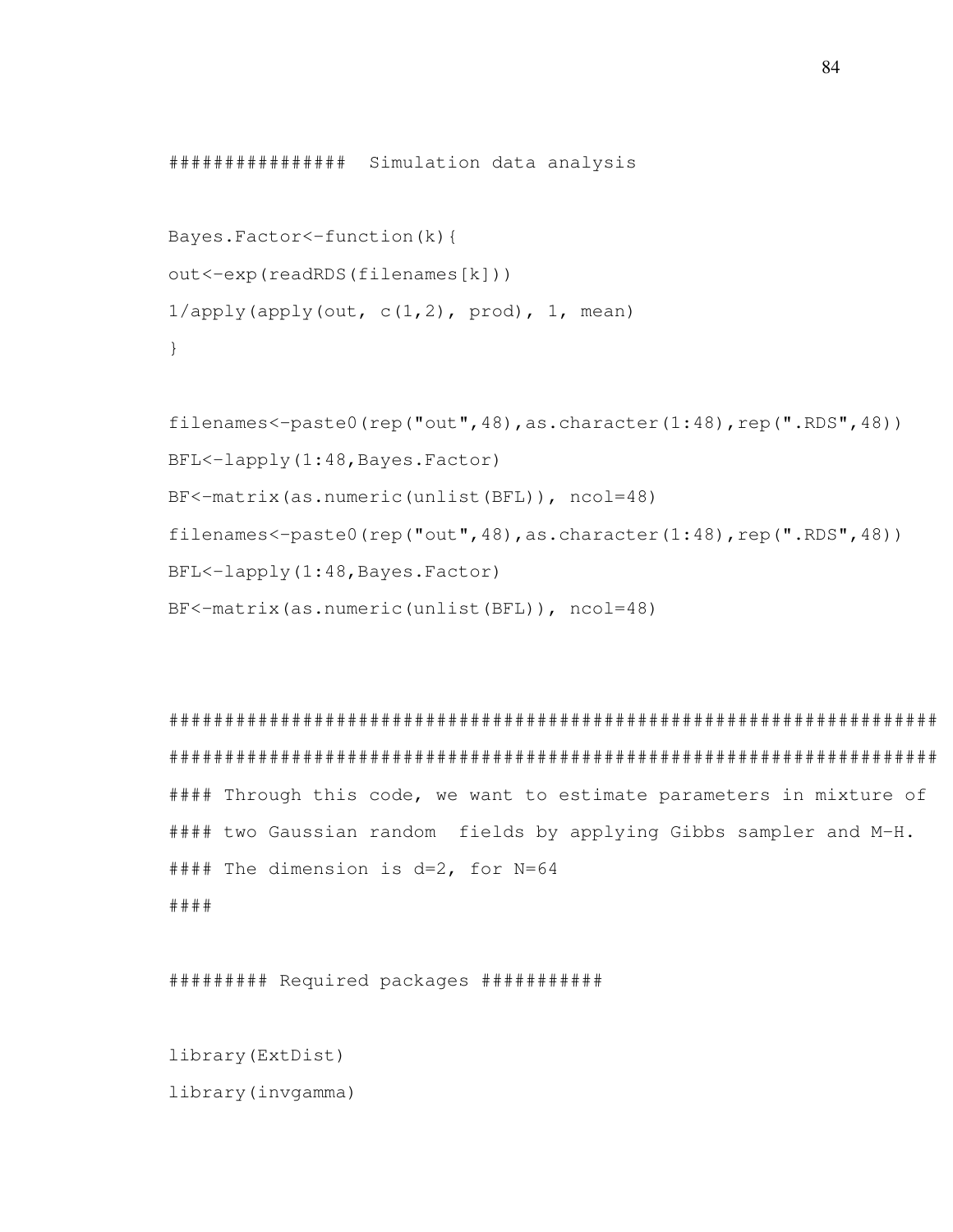library(truncnorm)

library(truncdist)

library(mvtnorm)

library(tmvtnorm)

library(coda)

library(reshape)

library(iterpc)

library(doParallel)

library(foreach)

cl <- makeCluster(8)

registerDoParallel(cl)

################## BEGINNING of FUNCTIONS-BLOCK ##############

### This function generates a realization of a non-smooth ### ### Gaussian RF for a specific vector of 'theta' signal.generate <- function(N, xi, t0, sigma0) {

noise <- matrix(rnorm(N\*N),N,N) #white noise

 $pix_x \leftarrow (row(noise)-1) / (N-1)$  #Range  $[0, 1]$  $pix_y \leftarrow (col (noise) - 1) / (N-1)$ 

 $mu \leftarrow (xi/(sigma0*sqrt+pi))$ )

\*exp((-0.5\*((pix\_x-t0[1])ˆ2+(pix\_y-t0[2])ˆ2)/sigma0ˆ2)) #mean function of Z(t)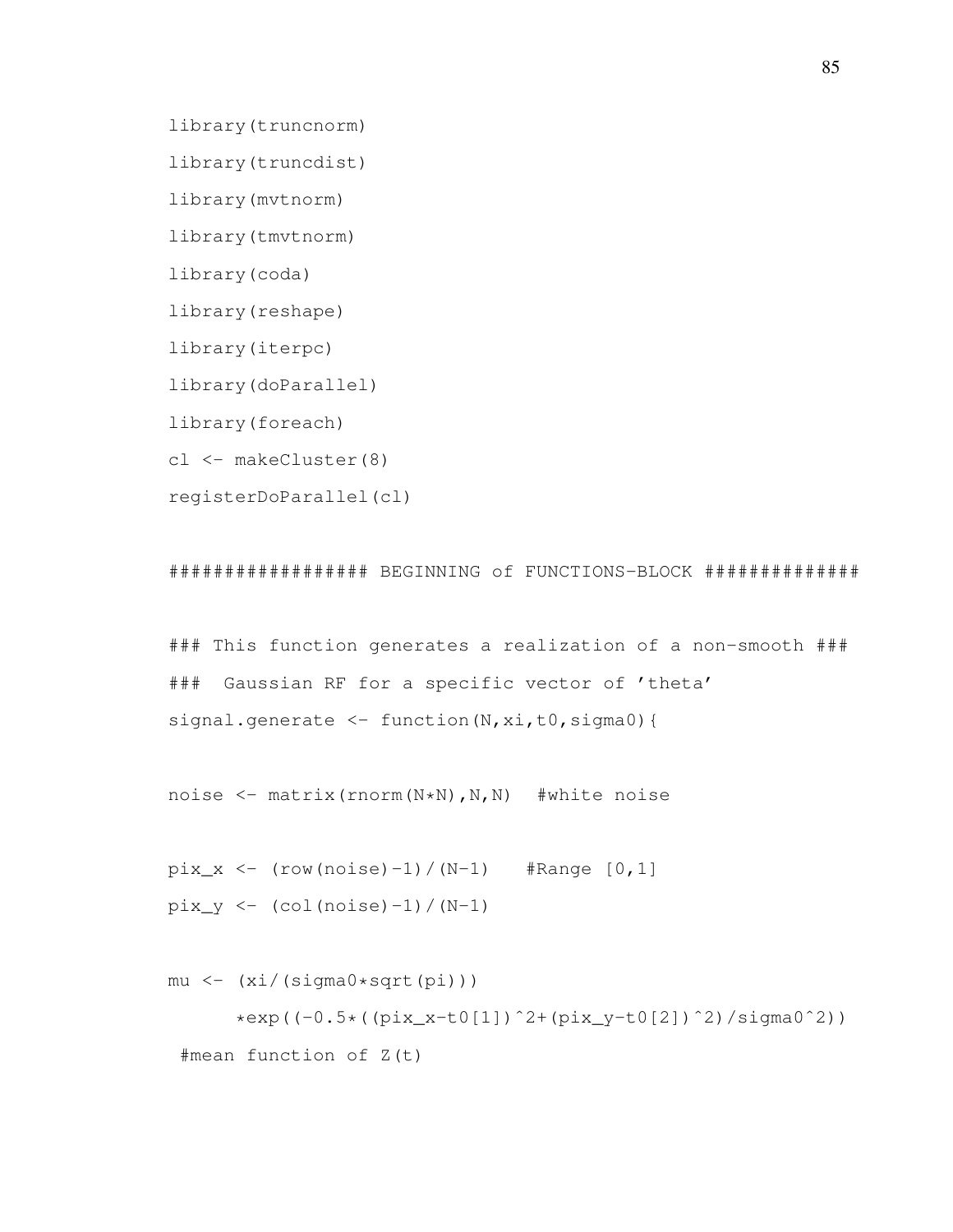```
RF \le - mu + noise \qquad #RF is Z(t) that is a non-smooth GRF
return(RF)
}
```

```
### This function smooths the non-smooth GRF by ###
### a Gaussian kernel with scale of sigma
smooth2 <- function(N, Image, ftxyfilter, t0, l) {
(Re(fft(fft(Image[,, l])) * ftxyfilter, inverse = T)))
```

```
[round(t0[1] * (N-1)) + 1, round(t0[2] * (N-1)) + 1] / N^2
```

```
}
```

```
### This function after smoothing data, gives the value of ###
### GRF in the center of signal, x(t0_1,t0_2,sigma0)signalCenter.value <- function(Image,t0,sig){
```

```
#"Image" is an observed field(non-smooth)
N<-dim(Image)[1]
n < - dim(Image)[3]
x \leftarrow 1:Nxfilter <- (pi)^(-0.5) * exp(-0.5 *
((1/sig)*(x - mean(x)))^2) #smoothing kernel
xfilter <- sqrt(xfilter/sum(xfilter))
xyfilter <- outer(xfilter, xfilter)
ftxyfilter <- Mod(fft(xyfilter)) #fft:Fast Discrete Fourier Transform
x_value < -rep(0,n)foreach(l = 1:n, .combine=c) %do% smooth2(N=N, Image=Image,
ftxyfilter=ftxyfilter,t0,l=1)
}
```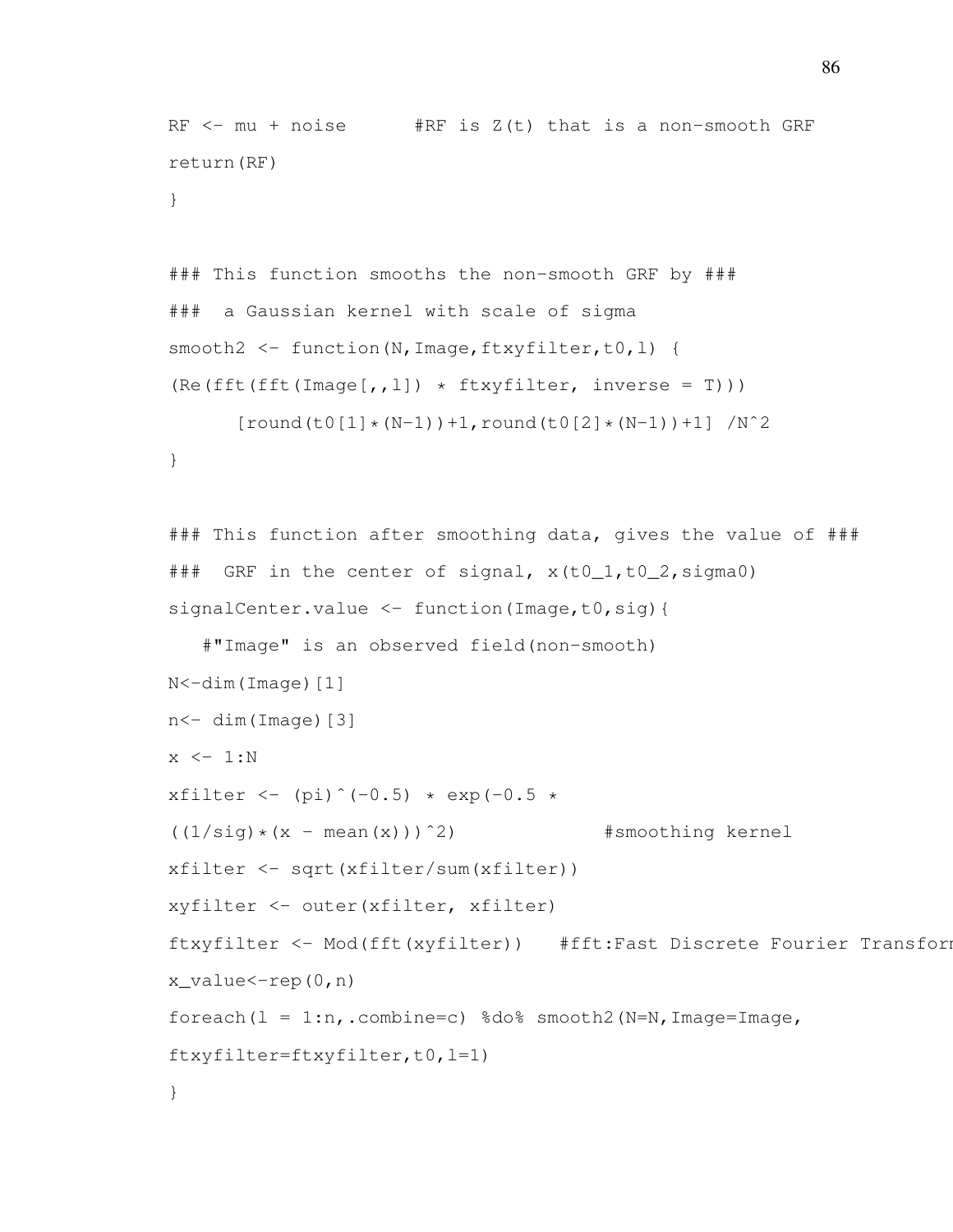```
### This function calculates the probability for posterior ###
### of z[j] which is z of each image
prob_Bern <- function(p, x_1, x_1, x_2, x_2, x_1){
x_i_min <- min (x_i_1,x_i_2)
f_1 <- (xi_1*x_1) - ((1/2) * (xi_1min^2 - xi_1^2))f_2 <- (xi_2*x_2) - ((1/2) * (xi_min^2 - xi_2^2))p_z \leftarrow 1/(1 + p/(1-p) * exp(f_2-f_1))z \leq rbinom(1,1,p_z) #generating Z from conditional posterior
Ber \leftarrow c(z, p_z) #results of this function
return(Ber)
}
```

```
### This function returns the un-normalized log-likelihood ###
### function of etha1=(t0,sigma0_1) ll is log-likelihood function ###
###[Dissertation,(8)]
```

```
loglik1<-function(t0,sigma0,p,xi_1,data,z){
```

```
11 \le -sum(z*(log(p))
```

```
+ xi_1*signalCenter.value(data,t0,sigma0)- xi_1ˆ2/2))
return(ll)
```

```
}
```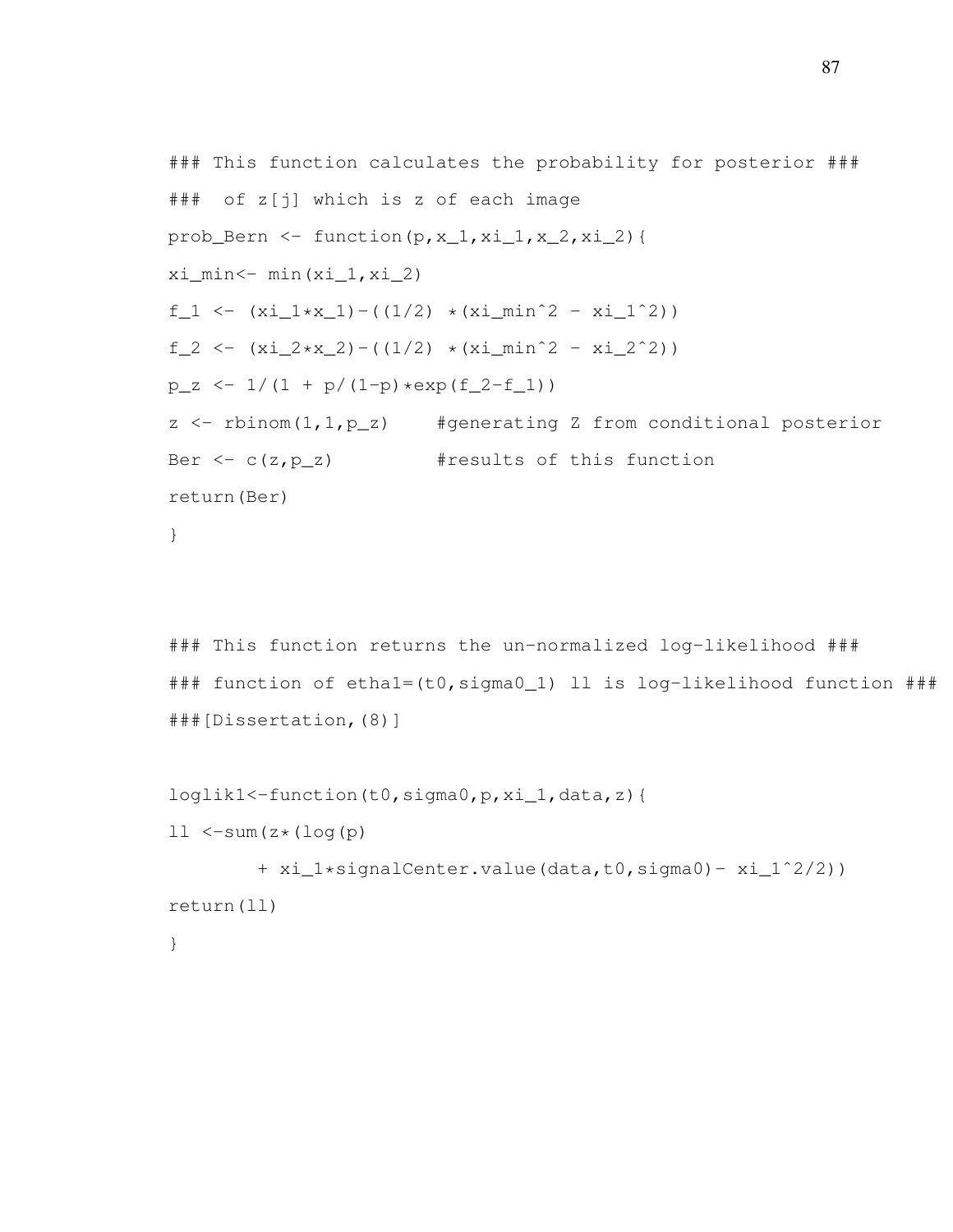```
### This function returns the un-normalized log-likelihood ###
### function of etha2=(s0,sigma0_2) ll is log-likelihood function
###[Dissertation,(8)]
```

```
loglik2<-function(s0,sigma0,p,xi_2,data,z){
```

```
11 \le -\text{sum}((1-z)*(log(1-p))
```

```
+ xi_2*signalCenter.value(data,s0,sigma0)- xi_2ˆ2/2) )
return(ll)
```

```
}
```

```
### This function returns the log-prior function of ###
### etha=(t0,sigma0) lprior is log-prior on etha
### beta_1 is Shape parameter of Inv-Gamma as a prior on sigma0
### beta_2 is Scale parameter of Inv-Gamma as a prior on sigma0
### mu is MEAN VECTORs of PRIOR on t0 or s0
### Rho is CORRELATION MARTIX of PRIOR on t0 or s0
log.prior <- function(t0,sigma0,beta_1, beta_2,mu, Rho){
```

```
lprior <- dtrunc(sigma0, beta_1, beta_2,spec="invgamma"
        a=0.1, b=0.5, log = TRUE) +
```
dtmvnorm(t0, mean=mu, Rho,lower=c(0,0),

```
upper=c(1,1), log=TRUE)
```

```
return(lprior)
```

```
}
```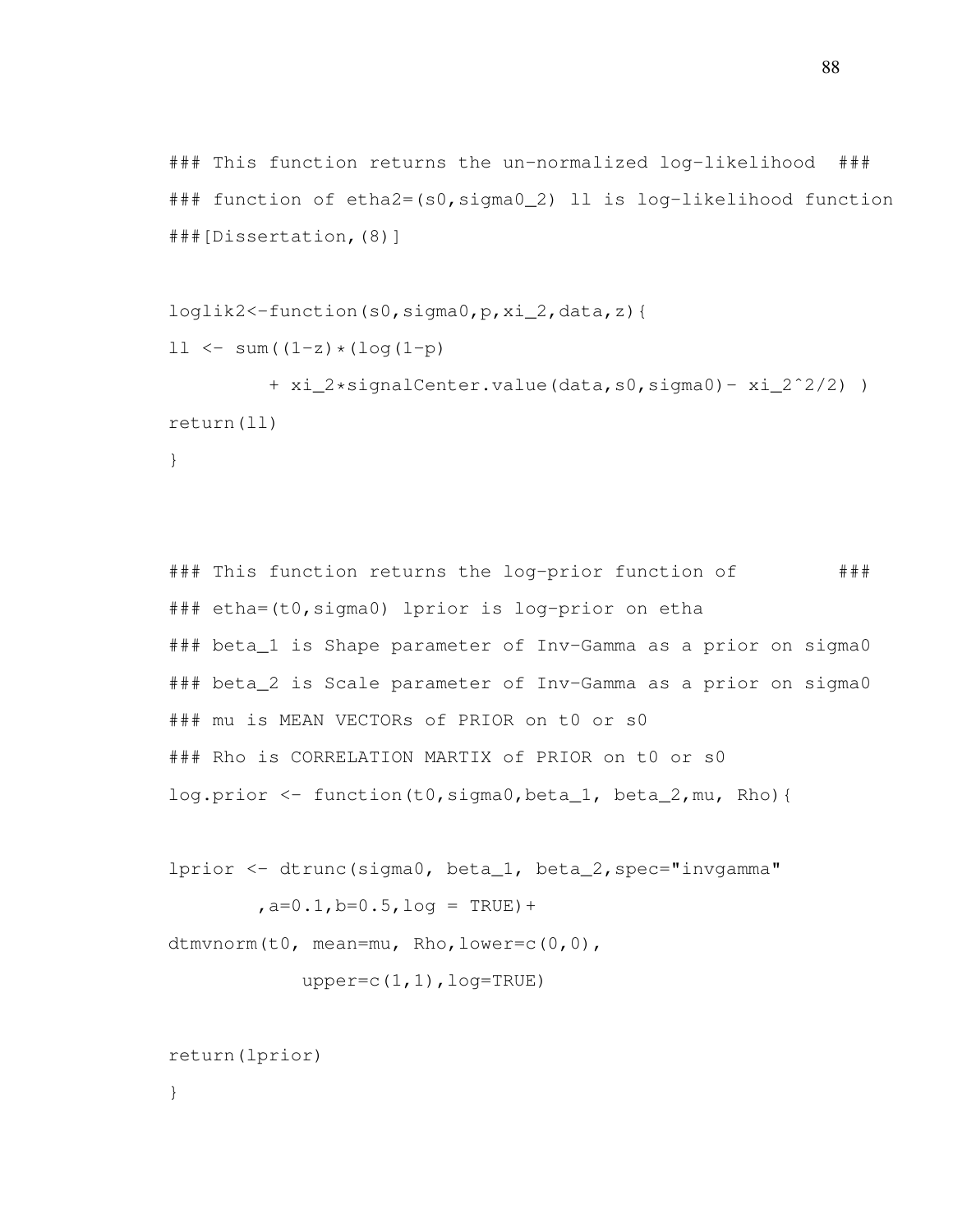## Introducing proposal dist. for Metropolis-Hasting Sampler ## # We consider Inv-Gamma dist. as the proposal dist. for sigma0. # beta\_1 & beta\_2 are Shape and Scale parameters of Inv-Gamma. # We consider truncated bi-variate normal dist. as the proposal # for t01, t02, so by this we assume a dependency for t01 and t02. # mean=c(0.5, 0.5) is INITIAL MEAN VECTOR for  $t=(t01,t02)$ # Rho=matrix(c(1,0.5,0.5,1),2,2) is INITIAL CORRELATION MATRIX  $#$  for  $t=(t01, t02)$ # c(0,0) gives lower boundaries for truncated bivariate normal # c(1,1) gives upper boundaries for truncated bivariate normal

## This function returns the log-proposal function of ##  $\#$ # etha= $(t0, \text{sigma}0)$ 

log.proposal <- function(t0,sigma0,beta\_1, beta\_2,mu, Rho){

```
lproposal <- dtrunc(sigma0, beta_1, beta_2,spec="invgamma",a=0.1
    ,b=0.5,log = TRUE) +
```

```
dtmvnorm(t0, mean=mu, Rho, lower=c(0,0), upper=c(1,1), log=TRUE)
```

```
return(lproposal)
```
}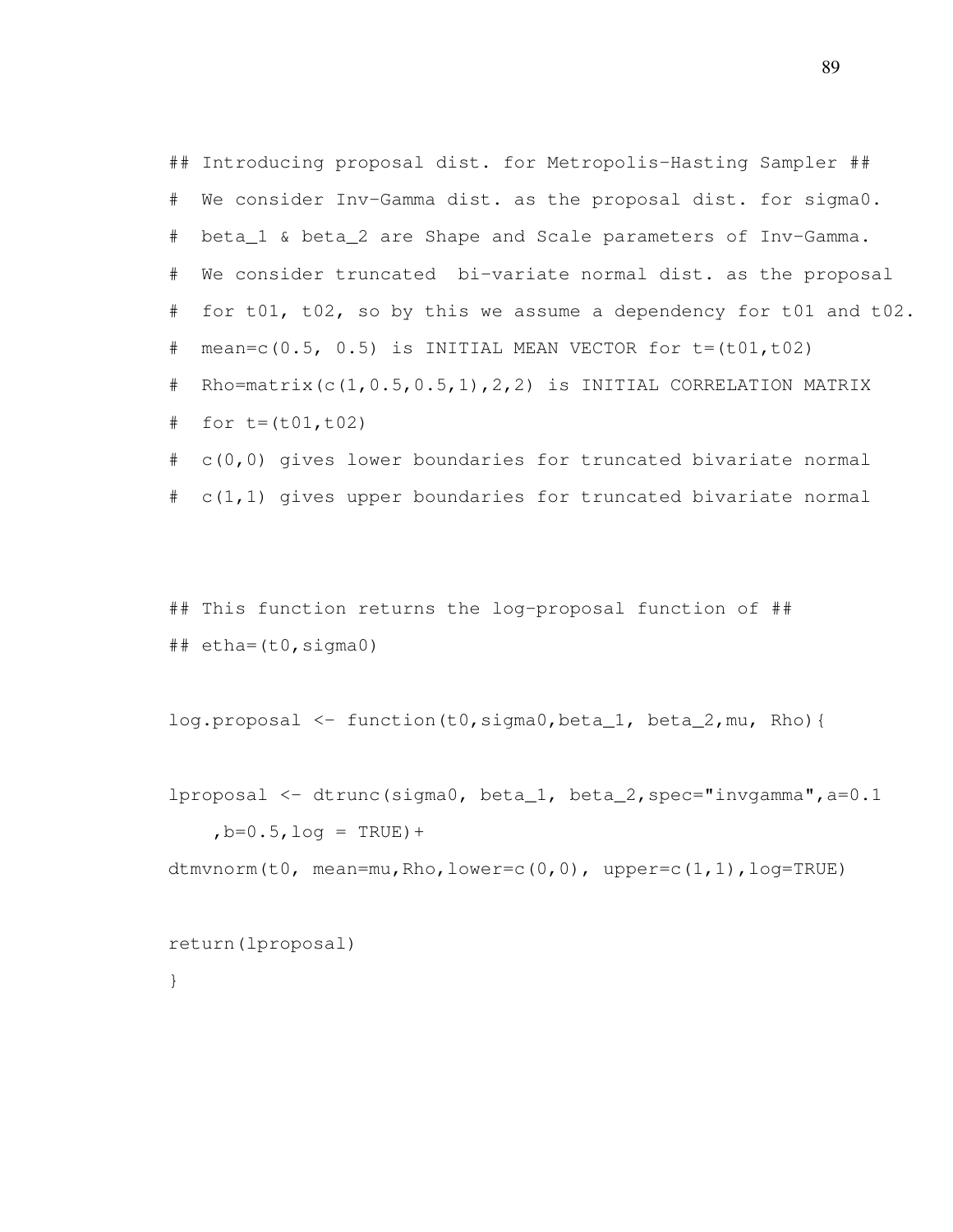```
### This function calculates log(r) in M-H step ###
### x is a vector of x(t0_1,t0_2,sigma0) in n images
### xStar is a vector of x(t0_star1,t0_star2,sigma0_star) in n images
### ll is [loglik1(t0_star,sig0_Star,Pi,xi_1=xi,Image,z)-
### loglik1(t0,sig0,Pi,xi_1=xi,Image,z)]
### or [loglik2(s0_star,sig0_Star,Pi,xi_2=xi,Image,z)-
### loglik2(s0,sig0,Pi,xi_2=xi,Image,z)]
```

```
calculate.r <- function(xi,t0,t0_star,sigma0,sig0_Star,beta_1
     , beta\_2, mu, Rho, \bot\bot) {
```

```
# beta_1 & beta_2 #Hyper-parameters of INV-Gamma dist.
# mu #INITIAL MEAN VECTOR for t0=(t01,t02)
# Rho #INITIAL COVARIANCE MATRIX for t0=(t01,t02)
```

```
mean1=c(round(t0_star[1], digits = 2), round(t0_star[2], digits=2))
mean2=c(round(t0[1], digits = 2), round(t0[2], digits=2))
```

```
lr <- ll + log.prior(t0_star,sig0_Star,beta_1,beta_2,mu,Rho)-
      log.prior(t0,sigma0,beta_1,beta_2,mu,Rho)+
  log.proposal(t0,sigma0,beta_1,beta_2=sig0_Star,mu=mean1,Rho)-
  log.proposal(t0_star,sig0_Star,beta_1,beta_2=sigma0,mu=mean2,Rho)
```

```
r \leftarrow \exp(\ln \ln \theta)return(r)
```
}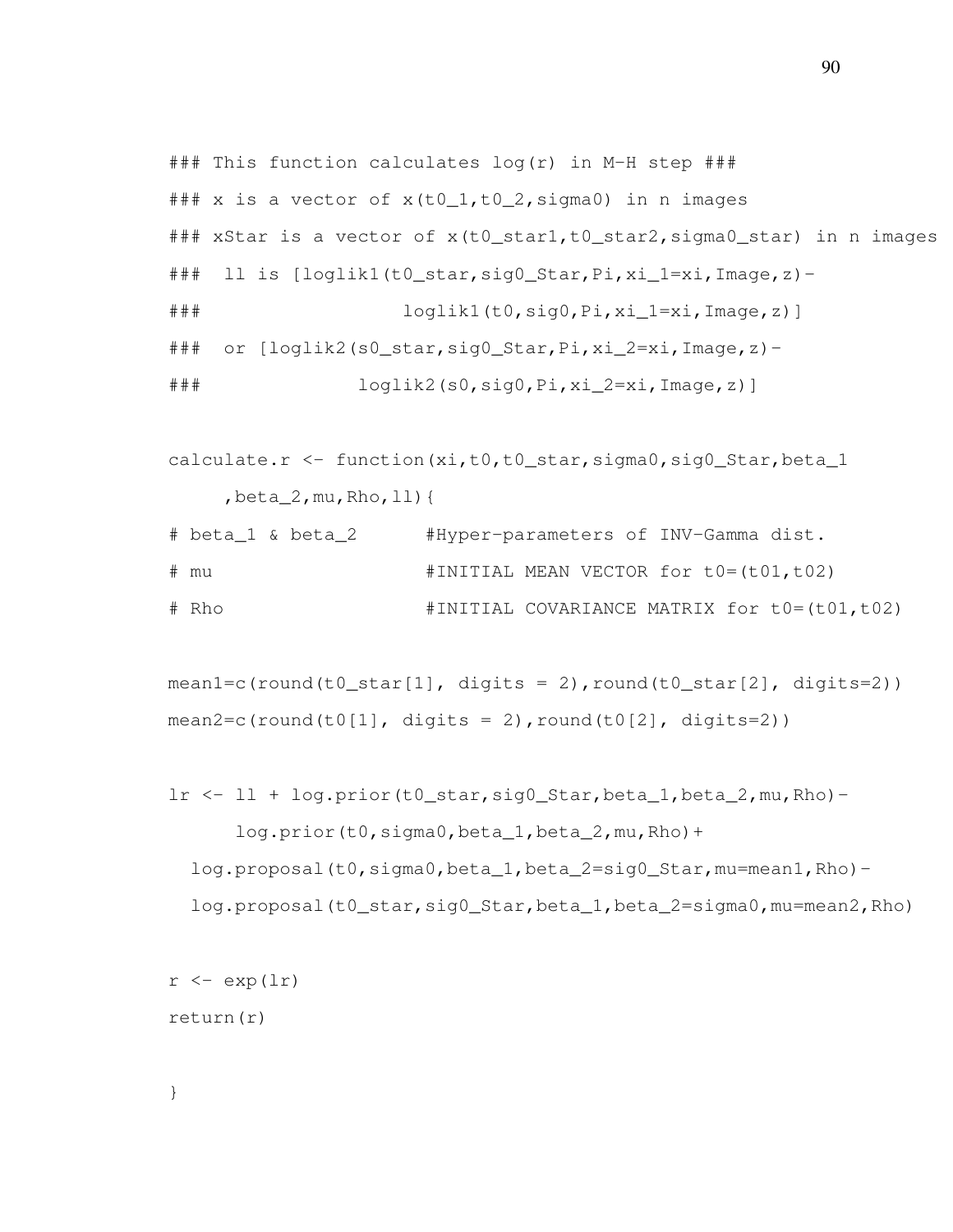```
M.H.func \le function(I_MH, S, TO_1, TO_2, P, xi_1, xi_2, data, z,
                        beta_1,beta_2){
```

```
# beta_1 & beta_2 #Hyper-parameters of INV-Gamma dist.
# mu #INITIAL MEAN VECTOR for t0=(t01,t02)
# Rho #INITIAL COVARIANCE MATRIX for t0=(t01,t02)
```
# beta\_1= 4; beta\_2=0.5; mu=c(0.5,0.5); # Rho=matrix(c(1,  $0.5, 0.5, 1$ ),  $2, 2$ );

```
#each row is for sigma0_1 & sigma0_2 in each iteration
Sig0 = matrix(0, I_MH, 2)
```

```
Sig0[1, ] \leftarrow S
```

```
T_0 = \text{array}(c(0), \text{dim}=c(I_MH, 2, 2))T_0[1,1] < -T_01T_0[1, 2] <- T0_2
```

```
sig0\_star <- c()
```

```
for(h in 1: (I_MH-1)) {
lambda <- Sig0[h,] #Scale parameter of Inv-Gamma
\# \text{sig0\_star}[1] \leftarrow \text{rtrunc}(n = 1, \text{beta\_1}, \text{lambda}[1],spec="invgamma", a = .1, b = 0.5)
```
#INV-Gamma, PROPOSAL for sigma0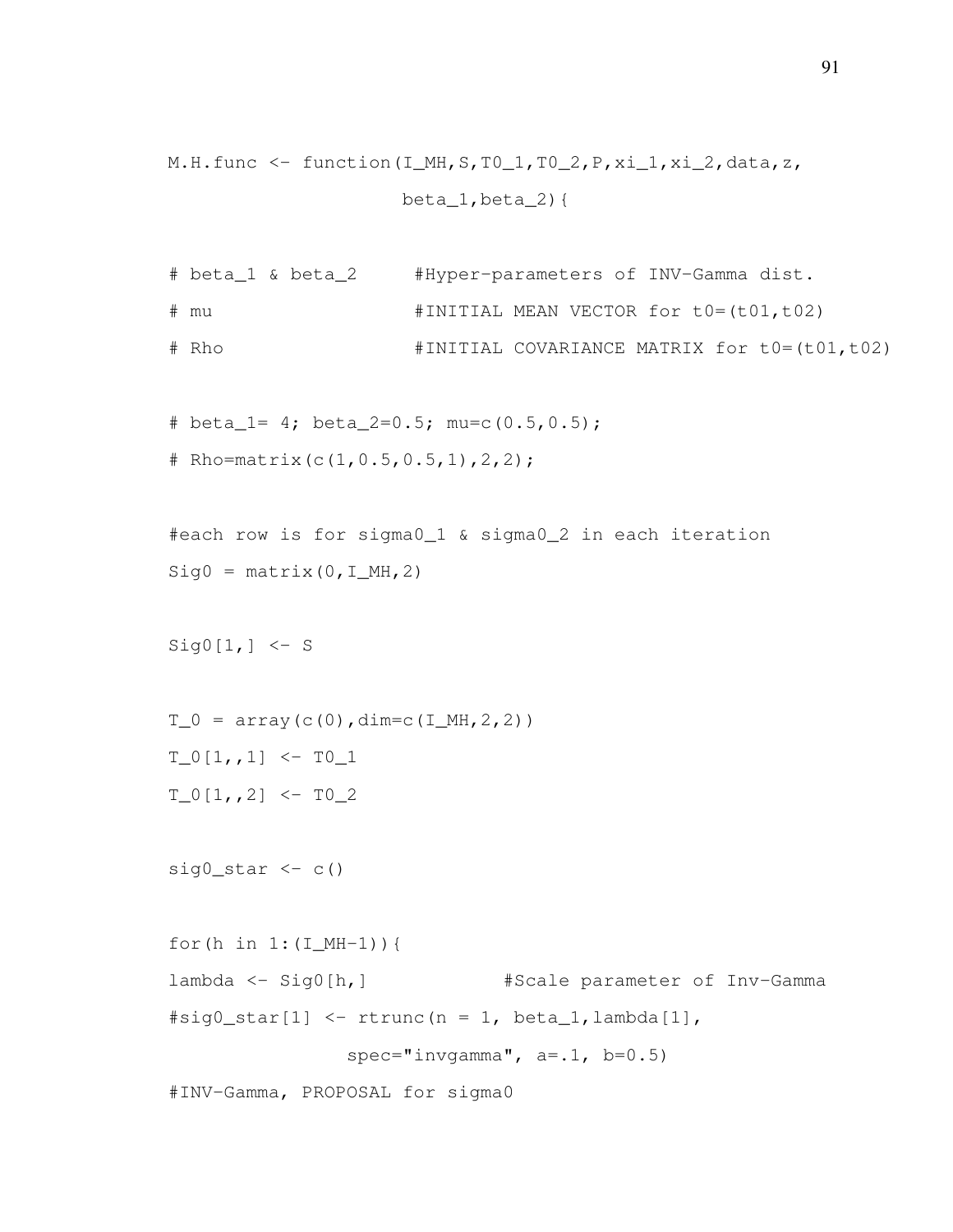```
sig0_star<-foreach(k=1:2,.combine=c) %do%
rtrunc(n = 1, beta_1, lambda[k], spec="invgamma", a=.1, b=0.5)
T0_star <- rtmvnorm(2, mean=c(0.5, 0.5),
 # PROPOSAL for t = (t01, t02) and s = (s01, s02)sigma=matrix(c(1, 0.5, 0.5, 1), 2, 2),
lower=c(0, 0), upper=c(1, 1),algorithm="rejection")
```

```
x_i_T = c(x_i_1, x_i_2)ll_T<-foreach(k=1:2,.combine=c) %do%
(loglik1(T0\_star[k,],sig0\_star[k],P,xi_T[k],data,z)-
loglik1(T_0[h,k],Sig0[h,k],P,xi_T[k],data,z))
```

```
r <- foreach (k=1:2, .combine=c) %do%
   (calculate.r(xi_T[k],T_0[h,k],T_0[k,tk],Siq0[h,k],sig0_star[k],beta_1,beta_2,mu=c(0.5,0.5),Rho=matrix(c(1,0.5,0.5,1),
   2, 2), 11_T[k])
```

```
for(k in 1:2){
if(1 <= r[k] || r[k] == "NaN" ){
Sig0[h+1,k] \leq - sig0\_star[k]T_0[h+1, k] <- T0_stat[k,]}else{
b_v \leftarrow rbinom(1, 1, r[k])
```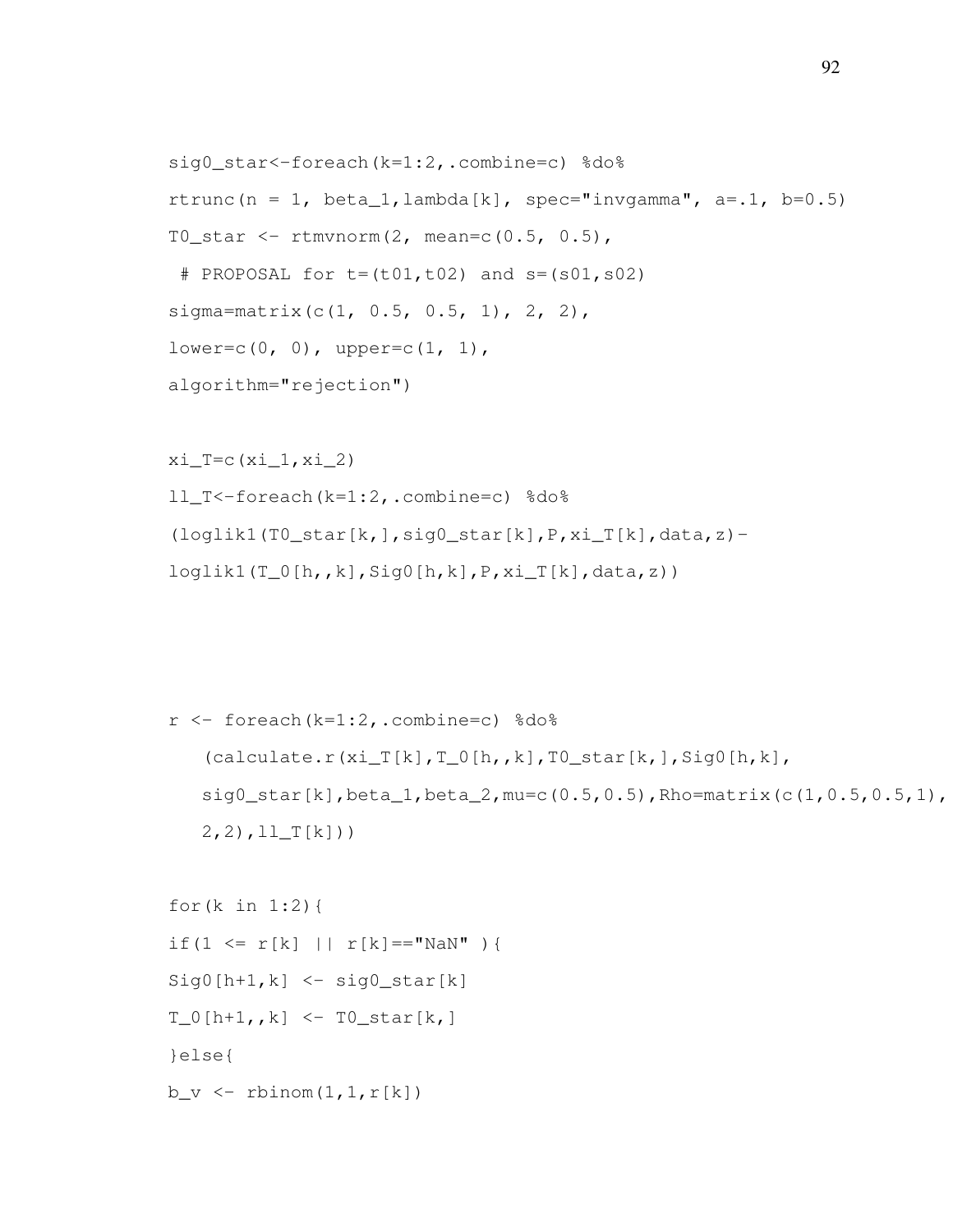```
if(b_v == 1){
Sig0[h+1,k] \leq - sig0\_star[k]T_0[h+1, k] <- T0_star[k,]
}else{
Sig0[h+1,k] \leq - Sig0[h,k]T_0[h+1, k] < - T_0[h, k]}
}
}
}
output <- cbind(Sig0,T_0[,,1],T_0[,,2])
return(output)
}
### Gibbs Sampling ###
### This function Generates the vector of "Theta" ###
### Introducing priors on parameters ###
# Beta dist. for Pi
# Improper prior for xi_1 & xi_2 in [0,10]; 10 is an arbitrary
# extreme-large amplitude
# Inverse-Gamma for sigma0_1 & sigma0_2
# truncated bi-variate normal dist. for t0 & s0
# Bernoulli for latent variable z
Gibbs.func \leftarrow function(I, data){
```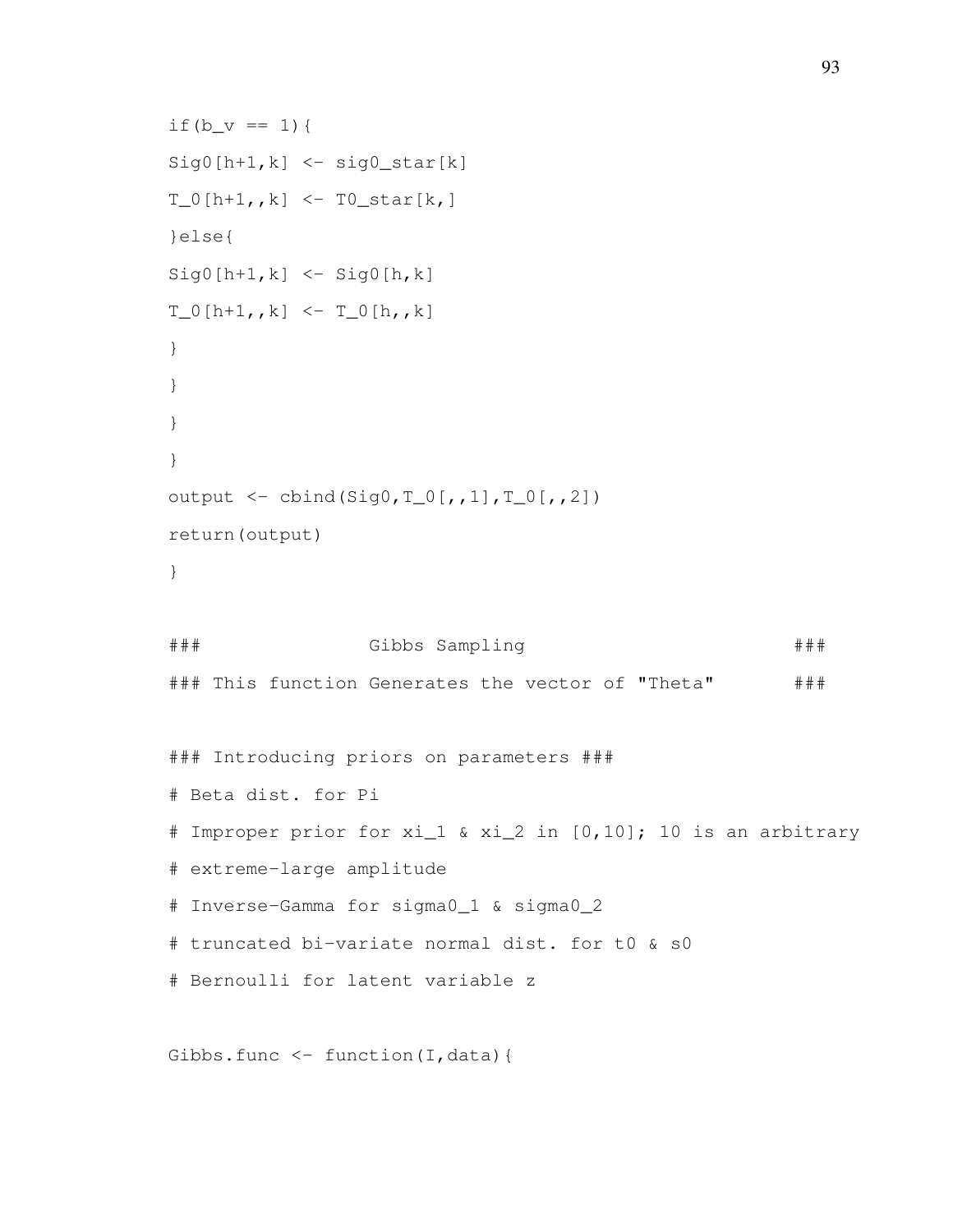######### First step in Gibbs: Generating initial values ######### # "I" is number of iterations, given at the beginning of simulation

```
alpha_1=2; alpha_2=2; #Hyper-parameters of Beta dist.
beta_1= 4; beta_2=0.5; #Hyper-parameters of INV-Gamma dist.
```

```
#each row is for sigma0_1 & sigma0_2 in each iteration
Sigma0 = matrix(0, I, 2);
```

```
Sigma0[1,] <- rtrunc( 2, shape=beta_1, rate=beta_2,
                    spec="invgamma", a = .1, b = 0.5)
```

```
T0 = \arctan(c(0), \text{dim} = c(1, 2, 2))#array of origins of signals from 2 GRFs
T0[1, ]=rtmvnorm(2, mean=c(0.5, 0.5),
               sigma=matrix(c(1, 0.5, 0.5, 1), 2, 2),
lower=c(0, 0), upper=c(1, 1), algorithm="rejection")
```

```
#each row is for xi_1 & xi_2 in each iteration
xi = matrix(0, I, 2);
xi[1,] \leftarrow \text{runif}(2,0,3) #instead of improper, I used Uniform
```

```
Pi = c() #each component is pi in an iteration
Pi[1] \leftarrowrbeta(1,alpha_1,alpha_1,alpha_2)
```
#each element in a row is a prob. of z=1 for one of images  $P_Z = matrix(0, I, n)$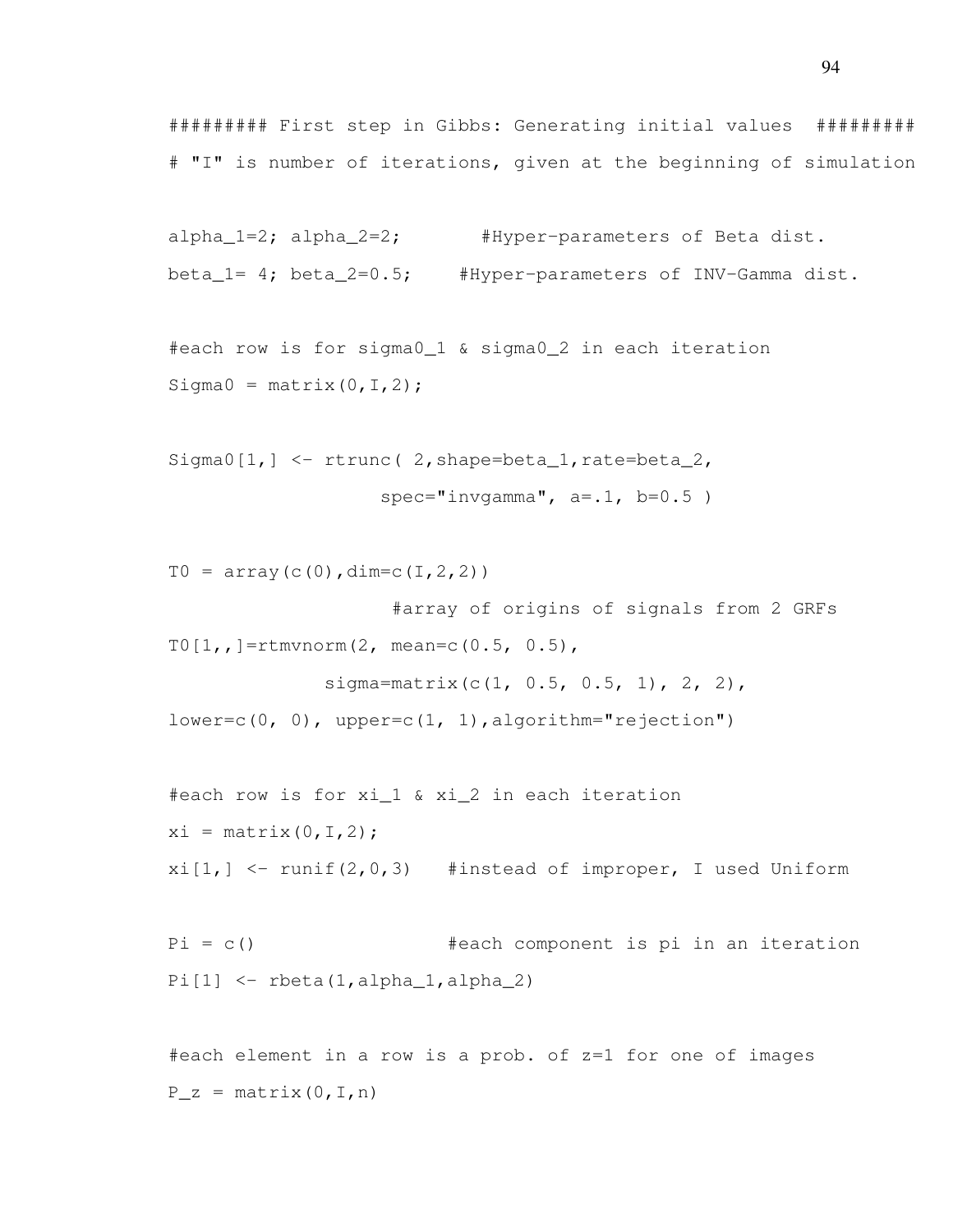```
Z = matrix(0, I, n);
```

```
##each row is a vector of latent variables for n
# images in each iteration
Z[1, ] \leftarrow rbinom(n, 1, Pi[1])
f \leftarrow \text{array}(c(0), c(I, 2, n))
```
 $m = C()$ ; ##each component is sum of latent variables for n # images in each iteration  $m[1]$  <- sum  $(Z[1,])$ 

```
X \leftarrow \text{array}(c(0), c(I, n, 2))X[1,1] <-foreach(k=1:2,.combine=cbind) %do%
       signalCenter.value(data,T0[1,,k],Sigma0[1,k])
Lik = c() #vector of Likelihood functions of I iterations
Lik[1] <- exp(loglik1(T0[1,,1],Sigma0[1,1],Pi[1],xi_1=xi[1,1],
data,Z[1,])+loglik2(T0[1,,2],Sigma0[1,2],Pi[1],xi_2=xi[1,2],data,
Z[1,]) )
```
######### 2nd Step in Gibbs: Conditional posteriors #########

```
one_v = c(rep(1,n)) #related to generating Xi_1 & xi_2
X_{\text{start}} = \text{matrix}(0, 2, n) #related to calculating x_star in M-H step
```
### Beginning of the loop for(i in  $2:I$ ) {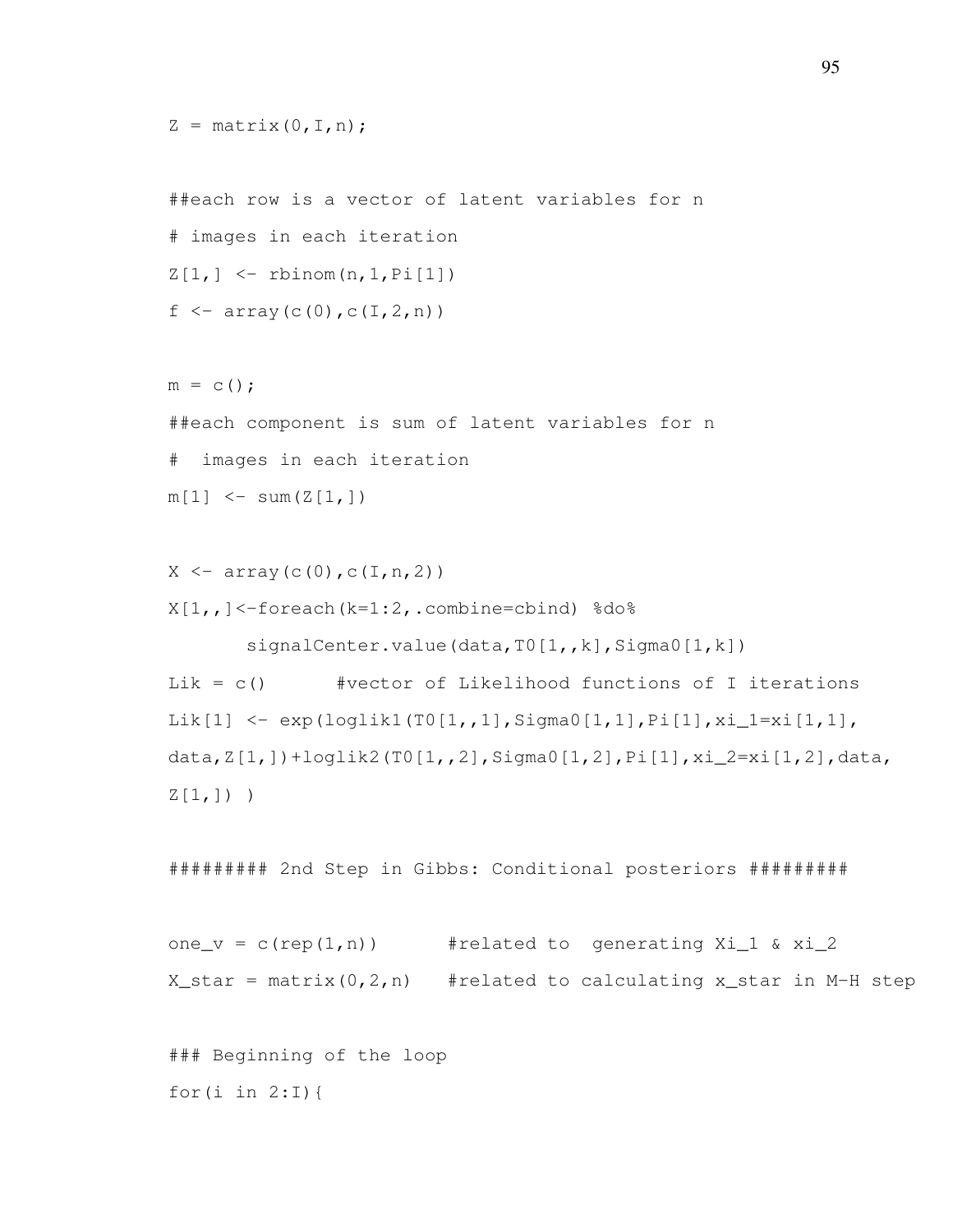```
print(i)
Pi[i] <- rbeta(1, alpha_1+m[i-1], alpha_2+n-m[i-1])
#generating Pi from conditional posterior in each iter.
X[i, j] <-foreach(k=1:2, .combine=cbind) %do%
signalCenter.value(data,T0[i-1, k], Sigma0[i-1, k])
for(j in 1:n) {
Ber \le prob_Bern(Pi[i],X[i,j,1],xi[i-1,1],X[i,j,2],xi[i-1,2])
Z[i, j] <- Ber[1]
 #each row of Z is a vector of estimated latent vars of
 #images in dataset for an iter.
P_{Z}[i, j] <- Ber[2]
f[i, j] <- Ber[3:4]}
m[i] <- sum (Z[i,])### generating Xi_1 & xi_2 from conditional posteriors
if (m[i] == 0) {
xi[i,1] <- runif(1,0,3)
mu2 \leq (1/n) * sum(X[i, 2])sd2 \leftarrow sqrt(1/n)xi[i,2] \leq rtruncnorm(1, a=0, b=3, mean = mu2, sd = sd2)
}else if(m[i] == n){
x_i[i,2] <- runif(1,0,3)
mul \leftarrow (1/n) * sum(X[i, 1])
```
96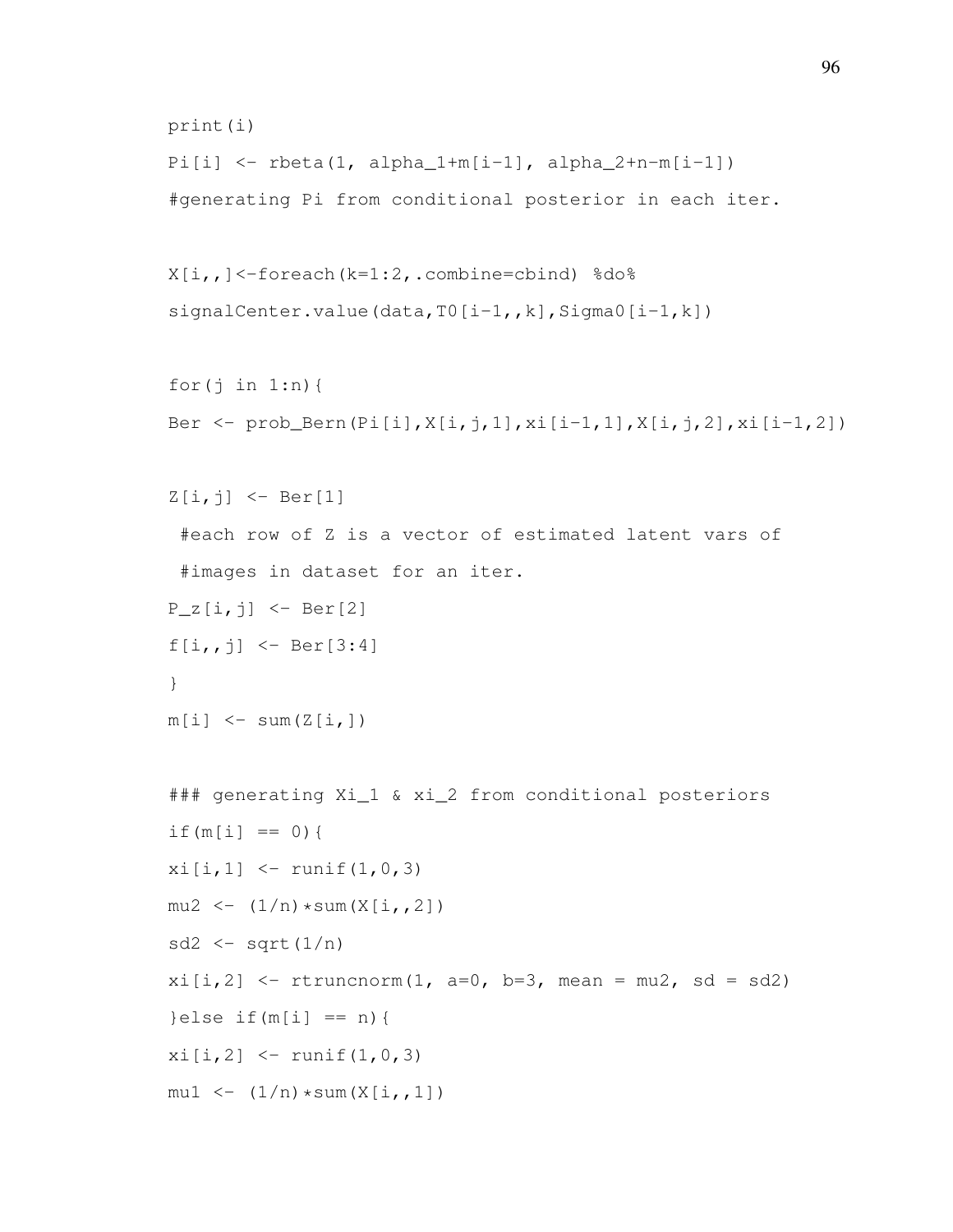```
sd1 \leftarrow sqrt(1/n)xi[i,1] <- rtruncnorm(1, a=0, b=3, mean = mu1, sd = sd1)
}else{
mu1 \leq - (t(Z[i,])\*X[i,1])/m[i]
sd1 \leftarrow sqrt(1/m[i])mu2 \le - (t(one v-Z[i,1)%*%(X[i,,2]))/(n-m[i])
sd2 \le -sqrt(1/(n-m[i]))xi[i,1] <- rtruncnorm(1, a=0, b=3, mean = mu1, sd = sd1)
xi[i,2] <- rtruncnorm(1, a=0, b=3, mean = mu2, sd = sd2)
}
```
################## Metropolis-Hasting Sampler ############### #### Generating sigma0 & t0 from conditional posteriors ##### using Metropolis-Hasting

### Introducing proposal dist. for Metropolis-Hasting Sampler ### # We consider exponential dist. as the candidate for sigma0 # We consider truncated bivariate normal dist. as the candidate for # t01, t02, so by this we assume a dependency for t01 and t02. # mean=c( $0.5$ ,  $0.5$ ) is INITIAL MEAN VECTOR for  $t=(t01,t02)$ # sigma=matrix(c(1,0.5,0.5,1),2,2) is initial COV. for  $t=(t01,t02)$ 

I\_MH = 500 #Number of iterations in M-H step #for each iteration of Gibbs

beta $1 = 4$ ; beta $2 = 0.5$  #Hyper-parameters of INV-Gamma dist.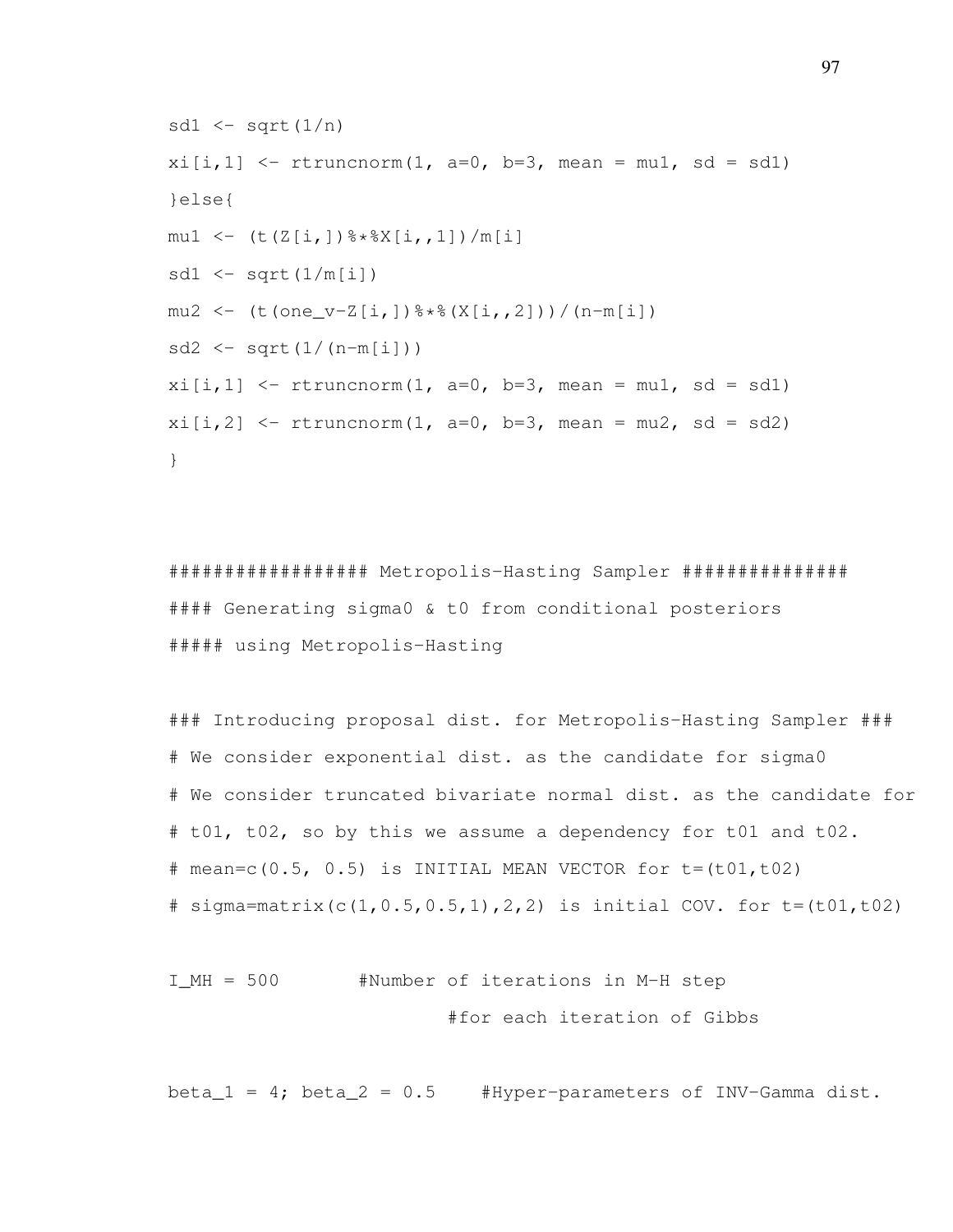```
output_MH <- M.H.func(I_MH,S=Sigma0[i-1,],
T0_1 = T0[i-1,1], T0_2 = T0[i-1,2], P = P i[i], xi_1 = x i[i,1],xi_2=xi[i,2], data, z=Z[i,],beta=1,beta_2)
```

```
Sigma[1,] < - output_MH[I_MH, 1:2]
TO[i, 1] <- output_MH[I_MH, 3:4]TO[i, 2] <- output_MH[I_MH, 5:6]Lik[i] \leftarrow exp(loglik1(T0[i,,1],Sigma0[i,1],Pi[i],
xi_1=xi[i,1],data,Z[i,])+loglik2(T0[i,,2],Sigma0[i,2],
Pi[i], xi_2=xi[i,2], data, Z[i,])
```

```
output.Gb \leq cbind(Pi,xi,T0[,,1],T0[,,2],Sigma0,Lik)
return(output.Gb)
```

```
}
```

```
################### END of FUNCTIONS-BLOCK ####################
######### Introducing Parameters #########
# xi_1 & xi_2 are amplitudes of two GRFs
# sigma0_1 & sigma0_2 are scales for two GRFs
# t0 & s0 are vectors of locations for centers of two GRFs
# Pi is the weight parameter in the mixture
```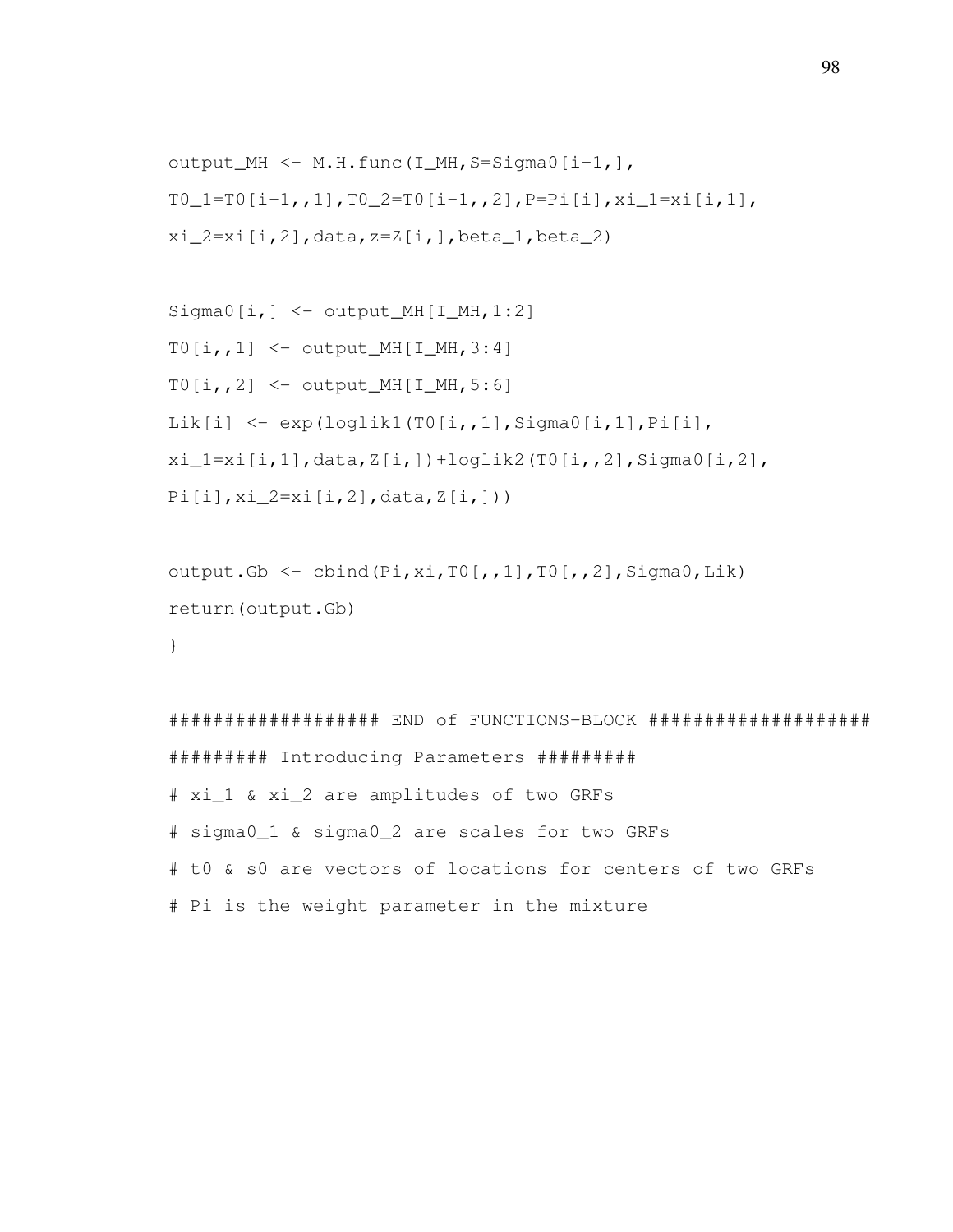######### Parameter Setting (scheme: 1 to 24) #######

```
spl_n \leftarrow rep(c(10,20), each=24) #sample size
xi \leftarrow c(0, 1, 2.5) # Levels of amplitudes
amp \leq matrix(c(0,0,0,1,0,2.5,1,1,1,2.5,2.5,2.5),6,2,byrow=T)
                   #Combinations of xi's
```

```
loc \leftarrow matrix(c(.5,.5,.7,.7,.1,.6,.6,.1), 2, 4, byrow=T)
                   #locations:t0 and s0
```
sigma $01 \le -rep(0.2, each=48)$ 

sigma02  $\le$ -rep(0.4,each=48)

```
expand.grid.df(data.frame(xi=amp),data.frame(t=loc),
data.frame(sigma01),data.frame(sigma02))
```
Pi\_true  $\leq$  rep(c(0.3,0.5), each=12) #weight parameter

par.scheme <- as.matrix(cbind(spl\_n,Pi\_true,rbind(comb,comb)))

## #parameter scheme

colnames(par.scheme) <- c("n", "Pi\_true", "xi\_1", "xi\_2", "t0\_1",

 $"t0_2"$ ,  $"s0_1"$ ,  $"s0_2"$ ,  $"sima0_1"$ ,  $"sima0_2"$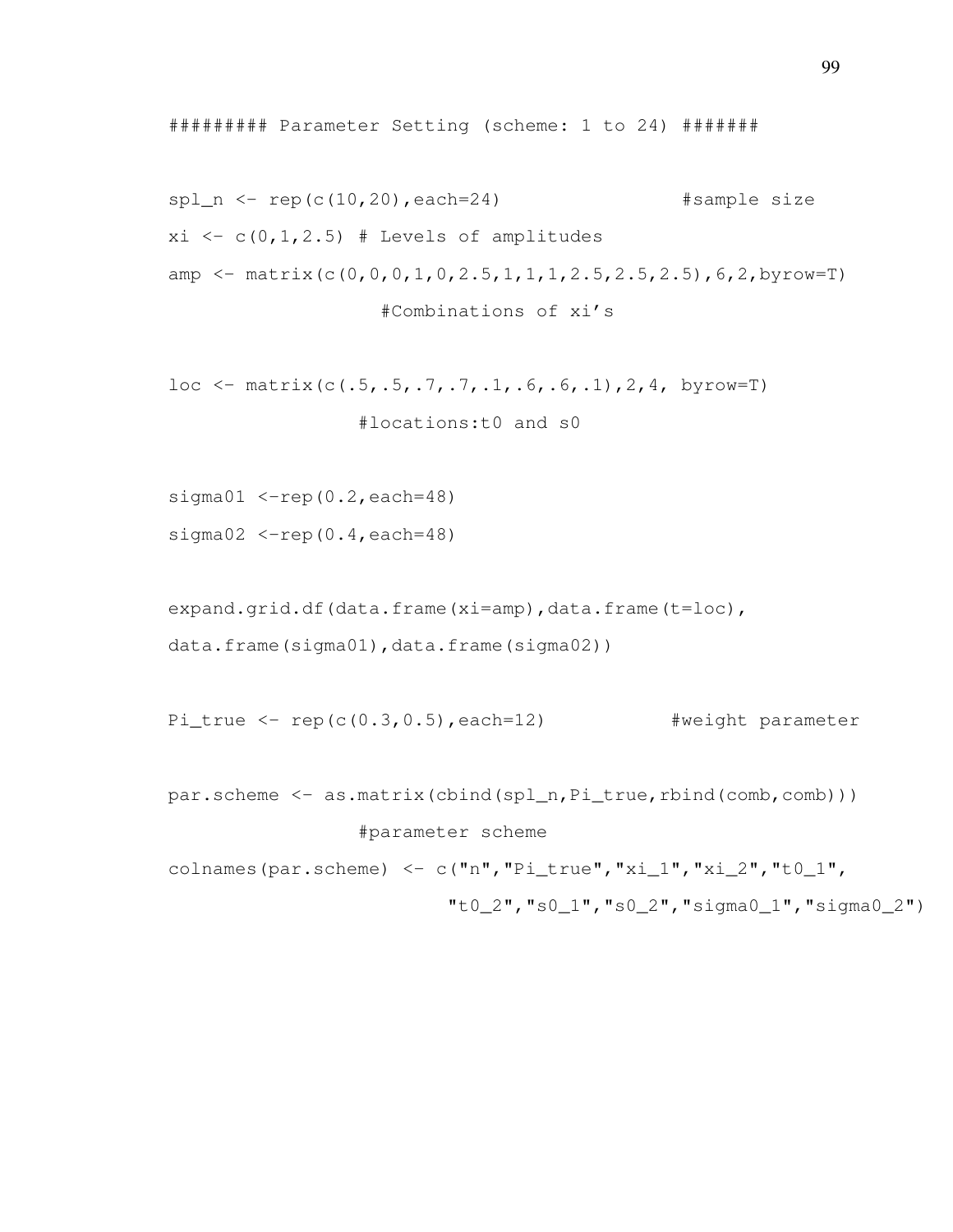100

## ####################### BEGINNING of SIMULATION ###################

```
I=1000; #Number of iterations
d <- 10 #Number of columns of "output_Gibbs"
```
out <- matrix(NA,nrow=I,ncol=d)

 $i = 6$ theta =  $par.scheme[ii,]$ print(theta)

######### Generating n Data from the mixture ########### n=theta[1]; #Number of images; can be for n subjects or 1 subject Pi true=theta[2]  $#true$  weight parameter xi\_1=theta[3]; xi\_2=theta[4]; #true amplitudes t0\_true=theta[5:6]; s0\_true=theta[7:8] #true locations sigma0\_1=theta[9]; sigma0\_2=theta[10]; #true scales

N=64

```
z \leq c() #true vector of z for n images
data \leq array(0, c(N, N, n)) #includes n images
```

```
### generating n images from mixture of RF1 & RF2
for(l \text{ in } 1:n) {
RF1 \le signal.generate(N, xi 1, t0 true, sigma0 1)
 #first non-smooth RF in the mixture model
```